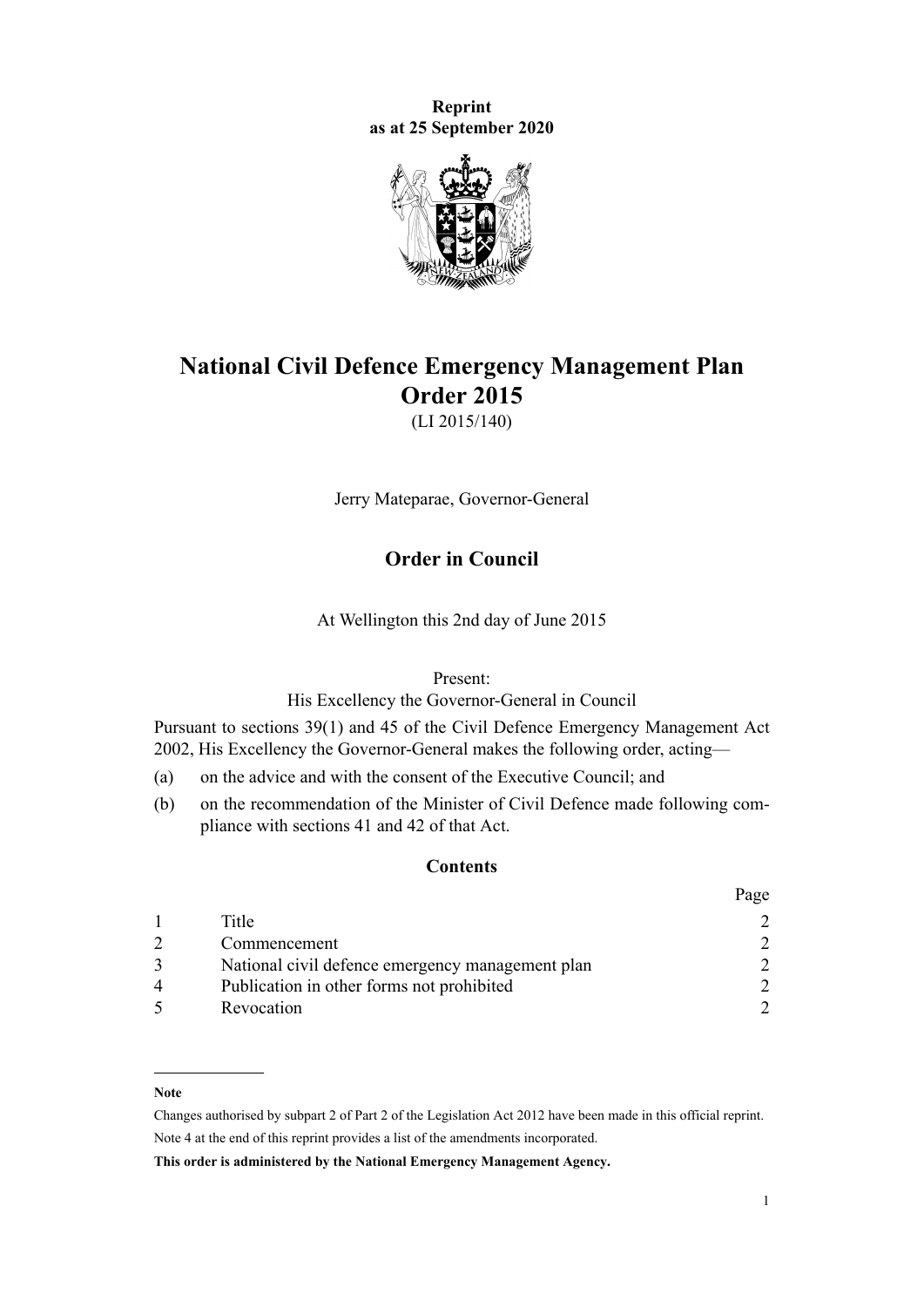[3](#page-2-0)

## <span id="page-1-0"></span>**[Schedule](#page-2-0) [National civil defence emergency management plan](#page-2-0)**

## **Order**

#### **1 Title**

This order is the National Civil Defence Emergency Management Plan Order 2015.

### **2 Commencement**

This order comes into force on 1 December 2015.

#### **3 National civil defence emergency management plan**

- (1) The national civil defence emergency management plan (including its appendices) set out in the [Schedule](#page-2-0) is made.
- (2) The period for which the national civil defence emergency management plan remains operative begins on 1 December 2015 and ends with the close of 30 November 2020.

#### **4 Publication in other forms not prohibited**

To avoid doubt, nothing in this order prohibits the publication of the national civil defence emergency management plan, in whole or in part, in a style suitable for particular users of the plan, including publication—

- (a) in a different format; or
- (b) with or without graphics; or
- (c) with or without additional material.

### **5 Revocation**

The [National Civil Defence Emergency Management Plan Order 2005](http://legislation.govt.nz/pdflink.aspx?id=DLM356568) (SR 2005/295) is revoked.

2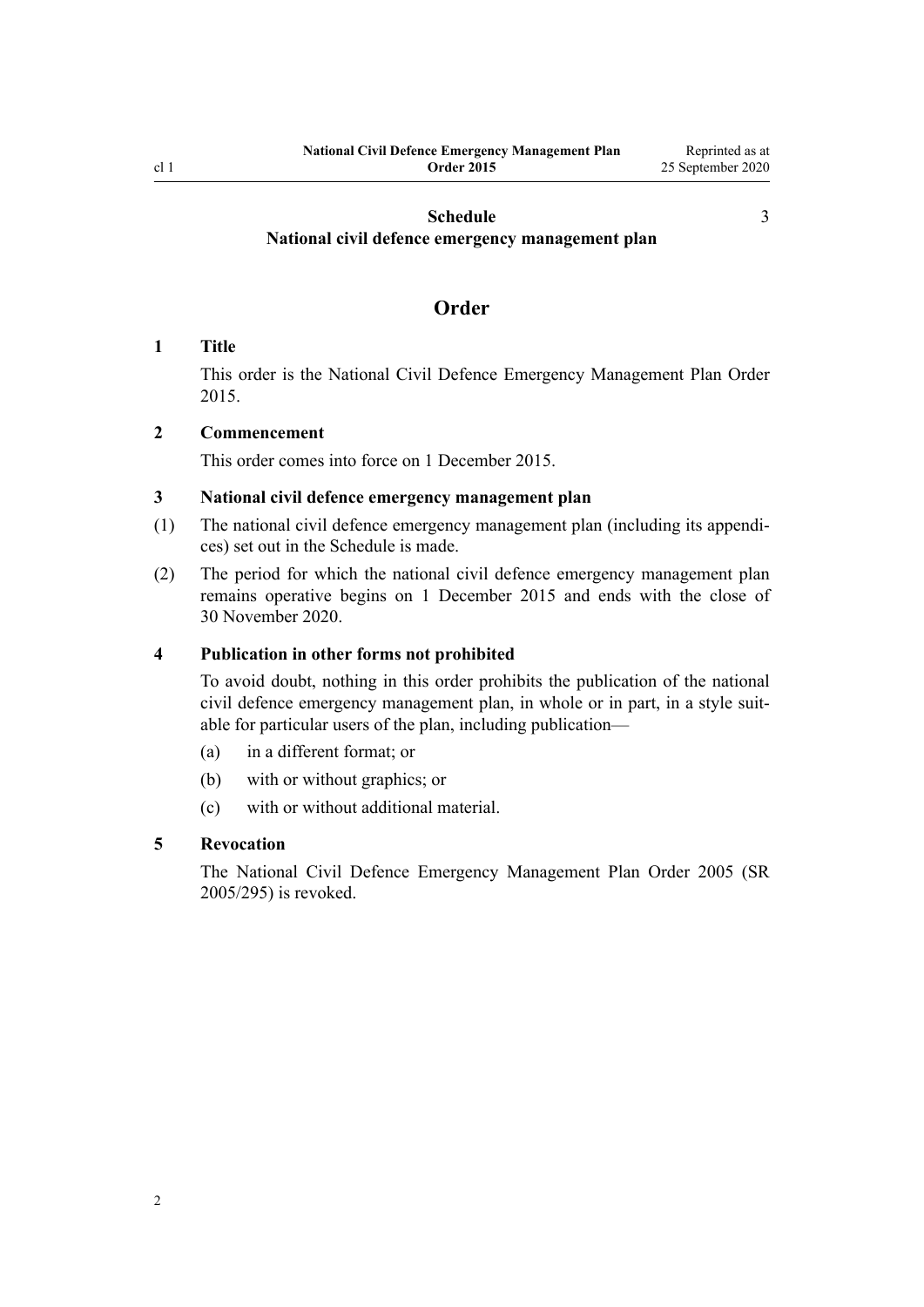<span id="page-2-0"></span>

| Reprinted as at | <b>National Civil Defence Emergency Management Plan</b><br>25 September 2020<br><b>Order 2015</b> | Schedule  |
|-----------------|---------------------------------------------------------------------------------------------------|-----------|
|                 | <b>Schedule</b>                                                                                   |           |
|                 | National civil defence emergency management plan                                                  |           |
|                 |                                                                                                   | cl $3(1)$ |
|                 |                                                                                                   |           |
|                 | <b>Contents</b>                                                                                   |           |
|                 | Part 1                                                                                            | Page      |
|                 | <b>Introduction</b>                                                                               |           |
| 1               | <b>Status</b>                                                                                     | 8         |
|                 | General                                                                                           |           |
| 2               | Interpretation                                                                                    | 9         |
| 3               | Incorporation by reference                                                                        | 11        |
|                 | Part 2                                                                                            |           |
|                 | Purpose and objectives of this plan                                                               |           |
| 4               | Purpose of this plan                                                                              | 12        |
| 5               | Audience for this plan                                                                            | 12        |
| 6<br>7          | Scope of this plan<br>Objectives of this plan                                                     | 12<br>13  |
| 8               | Goals of National CDEM Strategy                                                                   | 13        |
| 9               | Relationship of objectives of this plan to goals of National CDEM<br>Strategy                     | 13        |
|                 | Part 3                                                                                            |           |
|                 | <b>Hazards and risks</b>                                                                          |           |
| 10              | Hazards and risks to be managed at national level                                                 | 14        |
|                 | Part 4                                                                                            |           |
|                 | <b>Management of emergencies</b>                                                                  |           |
|                 | States of emergency                                                                               |           |
| 11<br>12        | State of national emergency<br>State of local emergency and other emergencies                     | 16<br>16  |
|                 | Crisis management arrangements                                                                    |           |
| 13              | ODESC system                                                                                      | 16        |
| 14              | Lead agency role in emergencies at national level                                                 | 17        |
| 15              | Support agency role in emergencies at national level                                              | 18        |
| 16              | Director                                                                                          | 19        |
| 17              | <b>National Controller</b>                                                                        | 19        |
| 18<br>18A       | Group Controllers and Local Controllers<br>National Recovery Manager                              | 20<br>21  |
| 18 <sub>B</sub> | Group Recovery Managers and Local Recovery Managers                                               | 21        |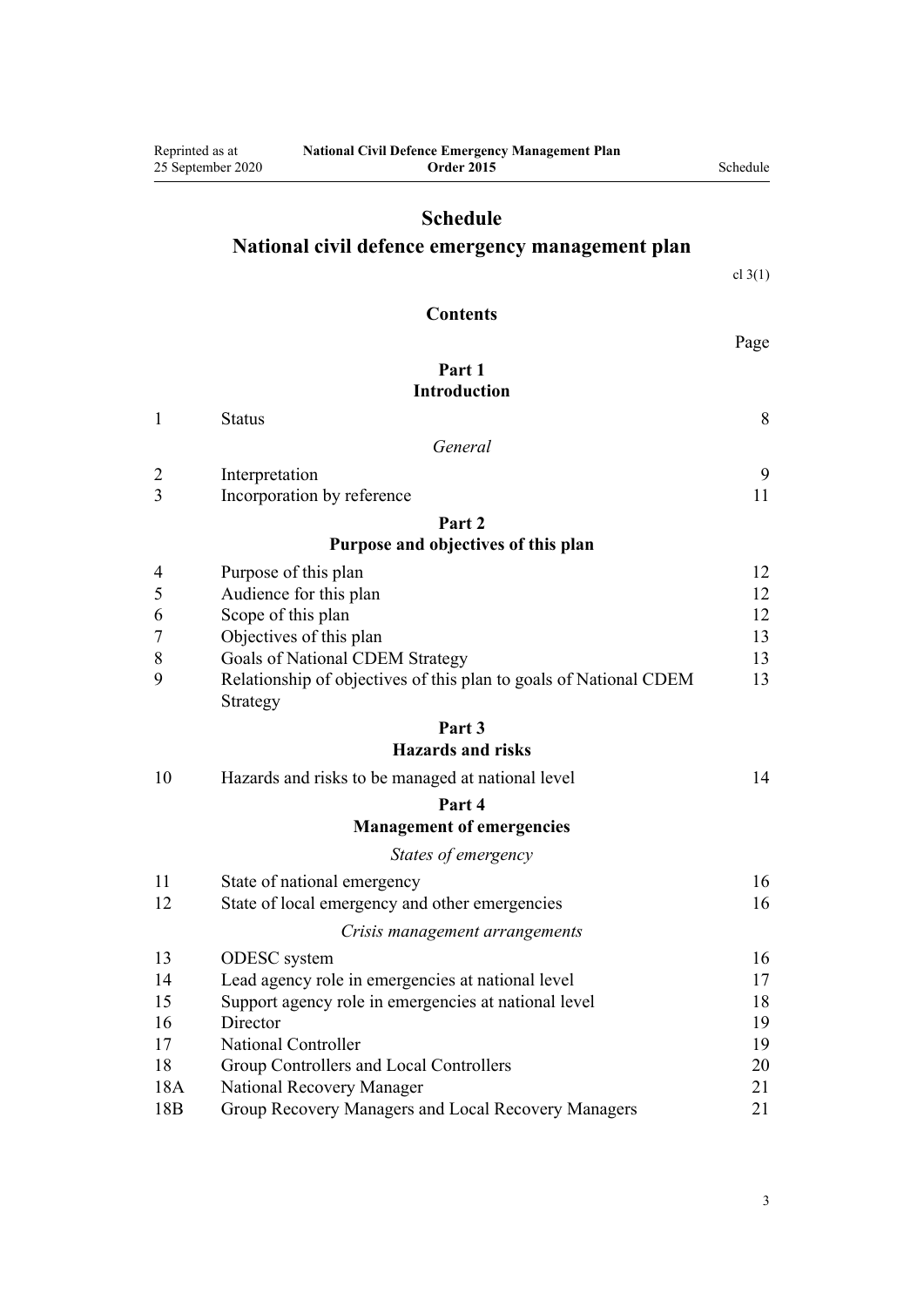| Schedule | <b>National Civil Defence Emergency Management Plan</b><br><b>Order 2015</b> | Reprinted as at<br>25 September 2020 |
|----------|------------------------------------------------------------------------------|--------------------------------------|
|          | Part 5                                                                       |                                      |
|          | Roles and responsibilities                                                   |                                      |
|          | General                                                                      |                                      |
| 19       | General responsibilities                                                     | 22                                   |
| 20       | Roles and responsibilities across 4 Rs                                       | 22                                   |
|          | National Emergency Management Agency                                         |                                      |
| 21       | Introduction                                                                 | 23                                   |
| 22       | Objective                                                                    | 23                                   |
| 23       | Principles                                                                   | 23                                   |
| 24       | Role of NEMA during reduction and readiness                                  | 24                                   |
| 25       | Role of NEMA during response and recovery                                    | 24                                   |
|          | <b>CDEM</b> Groups                                                           |                                      |
| 26       | Introduction                                                                 | 25                                   |
| 27       | Objective                                                                    | 25                                   |
| 28       | Principles                                                                   | 25                                   |
| 29       | Role of CDEM Groups across 4 Rs                                              | 26                                   |
|          | <b>Clusters</b>                                                              |                                      |
| 30       | Introduction                                                                 | 27                                   |
| 31       | Objective                                                                    | 27                                   |
| 32       | Principles                                                                   | 27                                   |
| 33       | Currently formed clusters                                                    | 27                                   |
| 34       | Cluster chairpersons                                                         | 28                                   |
|          | <i>Emergency services generally</i>                                          |                                      |
| 35       | Introduction                                                                 | 28                                   |
| 36       | Principles                                                                   | 28                                   |
|          | <b>New Zealand Police</b>                                                    |                                      |
| 37       | Introduction                                                                 | 29                                   |
| 38       | Objective                                                                    | 30                                   |
| 39       | Principles                                                                   | 30                                   |
| 40       | Role of New Zealand Police during reduction and readiness                    | 30                                   |
| 41       | Role of New Zealand Police during response and recovery                      | 31                                   |
|          | Fire services                                                                |                                      |
| 42       | Introduction                                                                 | 32                                   |
| 43       | Objective                                                                    | 32                                   |
| 44       | Principles                                                                   | 32                                   |
| 45       | Role of fire services during reduction and readiness                         | 33                                   |
| 46       | Role of fire services during response and recovery                           | 33                                   |
|          | Health and disability services                                               |                                      |
| 47       | Introduction                                                                 | 35                                   |
| 48       | Objective                                                                    | 36                                   |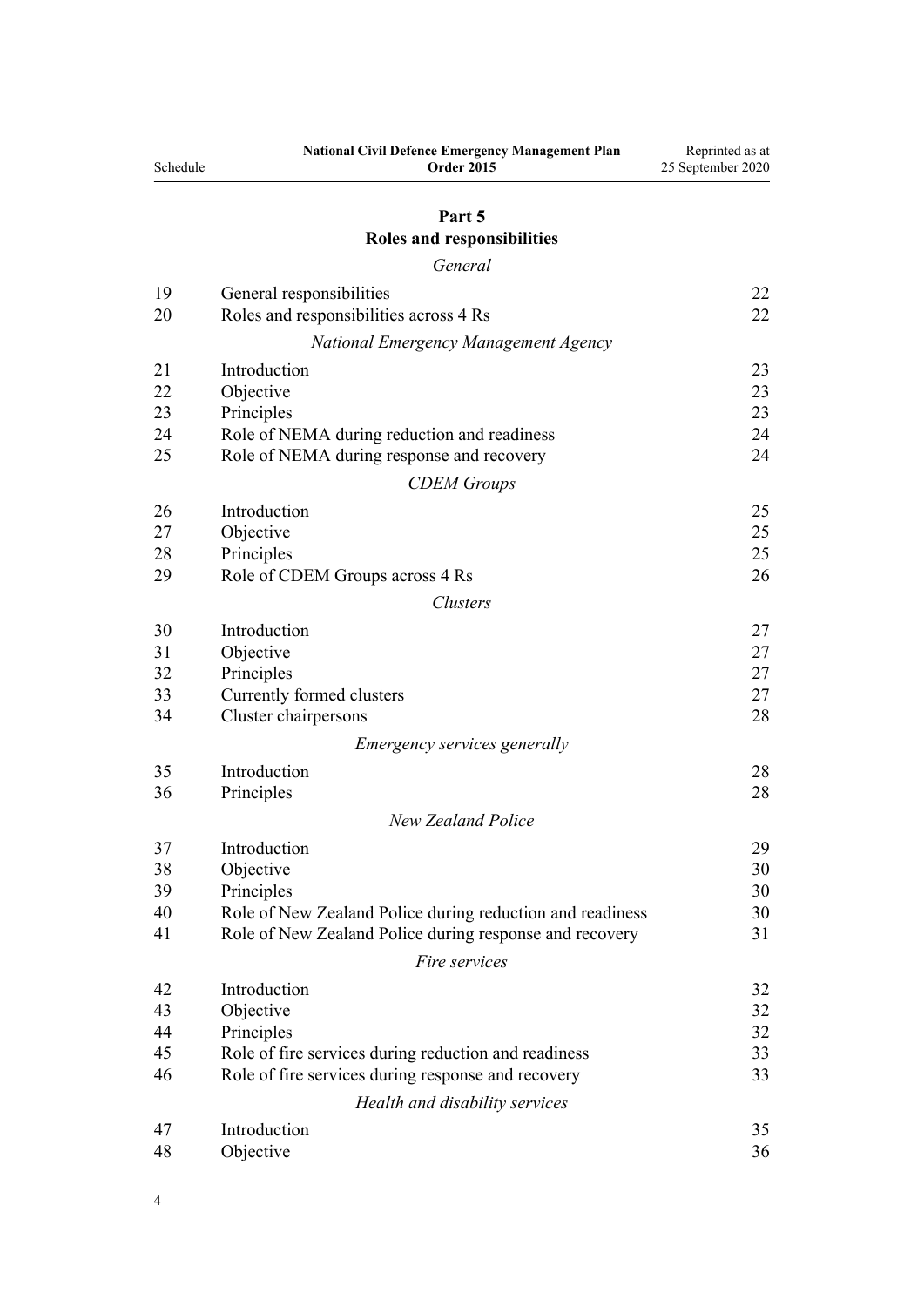| Reprinted as at | <b>National Civil Defence Emergency Management Plan</b><br>25 September 2020<br><b>Order 2015</b> | Schedule |
|-----------------|---------------------------------------------------------------------------------------------------|----------|
|                 |                                                                                                   |          |
| 49              | Principles                                                                                        | 36       |
| 50              | Role of health and disability services during reduction and                                       | 37       |
|                 | readiness                                                                                         |          |
| 51              | Role of health and disability services during response and recovery                               | 39       |
|                 | <b>New Zealand Defence Force</b>                                                                  |          |
| 52              | Introduction                                                                                      | 39       |
| 53              | Objective                                                                                         | 40       |
| 54              | Principles                                                                                        | 40       |
| 55              | Role of New Zealand Defence Force during readiness                                                | 40       |
| 56              | Role of New Zealand Defence Force during response                                                 | 41       |
|                 | Lifeline utilities                                                                                |          |
| 57              | Introduction                                                                                      | 41       |
| 58              | Objective                                                                                         | 41       |
| 59              | Principles                                                                                        | 41       |
| 60              | Role of lifeline utilities during reduction and readiness                                         | 42       |
| 61              | Role of lifeline utilities during response and recovery                                           | 43       |
|                 | Welfare services                                                                                  |          |
| 62              | Introduction                                                                                      | 44       |
| 63              | Objective                                                                                         | 45       |
| 64              | Principles                                                                                        | 45       |
| 65              | Role of welfare services agencies during reduction and readiness                                  | 45       |
| 66              | Role of welfare services agencies during response and recovery                                    | 47       |
| 67              | Registration                                                                                      | 49       |
| 68              | Needs assessment                                                                                  | 49       |
| 69              | Inquiry                                                                                           | 51       |
| 70              | Care and protection services for children and young people                                        | 52       |
| 71              | Psychosocial support                                                                              | 53       |
| 72              | Household goods and services                                                                      | 55       |
| 73              | Shelter and accommodation                                                                         | 56       |
| 74              | Financial assistance                                                                              | 58       |
| 75              | Animal welfare                                                                                    | 60       |
|                 | <b>Building management</b>                                                                        |          |
| 76              | Introduction                                                                                      | 61       |
| 77              | Objective                                                                                         | 61       |
| 78              | Principles                                                                                        | 62       |
| 79              | Management of buildings during reduction and readiness                                            | 62       |
| 80              | Management of buildings during response and recovery                                              | 64       |
|                 | Science and research organisations                                                                |          |
| 81              | Introduction                                                                                      | 65       |
| 82              | Objective                                                                                         | 66       |
| 83              | Principles                                                                                        | 66       |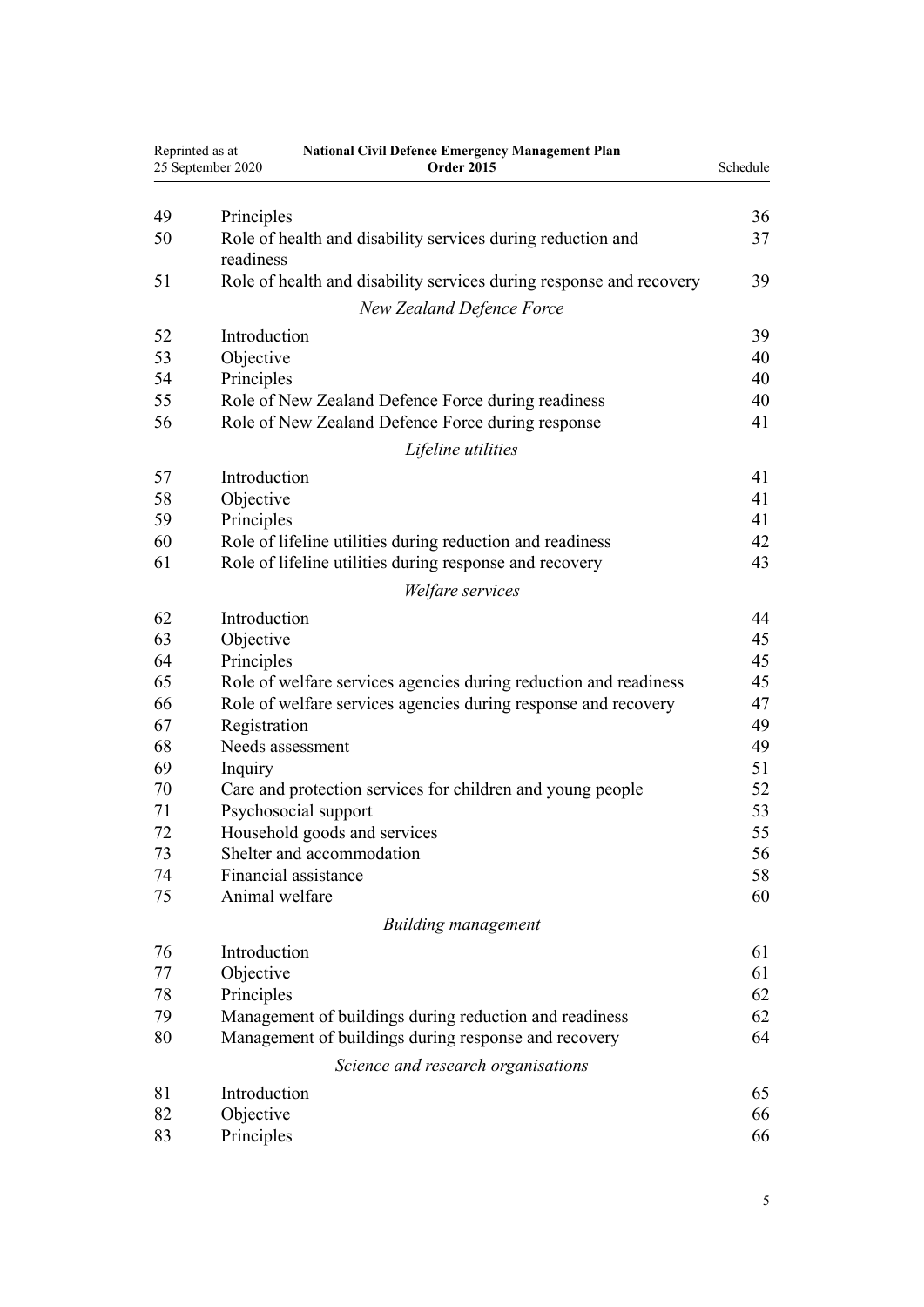| Schedule | <b>National Civil Defence Emergency Management Plan</b><br><b>Order 2015</b>            | Reprinted as at<br>25 September 2020 |
|----------|-----------------------------------------------------------------------------------------|--------------------------------------|
|          |                                                                                         |                                      |
| 84       | Role of science and research organisations during reduction and<br>recovery             | 66                                   |
| 85       | Role of science and research organisations during readiness and                         | 67                                   |
|          | response                                                                                |                                      |
|          | Part 6                                                                                  |                                      |
|          | <b>Reduction</b>                                                                        |                                      |
| 86       | Introduction                                                                            | 68                                   |
| 87       | Objective                                                                               | 68                                   |
| 88       | Principles                                                                              | 68                                   |
| 89       | Legislation involving aspects of reduction                                              | 69                                   |
| 90       | Reduction at national level                                                             | 69                                   |
| 91       | Reduction under this plan                                                               | 70                                   |
|          | Part 7                                                                                  |                                      |
|          | <b>Readiness</b>                                                                        |                                      |
| 92       | Introduction                                                                            | 71                                   |
| 93       | Objective                                                                               | 71                                   |
| 94       | Principles                                                                              | 71                                   |
| 95       | Readiness activities                                                                    | 71                                   |
|          | Planning                                                                                |                                      |
| 96       | Introduction                                                                            | 72                                   |
| 97       | Business continuity planning                                                            | 72                                   |
| 98       | Emergency management planning                                                           | 72                                   |
|          |                                                                                         |                                      |
|          | Capability development                                                                  |                                      |
| 99       | Introduction                                                                            | 73                                   |
| 100      | CDEM capability development strategy                                                    | 73                                   |
| 101      | CDEM competency framework                                                               | 73                                   |
| 102      | Capability development activities                                                       | 74                                   |
|          | Exercising and testing                                                                  |                                      |
| 103      | Introduction                                                                            | 74                                   |
| 104      | National CDEM Exercise Programme                                                        | 75                                   |
| 105      | Exercising and testing activities                                                       | 75                                   |
|          | Monitoring and evaluation                                                               |                                      |
| 106      | Introduction                                                                            | 75                                   |
| 107      |                                                                                         | 76                                   |
| 108      | <b>CDEM Monitoring and Evaluation Programme</b><br>Monitoring and evaluation activities | 76                                   |
|          |                                                                                         |                                      |
|          | Public education and community engagement                                               |                                      |
| 109      | Introduction                                                                            | 77                                   |
| 110      | National CDEM public education strategy                                                 | 77                                   |
| 111      | National CDEM public education programme                                                | 77                                   |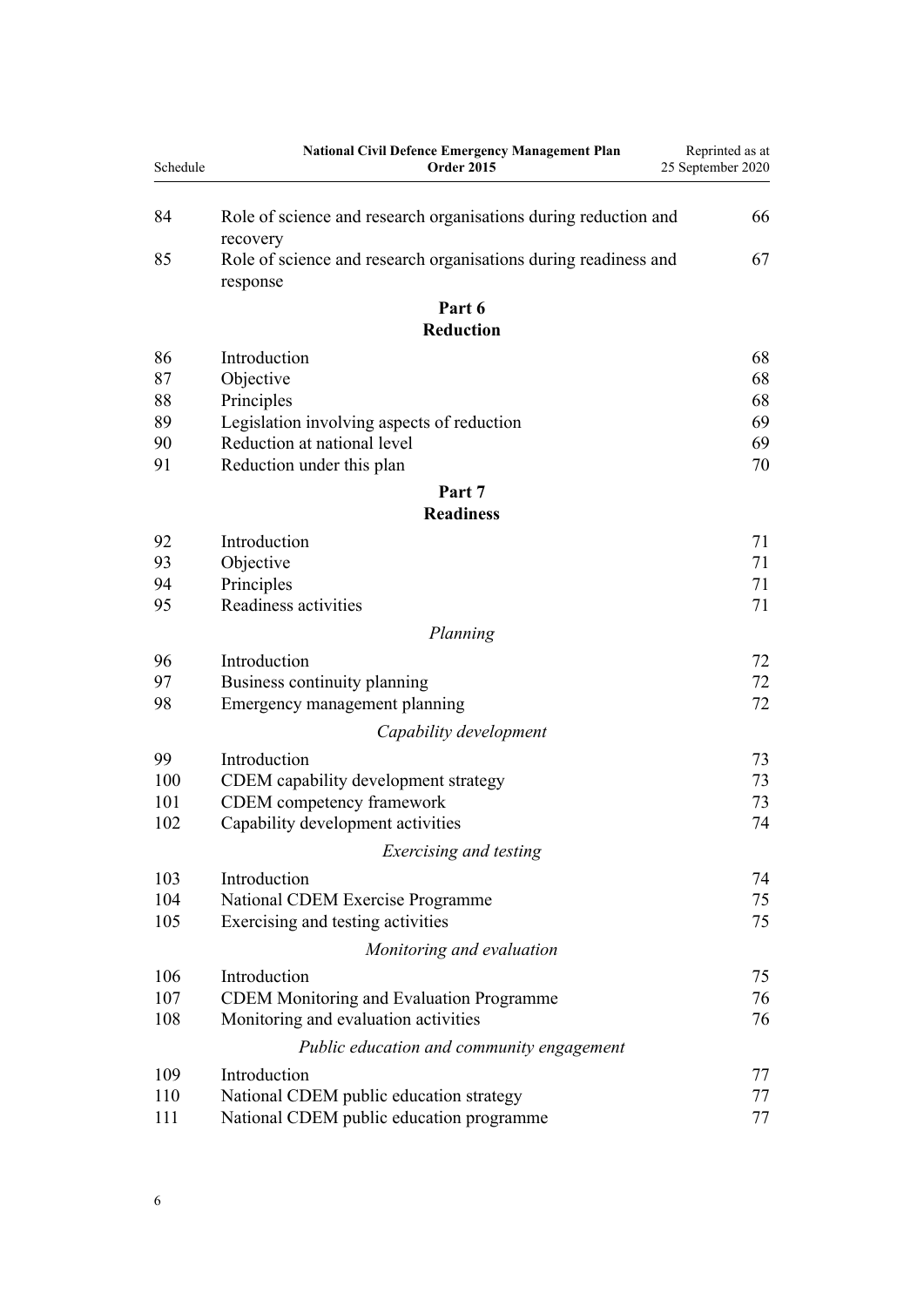| Reprinted as at | <b>National Civil Defence Emergency Management Plan</b><br>25 September 2020<br><b>Order 2015</b> | Schedule |
|-----------------|---------------------------------------------------------------------------------------------------|----------|
|                 | Part 8                                                                                            |          |
|                 | <b>Response</b>                                                                                   |          |
| 112             | Introduction                                                                                      | 78       |
| 113             | Objectives                                                                                        | 78       |
| 114             | Principles                                                                                        | 78       |
| 115             | Coordinated Incident Management System                                                            | 79       |
| 116             | Transition to recovery                                                                            | 79       |
|                 | National warnings and advisories                                                                  |          |
| 117             | Introduction                                                                                      | 80       |
| 118             | Objective                                                                                         | 80       |
| 119             | Principles                                                                                        | 80       |
| 120             | National warning system                                                                           | 81       |
|                 | <b>National Crisis Management Centre</b>                                                          |          |
| 121             | Introduction                                                                                      | 81       |
| 122             | Objective                                                                                         | 81       |
| 123             | Principles                                                                                        | 82       |
| 124             | NEMA use of NCMC when lead agency                                                                 | 82       |
| 125             | Use of NCMC by other lead agencies                                                                | 83       |
|                 | <i>Emergency information management</i>                                                           |          |
| 126             | Introduction                                                                                      | 84       |
| 127             | Objective                                                                                         | 84       |
| 128             | Principles                                                                                        | 84       |
| 129             | Reporting information during emergency                                                            | 85       |
|                 | Public information management                                                                     |          |
| 130             | Introduction                                                                                      | 85       |
| 131             | Objectives                                                                                        | 85       |
| 132             | Principles                                                                                        | 86       |
| 133             | National roles                                                                                    | 86       |
|                 | Logistics                                                                                         |          |
| 134             | Introduction                                                                                      | 87       |
| 135             | Objective                                                                                         | 87       |
| 136             | Principles                                                                                        | 88       |
| 137             | <b>CDEM</b> logistics activities                                                                  | 88       |
|                 | Mass evacuation                                                                                   |          |
| 138             | Introduction                                                                                      | 89       |
| 139             | Objective                                                                                         | 89       |
| 140             | Principles                                                                                        | 89       |
| 141             | Management of evacuation                                                                          | 90       |
| 142             | Types of evacuation                                                                               | 90       |
| 143             | Phases of evacuation                                                                              | 90       |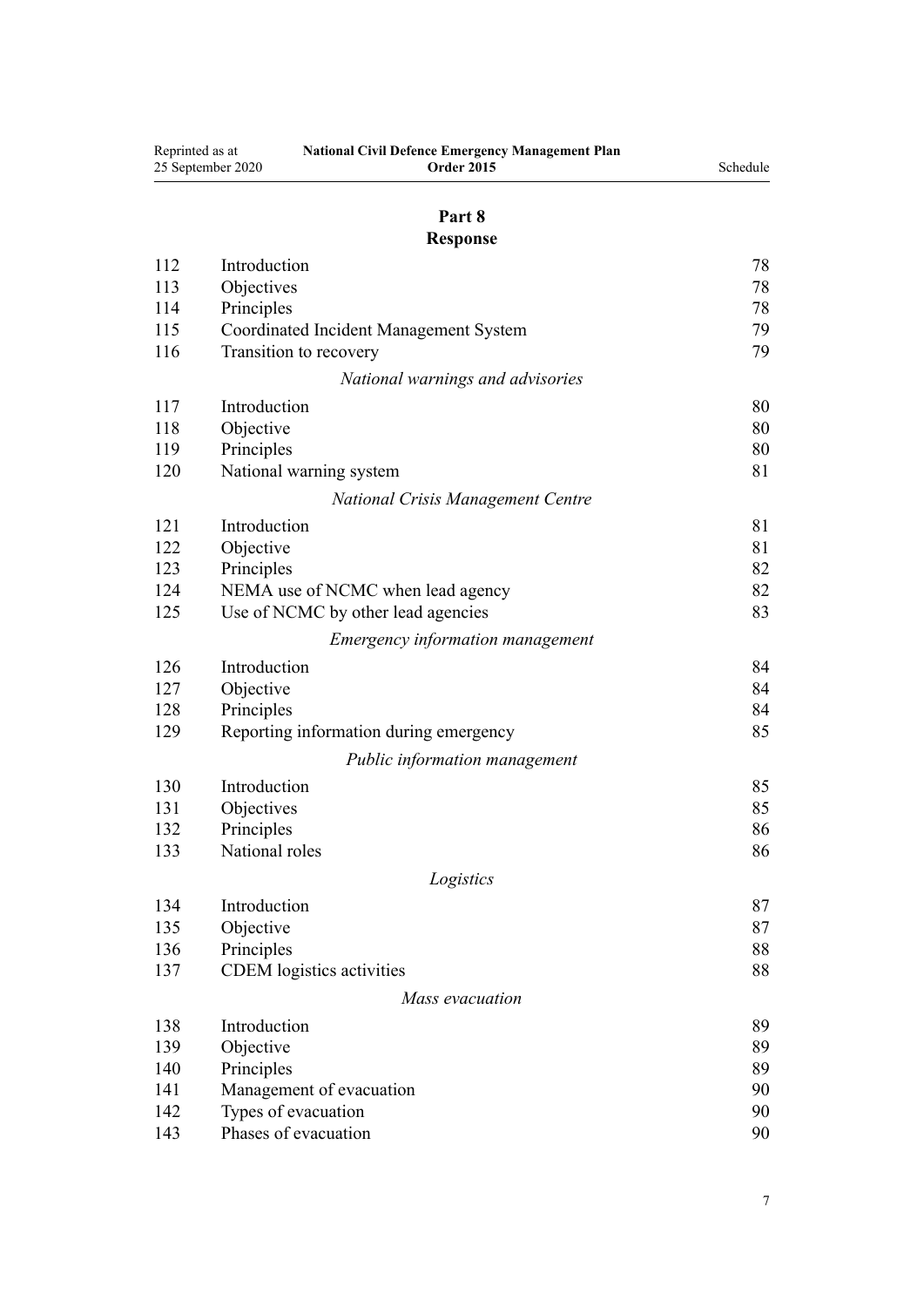<span id="page-7-0"></span>

|          | <b>National Civil Defence Emergency Management Plan</b> | Reprinted as at   |
|----------|---------------------------------------------------------|-------------------|
| Schedule | <b>Order 2015</b>                                       | 25 September 2020 |

## *[International assistance for New Zealand](#page-90-0)*

| 144 | Introduction                                               | 91 |
|-----|------------------------------------------------------------|----|
| 145 | Objective                                                  | 91 |
| 146 | Principles                                                 | 91 |
| 147 | National roles                                             | 92 |
| 148 | Approval to accept or request international assistance     | 93 |
| 149 | Requests for international assistance                      | 93 |
| 150 | Offers of international assistance                         | 93 |
| 151 | United Nations Office for the Coordination of Humanitarian | 93 |
|     | Affairs (UNOCHA)                                           |    |

## **[Part 9](#page-93-0)**

#### **[Recovery](#page-93-0)**

| 152  | Introduction                          | 94 |
|------|---------------------------------------|----|
| 153  | Objectives                            | 94 |
| 154  | Principles                            | 94 |
| 155  | Transition from response to recovery  | 95 |
| 155A | National transition period            | 95 |
| 155B | Transition period functions           | 96 |
| 156  | National recovery activities          | 96 |
| 157  | <b>CDEM</b> Group recovery activities | 97 |
| 158  | Exit strategy                         | 98 |

### **[Part 10](#page-97-0)**

## **[Government financial support to local authorities](#page-97-0)**

| 159 | Introduction                                                      | 98  |
|-----|-------------------------------------------------------------------|-----|
| 160 | Objectives                                                        | 98  |
| 161 | Principles                                                        | 99  |
| 162 | Government financial support to local authorities during response | 99  |
| 163 | Government financial support to local authorities during recovery | 100 |
| 164 | Special policy for recovery                                       | 100 |

## **[Appendix 1](#page-99-0) [Lead agencies](#page-99-0) [Appendix 2](#page-101-0) [NCMC modes](#page-101-0)**

# **Part 1**

## **Introduction**

**1 Status**

This plan—

(a) is made under [sections 39\(1\)](http://legislation.govt.nz/pdflink.aspx?id=DLM150739) and [45](http://legislation.govt.nz/pdflink.aspx?id=DLM150745) of the Act; and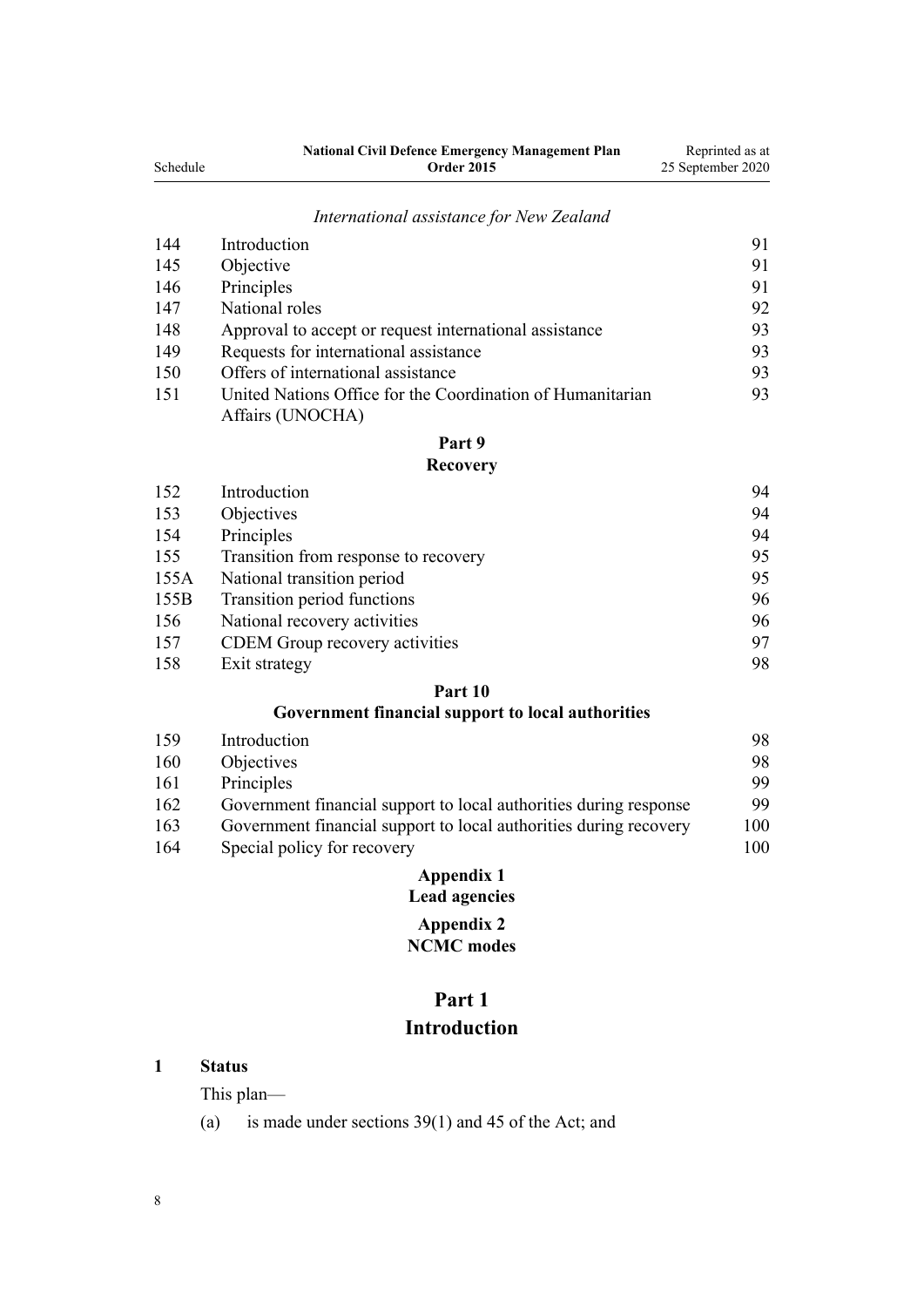- <span id="page-8-0"></span>(b) replaces the [National Civil Defence Emergency Management Plan Order](http://legislation.govt.nz/pdflink.aspx?id=DLM356568) [2005](http://legislation.govt.nz/pdflink.aspx?id=DLM356568); and
- (c) becomes operational on 1 December 2015; and
- (d) may be amended in accordance with [section 47](http://legislation.govt.nz/pdflink.aspx?id=DLM150748) of the Act at any time; and
- (e) must be reviewed (and may, following the review, be amended or revoked and replaced) under [section 46](http://legislation.govt.nz/pdflink.aspx?id=DLM150747) of the Act (unless reviewed earlier) if—
	- (i) this plan has been operative for 5 years or more; and
	- (ii) it is more than 5 years since this plan has been reviewed; and
- (f) continues in force under [section 45\(b\)](http://legislation.govt.nz/pdflink.aspx?id=DLM150745) of the Act if not replaced.

## *General*

#### **2 Interpretation**

(1) In this plan, unless the context otherwise requires,—

**4 Rs** means—

- (a) reduction (identifying and analysing risks to life and property from hazards, taking steps to eliminate those risks if practicable, and, if not, reducing the magnitude of their impact and the likelihood of their occurrence to an acceptable level); and
- (b) readiness (developing operational systems and capabilities before an emergency happens, including self-help and response programmes for the general public and specific programmes for emergency services, lifeline utilities, and other agencies); and
- (c) response (actions taken immediately before, during, or directly after an emergency to save lives and property, and to help communities recover); and
- (d) recovery (the co-ordinated efforts and processes used to bring about the immediate, medium-term, and long-term holistic regeneration and enhancement of a community following an emergency)

**Act** means the [Civil Defence Emergency Management Act 2002](http://legislation.govt.nz/pdflink.aspx?id=DLM149788)

**agency** means a government or non-government organisation or entity (other than a CDEM Group) with responsibilities under this plan

**building** has the same meaning as in [sections 8](http://legislation.govt.nz/pdflink.aspx?id=DLM306318) and [9](http://legislation.govt.nz/pdflink.aspx?id=DLM306321) of the Building Act 2004

**CDEM** means civil defence emergency management

**CDEM Group** means a Civil Defence Emergency Management Group established under [section 12](http://legislation.govt.nz/pdflink.aspx?id=DLM150596) of the Act

**CIMS** means New Zealand Coordinated Incident Management System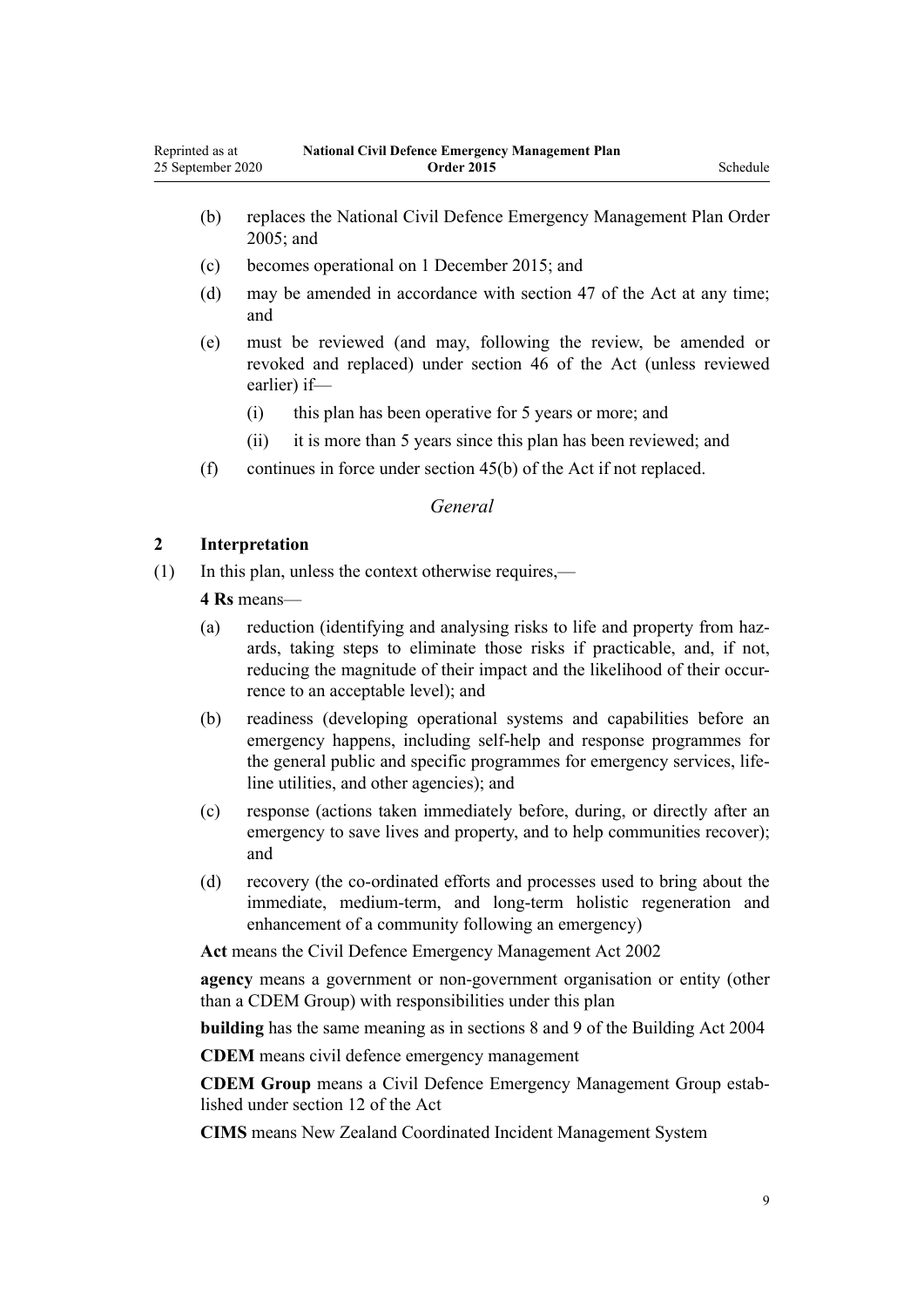Schedule

**cluster** means a group of agencies that interact to achieve common CDEM outcomes

**DHB** means a district health board established under [section 19](http://legislation.govt.nz/pdflink.aspx?id=DLM80802) of the New Zealand Public Health and Disability Act 2000

**DPMC** means the Department of the Prime Minister and Cabinet

**ECC** means an Emergency Coordination Centre, which is a facility that operates at the CDEM Group level to co-ordinate and support 1 or more EOCs that are activated within a group area in response to an emergency

**EOC** means an Emergency Operations Centre, which is a facility that operates at the agency, territorial authority, or unitary authority level and is used to manage the response to an emergency

**fire services** includes employees, volunteers, and contractors of Fire and Emergency New Zealand carrying out operational activities, airport rescue fire services, the New Zealand Defence Force, industry brigades that have entered into an agreement with Fire and Emergency New Zealand under [subpart 2](http://legislation.govt.nz/pdflink.aspx?id=DLM6888247) of Part 2 of the Fire and Emergency New Zealand Act 2017, and other fire service resources owned by private organisations

**GNS Science** means the Institute of Geological and Nuclear Sciences Limited

**lead agency** means the agency with the primary mandate for managing the response to an emergency, as specified in Appendix 1

**Local Controller** means a Local Controller appointed under [section 27](http://legislation.govt.nz/pdflink.aspx?id=DLM150722) of the Act

**National CDEM Strategy** means the National Civil Defence Emergency Management Strategy completed under [section 31](http://legislation.govt.nz/pdflink.aspx?id=DLM150729) of the Act

**NCMC** means the National Crisis Management Centre

**NEMA** means the National Emergency Management Agency

**New Zealand Police** means the instrument of the Crown continued in existence by [section 7\(1\)](http://legislation.govt.nz/pdflink.aspx?id=DLM1102185) of the Policing Act 2008

**NSC** means the National Security Committee of Cabinet

**NWCG** means the National Welfare Coordination Group

**ODESC** means the Officials Committee for Domestic and External Security Coordination

**ODESC system** means the system of domestic and external security co-ordination

**PHU** means a Public Health Unit of a DHB

**recovery office** means a recovery office established at the local, CDEM, or national level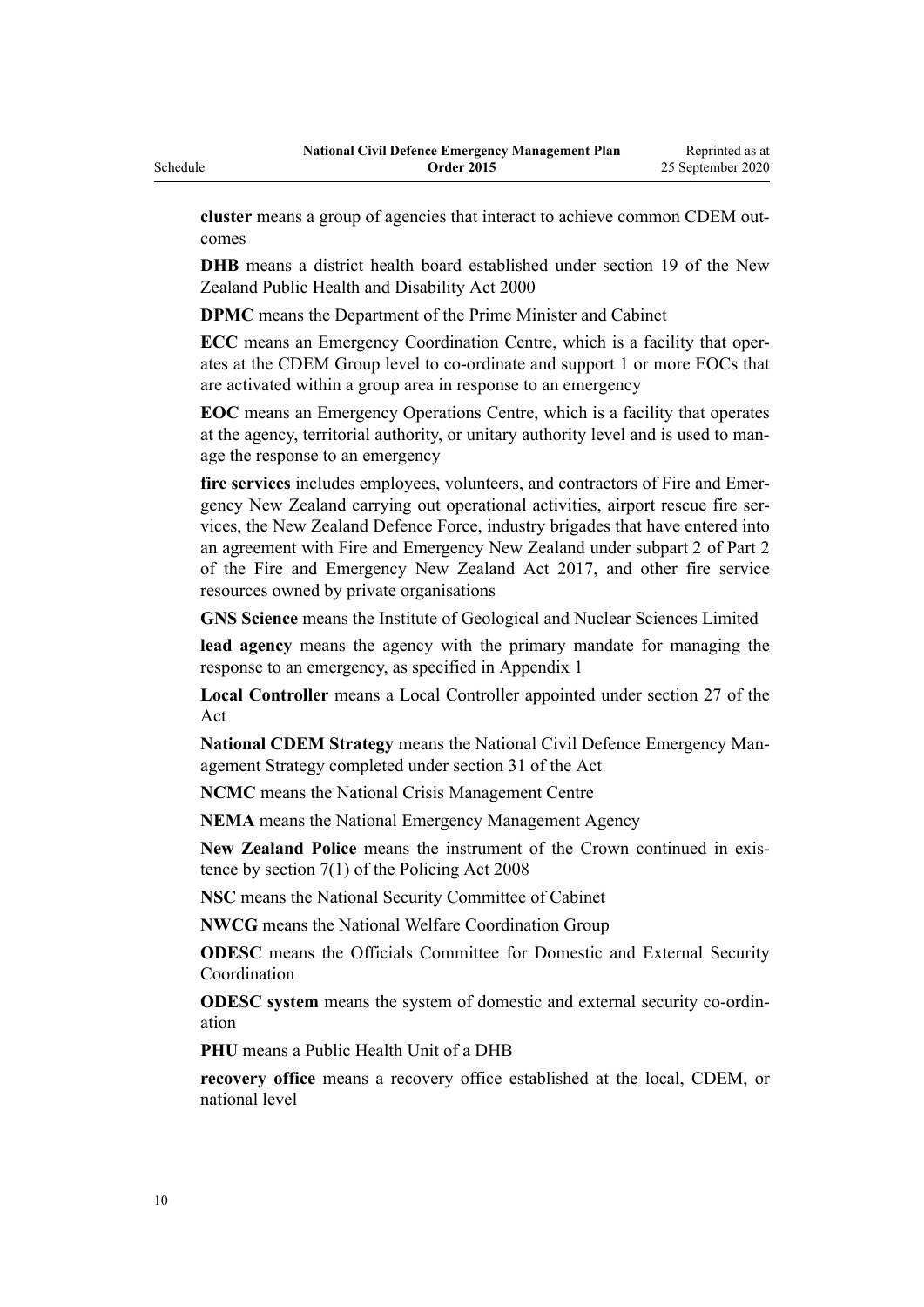<span id="page-10-0"></span>**SCE** means a sector co-ordinating entity that is an organisation, a group of sector representatives, or an individual agreed by a utility sector to provide a single point of contact to the NCMC or an ECC

**support agency** means any agency, other than the lead agency, that has a role or responsibilities during the response to an emergency

**supporting documentation** includes detailed explanations, standard operating procedures, the Director's guidelines, codes, and technical standards

**supporting plan** means a plan issued by the Director under [section 9\(3\)](http://legislation.govt.nz/pdflink.aspx?id=DLM150591) of the Act in support of the arrangements set out in this plan

*The Guide* means *The Guide to the National Civil Defence Emergency Management Plan* that is issued by the Director under [section 9\(3\)](http://legislation.govt.nz/pdflink.aspx?id=DLM150591) of the Act

**this plan** means the national civil defence emergency management plan

**UNOCHA** means United Nations Office for the Coordination of Humanitarian Affairs.

(2) The following terms have the same meaning as in [section 4](http://legislation.govt.nz/pdflink.aspx?id=DLM149796) of the Act: **area**, **civil defence emergency management**, **constable**, **Director**, **emergency**, **emergency services**, **Group Controller**, **Group Recovery Manager**, **hazard**, **health and disability services**, **lifeline utility**, **local authority**, **Local Recovery Manager**, **local transition period**, **Minister**, **National Controller**, **National Recovery Manager**, **national significance**, **national transition period**, **recovery activity**, **Recovery Manager**, **risk**, **state of emergency**, **state of local emergency**, **state of national emergency**, **territorial authority**, **transition period**, **unitary authority**.

Schedule clause 2(1) **fire services**: replaced, on 1 July 2017, by [section 197](http://legislation.govt.nz/pdflink.aspx?id=DLM6678752) of the Fire and Emergency New Zealand Act 2017 (2017 No 17).

Schedule clause 2(1) **group area**: revoked, at 9.59 pm on 29 November 2016, by [section 43](http://legislation.govt.nz/pdflink.aspx?id=DLM6928006) of the Civil Defence Emergency Management Amendment Act 2016 (2016 No 88).

Schedule clause 2(1) **health and disability services**: revoked, at 9.59 pm on 29 November 2016, by [section 43](http://legislation.govt.nz/pdflink.aspx?id=DLM6928006) of the Civil Defence Emergency Management Amendment Act 2016 (2016 No 88).

Schedule clause 2(1) **MCDEM**: revoked, on 1 December 2019, by [clause 4\(1\)](http://legislation.govt.nz/pdflink.aspx?id=LMS284018) of the National Civil Defence Emergency Management Plan Amendment Order 2019 (LI 2019/277).

Schedule clause 2(1) **NEMA**: inserted, on 1 December 2019, by [clause 4\(2\)](http://legislation.govt.nz/pdflink.aspx?id=LMS284018) of the National Civil Defence Emergency Management Plan Amendment Order 2019 (LI 2019/277).

Schedule clause 2(2): amended, at 9.59 pm on 29 November 2016, by [section 43](http://legislation.govt.nz/pdflink.aspx?id=DLM6928006) of the Civil Defence Emergency Management Amendment Act 2016 (2016 No 88).

#### **3 Incorporation by reference**

- (1) [Section 40](http://legislation.govt.nz/pdflink.aspx?id=DLM150740) of the Act allows incorporation by reference of material that is too large or otherwise impractical to be printed as part of this plan.
- (2) No documents are incorporated by reference under this plan; however, other materials are mentioned (*see The Guide*).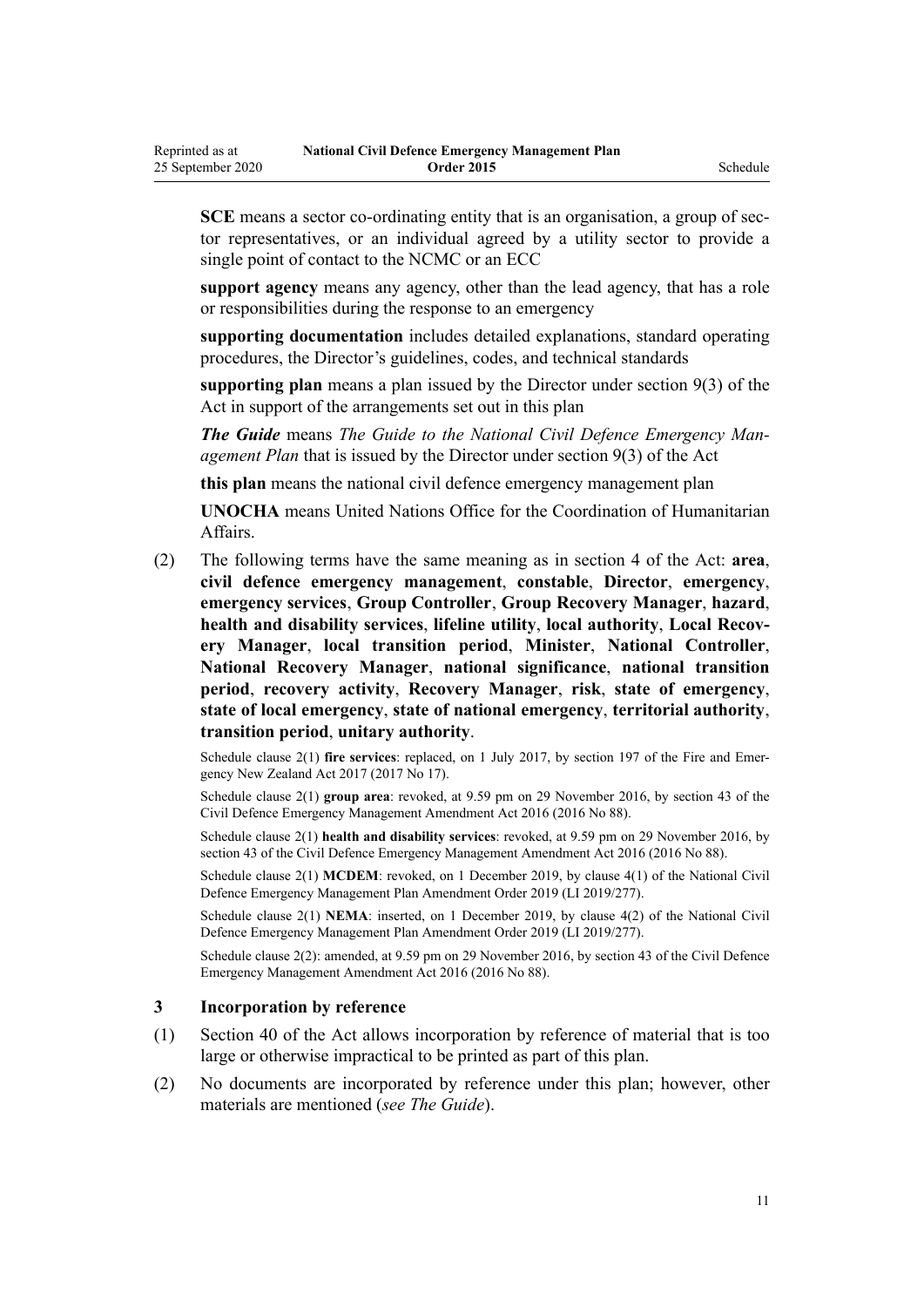#### <span id="page-11-0"></span>Schedule

## **Part 2 Purpose and objectives of this plan**

#### **4 Purpose of this plan**

The purpose of this plan is to state the guiding principles and roles and responsibilities for CDEM across the 4 Rs at the national level so that all agencies and CDEM Groups are able to—

- (a) understand the hazards and risks; and
- (b) work to reduce those hazards; and
- (c) build resilience in respect of those hazards; and
- (d) build capability and capacity to provide co-ordinated, integrated, and effective responses to, and recovery from, emergencies.

#### **5 Audience for this plan**

This plan is for agencies and CDEM Groups with roles and responsibilities in CDEM across the 4 Rs before, during, or after—

- (a) a state of national emergency; or
- (ab) a national transition period; or
- (b) an emergency requiring co-ordination and support at the national level.

Schedule clause 5(ab): inserted, at 9.59 pm on 29 November 2016, by [section 43](http://legislation.govt.nz/pdflink.aspx?id=DLM6928006) of the Civil Defence Emergency Management Amendment Act 2016 (2016 No 88).

### **6 Scope of this plan**

This plan—

- (a) is a statement of the frameworks, objectives, principles, roles, and responsibilities across the 4 Rs that—
	- (i) are in place on the date that this plan is made; and
	- (ii) apply across agencies and CDEM Groups; and
	- (iii) take account of existing statutory responsibilities of agencies and CDEM Groups across the 4 Rs to manage hazards and risks; and
- (b) applies to any emergency requiring CDEM at a national level, including—
	- (i) a state of national emergency; and
	- (ia) a national transition period; and
	- (ii) an emergency requiring co-ordination and support at the national level; and
- (c) is supported by *The Guide*, which—
	- (i) augments this plan; and
	- (ii) includes additional material that enables this plan; and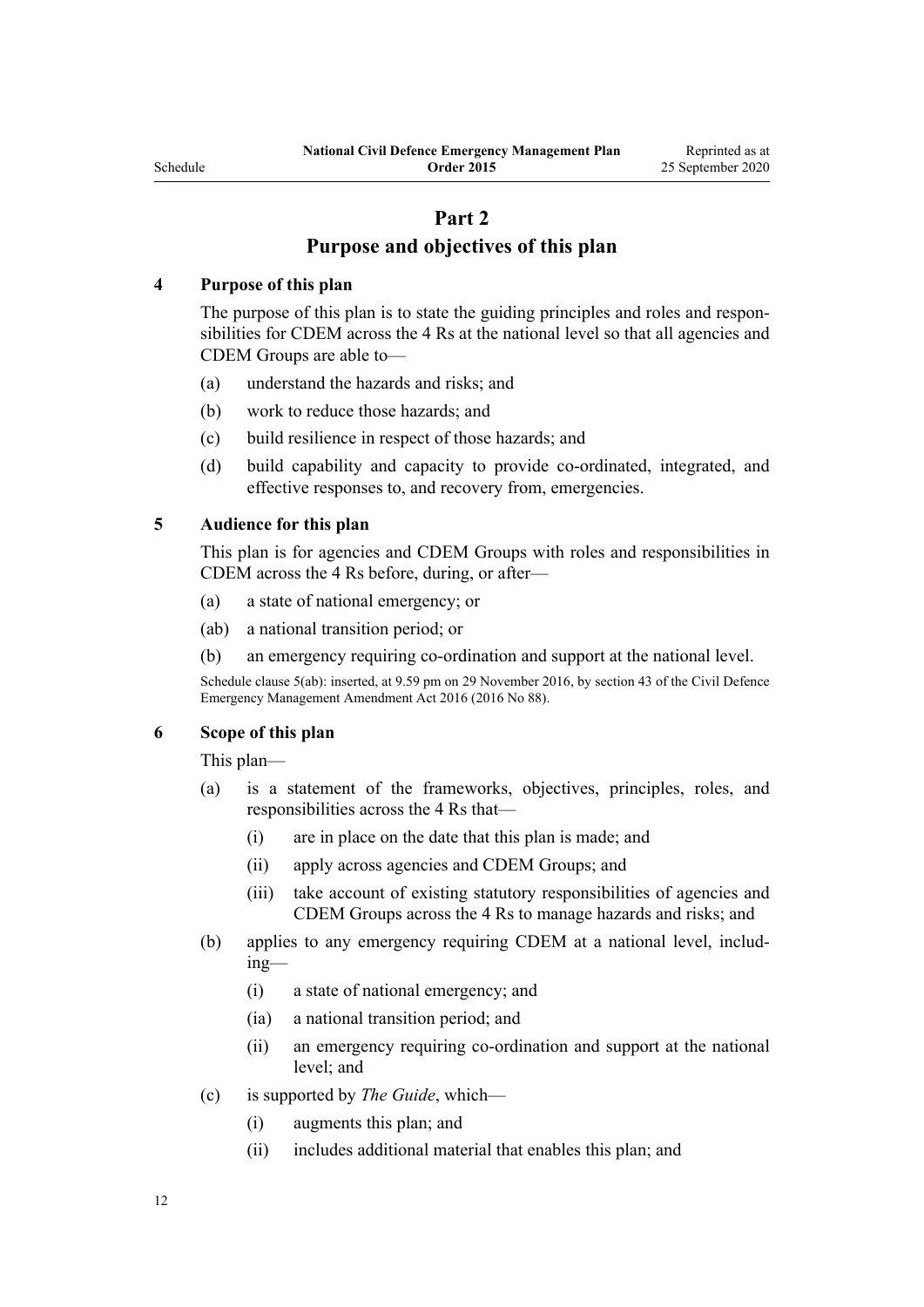#### <span id="page-12-0"></span>(d) may be amended in accordance with [section 47](http://legislation.govt.nz/pdflink.aspx?id=DLM150748) of the Act.

Schedule clause 6(b)(i): amended, at 9.59 pm on 29 November 2016, by [section 43](http://legislation.govt.nz/pdflink.aspx?id=DLM6928006) of the Civil Defence Emergency Management Amendment Act 2016 (2016 No 88).

Schedule clause 6(b)(ia): inserted, at 9.59 pm on 29 November 2016, by [section 43](http://legislation.govt.nz/pdflink.aspx?id=DLM6928006) of the Civil Defence Emergency Management Amendment Act 2016 (2016 No 88).

#### **7 Objectives of this plan**

This plan has the following objectives:

- (a) objective A: establishes the context for CDEM at the national level, including the hazards and risks to be managed; and
- (b) objective B: sets out a concept of operations for CDEM at the national level for any emergency; and
- (c) objective C: outlines arrangements for the co-ordination of CDEM during a state of national emergency; and
- (d) objective D: states the roles and responsibilities of agencies and CDEM Groups across the 4 Rs.

#### **8 Goals of National CDEM Strategy**

The National CDEM Strategy sets out the following 4 goals:

- (a) goal 1: increase community awareness, understanding, preparedness, and participation in respect of CDEM; and
- (b) goal 2: reduce the risks from hazards to New Zealand; and
- (c) goal 3: enhance New Zealand's capability to manage emergencies; and
- (d) goal 4: enhance New Zealand's capability to recover from emergencies.

#### **9 Relationship of objectives of this plan to goals of National CDEM Strategy**

- (1) The objectives of this plan assist in giving effect to the goals of the National CDEM Strategy as follows:
	- (a) objective A of this plan relates generally to goals 1, 2, 3, and 4 of the National CDEM Strategy; and
	- (b) objectives B, C, and D of this plan relate to the achievement of goals 3 and 4 of the National CDEM Strategy.
- (2) This plan is the primary means of improving the ability of government to manage an event of national significance.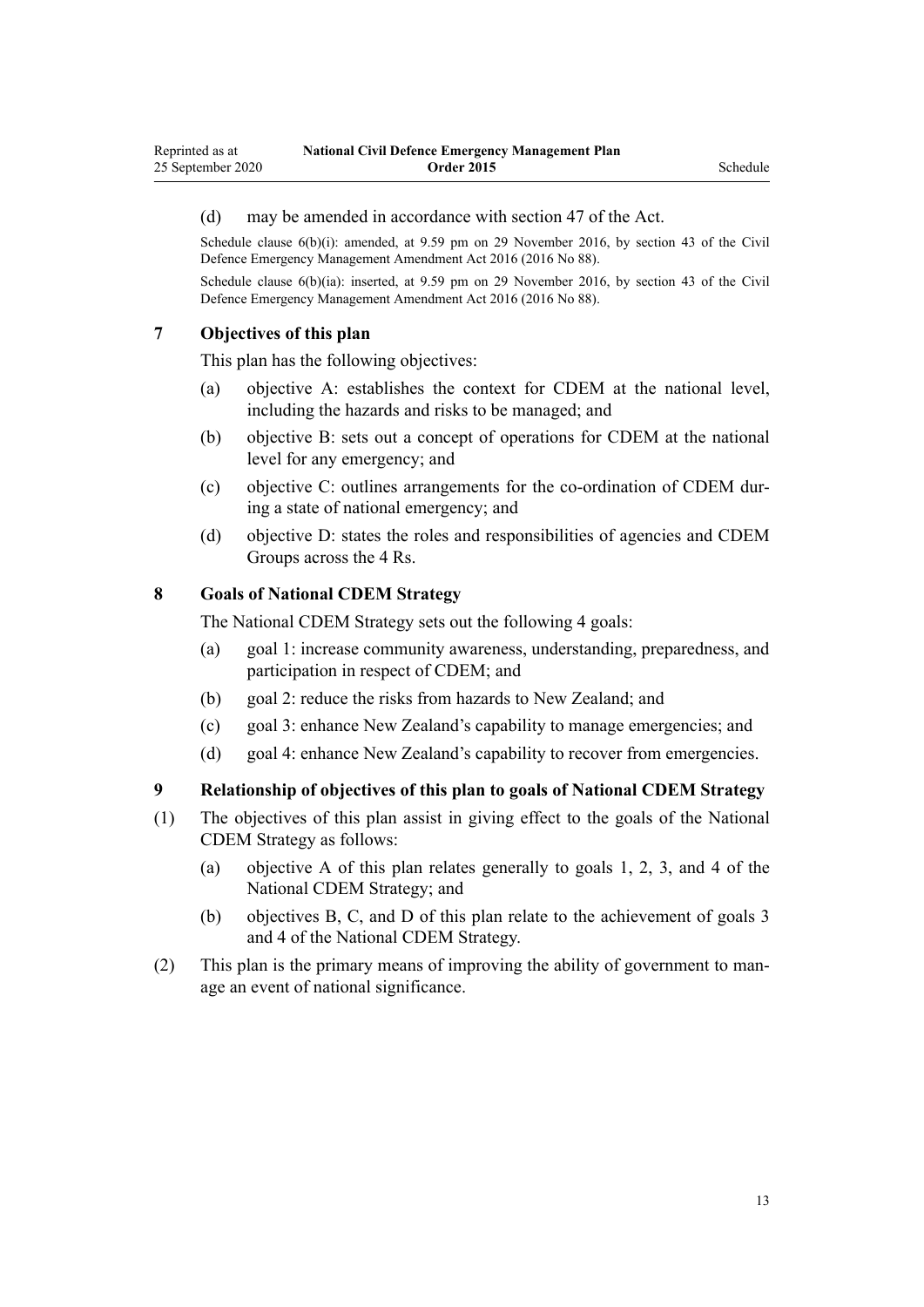Reprinted as at 25 September 2020

## **Part 3**

#### **Hazards and risks**

#### <span id="page-13-0"></span>**10 Hazards and risks to be managed at national level**

- (1) This Part states the hazards and risks to be managed at the national level and this plan identifies the CDEM necessary at the national level to manage those hazards and risks.
- (2) The following hazards, either singularly or in combination, have the potential to cause emergencies that may require co-ordination or management at the national level:
	- (a) earthquakes:
	- (b) volcanic hazards:
	- (c) landslides:
	- (d) tsunamis:
	- (e) coastal hazards (including coastal erosion, storm surges, and large swells):
	- (f) floods:
	- (g) severe winds:
	- (h) snow:
	- (i) droughts:
	- (j) wild fires and urban fires:
	- (k) animal pests and diseases:
	- (l) plant pests and diseases:
	- (m) infectious human disease pandemics (including water-borne illnesses):
	- (n) infrastructure failure:
	- (o) hazardous substance incidents:
	- (p) major transport accidents:
	- (q) food safety incidents (for example, accidental or deliberate contamination of food):
	- (r) terrorism.
- (3) This plan may be used to address the consequences of an emergency arising from any hazard.
- (4) Understanding of the risks associated with specific hazards and event scenarios is based on assessments undertaken by CDEM Groups, agencies, and the science and research sector.
- (5) Possible consequences include—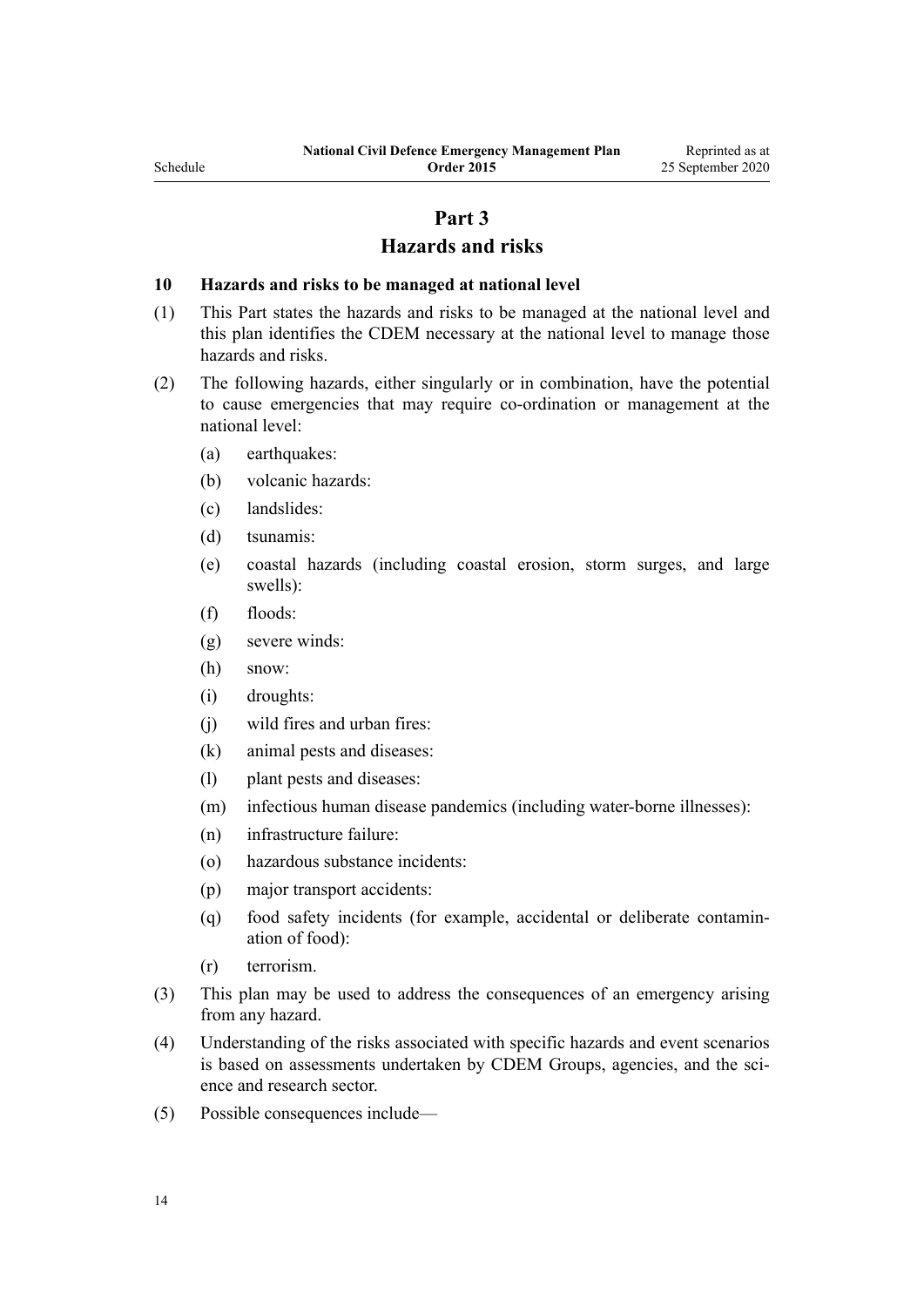- (a) displaced, isolated, injured, ill, and deceased persons, psychosocial concerns, deterioration of community well-being, and other matters involving the welfare of people and animals:
- (b) loss of lifeline utility services (for example, telecommunications, transport, energy, water, and waste water networks):
- (c) damage to buildings and structures:
- (d) direct and indirect economic losses, restrictions on commerce, migration and trade, and the impairment of financial systems:
- (e) degradation of the ecological, physical, amenity, and heritage values of areas and resources.
- (6) The recommended risk management standard to be used as the basis for risk assessment and management in New Zealand is AS/NZS ISO 31000.2009.
- (7) This plan adopts a functional approach to the 4 Rs (across agencies and their activities) to cover any combination and scale of consequences arising from an emergency.
- (8) The co-ordination and resources necessary at the national level may vary depending on local management of the emergency.
- (9) Different lead agencies and emergency management planning arrangements may be mandated under other Acts.
- (10) Pre-planning may be undertaken, and supporting plans may be developed, in support of this plan when the consequences are identified and response and recovery arrangements are considered necessary.
- (11) The approach adopted in subclauses (7) and (8) acknowledges the existing and developing risk reduction measures and practices at the national, CDEM Group, and local levels.
- (12) The identification and assessment of hazards and risks that require management under this plan are ongoing processes that include consideration of—
	- (a) new knowledge; and
	- (b) risks that vary over time; and
	- (c) the potential influence of climate change on hazards and risks.
- (13) Each agency and CDEM Group should, to the extent that it relates to its role and responsibilities under this plan,—
	- (a) monitor the developments and evolving trends in hazards and risks and communities' vulnerability to them; and
	- (b) factor any changes into its planning and operational activities across the 4 Rs in accordance with—
		- (i) its duties under the Act; and
		- (ii) its roles and responsibilities under this plan; and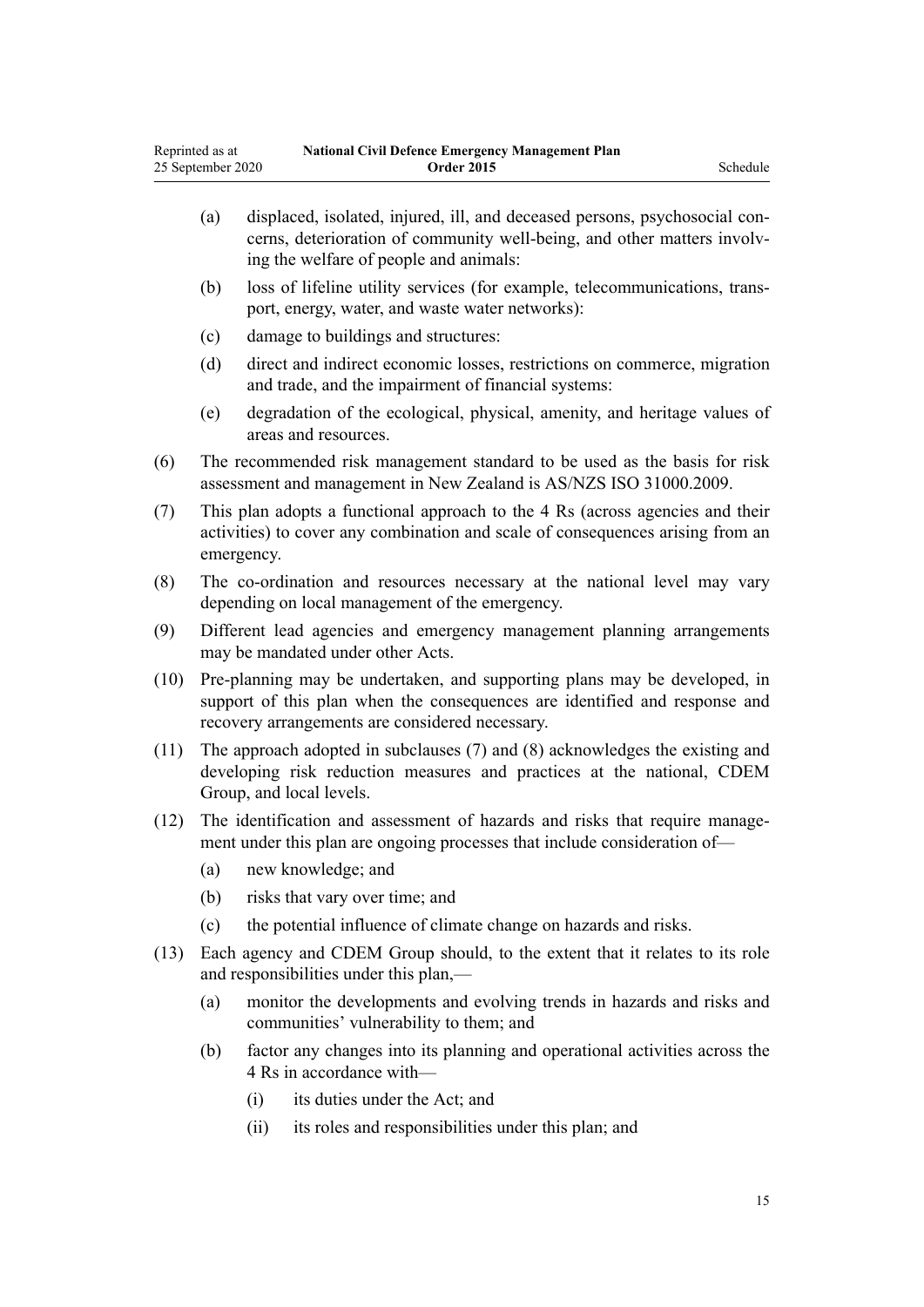- <span id="page-15-0"></span>(iii) any other mandate under which it operates that supports achieving the goals of the National CDEM Strategy; and
- (c) identify and implement measures and mechanisms to reduce the risks from hazards.

### **Part 4**

## **Management of emergencies**

## *States of emergency*

#### **11 State of national emergency**

- (1) [Section 66](http://legislation.govt.nz/pdflink.aspx?id=DLM150776) of the Act authorises the Minister, under certain conditions specified in that section, to declare that a state of national emergency exists over the whole of New Zealand or any areas or districts.
- (2) In the event that a state of national emergency is declared,—
	- (a) any state of local emergency then in force in the area to which the state of national emergency applies ceases to have effect; and
	- (b) the Director, or the National Controller in accordance with a delegation under [section 10](http://legislation.govt.nz/pdflink.aspx?id=DLM150593) of the Act, will co-ordinate, direct, and control the resources made available for CDEM.

#### **12 State of local emergency and other emergencies**

For any emergency, other than a state of national emergency, the arrangements in this plan may be used to support—

- (a) CDEM Groups during—
	- (i) an emergency of national significance; or
	- (ii) a state of local emergency declared under [section 68](http://legislation.govt.nz/pdflink.aspx?id=DLM150779) or [69](http://legislation.govt.nz/pdflink.aspx?id=DLM150780) of the Act; or
	- (iii) any other emergency:
- (b) a lead agency at the national level during an emergency where the NEMA is not the lead agency (*see* Appendix 1).

Schedule clause 12(b): amended, on 1 December 2019, by [clause 5](http://legislation.govt.nz/pdflink.aspx?id=LMS284019) of the National Civil Defence Emergency Management Plan Amendment Order 2019 (LI 2019/277).

#### *Crisis management arrangements*

#### **13 ODESC system**

(1) The ODESC system is used by central government in the oversight and governance of national security issues, including during significant crises or security events where consequences of national significance warrant the co-ordination of all-of-government planning and prioritisation.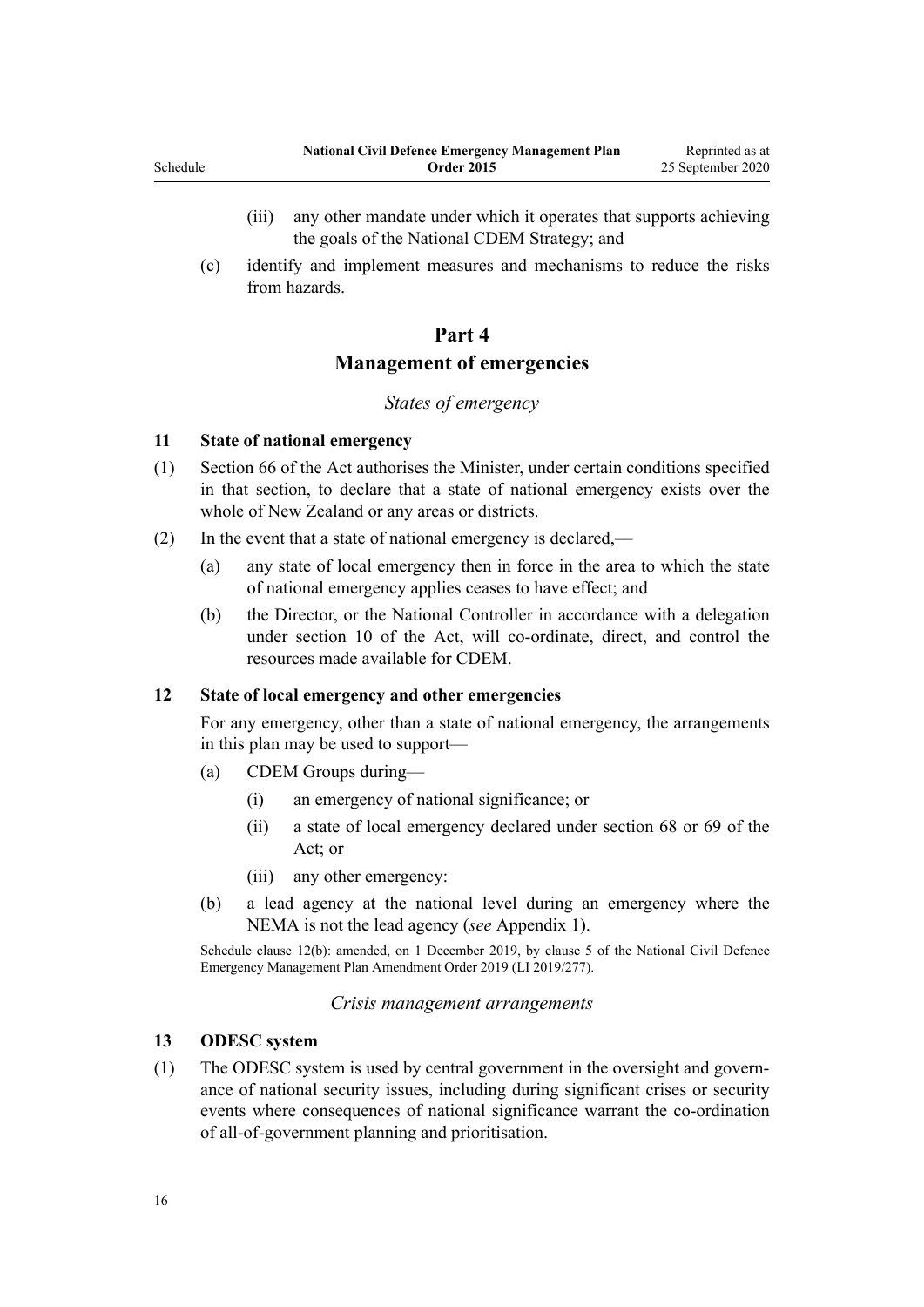#### <span id="page-16-0"></span>(2) The ODESC system—

- (a) brings together information for Ministers, co-ordinates analysis and development of options, and assists decision making in Cabinet; and
- (b) is collective without affecting the existing responsibilities of Ministers or agencies; and
- (c) operates at 3 levels as follows:
	- (i) the NSC; and
	- (ii) the ODESC; and
	- (iii) watch groups and working groups of senior officials, as required.
- (3) The NSC—
	- (a) is the key decision-making body of executive government for co-ordinating and directing national responses to major crises or circumstances affecting national security (either domestic or international); and
	- (b) is chaired by the Prime Minister; and
	- (c) has power to act where the need for urgent action or operational or security considerations require it.
- (4) The ODESC—
	- (a) is a group of senior officials; and
	- (b) is chaired by the chief executive of the DPMC; and
	- (c) is the strategic mechanism for co-ordinating an all-of-government response to events; and
	- (d) supports Ministers in developing high-level strategic direction, policy, and priorities, and in authorising additional resources to deal with crises; and
	- (e) exercises policy oversight and advises the Prime Minister, Cabinet, and, when activated, the NSC.

#### **14 Lead agency role in emergencies at national level**

- (1) A lead agency is the agency with the primary mandate for managing the response to an emergency, and at the national level the lead agency's role is to—
	- (a) monitor and assess the situation; and
	- (b) plan for and co-ordinate the national response; and
	- (c) report to the ODESC and provide policy advice; and
	- (d) co-ordinate the dissemination of public information.
- (2) A lead agency—
	- (a) should develop and maintain capability and capacity to ensure that it is able to perform its role; and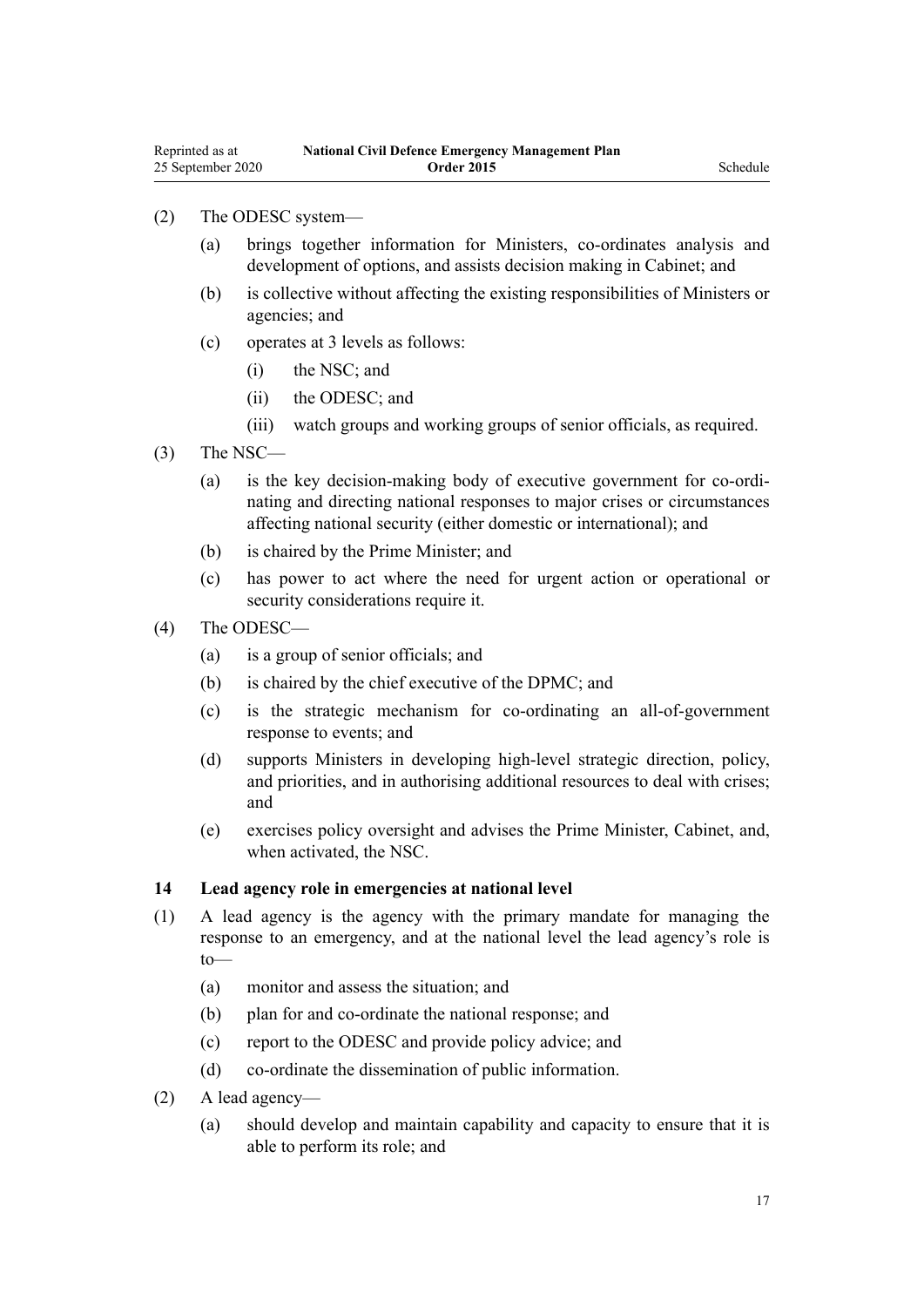- <span id="page-17-0"></span>(b) may draw on the advice and expertise of expert emergency managers in doing so.
- (3) The specific hazard, and its primary consequences to be managed in an emergency, determines which agency is the lead agency at the national level (lead agencies at the national and regional levels are listed in Appendix 1).
- (4) The NEMA, when it is the lead agency, is to use the arrangements in this plan in a manner that is consistent with the functions carried out and powers exercised by the Director and the National Controller under the Act.
- (5) A lead agency, other than the NEMA,—
	- (a) is expected to co-ordinate the management of the emergency in accordance with its own emergency management plan and its statutory functions and powers; and
	- (b) may use the provisions of this plan in support of its management of the consequences of the emergency if required.

Schedule clause 14(4): amended, on 1 December 2019, by [clause 5](http://legislation.govt.nz/pdflink.aspx?id=LMS284019) of the National Civil Defence Emergency Management Plan Amendment Order 2019 (LI 2019/277).

Schedule clause 14(5): amended, on 1 December 2019, by [clause 5](http://legislation.govt.nz/pdflink.aspx?id=LMS284019) of the National Civil Defence Emergency Management Plan Amendment Order 2019 (LI 2019/277).

#### **15 Support agency role in emergencies at national level**

- (1) Each support agency should develop and maintain capability and capacity to ensure that it is able to perform its role.
- (2) During the response to an emergency, when the NEMA is the lead agency at the national level, each support agency is expected to—
	- (a) co-ordinate, directly or through established clusters, with the NEMA to provide an integrated response; and
	- (b) provide a liaison officer to the NCMC to represent the relevant agency or cluster; and
	- (c) report to, and operate in accordance with the direction of, the National Controller; and
	- (d) manage its own response in support of the NEMA.
- (3) Particular agencies may be asked to be represented at the ODESC system level, to report to the ODESC on their respective areas of responsibility, and to respond to strategic direction from the ODESC.
- (4) In an emergency managed at the national level by a lead agency other than the NEMA, the NEMA may act as a support agency to the lead agency and will—
	- (a) provide a liaison officer to the lead agency to facilitate advice and information transfers and to manage requests for operational activities related to CDEM; and
	- (b) undertake any other functions and activities as agreed with the lead agency; and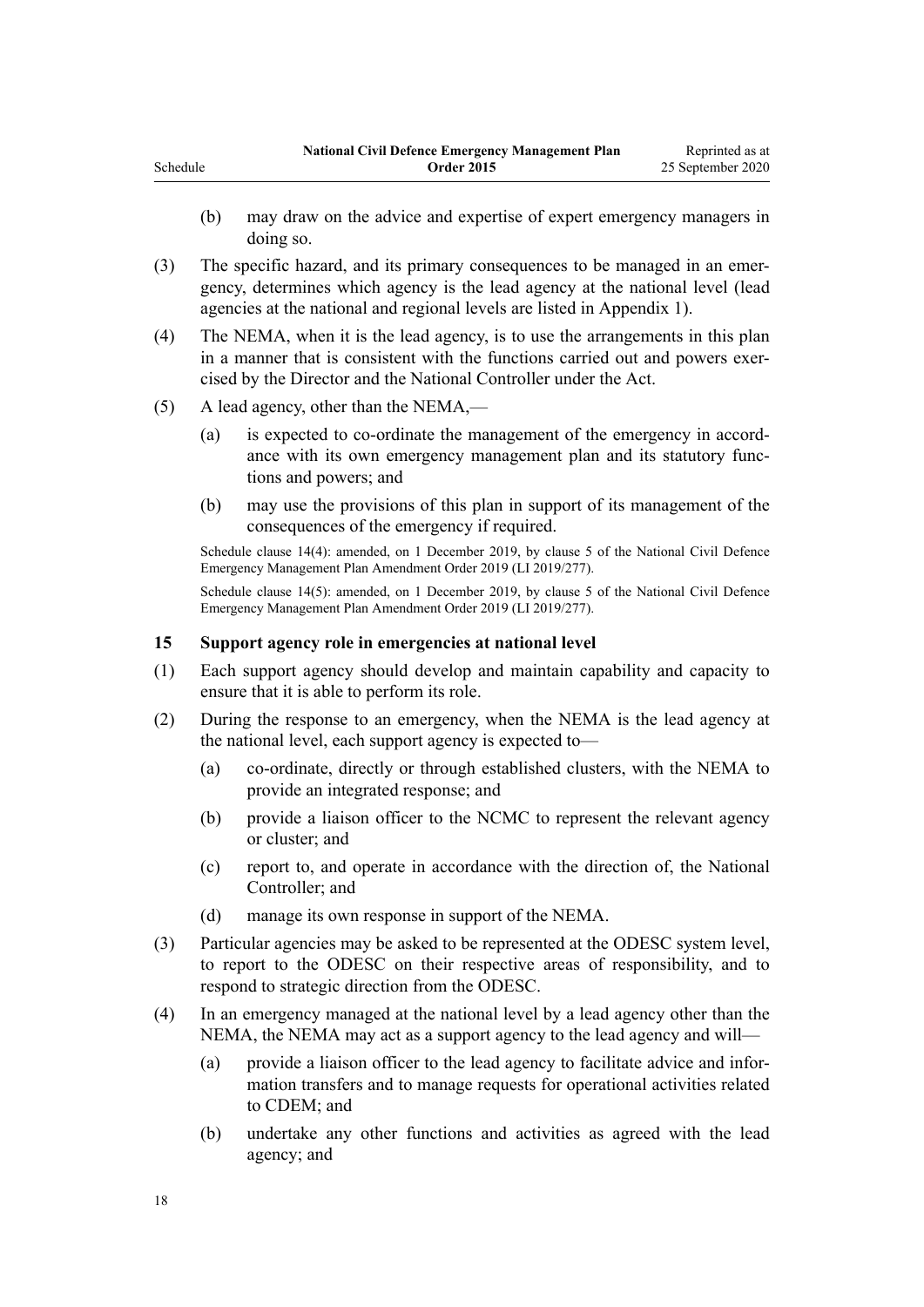#### <span id="page-18-0"></span>(c) provide NCMC facilities support to the lead agency.

Schedule clause 15(2): amended, on 1 December 2019, by [clause 5](http://legislation.govt.nz/pdflink.aspx?id=LMS284019) of the National Civil Defence Emergency Management Plan Amendment Order 2019 (LI 2019/277).

Schedule clause 15(2)(a): amended, on 1 December 2019, by [clause 5](http://legislation.govt.nz/pdflink.aspx?id=LMS284019) of the National Civil Defence Emergency Management Plan Amendment Order 2019 (LI 2019/277).

Schedule clause 15(2)(d): amended, on 1 December 2019, by [clause 5](http://legislation.govt.nz/pdflink.aspx?id=LMS284019) of the National Civil Defence Emergency Management Plan Amendment Order 2019 (LI 2019/277).

Schedule clause 15(4): amended, on 1 December 2019, by [clause 5](http://legislation.govt.nz/pdflink.aspx?id=LMS284019) of the National Civil Defence Emergency Management Plan Amendment Order 2019 (LI 2019/277).

#### **16 Director**

- (1) The functions and powers of the Director are set out in [sections 8](http://legislation.govt.nz/pdflink.aspx?id=DLM150590) and [9](http://legislation.govt.nz/pdflink.aspx?id=DLM150591) of the Act and, in relation to this plan, include responsibility for—
	- (a) co-ordinating, for the purposes of CDEM, the use of resources made available under this plan; and
	- (b) directing and controlling the resources available for CDEM during a state of national emergency or a national transition period; and
	- (c) controlling the exercise of powers and the performance of functions and duties of CDEM Groups, Group Controllers or Group Recovery Managers during a state of national emergency or a national transition period; and
	- (d) ensuring that the Minister and the ODESC are adequately briefed on the situation during an emergency; and
	- (e) informing the Minister and the ODESC of assistance likely to be required for response and recovery operations; and
	- (f) establishing processes under this plan that will allow the response to, and recovery from, an emergency to be given effect; and
	- (g) advising the Minister on any special policies for implementing CDEM support; and
	- (h) performing any functions under [section 8](http://legislation.govt.nz/pdflink.aspx?id=DLM150590) of the Act and exercising any powers under [section 9](http://legislation.govt.nz/pdflink.aspx?id=DLM150591) of the Act that are necessary to achieve the purpose of this plan.
- (2) The Director is a member of the ODESC.

Schedule clause 16(1)(b): amended, at 9.59 pm on 29 November 2016, by [section 43](http://legislation.govt.nz/pdflink.aspx?id=DLM6928006) of the Civil Defence Emergency Management Amendment Act 2016 (2016 No 88).

Schedule clause  $16(1)(c)$ : amended, at 9.59 pm on 29 November 2016, by [section 43](http://legislation.govt.nz/pdflink.aspx?id=DLM6928006) of the Civil Defence Emergency Management Amendment Act 2016 (2016 No 88).

#### **17 National Controller**

- (1) The National Controller may—
	- (a) *[Revoked]*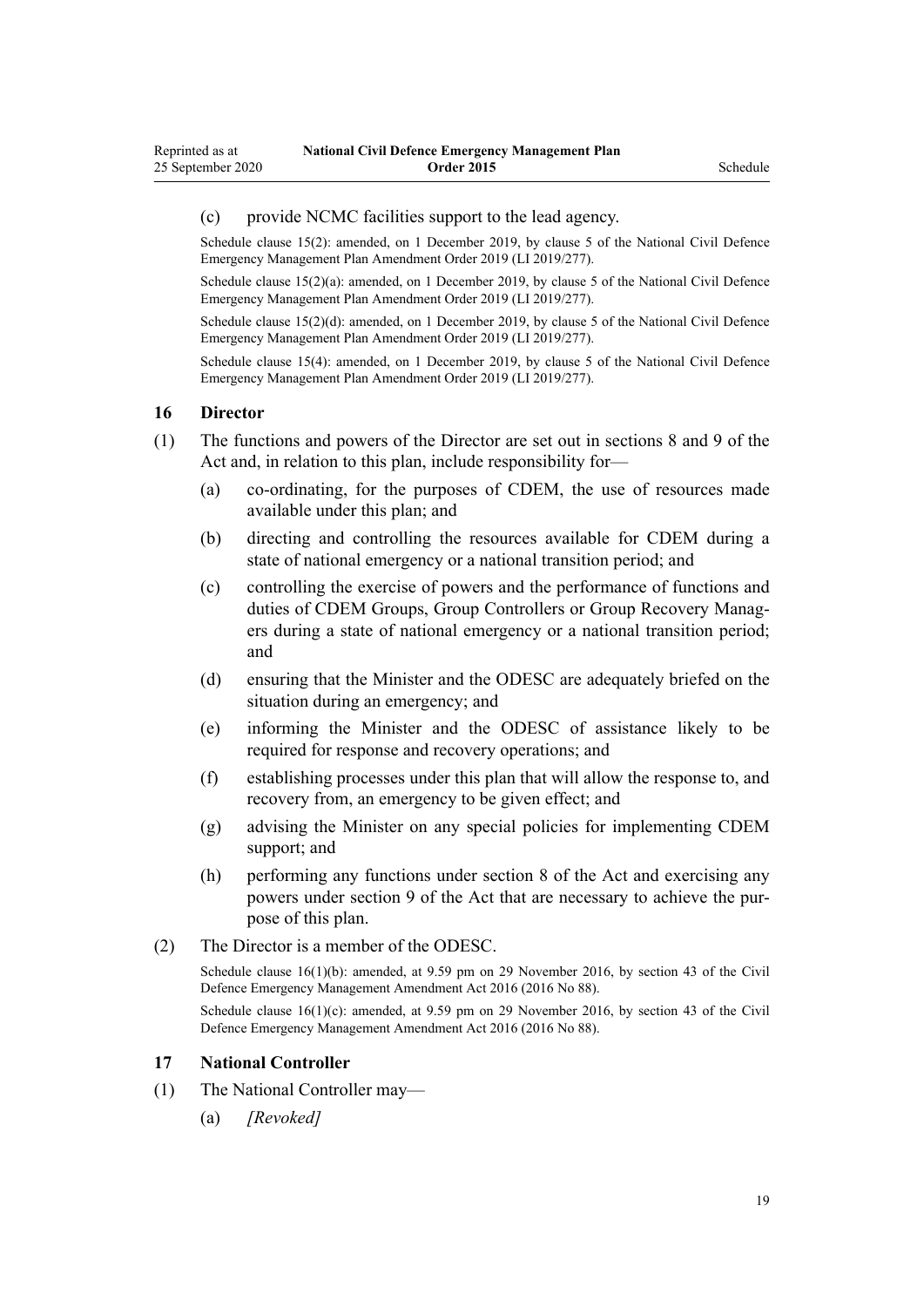<span id="page-19-0"></span>(b) be delegated the Director's functions and powers specified in [sections](http://legislation.govt.nz/pdflink.aspx?id=DLM150590)  $8(2)(h)$  and  $9(2)(a)$  of the Act for the purposes of dealing with a state of national emergency: (c) if no delegation has been made under section  $10(1)$  of the Act, be the Director, who has all of the power conferred on the National Controller under the Act. (2) If delegated the powers and functions of the Director, a National Controller,— (a) during a state of national emergency, directs, controls, and co-ordinates, for the purposes of CDEM, the use of resources made available under this plan; and (b) during an emergency of national significance, co-ordinates national resources to support the local response; and (c) during an emergency managed by a lead agency other than the NEMA, co-ordinates the CDEM activities in support of the response to that emergency. (3) The National Controller ordinarily undertakes and exercises his or her functions and powers in an emergency from the NCMC. (4) During a state of national emergency, the National Controller is able to— (a) deploy forward to the affected area to better control and direct the national response; or (b) deploy representatives forward to the affected areas. (5) If the National Controller or representatives are deployed forward, there must be clear delineation of functions and responsibilities between the forward elements and those retained in the NCMC. Schedule clause 17(1)(a): revoked, at 9.59 pm on 29 November 2016, by [section 43](http://legislation.govt.nz/pdflink.aspx?id=DLM6928006) of the Civil Defence Emergency Management Amendment Act 2016 (2016 No 88).

Schedule clause 17(2): amended, at 9.59 pm on 29 November 2016, by [section 43](http://legislation.govt.nz/pdflink.aspx?id=DLM6928006) of the Civil Defence Emergency Management Amendment Act 2016 (2016 No 88).

Schedule clause 17(2)(c): amended, on 1 December 2019, by [clause 5](http://legislation.govt.nz/pdflink.aspx?id=LMS284019) of the National Civil Defence Emergency Management Plan Amendment Order 2019 (LI 2019/277).

#### **18 Group Controllers and Local Controllers**

Each CDEM Group—

- (a) must, under [section 26](http://legislation.govt.nz/pdflink.aspx?id=DLM150721) of the Act, appoint by name or reference—
	- (i) a suitably qualified and experienced person as Group Controller for its group area to carry out the functions under [section 28](http://legislation.govt.nz/pdflink.aspx?id=DLM150723) of the Act; and
	- (ii) at least 1 suitably qualified and experienced person to perform the functions and duties and exercise the powers of the Group Controller on the occurrence of a vacancy in the office of Group Controller or in the absence from duty of the Group Controller; and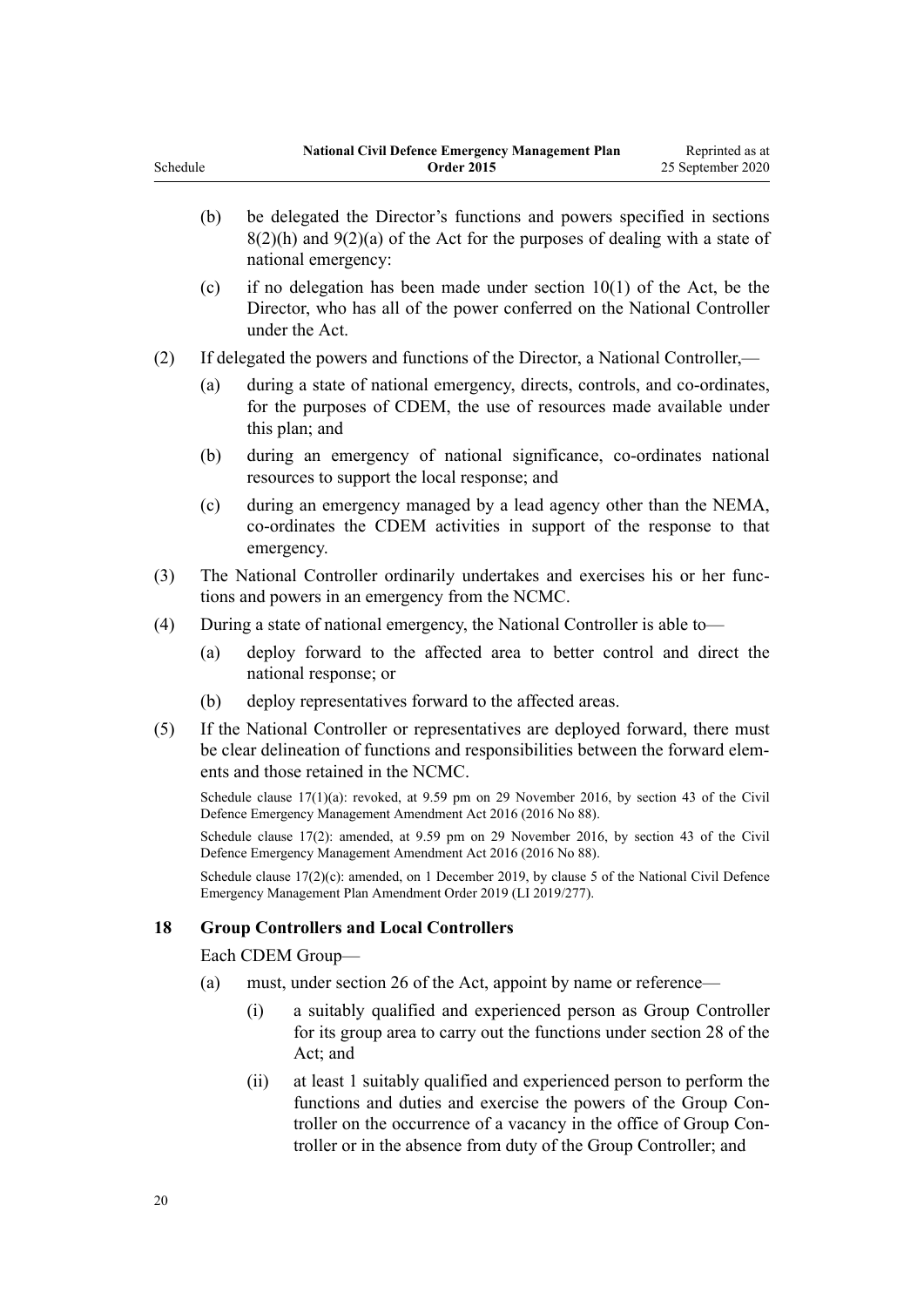- <span id="page-20-0"></span>(b) may, under [section 27](http://legislation.govt.nz/pdflink.aspx?id=DLM150722) of the Act, appoint by name or reference 1 or more suitably qualified and experienced persons as Local Controllers; and
- (c) must, under [section 25](http://legislation.govt.nz/pdflink.aspx?id=DLM150719) of the Act, appoint at least 1 person as a person authorised to declare a state of local emergency for its area.

Schedule clause 18(b): amended, at 9.59 pm on 29 November 2016, by [section 43](http://legislation.govt.nz/pdflink.aspx?id=DLM6928006) of the Civil Defence Emergency Management Amendment Act 2016 (2016 No 88).

Schedule clause 18(c): inserted, at 9.59 pm on 29 November 2016, by [section 43](http://legislation.govt.nz/pdflink.aspx?id=DLM6928006) of the Civil Defence Emergency Management Amendment Act 2016 (2016 No 88).

#### **18A National Recovery Manager**

- (1) The National Recovery Manager may—
	- (a) be delegated functions and powers of the Director under [section 11A\(1\)](http://legislation.govt.nz/pdflink.aspx?id=DLM7053502) of the Act:
	- (b) be delegated functions and powers of the Director specified in [sections](http://legislation.govt.nz/pdflink.aspx?id=DLM150590)  $8(2)(h)$  and  $9(2)(a)$  of the Act for the purposes of dealing with a national transition period:
	- (c) if no delegation has been made under section  $11A(1)$  of the Act, be the Director, who has all of the powers conferred on the National Recovery Manager under the Act.
- (2) If delegated the functions and powers of the Director, a National Recovery Manager performs the functions and exercises the powers of National Recovery Manager under [Part 9](#page-93-0) of this plan.

Schedule clause 18A: inserted, at 9.59 pm on 29 November 2016, by [section 43](http://legislation.govt.nz/pdflink.aspx?id=DLM6928006) of the Civil Defence Emergency Management Amendment Act 2016 (2016 No 88).

#### **18B Group Recovery Managers and Local Recovery Managers**

Each CDEM Group—

- (a) must, under [section 29](http://legislation.govt.nz/pdflink.aspx?id=DLM150725) of the Act, appoint by name or reference—
	- (i) a suitably qualified and experienced person as Group Recovery Manager for its area to carry out the functions of a Group Recovery Manager under [section 30A](http://legislation.govt.nz/pdflink.aspx?id=DLM7053530) of the Act; and
	- (ii) at least 1 suitably qualified and experienced person to perform the functions and duties and exercise the powers of the Group Recovery Manager on the occurrence of a vacancy in the office of Group Recovery Manager or in the absence from duty of the Group Recovery Manager; and
- (b) may, under [section 30](http://legislation.govt.nz/pdflink.aspx?id=DLM150726) of the Act, appoint by name or reference 1 or more suitably qualified and experienced persons as Local Recovery Managers; and
- (c) must, under [section 25](http://legislation.govt.nz/pdflink.aspx?id=DLM150719) of the Act, appoint at least 1 person as a person authorised to give notice of a local transition period for its area.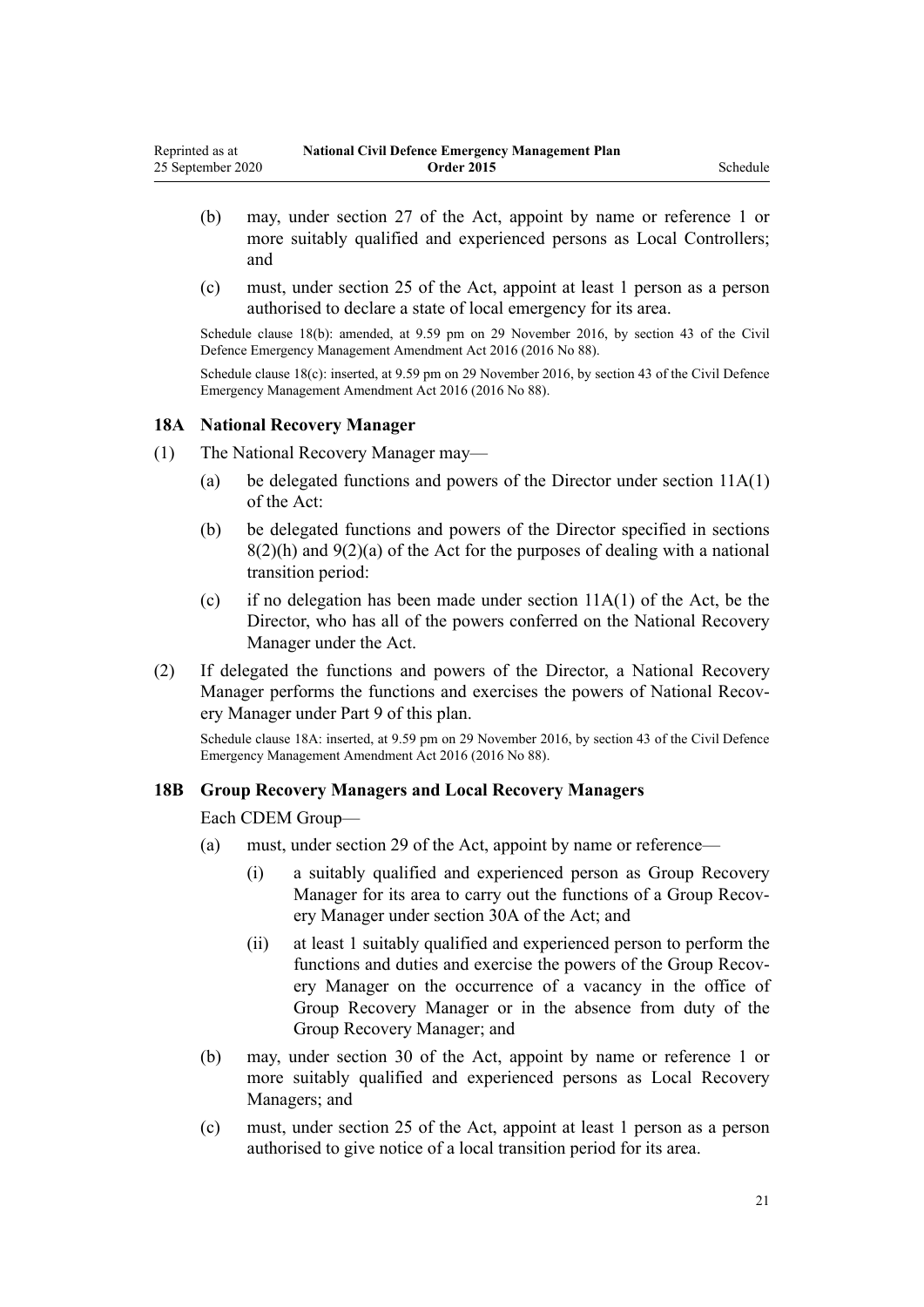<span id="page-21-0"></span>Schedule

Schedule clause 18B: inserted, at 9.59 pm on 29 November 2016, by [section 43](http://legislation.govt.nz/pdflink.aspx?id=DLM6928006) of the Civil Defence Emergency Management Amendment Act 2016 (2016 No 88).

## **Part 5 Roles and responsibilities**

## *General*

### **19 General responsibilities**

- (1) The machinery of government must continue to function (even though this may be at a reduced level) during and after an emergency.
- (2) The Act puts certain responsibilities on government agencies, emergency services, lifeline utilities, and local authorities, including the responsibilities of—
	- (a) functioning during an emergency to the fullest possible extent (even though this may be at a reduced level); and
	- (b) responding to emergencies as required.
- (3) [Section 59](http://legislation.govt.nz/pdflink.aspx?id=DLM150763) of the Act requires every government department, CDEM Group, local authority, emergency service, lifeline utility, and any other agency required by the Act, any regulations made under the Act, or any CDEM plans to take all necessary steps to—
	- (a) undertake CDEM; or
	- (b) perform its functions and duties under the Act.
- (4) Agencies may have obligations under their own legislation to deal with hazards and consequences, and the Act and this plan do not affect those obligations.
- (5) Non-governmental organisations do not have specific responsibilities under the Act, but this plan acknowledges their importance in an emergency.
- (6) The principal mechanism for the national co-ordination of non-governmental organisations with other agencies in response and recovery is via the relevant clusters.
- (7) Volunteers do not have defined roles and responsibilities in this plan, but they are acknowledged as an important resource and are often an integral part of response and recovery activities at the CDEM Group and local levels.
- (8) Volunteers are managed and co-ordinated at a CDEM Group or local authority level.

#### **20 Roles and responsibilities across 4 Rs**

In addition to the specific roles and responsibilities of agencies in this Part of this plan, all agencies are to carry out activities across the 4 Rs in accordance with [Parts 6](#page-67-0), [7,](#page-70-0) [8](#page-77-0), and [9](#page-93-0) of this plan.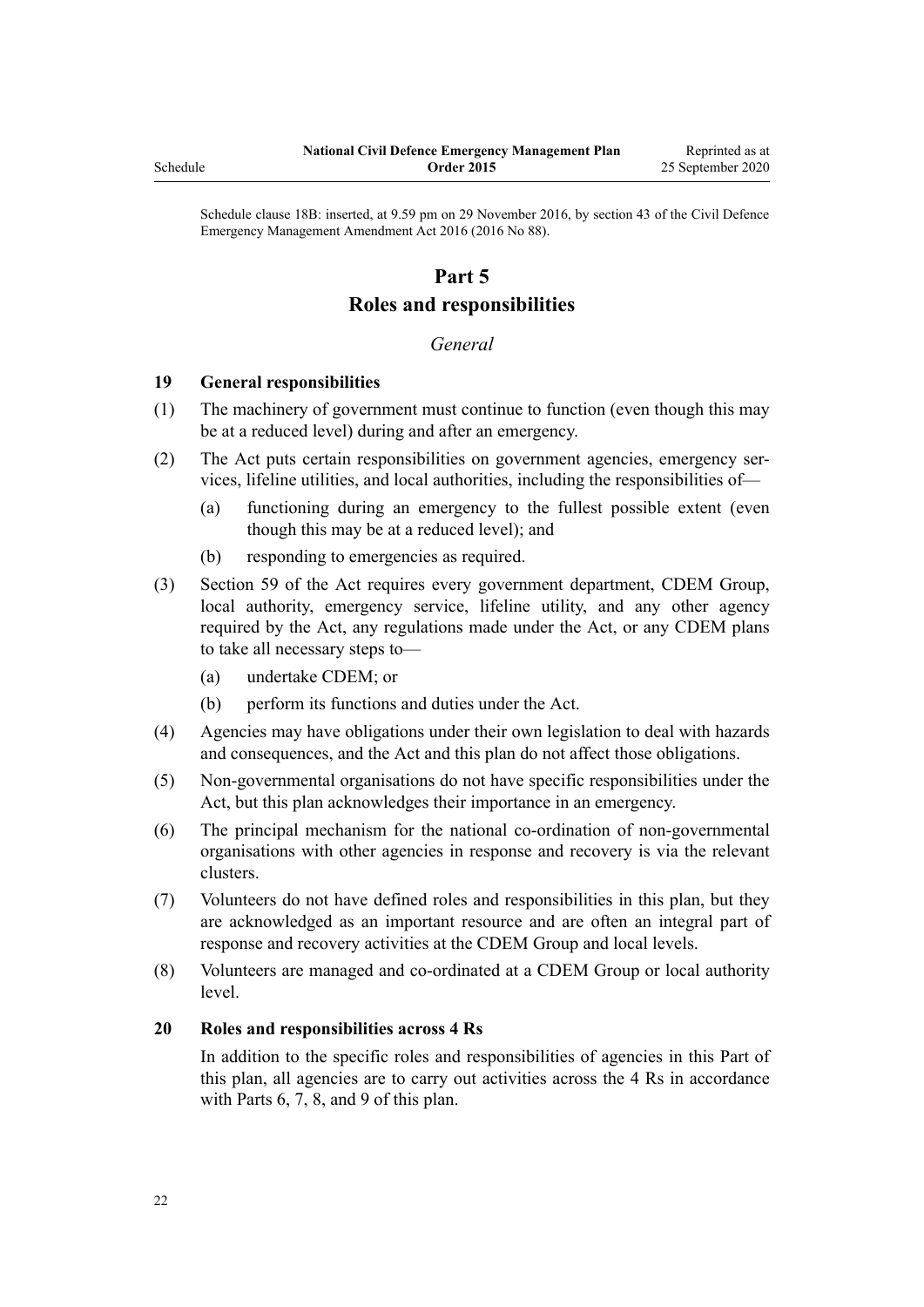#### *National Emergency Management Agency*

<span id="page-22-0"></span>Heading: replaced, on 1 December 2019, by [clause 4\(3\)](http://legislation.govt.nz/pdflink.aspx?id=LMS284018) of the National Civil Defence Emergency Management Plan Amendment Order 2019 (LI 2019/277).

#### **21 Introduction**

- (1) The NEMA is the lead agency responsible for co-ordinating the management of emergencies resulting from various hazards (*see* Appendix 1), using the arrangements in this plan and the functions and powers of the Director and the National Controller under the Act.
- (2) The NEMA may act as a support agency by co-ordinating the CDEM response to any emergency managed by another lead agency.

Schedule clause 21(1): amended, on 1 December 2019, by [clause 5](http://legislation.govt.nz/pdflink.aspx?id=LMS284019) of the National Civil Defence Emergency Management Plan Amendment Order 2019 (LI 2019/277).

Schedule clause 21(2): amended, on 1 December 2019, by [clause 5](http://legislation.govt.nz/pdflink.aspx?id=LMS284019) of the National Civil Defence Emergency Management Plan Amendment Order 2019 (LI 2019/277).

#### **22 Objective**

The objective of the NEMA is to provide leadership, strategic guidance, national co-ordination, and the facilitation and promotion of various key activities across the 4 Rs to achieve the purpose of the Act.

Schedule clause 22: amended, on 1 December 2019, by [clause 5](http://legislation.govt.nz/pdflink.aspx?id=LMS284019) of the National Civil Defence Emergency Management Plan Amendment Order 2019 (LI 2019/277).

#### **23 Principles**

The principles underlying the role of the NEMA are to—

- (a) provide leadership and strategic direction for CDEM; and
- (b) provide co-ordination across a wide range of agencies and sectors, recognising that emergencies involve a multi-agency response; and
- (c) promote research initiatives that identify hazards and inform actions to reduce risks to communities; and
- (d) promote risk reduction strategies; and
- (e) promote hazard awareness and emergency preparedness in communities and organisations; and
- (f) provide planning and preparation for response and recovery; and
- (g) build capacity and capability—
	- (i) to support, co-ordinate, and manage at the national level the response to, and recovery from, an emergency; and
	- (ii) to adapt to changing demands; and
- (h) promote and support a means to enable a co-ordinated and holistic recovery from an emergency.

Schedule clause 23: amended, on 1 December 2019, by [clause 5](http://legislation.govt.nz/pdflink.aspx?id=LMS284019) of the National Civil Defence Emergency Management Plan Amendment Order 2019 (LI 2019/277).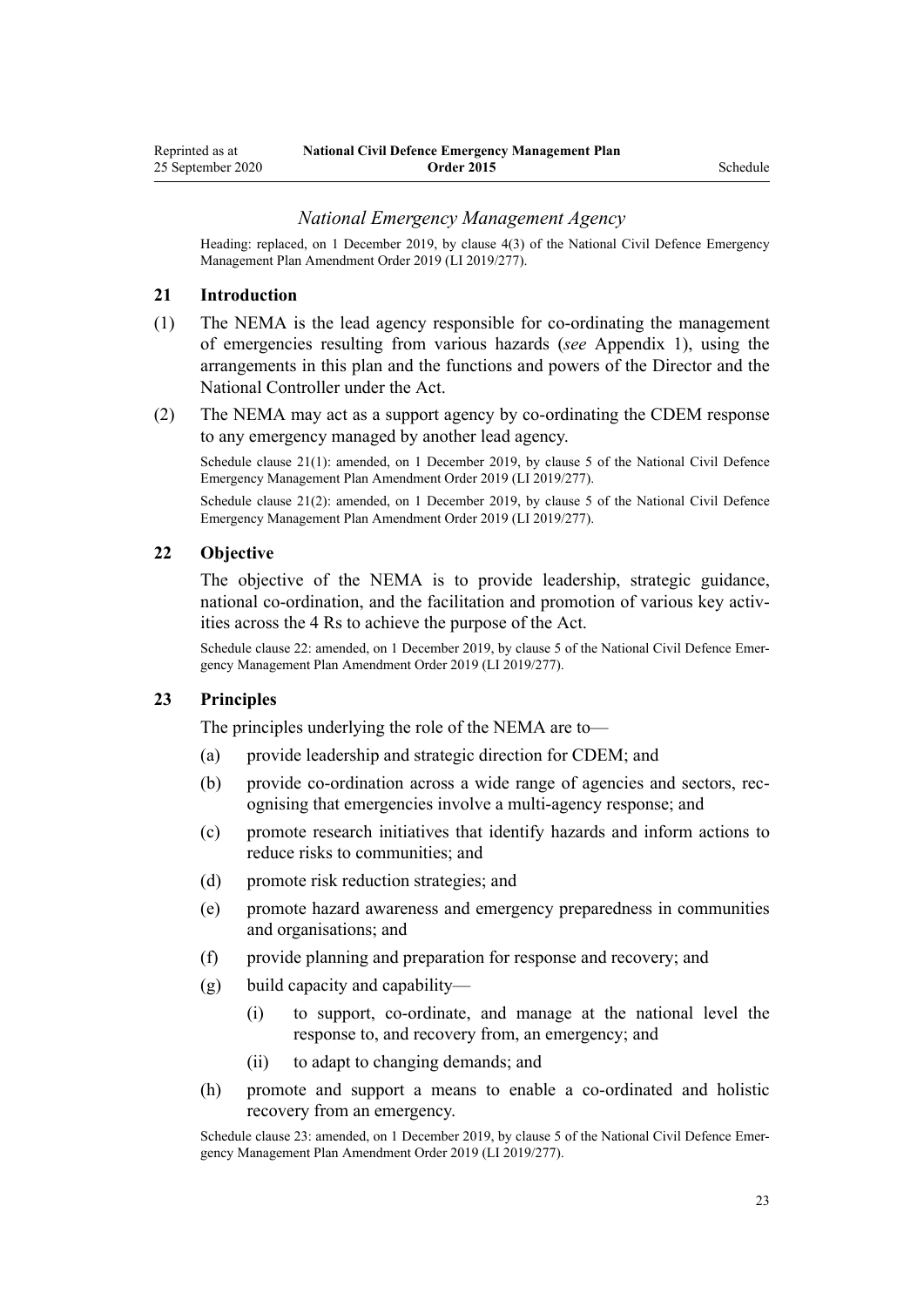## **24 Role of NEMA during reduction and readiness**

<span id="page-23-0"></span>Schedule

- (1) The functions of the Director under [section 8](http://legislation.govt.nz/pdflink.aspx?id=DLM150590) of the Act include carrying out reduction and readiness activities.
- (2) The NEMA supports the Director in carrying out those activities and will—
	- (a) contribute to the development of research, policy, regulation, frameworks, and guidance that facilitate understanding risk and the 4 Rs; and
	- (b) promote and advocate reduction; and
	- (c) plan for response and recovery; and
	- (d) provide for public education; and
	- (e) provide for capability development; and
	- (f) carry out national CDEM exercises; and
	- (g) monitor and evaluate preparedness and performance; and
	- (h) manage, develop, and maintain appropriate national response and recovery capability; and
	- (i) support agencies and CDEM Groups in undertaking their roles and responsibilities under the Act; and
	- (j) appoint, develop, maintain, and delegate functions and powers to key operational positions, including a National Controller, a National Recovery Manager, a National Public Information Manager, a National Welfare Manager, a National Lifeline Utility Co-ordinator, and operations, intelligence, planning, and logistics staff.

Schedule clause 24 heading: amended, on 1 December 2019, by [clause 5](http://legislation.govt.nz/pdflink.aspx?id=LMS284019) of the National Civil Defence Emergency Management Plan Amendment Order 2019 (LI 2019/277).

Schedule clause 24(2): amended, on 1 December 2019, by [clause 5](http://legislation.govt.nz/pdflink.aspx?id=LMS284019) of the National Civil Defence Emergency Management Plan Amendment Order 2019 (LI 2019/277).

Schedule clause  $24(2)(j)$ : amended, at 9.59 pm on 29 November 2016, by [section 43](http://legislation.govt.nz/pdflink.aspx?id=DLM6928006) of the Civil Defence Emergency Management Amendment Act 2016 (2016 No 88).

#### **25 Role of NEMA during response and recovery**

- (1) The functions under [section 8](http://legislation.govt.nz/pdflink.aspx?id=DLM150590) of the Act include carrying out response and recovery activities.
- (2) The NEMA supports the Director, the National Controller, and the National Recovery Manager in carrying out those activities and will—
	- (a) activate and co-ordinate national-level response and recovery activities from the NCMC or its recovery office; and
	- (b) support and co-ordinate CDEM Group response and recovery activities; and
	- (c) report to the ODESC and the Minister; and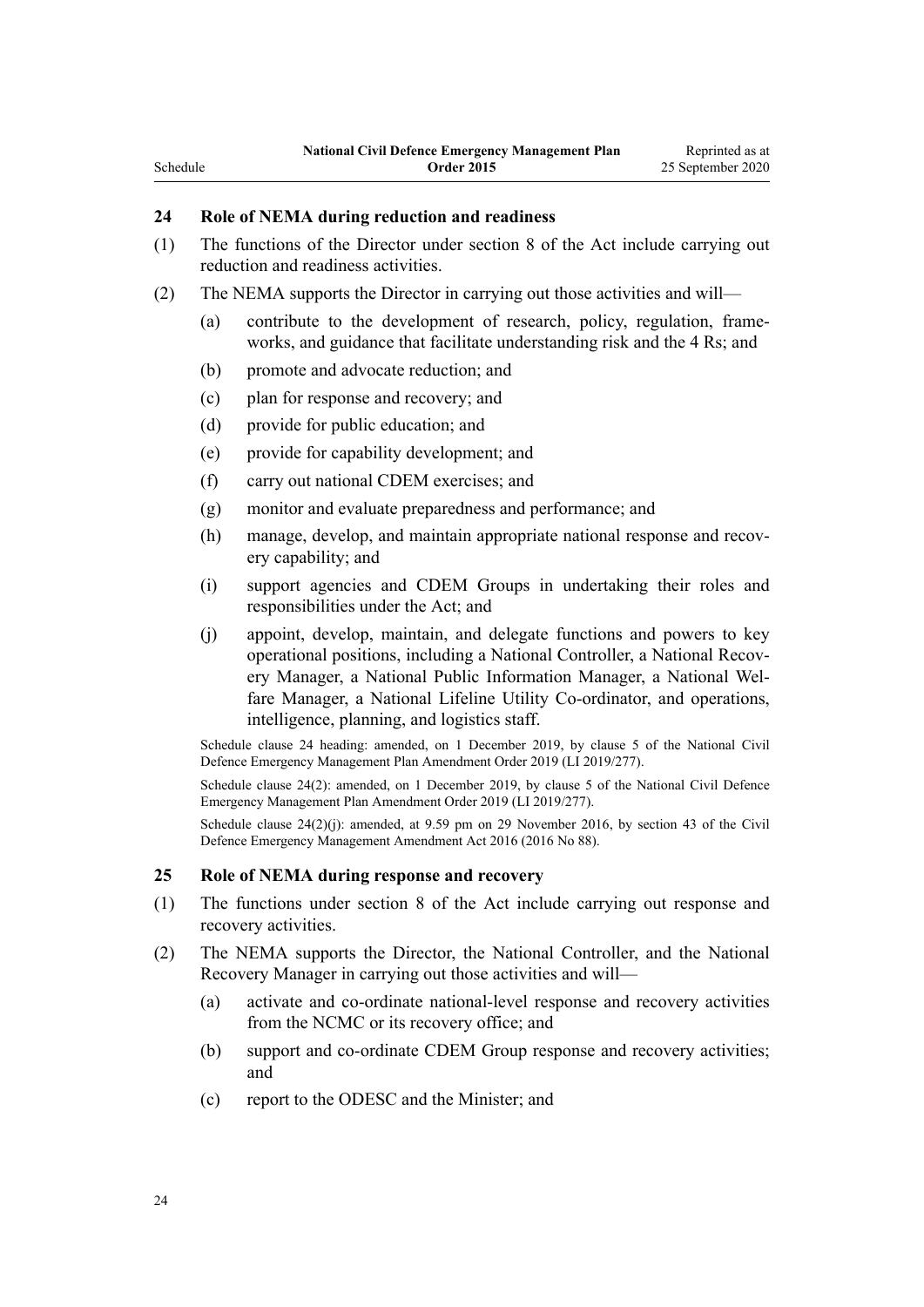- <span id="page-24-0"></span>(d) issue emergency management information, including national warnings and advisories, national situation reports, and national response and recovery action plans; and
- (e) issue public information.

Schedule clause 25 heading: amended, on 1 December 2019, by [clause 5](http://legislation.govt.nz/pdflink.aspx?id=LMS284019) of the National Civil Defence Emergency Management Plan Amendment Order 2019 (LI 2019/277).

Schedule clause 25(2): amended, on 1 December 2019, by [clause 5](http://legislation.govt.nz/pdflink.aspx?id=LMS284019) of the National Civil Defence Emergency Management Plan Amendment Order 2019 (LI 2019/277).

Schedule clause 25(2): amended, at 9.59 pm on 29 November 2016, by [section 43](http://legislation.govt.nz/pdflink.aspx?id=DLM6928006) of the Civil Defence Emergency Management Amendment Act 2016 (2016 No 88).

## *CDEM Groups*

#### **26 Introduction**

Each CDEM Group—

- (a) is, in the case of 2 or more local authorities, a joint standing committee of those local authorities established under [section 12](http://legislation.govt.nz/pdflink.aspx?id=DLM150596) of the Act; and
- (b) is, in the case of a unitary authority, a committee of the unitary authority established under [section 12](http://legislation.govt.nz/pdflink.aspx?id=DLM150596) of the Act; and
- (c) is responsible for overseeing the delivery of CDEM in its group area in accordance with [section 17](http://legislation.govt.nz/pdflink.aspx?id=DLM150705) of the Act; and
- (d) is supported by each member of the CDEM Group, the Co-ordinating Executive Group established under [section 20](http://legislation.govt.nz/pdflink.aspx?id=DLM150711) of the Act, and any partner agencies that have CDEM duties, roles, and responsibilities within the group area.

Schedule clause 26(d): amended, at 9.59 pm on 29 November 2016, by [section 43](http://legislation.govt.nz/pdflink.aspx?id=DLM6928006) of the Civil Defence Emergency Management Amendment Act 2016 (2016 No 88).

#### **27 Objective**

The objective of each CDEM Group is to provide leadership in the delivery of co-ordinated and collaborative arrangements for CDEM among member local authorities, partner agencies, clusters, and communities within its group area.

### **28 Principles**

The principles underlying the role of CDEM Groups are to—

- (a) promote the sustainable management of hazards; and
- (b) empower communities to achieve acceptable levels of risk; and
- (c) provide for planning and preparation for response to, and recovery from, emergencies; and
- (d) co-ordinate programmes and activities, and encourage co-operation and joint action, among agencies across the 4 Rs; and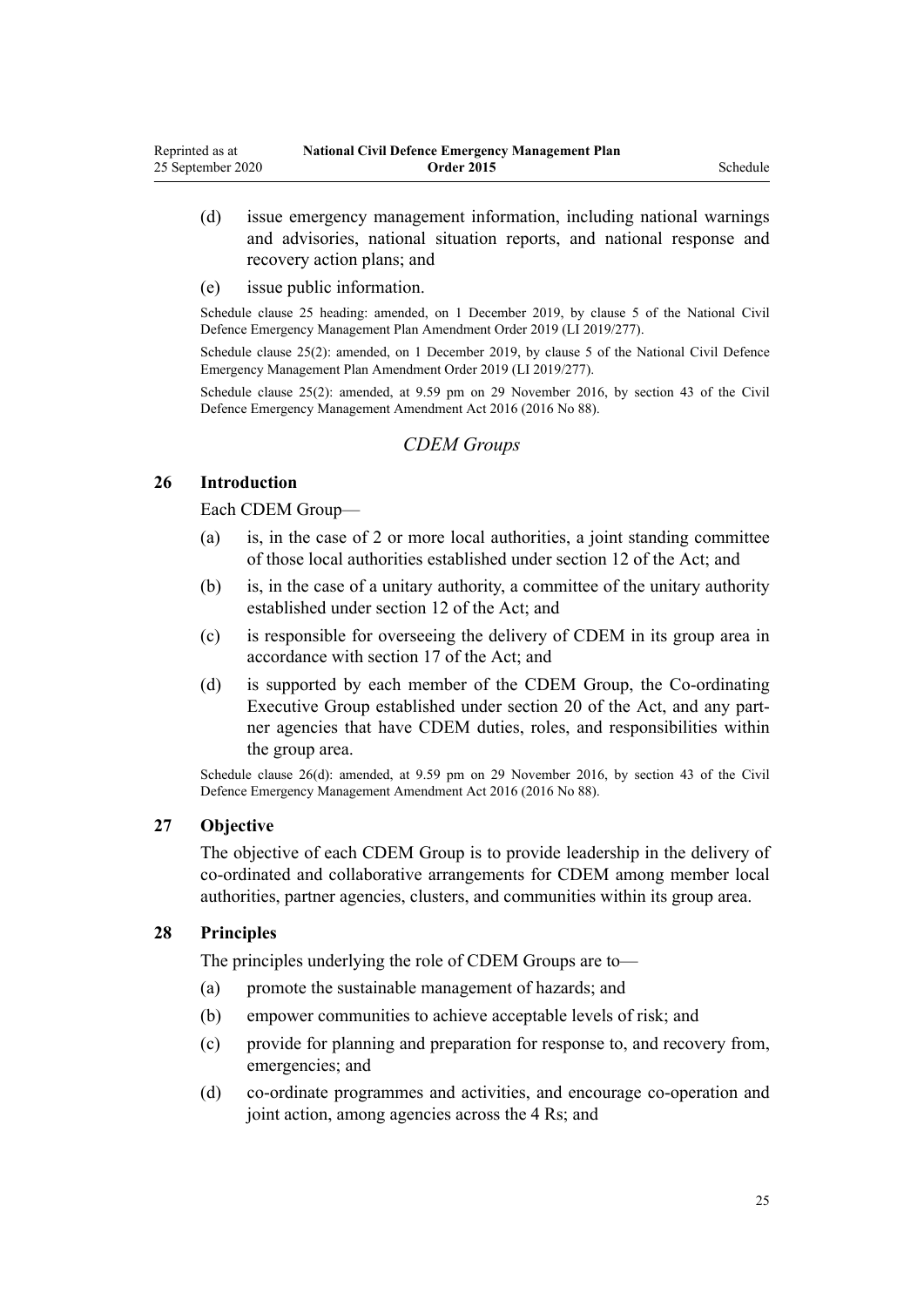(e) provide the basis for the integration of local with national CDEM policies, processes, and operations.

#### **29 Role of CDEM Groups across 4 Rs**

<span id="page-25-0"></span>Schedule

- (1) The functions of a CDEM Group, and of each member, are listed in [section 17](http://legislation.govt.nz/pdflink.aspx?id=DLM150705) of the Act.
- (2) The functions aim to co-ordinate and support CDEM activities within the group area across the 4 Rs.
- (3) For the purposes of this plan, the functions of each CDEM Group, and each member, are to—
	- (a) identify the hazards and risks in its group area that may result in an emergency that requires national-level support and co-ordination; and
	- (b) undertake, where practicable, any actions to reduce hazards and risks in its group area that may require national-level support and co-ordination in an emergency; and
	- (c) establish the means within its group area, in line with national guidelines and in collaboration with its supporting agencies, to provide timely warning of hazards, and public information about them; and
	- (d) develop, maintain, and regularly review its capability for reduction, readiness, response, and recovery within its group area, and take part in relevant exercises under the National CDEM Exercise Programme; and
	- (e) appoint, develop, maintain, and delegate functions to key operational positions, including Local Controllers and CDEM Group Controllers, Recovery Managers, Public Information Managers, Welfare Managers, Lifeline Utility Co-ordinators, and operations, intelligence, planning, and logistics staff.
- (4) A CDEM Group may be requested or directed by the National Controller to activate its CDEM arrangements to the appropriate level, whether or not a state of emergency has been declared, in support of a response that is—
	- (a) within its group area; or
	- (b) within the group area of another CDEM Group; or
	- (c) being managed by a lead agency other than NEMA.
- (5) Each CDEM Group is to give effect to the directions of—
	- (a) the National Controller during a state of national emergency; and
	- (b) the National Recovery Manager during a national transition period.

Schedule clause 29(3)(e): amended, at 9.59 pm on 29 November 2016, by [section 43](http://legislation.govt.nz/pdflink.aspx?id=DLM6928006) of the Civil Defence Emergency Management Amendment Act 2016 (2016 No 88).

Schedule clause 29(4)(c): amended, on 1 December 2019, by [clause 5](http://legislation.govt.nz/pdflink.aspx?id=LMS284019) of the National Civil Defence Emergency Management Plan Amendment Order 2019 (LI 2019/277).

Schedule clause 29(5): replaced, at 9.59 pm on 29 November 2016, by [section 43](http://legislation.govt.nz/pdflink.aspx?id=DLM6928006) of the Civil Defence Emergency Management Amendment Act 2016 (2016 No 88).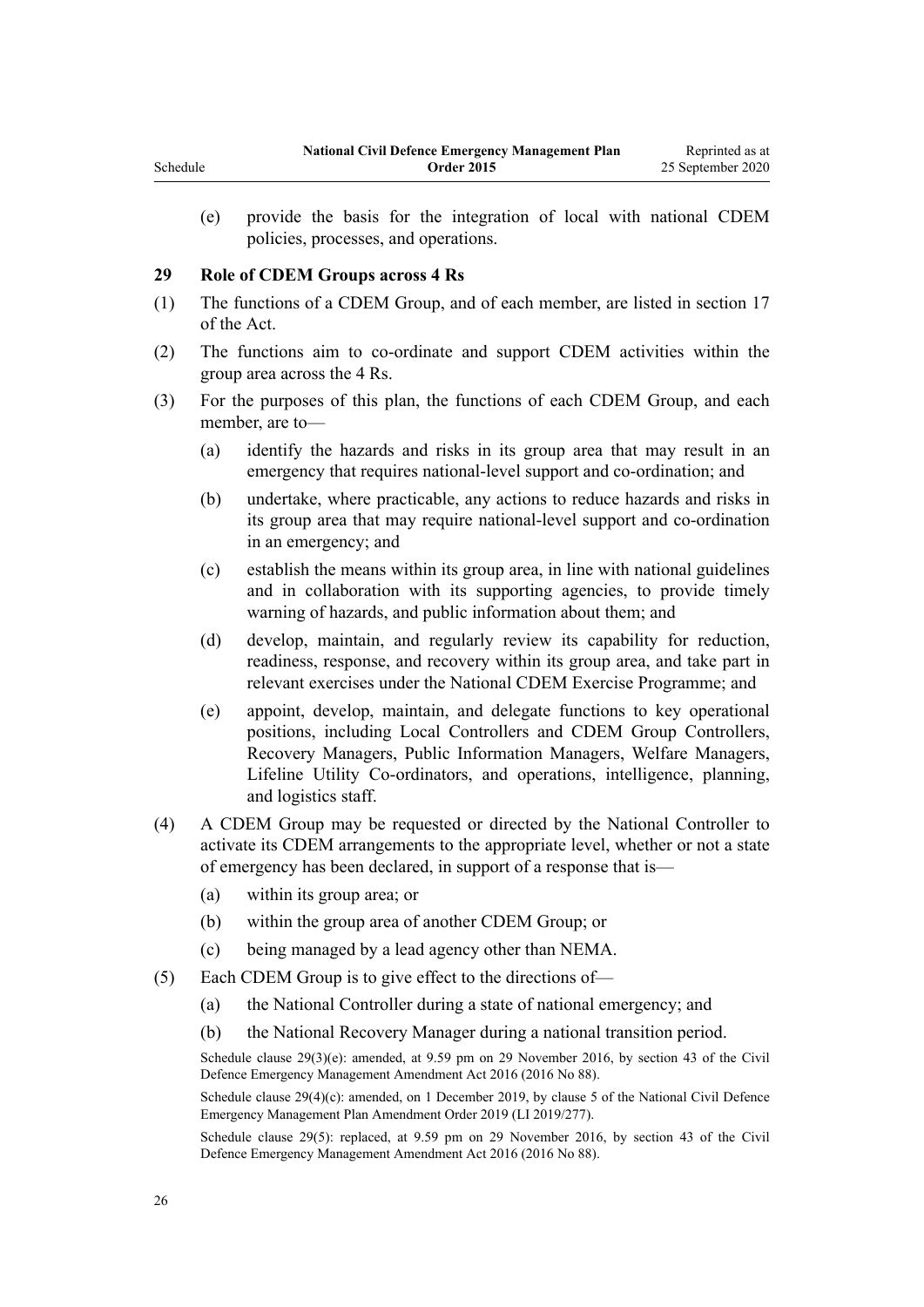#### *Clusters*

#### <span id="page-26-0"></span>**30 Introduction**

- (1) A cluster is a group of agencies, either within or across sectors, that interact to achieve common outcomes, including the performance of a function or related functions.
- (2) An agency's membership in a cluster does not limit any of the agency's statutory obligations under the Act or any other enactment.

#### **31 Objective**

The objective of a cluster is to provide co-ordination across agencies to carry out a function or related functions across the 4 Rs, including—

- (a) joint planning; and
- (b) establishing and maintaining inter-agency communications; and
- (c) providing access to shared resources; and
- (d) avoiding duplication.

#### **32 Principles**

The principles underlying the role of clusters are to—

- (a) operate in a co-ordinated multi-agency environment; and
- (b) form clusters at the national level (but also at the CDEM Group and local levels where appropriate); and
- (c) be flexible (with agencies able to join, exit from, or merge with clusters, for the purpose of enhancing arrangements, while allowing the overlapping of functions or membership where appropriate); and
- (d) determine their own membership; and
- (e) organise themselves, including establishing their internal management structures, co-ordinators, and emergency management plans; and
- (f) develop and exercise liaison at the appropriate level of operation with local EOCs, ECCs, or the NCMC.

#### **33 Currently formed clusters**

Currently formed clusters include—

- (a) transport providers; and
- (b) telecommunications providers; and
- (c) lifeline utilities; and
- (d) welfare services; and
- (e) public information providers; and
- (f) science and research providers; and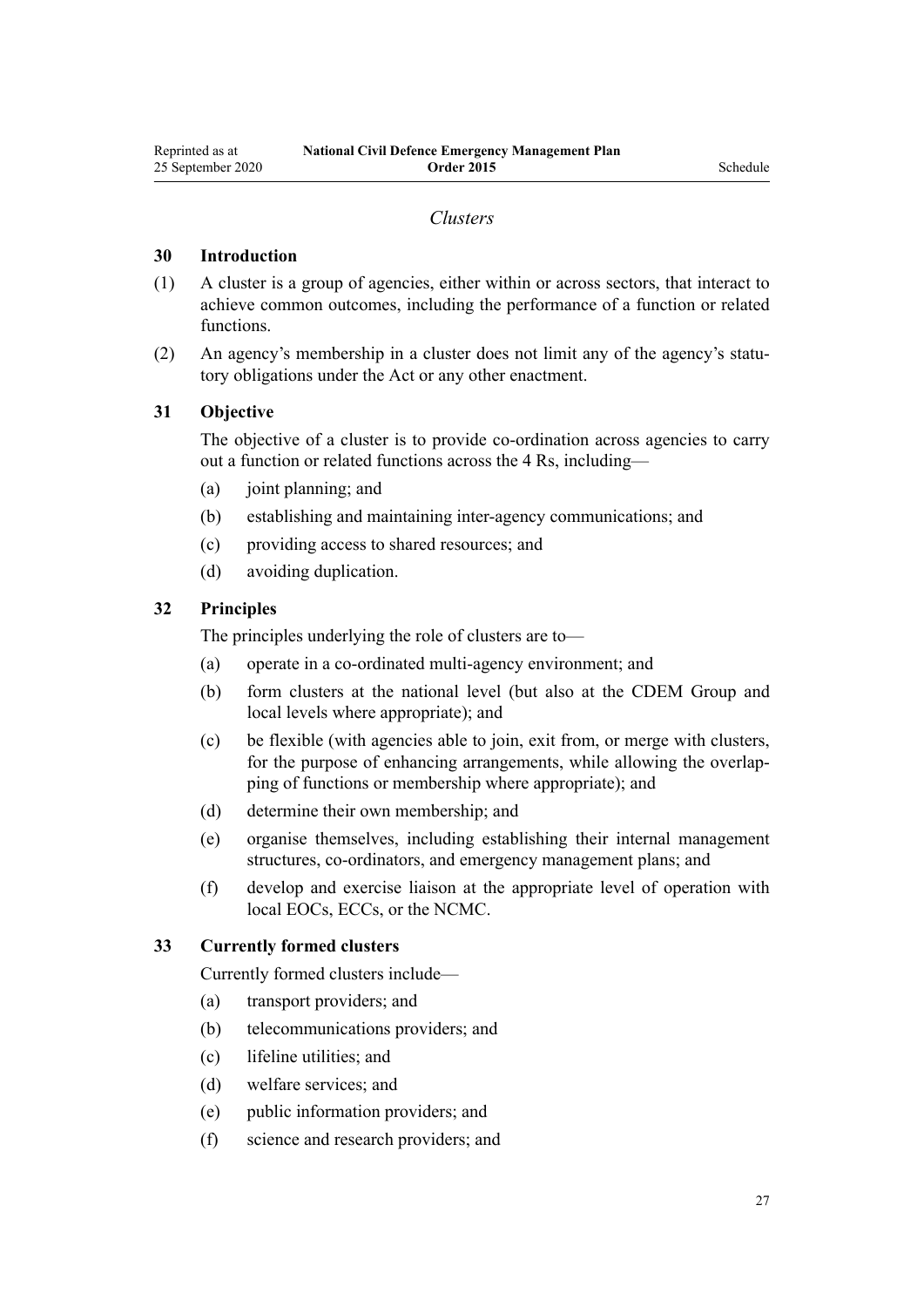- (g) international assistance providers; and
- (h) the visitors sector; and
- (i) search and rescue.

#### **34 Cluster chairpersons**

<span id="page-27-0"></span>Schedule

- (1) Each cluster is expected to select one of its members to be the chairperson and secretariat for the cluster.
- (2) As the chairperson, the selected member is responsible for bringing together the emergency management planning for the cluster.
- (3) As the secretariat, the selected member is responsible for giving administrative support, distributing information, and working as a clearing house.

#### *Emergency services generally*

#### **35 Introduction**

Emergency services, which include the New Zealand Police, Fire and Emergency New Zealand, and health and disability services, have duties under [sec](http://legislation.govt.nz/pdflink.aspx?id=DLM150769)[tion 63](http://legislation.govt.nz/pdflink.aspx?id=DLM150769) of the Act.

Schedule clause 35: amended, on 1 July 2017, by [section 197](http://legislation.govt.nz/pdflink.aspx?id=DLM6678752) of the Fire and Emergency New Zealand Act 2017 (2017 No 17).

#### **36 Principles**

The principles underlying the role of emergency services are to—

- (a) ensure that planning encompasses the 4 Rs and enables an effective response to all emergencies; and
- $(b)$  have,—
	- (i) at the national level, a senior officer—
		- (A) who has the authority to co-ordinate the actitivies of the officer's emergency service; and
		- (B) who is appointed by the relevant chief executive or national commander of each emergency service to liaise with the National Controller or designated staff within the NCMC; and
	- (ii) at the CDEM Group level, a senior officer assigned to the Coordinating Executive Group of each CDEM Group; and
- (c) use the CIMS framework to guide the co-ordination of each emergency service's operations; and
- (d) ensure that the responsibility of each service for its primary functions is in no way transferred or modified by the declaration of a state of emergency (staff continue to work under their service's command structures and established procedures); and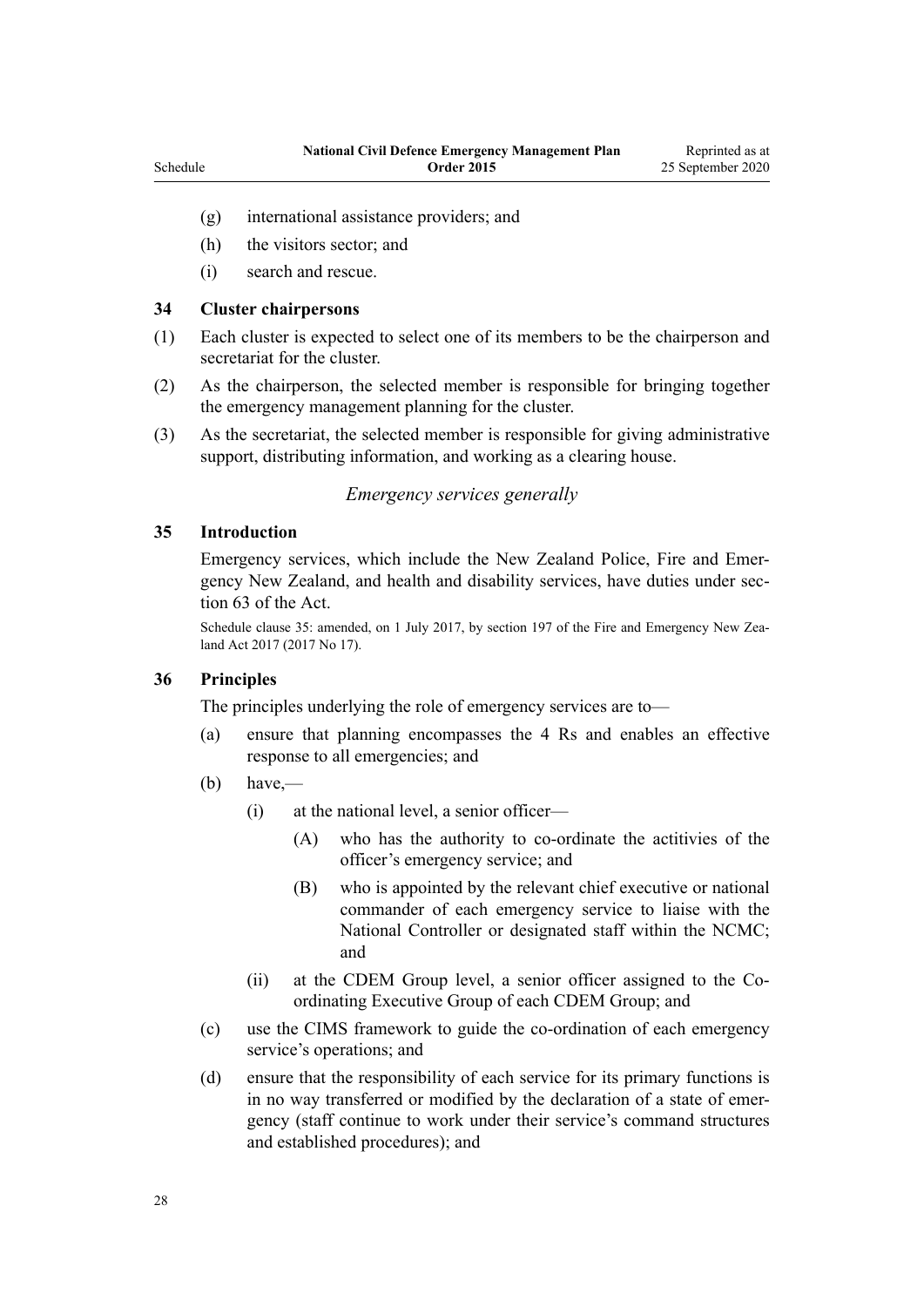- <span id="page-28-0"></span>(e) liaise with and act within the co-ordination and direction of the National Controller, or the appropriate Local Controllers or Group Controllers, when the consequences of an emergency require the response to be coordinated through plans and arrangements under the Act; and
- (f) request a declaration of a state of emergency for an affected area via the Local Controller, Group Controller, or National Controller when an officer in charge of an emergency service considers that an emergency has occurred or may occur and emergency powers under the Act will or might be required to co-ordinate, direct, or control a response to that emergency; and
- (g) notify the chief executive or national commander of the emergency service that a liaison has been established for a significant co-ordinated response or declaration of a state of emergency; and
- (h) plan for, and provide, welfare support to staff to enable staff to carry out their functions in response to, and in recovery from, an emergency; and
- (i) participate in readiness planning at the national and CDEM Group level.

## *New Zealand Police*

### **37 Introduction**

- (1) The functions of the New Zealand Police, as described in [section 9](http://legislation.govt.nz/pdflink.aspx?id=DLM1102187) of the Policing Act 2008, include—
	- (a) keeping the peace:
	- (b) maintaining public safety:
	- (c) law enforcement:
	- (d) crime prevention:
	- (e) community support and reassurance:
	- (f) national security:
	- (g) participation in policing activities outside New Zealand:
	- (h) emergency management.
- (2) In addition to the functions of the New Zealand Police under the [Policing Act](http://legislation.govt.nz/pdflink.aspx?id=DLM1102100) [2008](http://legislation.govt.nz/pdflink.aspx?id=DLM1102100), during an emergency the New Zealand Police will support coroners as required under the [Coroners Act 2006](http://legislation.govt.nz/pdflink.aspx?id=DLM377056) (including developing, maintaining, and implementing the Mass Fatalities Plan).
- (3) By virtue of their day-to-day role as co-ordinators of incidents or emergencies and their 24-hour availability, the New Zealand Police will frequently be required to accept the initial responsibility for co-ordination of an emergency.
- (4) The emergency management plans of the New Zealand Police provide for the smooth transfer of this support role to the appropriate lead agency once that agency is ready.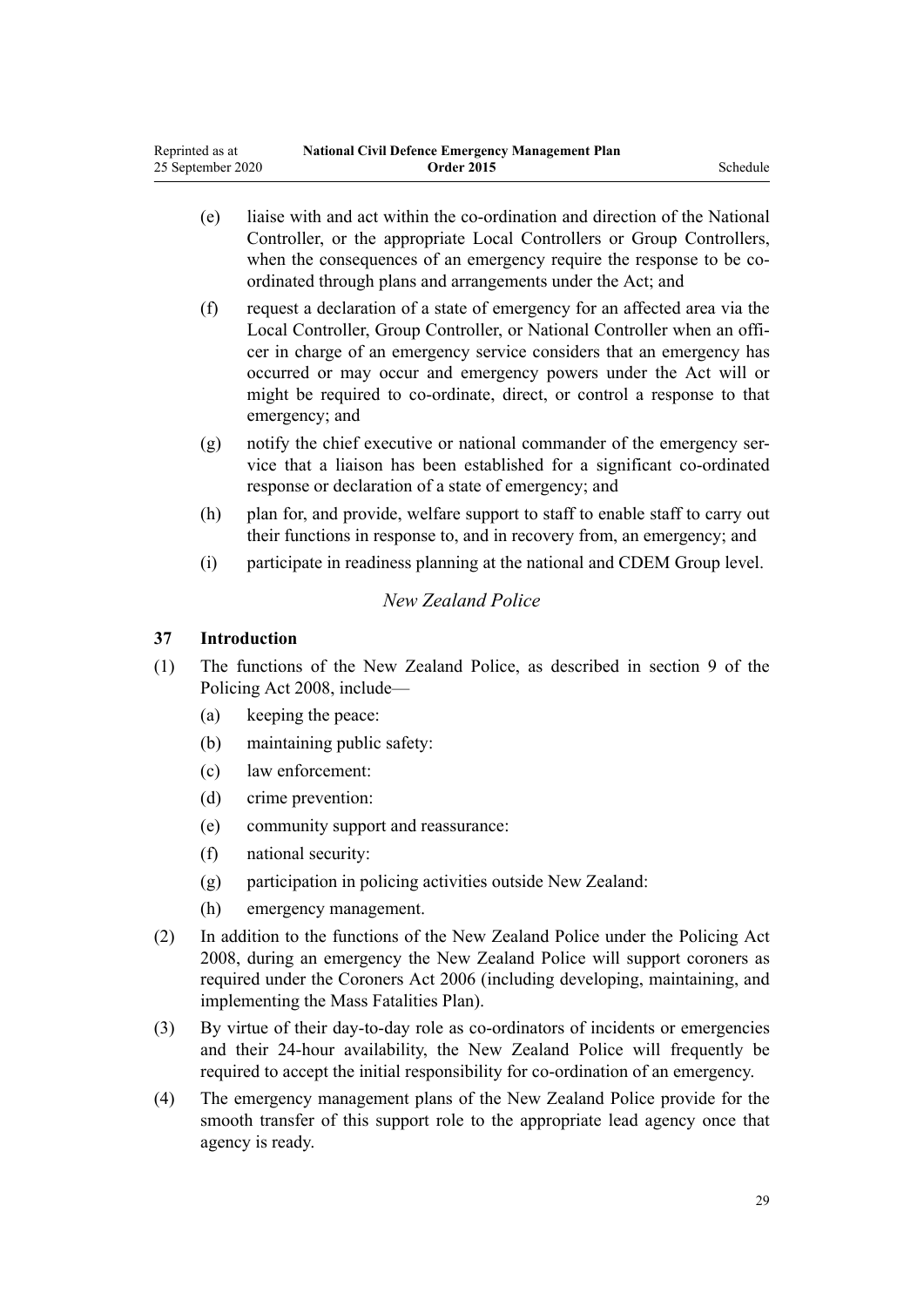# <span id="page-29-0"></span>**38 Objective**

The objective of the New Zealand Police is to minimise the consequences of an emergency on individuals and the community by carrying out the functions of New Zealand Police under the [Policing Act 2008](http://legislation.govt.nz/pdflink.aspx?id=DLM1102100).

#### **39 Principles**

- (1) The principles underlying the role of the New Zealand Police are to—
	- (a) use, at the discretion of the constable in charge (subject to any direction given by a New Zealand Police operation or tactical commander),—
		- (i) the ordinary New Zealand Police powers; and
		- (ii) the special powers created by the declaration of a state of emergency; and
	- (b) co-ordinate inter-district movement of New Zealand Police personnel in consultation with the National Controller; and
	- (c) exercise, when needed, the powers of compulsion under the Act when a state of emergency is in force (including entry onto premises, closing of roads and public places, evacuation, and directing activities); and
	- (d) authorise a person, other than a constable, to exercise, when needed, any of the powers of compulsion under the Act when a state of emergency is in force.
- (2) The powers of the New Zealand Police, including those in the Act, are summarised in *The Guide*.

#### **40 Role of New Zealand Police during reduction and readiness**

- (1) The New Zealand Police maintain business continuity plans to ensure that critical New Zealand Police functions can continue during an emergency.
- (2) Those plans identify key risks, prioritise business, plan for the continuance of critical business, and provide for the redeployment of staff in support of other districts.
- (3) New Zealand Police emergency and command planning forms the basis for New Zealand Police operations, including action in a state of emergency, and refers to and integrates with CDEM plans at national, CDEM Group, and local levels.
- (4) The New Zealand Police participate in multi-agency emergency management planning and exercises contributing to a co-ordinated response using the CIMS.
- (5) New Zealand Police emergency management plans also provide for—
	- (a) early control of the scene of an emergency, co-ordinating essential services, preserving life, and protecting property; and
	- (b) the establishment of a New Zealand Police operations headquarters; and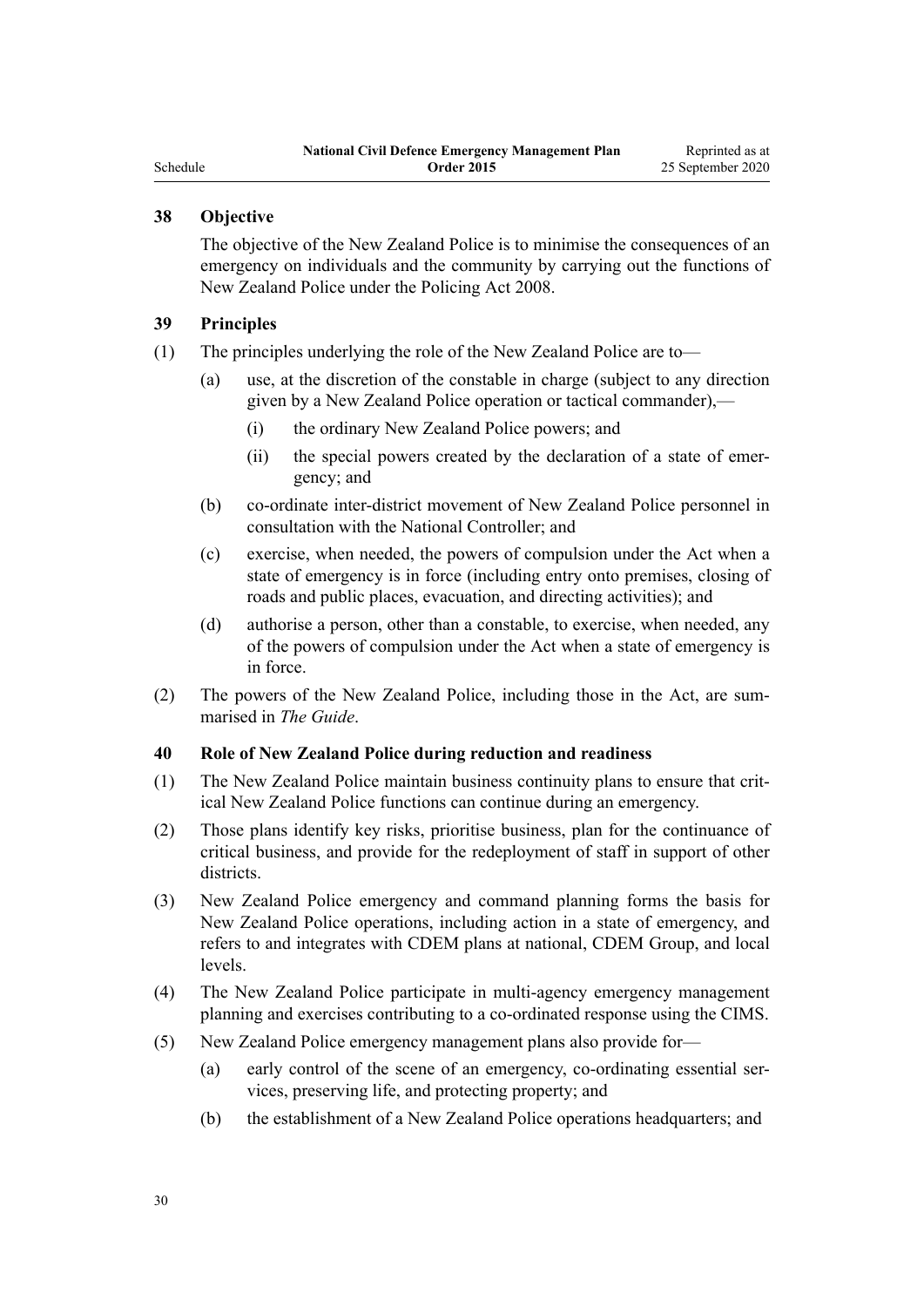- <span id="page-30-0"></span>(c) the callout of sufficient personnel to meet New Zealand Police requirements; and
- (d) basic procedures for dealing with an emergency, including alerting and liaising with other emergency services; and
- (e) liaison at the appropriate level of the response with other elements.
- (6) The New Zealand Police regularly test and exercise response arrangements and participate in the National CDEM Exercise Programme.

#### **41 Role of New Zealand Police during response and recovery**

- (1) The role of the New Zealand Police during the response to and recovery from an emergency is to—
	- (a) maintain the functions of the New Zealand Police as outlined in [section](http://legislation.govt.nz/pdflink.aspx?id=DLM1102187) [9](http://legislation.govt.nz/pdflink.aspx?id=DLM1102187) of the Policing Act 2008 and the Act; and
	- (b) assist with the dissemination of warning messages; and
	- (c) assist the movement of rescue, medical, fire, and other essential services; and
	- (d) co-ordinate movement control over land, including communications and traffic control; and
	- (e) conduct category I search and rescue operations; and
	- (f) support category II search and rescue operations; and
	- (g) carry out disaster victims identification; and
	- (h) control access to and within an affected area so as to assist rescue, medical, fire, and other essential services; and
	- (i) conduct any initial evacuations to ensure protection of life; and
	- (j) co-ordinate inquiries to assist family, whānau, and next of kin to make contact with each other; and
	- (k) trace missing persons and notify their next of kin; and
	- (l) assist coroners as required by the [Coroners Act 2006](http://legislation.govt.nz/pdflink.aspx?id=DLM377056), in close liaison with the Ministry of Justice and health services; and
	- (m) support Controllers at the national, CDEM Group, and local levels and, when requested, appoint New Zealand Police liaison officers to the NCMC, ECCs, and local EOCs.
- (2) To provide for inter-agency co-ordination, the New Zealand Police ensure—
	- (a) participation in the development of response and recovery action plans; and
	- (b) the national co-ordination of New Zealand Police resources in support of the emergency operations; and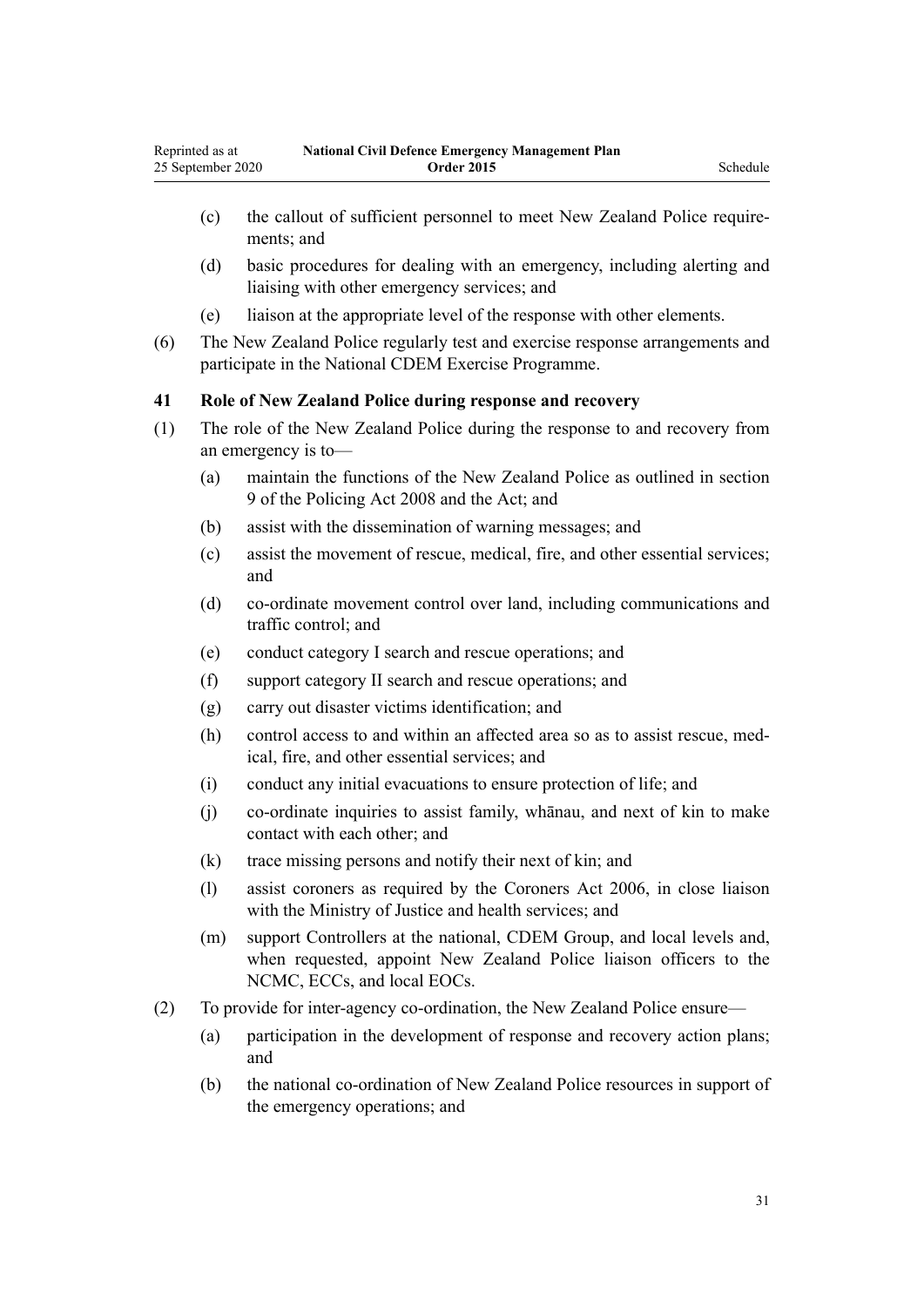- <span id="page-31-0"></span>(c) when requested, the appointment of a New Zealand Police liaison officer to the Controller at the relevant level (national, CDEM Group, local), on an ongoing basis; and
- (d) the exchange of situation reports at respective levels (national, CDEM Group, local).
- (3) The New Zealand Police support coroners to enable them to carry out their functions under [section 4](http://legislation.govt.nz/pdflink.aspx?id=DLM377064) of the Coroners Act 2006, which include—
	- (a) deciding whether to carry out a post-mortem; and
	- (b) authorising the release of a body; and
	- (c) deciding whether to open an inquest; and
	- (d) giving the immediate family and representatives of the immediate family of a person thought to be deceased notice of the processes required by law to be performed or followed in relation to the death.
- (4) The New Zealand Police has overall responsibility for the recovery and identification of human remains, will recover deceased persons, and may take them to a temporary holding area before transportation to a mortuary facility.
- (5) The New Zealand Police will liaise closely with the family of the deceased, coroners, iwi authorities, health authorities, funeral directors, and relevant local authorities to ensure that legal, cultural, spiritual, and health-related matters are addressed.
- (6) The New Zealand Police CDEM operations are summarised in *The Guide*.

#### *Fire services*

### **42 Introduction**

Fire and Emergency New Zealand, working in support of the Director and the National Controller, is responsible for—

- (a) co-ordinating the fire services; and
- (b) providing resources required to undertake requests for assistance.

Schedule clause 42: amended, on 1 July 2017, by [section 197](http://legislation.govt.nz/pdflink.aspx?id=DLM6678752) of the Fire and Emergency New Zealand Act 2017 (2017 No 17).

#### **43 Objective**

The objective of the fire services under this plan is to provide services to minimise the consequences of an emergency for people, property, and the environment.

#### **44 Principles**

The principles underlying the role of Fire and Emergency New Zealand in this plan are to—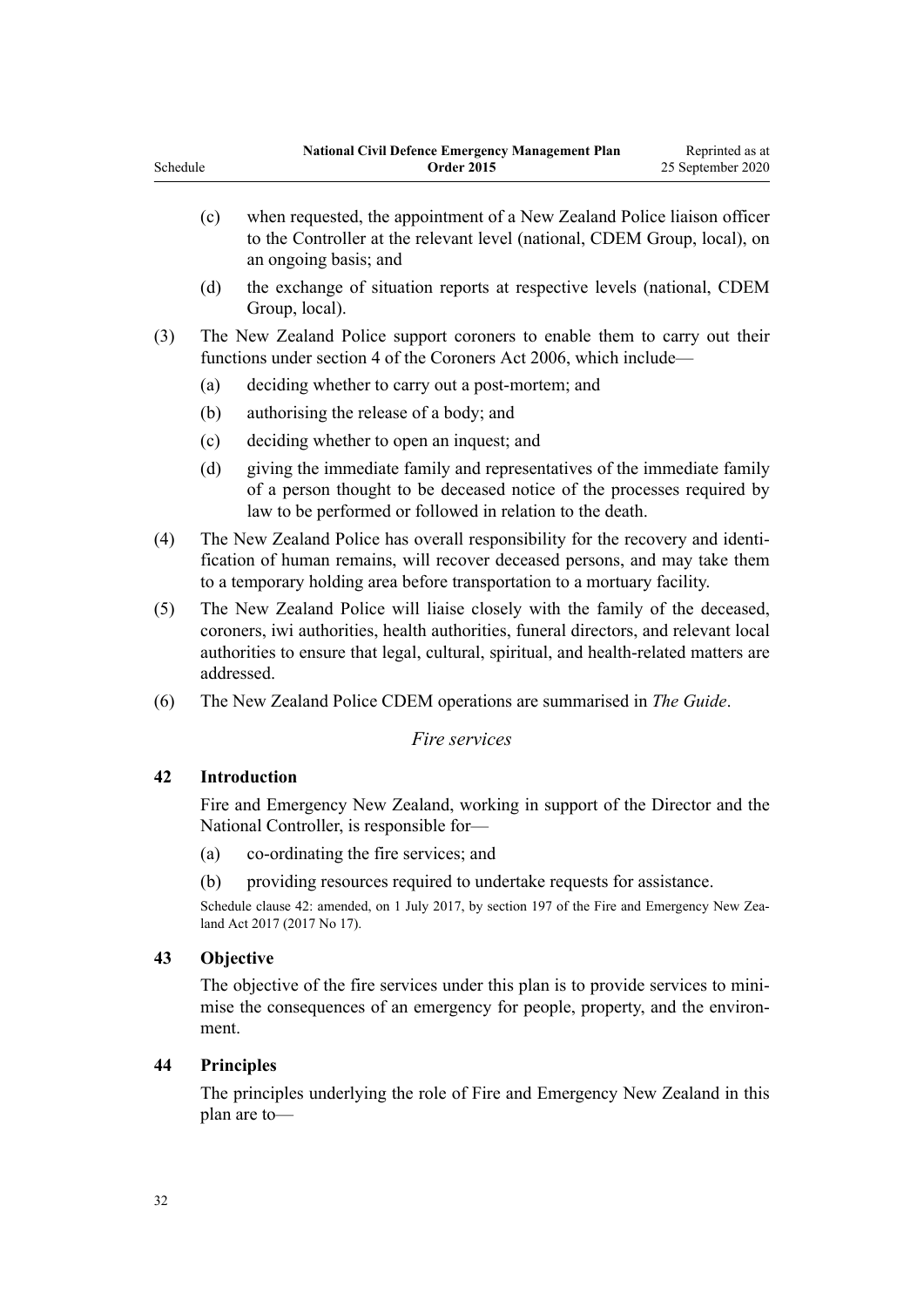- <span id="page-32-0"></span>(b) work in concert with the requirements of national, CDEM Group, and local CDEM plans; and
- (c) ensure that fire services incident management structures adhere to, or work within, the direction and principles of the current CIMS structure; and
- (d) develop and maintain the capacity to provide an operational response (including incident management, liaison, and advisory support) to CDEM at the national, CDEM Group, and local level; and
- (e) liaise with fire services to co-ordinate an effective response to an emergency.

Schedule clause 44: amended, on 1 July 2017, by [section 197](http://legislation.govt.nz/pdflink.aspx?id=DLM6678752) of the Fire and Emergency New Zealand Act 2017 (2017 No 17).

Schedule clause  $44(e)$ : amended, on 1 July 2017, by [section 197](http://legislation.govt.nz/pdflink.aspx?id=DLM6678752) of the Fire and Emergency New Zealand Act 2017 (2017 No 17).

### **45 Role of fire services during reduction and readiness**

- (1) Fire and Emergency New Zealand maintains business continuity plans to ensure that its functions can continue during an emergency.
- (2) Those plans identify key risks, prioritise business, plan for the continuance of critical business, and provide for the redeployment of staff.
- (3) Fire and Emergency New Zealand emergency and command planning forms the basis for fire services operations, including action in a state of emergency, and refers to and integrates with CDEM plans at national, CDEM Group, and local levels.
- (4) Fire and Emergency New Zealand participates in multi-agency emergency planning and exercises contributing to a co-ordinated response using the CIMS.
- (5) *[Revoked]*

Schedule clause 45(1): amended, on 1 July 2017, by [section 197](http://legislation.govt.nz/pdflink.aspx?id=DLM6678752) of the Fire and Emergency New Zealand Act 2017 (2017 No 17).

Schedule clause 45(3): amended, on 1 July 2017, by [section 197](http://legislation.govt.nz/pdflink.aspx?id=DLM6678752) of the Fire and Emergency New Zealand Act 2017 (2017 No 17).

Schedule clause 45(4): amended, on 1 July 2017, by [section 197](http://legislation.govt.nz/pdflink.aspx?id=DLM6678752) of the Fire and Emergency New Zealand Act 2017 (2017 No 17).

Schedule clause 45(5): revoked, on 1 July 2017, by [section 197](http://legislation.govt.nz/pdflink.aspx?id=DLM6678752) of the Fire and Emergency New Zealand Act 2017 (2017 No 17).

#### **46 Role of fire services during response and recovery**

(1) The role of the fire services during the response to and recovery from an emergency includes, subject to arrangements agreed between the fire services in relation to a particular emergency,—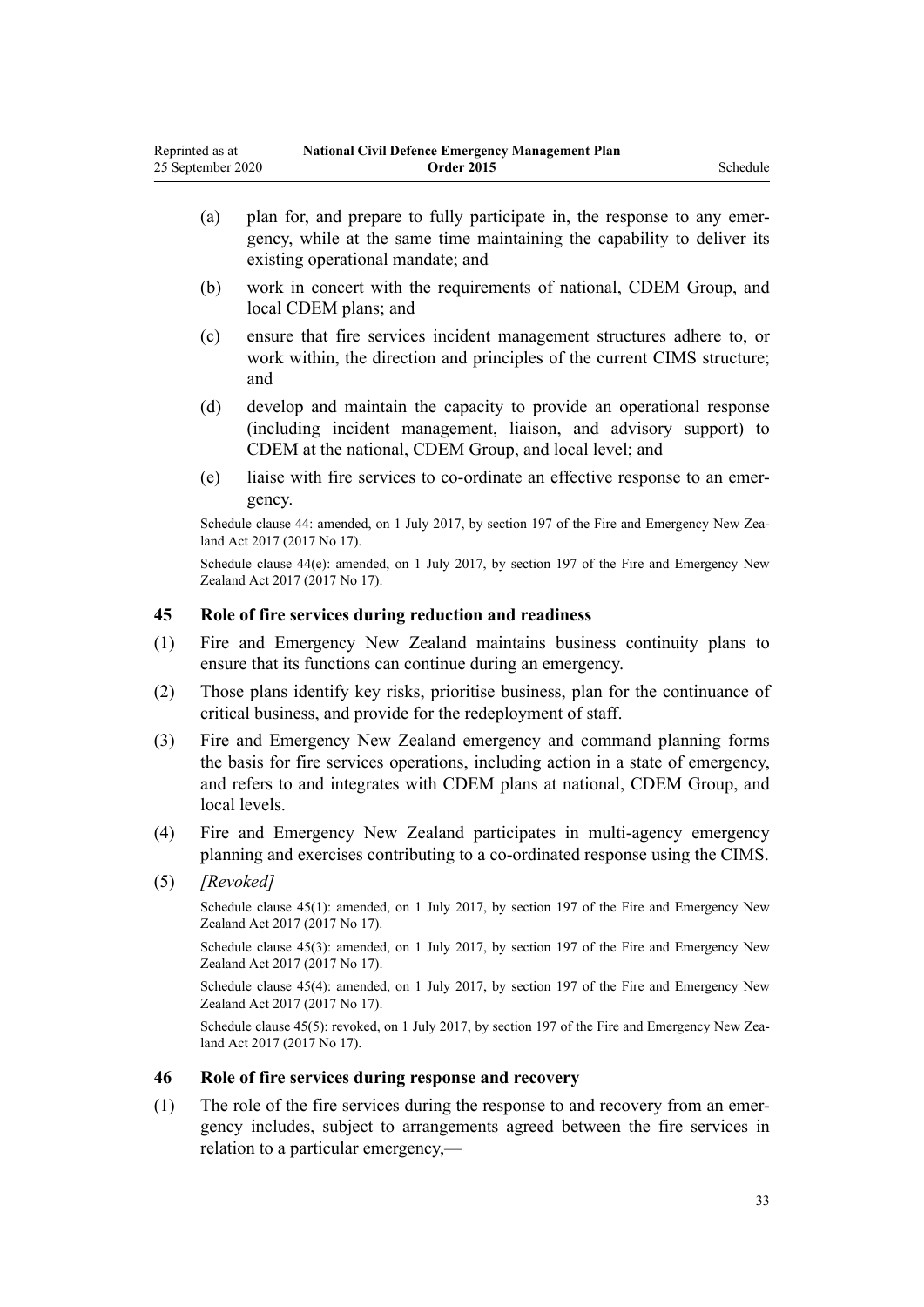- Schedule
	- (a) firefighting to control, contain, and extinguish fires; and
	- (b) containing releases and spillages of hazardous substances; and
	- (c) urban search and rescue (Fire and Emergency New Zealand is formally recognised as having a heavy urban search and rescue capability and the ability to co-ordinate urban search and rescue within New Zealand, and the capability to carry out urban search and rescue includes the national support team and urban search and rescue task forces (consisting of technicians, medical staff, engineers, and search dogs)); and
	- (d) limiting damage, including the salvage of essential material from endangered locations; and
	- (e) redistributing water, in consultation with the relevant territorial authorities, for firefighting.
- (2) On the declaration of a state of emergency, no additional powers or authority are conferred on the fire services (rather, the fire services continue to operate under the relevant sections of their Acts).
- (3) [Subpart 1](http://legislation.govt.nz/pdflink.aspx?id=DLM6678608) of Part 2 of the Fire and Emergency New Zealand Act 2017 confers authority on an authorised person (as defined in [section 6](http://legislation.govt.nz/pdflink.aspx?id=DLM6678613) of that Act) to direct those under that person's control to do whatever is necessary, within reason, for the protection of life and property.
- (4) During an emergency,—
	- (a) the board of Fire and Emergency New Zealand, or a delegate of the board,—
		- (i) is responsible to the Local Controllers or the CDEM Group Controllers for the mobilisation, co-ordination, and control of the fire services; and
		- (ii) is located, if required, in the ECC, or the EOC; and
		- (iii) should maintain communications with the national fire co-ordination centre, inform the Local Controllers or the CDEM Group Controllers of significant incidents, and advise on subsequent actions taken or to be taken; and
		- (iv) supports the Local Controllers or the CDEM Group Controllers and is responsible for co-ordinating fire services operations and providing the resources required to undertake requests for assistance; and
		- (v) is the fire services adviser to the Local Controllers or the Group Controller; and
		- (vi) advises on fire services operations, urban search and rescue priorities, and the resources required to continue operations; and
	- (b) the board of Fire and Emergency New Zealand, or a delegate of the board,—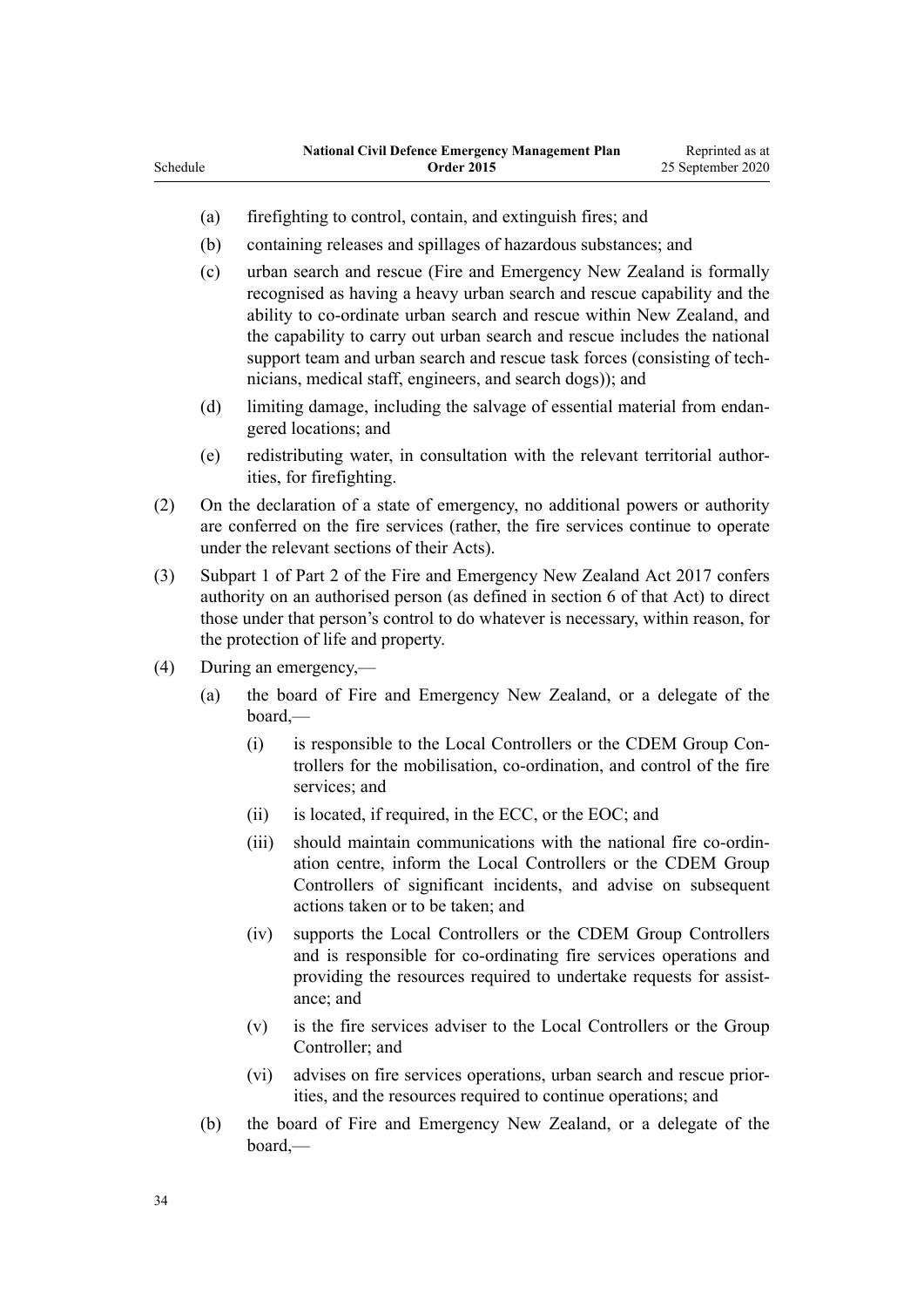- <span id="page-34-0"></span>(i) is responsible to the Director and the National Controller for the mobilisation, co-ordination, and control of fire services; and (ii) is located, if required, in the NCMC; and (iii) should maintain communications with the national fire co-ordination centre, inform the Director and the National Controller of significant incidents, and advise on subsequent actions taken or to be taken; and (iv) supports the Director and the National Controller and is responsible for co-ordinating fire services operations and providing the resources required to undertake requests for assistance; and
	- (v) advises on fire services operations, urban search and rescue priorities, and the resources required to continue operations.
- (5) *[Revoked]*
- (6) *[Revoked]*
- (7) *[Revoked]*

Schedule clause  $46(1)(c)$ : amended, on 1 July 2017, by [section 197](http://legislation.govt.nz/pdflink.aspx?id=DLM6678752) of the Fire and Emergency New Zealand Act 2017 (2017 No 17).

Schedule clause 46(3): replaced, on 1 July 2017, by [section 197](http://legislation.govt.nz/pdflink.aspx?id=DLM6678752) of the Fire and Emergency New Zealand Act 2017 (2017 No 17).

Schedule clause  $46(4)(a)$ : amended, on 1 July 2017, by [section 197](http://legislation.govt.nz/pdflink.aspx?id=DLM6678752) of the Fire and Emergency New Zealand Act 2017 (2017 No 17).

Schedule clause  $46(4)(b)$ : amended, on 1 July 2017, by [section 197](http://legislation.govt.nz/pdflink.aspx?id=DLM6678752) of the Fire and Emergency New Zealand Act 2017 (2017 No 17).

Schedule clause 46(5): revoked, on 1 July 2017, by [section 197](http://legislation.govt.nz/pdflink.aspx?id=DLM6678752) of the Fire and Emergency New Zealand Act 2017 (2017 No 17).

Schedule clause 46(6): revoked, on 1 July 2017, by [section 197](http://legislation.govt.nz/pdflink.aspx?id=DLM6678752) of the Fire and Emergency New Zealand Act 2017 (2017 No 17).

Schedule clause 46(7): revoked, on 1 July 2017, by [section 197](http://legislation.govt.nz/pdflink.aspx?id=DLM6678752) of the Fire and Emergency New Zealand Act 2017 (2017 No 17).

#### *Health and disability services*

## **47 Introduction**

- (1) Health and disability services in New Zealand are delivered by a network of organisations and people, including—
	- (a) the Minister of Health, who has overall responsibility for New Zealand's health and disability system; and
	- (b) the Ministry of Health, which acts as principal adviser to the Minister of Health and the Government on health and disability policy, and leads and supports the sector to achieve better health for New Zealanders; and
	- (c) DHBs, which plan, manage, provide, and purchase services for the population of their district, including primary care, public health services,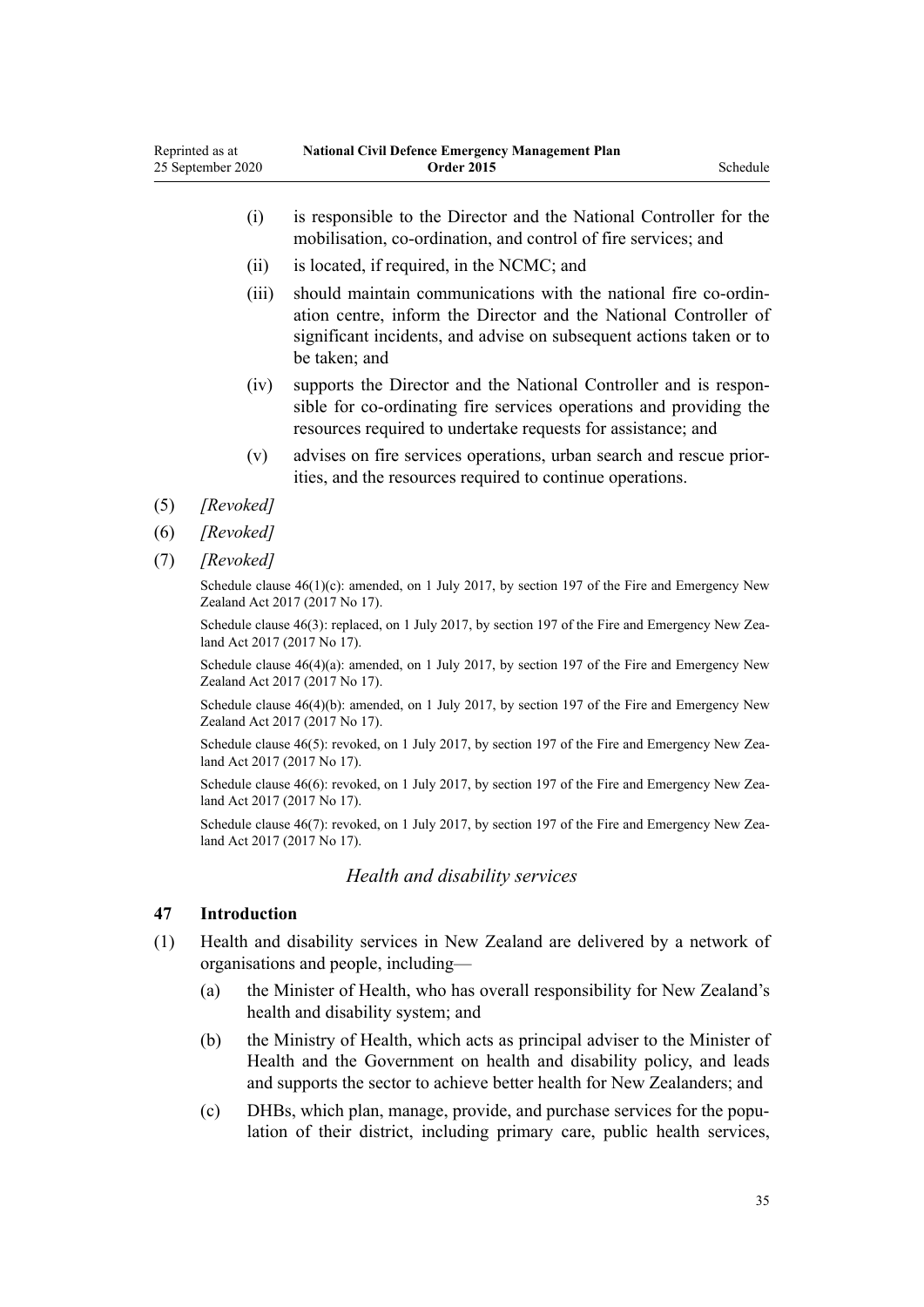aged care, and services provided by other non-government health providers; and

- (d) primary health organisations, which provide health care in the community, usually from general practitioners or practice nurses; and
- (e) public health services, which provide environmental health, communicable disease control, and health promotion programmes; and
- (f) ambulance services, which provide pre-hospital care and transport for patients in the community, and inter-hospital transport where patients require referral for specific treatment.
- (2) An emergency may combine a sharp rise and variations in demand for health and disability services with the disruption of facilities and infrastructure, during which—
	- (a) there may be pressure on hospitals and other health and disability services and facilities:
	- (b) communities may experience public health problems, and those who have suffered loss and disruption may require psychological support:
	- (c) hospitals, health and disability services, medical equipment, ambulances, and related facilities or equipment may be damaged.
- (3) Even where a hazard does not directly affect health and disability services or their infrastructure, disruption to other services (for example, roads, electricity, or water supplies) can have serious consequences for their services or infrastructure.
- (4) If staff cannot get to work or lifeline utilities fail, facilities and services may have to be reduced or relocated, or stopped altogether, which may endanger community health and safety.

### **48 Objective**

<span id="page-35-0"></span>Schedule

The objective of the health and disability service providers during an emergency is to provide services to minimise the consequences of the emergency for the health of individuals and the community.

### **49 Principles**

The principles underlying the role of health and disability services during emergencies are to—

(a) maintain an emergency management structure for the health and disability service providers that enables a consistent and effective response to emergencies at the local, regional, and national levels, and that supports, to the greatest extent possible, the protection of the general population, health and disability services workers, and health and disability services clients; and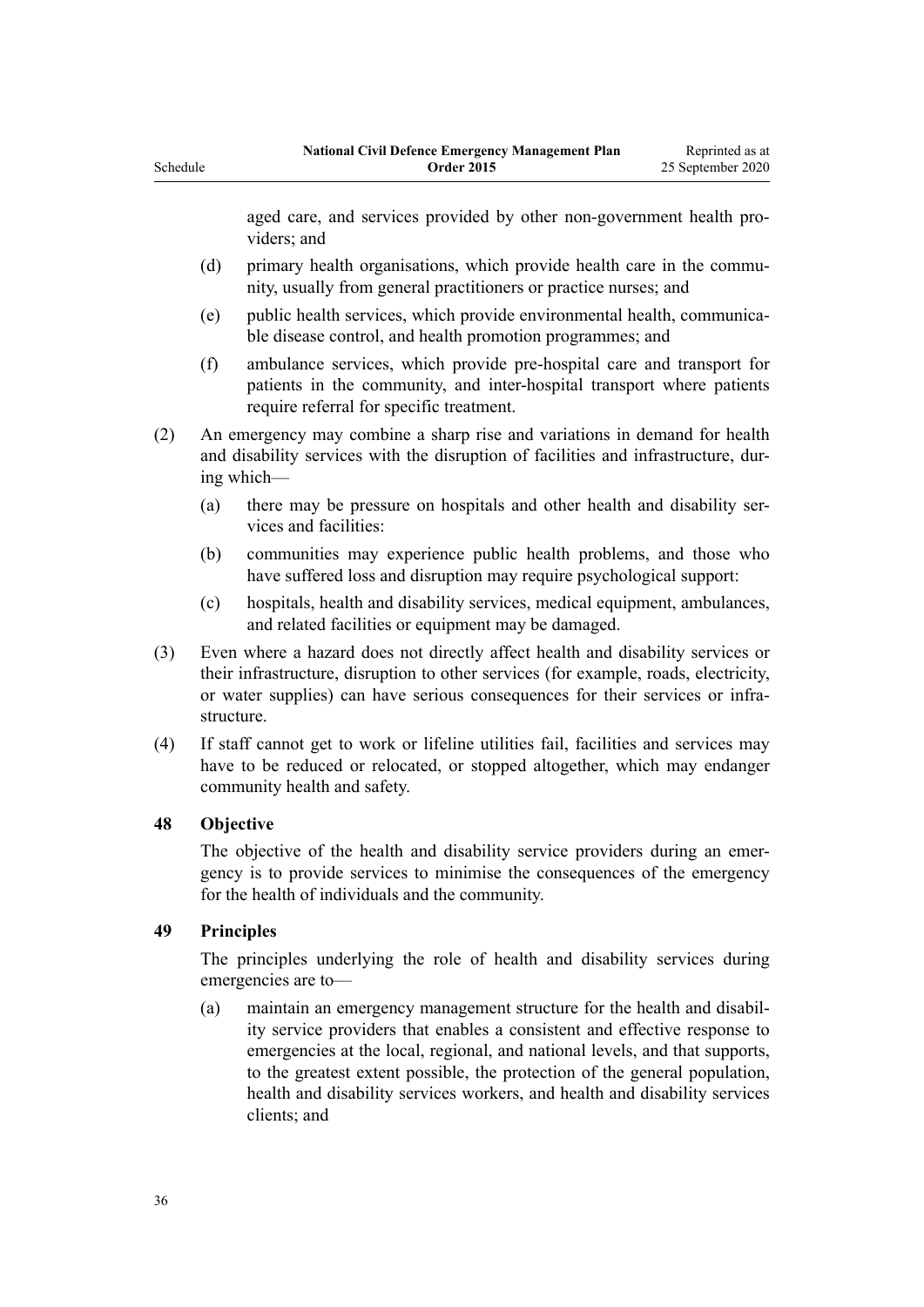- (b) provide services that, to the greatest extent possible, meet the needs of patients and clients and their communities during and after an emergency, even when resources are limited, while ensuring that responses do not create or exacerbate inequalities for particularly vulnerable or hardto-reach populations; and
- (c) ensure that health and disability services are as resilient to the consequences of hazards and risks as is reasonably practicable.

### **50 Role of health and disability services during reduction and readiness**

- (1) The Director-General of Health, on behalf of the Minister of Health, has overall responsibility for health and disability services in all phases of emergency management.
- (2) The Ministry of Health is responsible for—
	- (a) policy development; and
	- (b) maintaining the National International Health Regulations Focal Points in accordance with the International Health Regulations (2005); and
	- (c) national planning for a health-related emergency; and
	- (d) developing, maintaining, and exercising the National Health Emergency Plan and its supporting documents; and
	- (e) preparing a business continuity plan for the Ministry of Health.
- (3) DHBs are responsible for—
	- (a) leading and co-ordinating local reduction and readiness planning across health and disability service providers within their districts; and
	- (b) developing, maintaining, and exercising health emergency plans for significant incidents and emergencies affecting their districts, and co-operating with neighbouring DHBs in the development of inter-DHB, subregional, regional, and national emergency plans and capability as appropriate to decide how services will be delivered in an emergency (acknowledging DHBs' role as both funders and providers of health and disability service providers, including the provision of support directly or indirectly to other affected parts of the country); and
	- (c) ensuring that all their plans adequately provide that public, primary, secondary, tertiary, mental, and disability health services require health and disability service providers to have plans and resources in place to ensure that they can respond to an emergency in an integrated and effective manner; and
	- (d) ensuring that health and disability services are ready to function to the fullest possible extent during and after an emergency by ensuring—
		- (i) the continuity of care for existing patients, the management of increased demand for services (including the provision of surge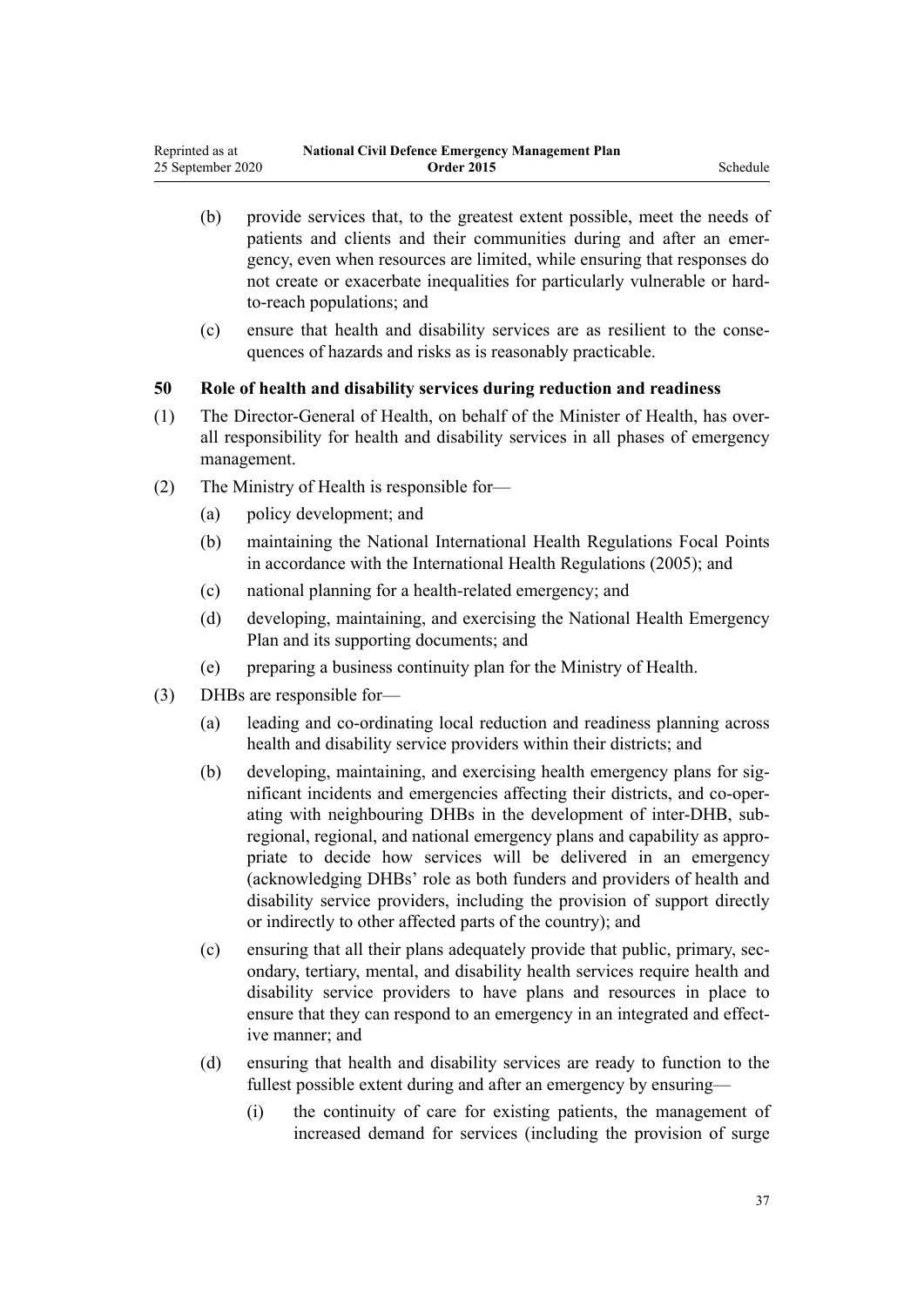Schedule

capacity), and that assistance is provided to enable the recovery of services (including business continuity); and

- (ii) the preparation of plans that are integrated across the sector and that are aligned with the plans of the other emergency services and the regional CDEM Group plan and other response agencies; and
- (iii) that their own planning and responses are integrated with public health planning and responses.
- (4) PHUs and the Ministry of Health have a responsibility to—
	- (a) develop plans specific to public health emergencies (for example, pandemics); and
	- (b) integrate public health planning and responses; and
	- (c) advise local agencies and lifeline utilities about public health aspects of their business continuity planning.
- (5) Land and air ambulance providers are responsible for—
	- (a) ensuring the continuity of care for existing patients, the management of increased demand for services (including the provision of surge capacity), and that assistance is provided to enable the recovery of services (including business continuity); and
	- (b) preparing incident and emergency management plans that are integrated across the sector and that are aligned with the plans of relevant DHBs, the plans of other emergency services, and CDEM Group plans; and
	- (c) integrating their own planning and response with public health planning and response; and
	- (d) supporting DHB regional groups and CDEM Groups as required; and
	- (e) contributing to emergency management planning led by the Ministry of **Health**
- (6) Health and disability service providers are responsible for—
	- (a) ensuring the continuity of care for existing patients, the management of increased demand for services (including the provision of surge capacity), and that assistance is provided to enable the recovery of services (including business continuity); and
	- (b) preparing incident and emergency management plans that are integrated across the sector and are aligned with the plans of the relevant DHBs, the plans of other emergency services, and CDEM Group plans; and
	- (c) integrating their own planning and response with public health planning and response; and
	- (d) supporting DHB regional groups and CDEM Groups as required; and
	- (e) contributing to emergency management planning led by the Ministry of **Health**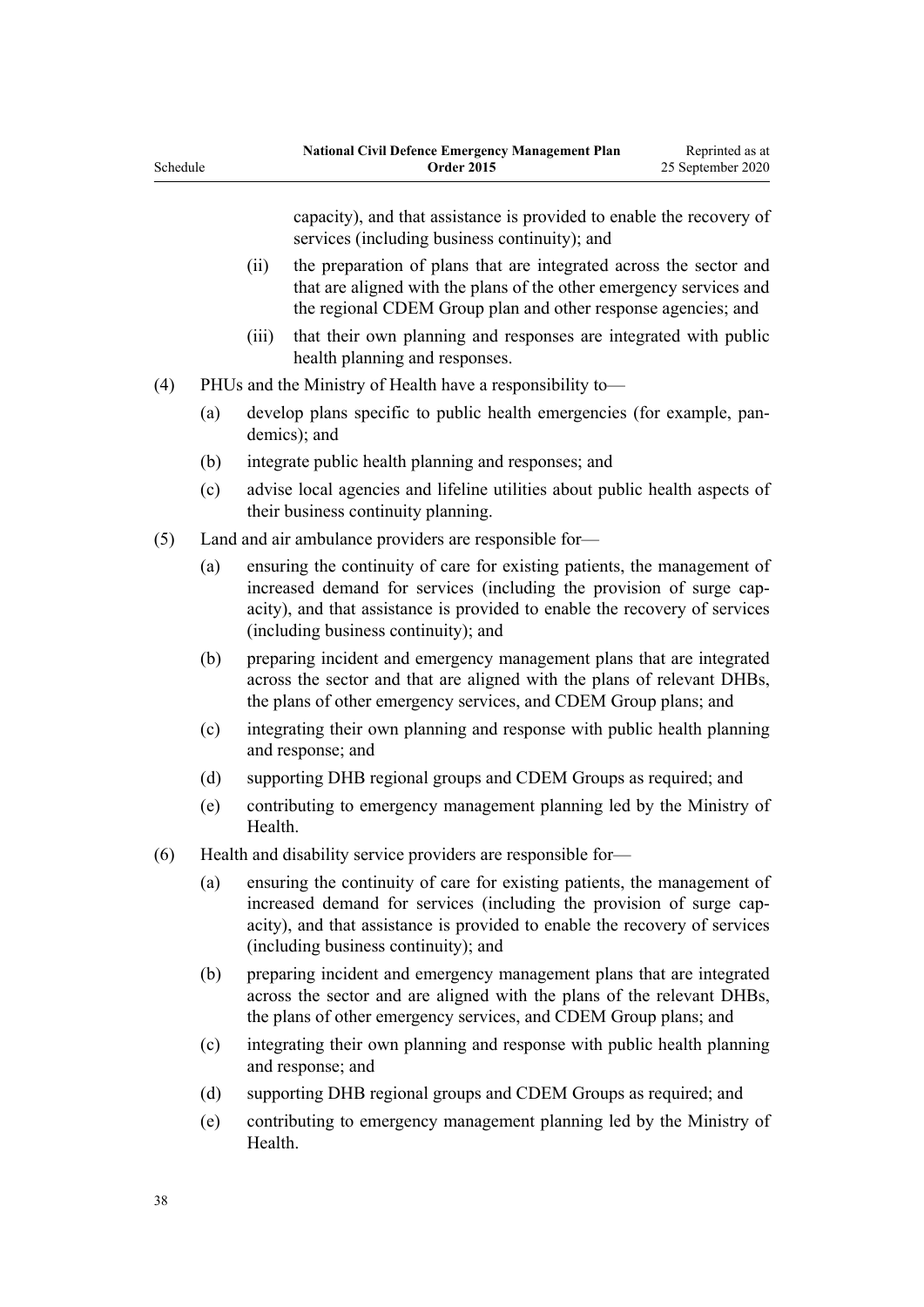## **51 Role of health and disability services during response and recovery**

- (1) In an emergency, DHBs and other health and disability service providers are expected to activate response and recovery plans to minimise the consequences of the emergency on their populations and to maintain services to the fullest practicable extent.
- (2) The Ministry of Health has operational roles, including—
	- (a) monitoring any developing emergencies; and
	- (b) activating the National Health Emergency Plan and National Health Coordination Centre as appropriate; and
	- (c) co-ordinating and managing the health and disability service providers' response to emergencies that have significant regional or national consequences; and
	- (d) acting as lead agency in an all-of-government response to a health emergency, such as an epidemic or a pandemic.
- (3) DHBs are responsible for—
	- (a) co-ordinating the local health sector response to emergencies; and
	- (b) ensuring appropriate co-ordination of all health and disability service providers and close liaison with CDEM Groups and local authorities; and
	- (c) continuing their services and managing any increased demand.
- (4) PHUs are responsible for—
	- (a) maintaining their services and managing any increased demand; and
	- (b) responding to emergencies involving risk to public health; and
	- (c) co-ordinating via local DHB EOCs; and
	- (d) liaising with the ECC or the local EOC during an emergency.
- (5) Land and air ambulance providers are responsible for—
	- (a) continuing their services and managing any increased demand; and
	- (b) co-ordinating via local DHB EOCs, the Ambulance National Crisis Coordination Centre, the National Health Co-ordination Centre, and other ambulance providers.
- (6) Health and disability service providers are responsible for—
	- (a) continuing their services and managing any increased demand; and
	- (b) co-ordinating via local DHB EOCs.

### *New Zealand Defence Force*

### **52 Introduction**

(1) During an emergency, the New Zealand Defence Force is a support agency.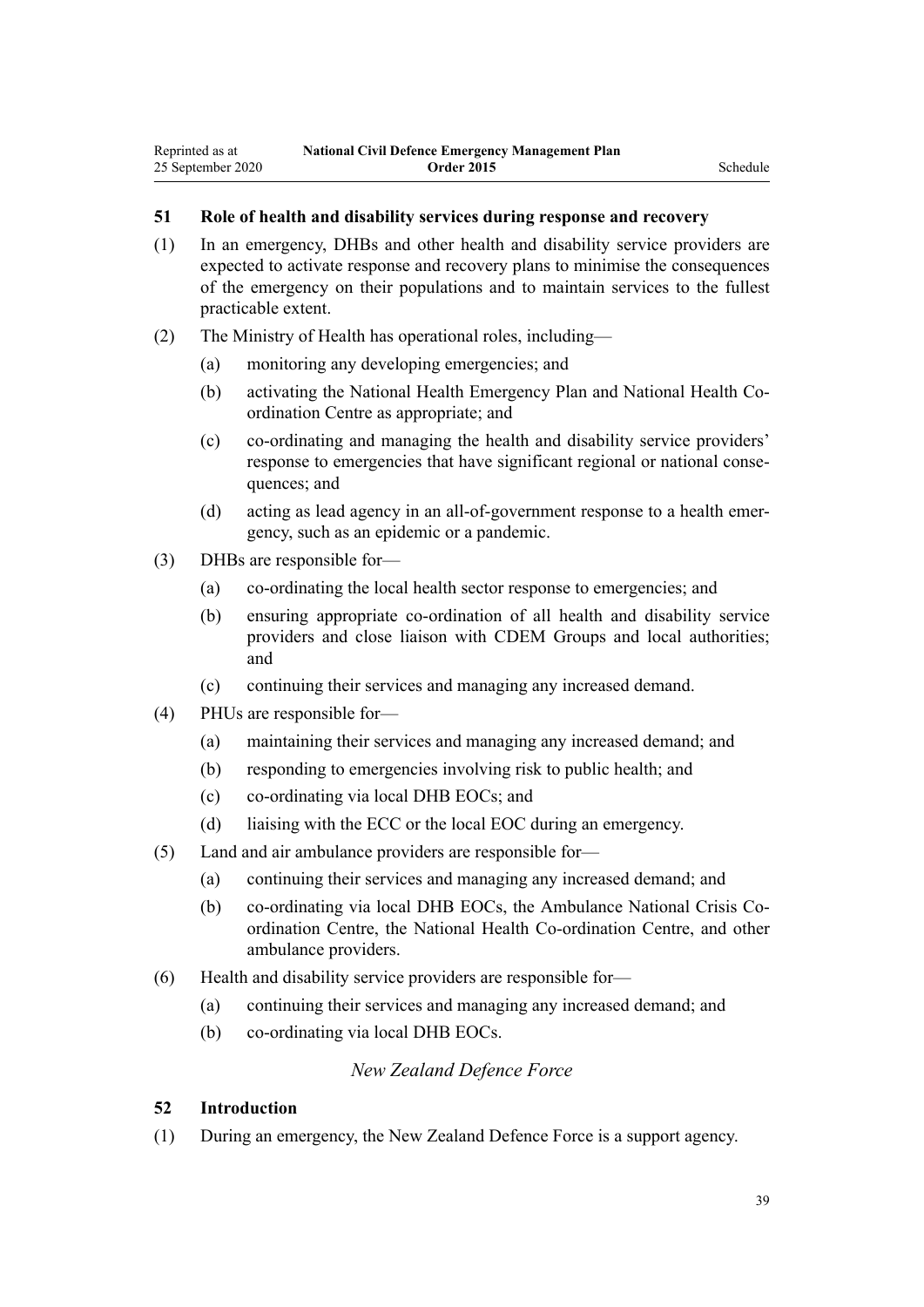- (2) Given the nature of the New Zealand Defence Force operations, forces can be deployed at short notice to assist with the response.
- (3) The general legal basis for provision of New Zealand Defence Force support to aid to the civil power is provided for in [section 9](http://legislation.govt.nz/pdflink.aspx?id=DLM205887) of the Defence Act 1990.
- (4) [Section 9\(1\)\(a\) and \(b\)](http://legislation.govt.nz/pdflink.aspx?id=DLM205887) of the Defence Act 1990 authorises the New Zealand Defence Force to be used in New Zealand or elsewhere to—
	- (a) perform any public service; or
	- (b) provide assistance to the civil power in a time of emergency.

# **53 Objective**

- (1) The objective of the New Zealand Defence Force is to provide appropriate support to government authorities during an emergency, while maintaining operational outputs and missions.
- (2) This means that all efforts will be made to support the lead agency, taking into account the Government's priorities; however, the New Zealand Defence Force cannot guarantee that certain resources will always be available, because they may be involved in another Government-directed mission.

# **54 Principles**

- (1) The principles underlying the role of the New Zealand Defence Force are to—
	- (a) ensure that New Zealand Defence Force personnel deployed to assist the response to an emergency will remain under military command while the lead agency directs the New Zealand Defence Force units assigned to the response; and
	- (b) ensure that requests for New Zealand Defence Force assistance are in the form of a general task or a desired effect rather than a request for a specific resource or piece of equipment; and
	- (c) provide, after analysis of the general task or desired effect, the most suitable personnel and equipment to complete the task or achieve the effect.
- (2) In performing general public services or providing assistance, New Zealand Defence Force personnel are not empowered to exercise New Zealand Police powers; however, service personnel are to act to save life in any circumstance, and to act on a specific lawful request by the New Zealand Police.

# **55 Role of New Zealand Defence Force during readiness**

The New Zealand Defence Force undertakes to do the following to ensure that it is sufficiently prepared to respond to an emergency:

- (a) manage business continuity plans at levels that are necessary to ensure that defence functions can continue during and after an emergency; and
- (b) maintain contingency plans for response to an emergency; and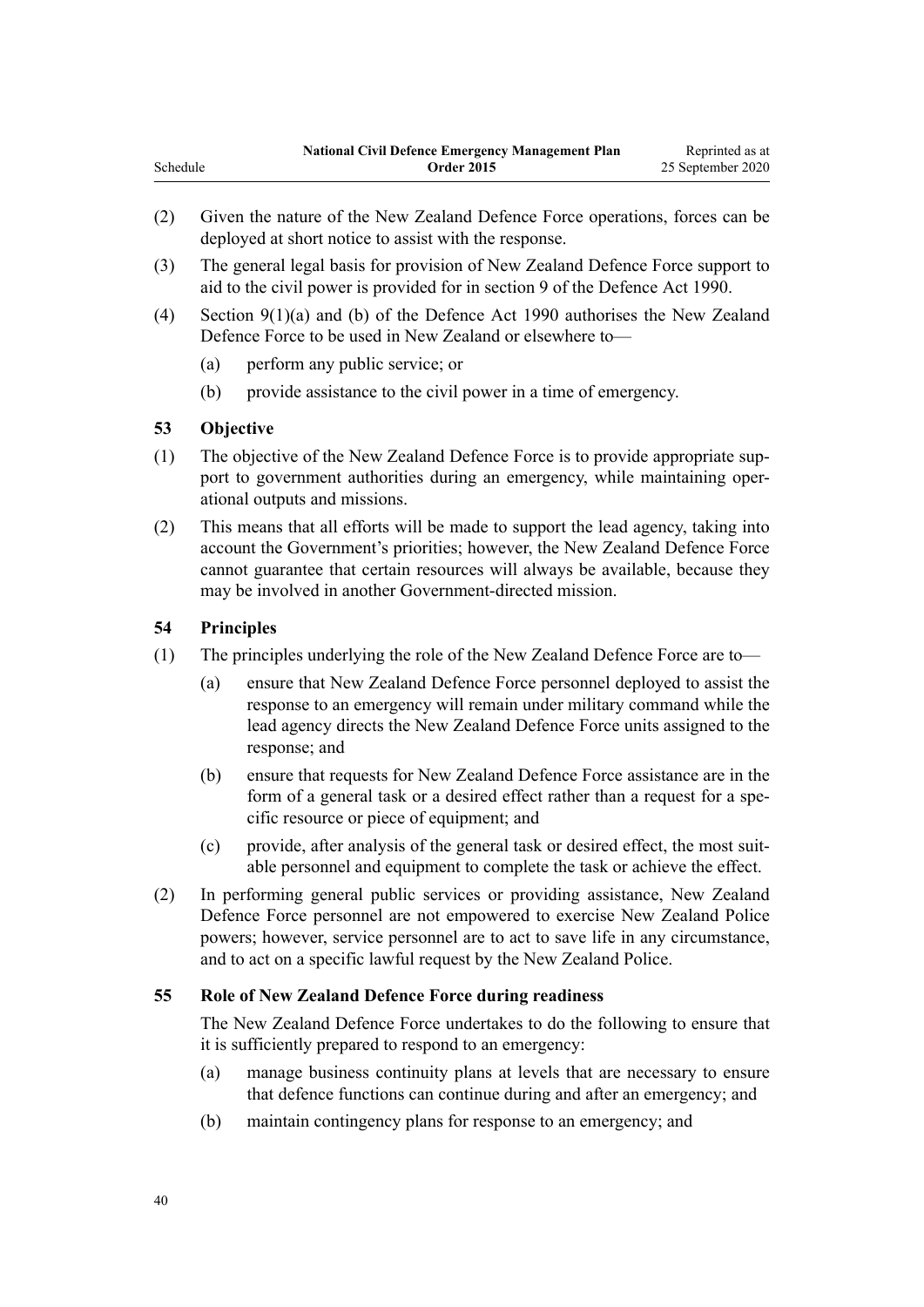- (c) conduct internal training and participate in exercises at the national level to maintain response proficiency; and
- (d) participate in planning and training sessions with the NEMA and CDEM Groups.

Schedule clause 55(d): amended, on 1 December 2019, by [clause 5](http://legislation.govt.nz/pdflink.aspx?id=LMS284019) of the National Civil Defence Emergency Management Plan Amendment Order 2019 (LI 2019/277).

### **56 Role of New Zealand Defence Force during response**

- (1) During an emergency, the New Zealand Defence Force—
	- (a) will provide liaison officers to the NCMC, the ECC, and, if necessary, the local EOC (the liaison officers will advise on potential support operations by the New Zealand Defence Force and provide updates on the progress of any tasks that the New Zealand Defence Force is conducting in the respective areas or levels; however, the liaison officers are not authorised to accept tasks); and
	- (b) can utilise certain forces assigned at short notice to support emergencies (forces are held ready for response at the regional and national levels and include land, air, and sea assets as necessary); and
	- (c) will co-ordinate New Zealand Defence Force assets at either the local level (ECC) or national level (the NCMC), depending on the type and scale of the emergency and the mode of operation of the NCMC.
- (2) Requests for the support of the New Zealand Defence Force beyond local levels of commitment must be made by the CDEM Groups through the National Controller.

# *Lifeline utilities*

# **57 Introduction**

- (1) Lifeline utilities, as described in the Act, provide essential and enabling infrastructure and services that support commercial and domestic activity.
- (2) Lifeline utilities deliver services (for example, water supply, wastewater and stormwater collection, electricity, gas, and petroleum distribution, telecommunications, broadcasting, and transportation networks, including roads, railways, airports, and ports).
- (3) Lifeline utilities have duties under [section 60](http://legislation.govt.nz/pdflink.aspx?id=DLM150765) of the Act.

### **58 Objective**

The main duty of lifeline utilities during and after an emergency is to be able to deliver the services they normally provide to the fullest possible extent (even though this may be at a reduced level).

### **59 Principles**

The principles underlying the role of lifeline utilities are to—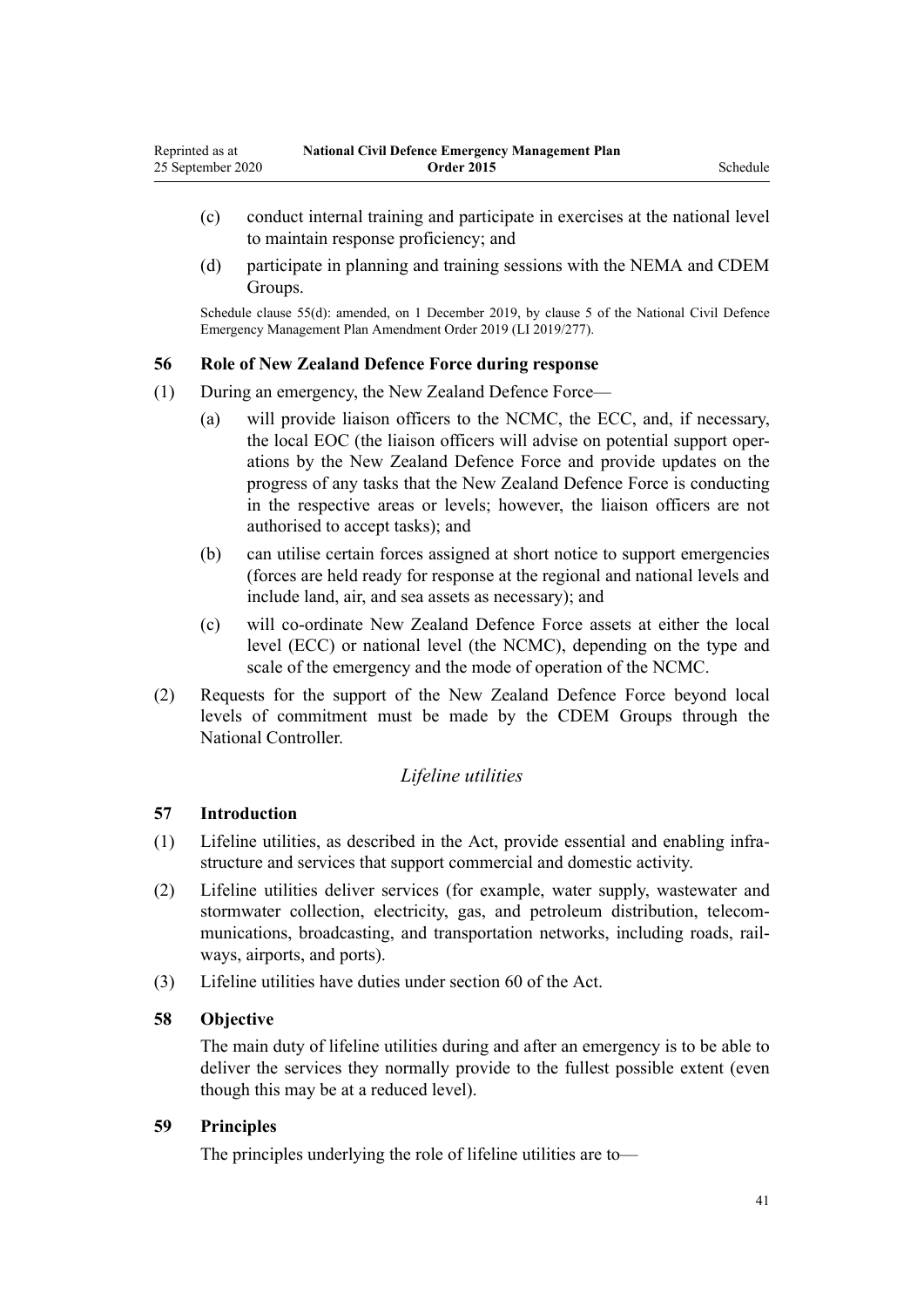| (a) | identify and understand the full range of hazards and risks and imple-<br>ment reduction strategies; and                                                                                                                                   |
|-----|--------------------------------------------------------------------------------------------------------------------------------------------------------------------------------------------------------------------------------------------|
| (b) | prioritise the continuity of operations and supply of services in accord-<br>ance with response priorities set by the Local Controller, Group Control-<br>ler, or National Controller (even though this may be at a reduced level);<br>and |
| (c) | plan co-operatively with local authorities, CDEM Groups, emergency<br>services, and other lifeline utilities; and                                                                                                                          |
| (d) | establish emergency procedures for communication with government<br>agencies, CDEM Groups, emergency services, and other lifeline utilities;<br>and                                                                                        |
| (e) | identify examples of best practice, and share and apply them where<br>appropriate; and                                                                                                                                                     |
| (f) | facilitate solutions to issues that are sector specific and do not require<br>government assistance and support; and                                                                                                                       |
| (g) | develop common and effective approaches to the 4 Rs; and                                                                                                                                                                                   |
| (h) | co-ordinate with other lifeline utilities to promote service restoration fol-<br>lowing an emergency; and                                                                                                                                  |
| (i) | provide information on the status of networks to the EOC, ECC, and<br>NCMC as appropriate.                                                                                                                                                 |

**National Civil Defence Emergency Management Plan Order 2015**

Reprinted as at 25 September 2020

### **60 Role of lifeline utilities during reduction and readiness**

- (1) To help fulfil their duties under [section 60](http://legislation.govt.nz/pdflink.aspx?id=DLM150765) of the Act, all lifeline utilities are to—
	- (a) develop business continuity plans to—
		- (i) identify critical assets and business processes, assess their vulnerabilities, and undertake appropriate actions to reduce the risks they face; and
		- (ii) outline response and recovery arrangements, including appropriate contracting arrangements with key suppliers; and
	- (b) focus on both reduction and readiness, including planning co-operatively with—
		- (i) other lifeline utilities (whether or not in the same sector), especially those on which they are dependent; and
		- (ii) relevant government agencies; and
		- (iii) CDEM Groups; and
	- (c) regularly test and exercise their response arrangements and participate in the National CDEM Exercise Programme.
- (2) National lifeline utilities are to—

Schedule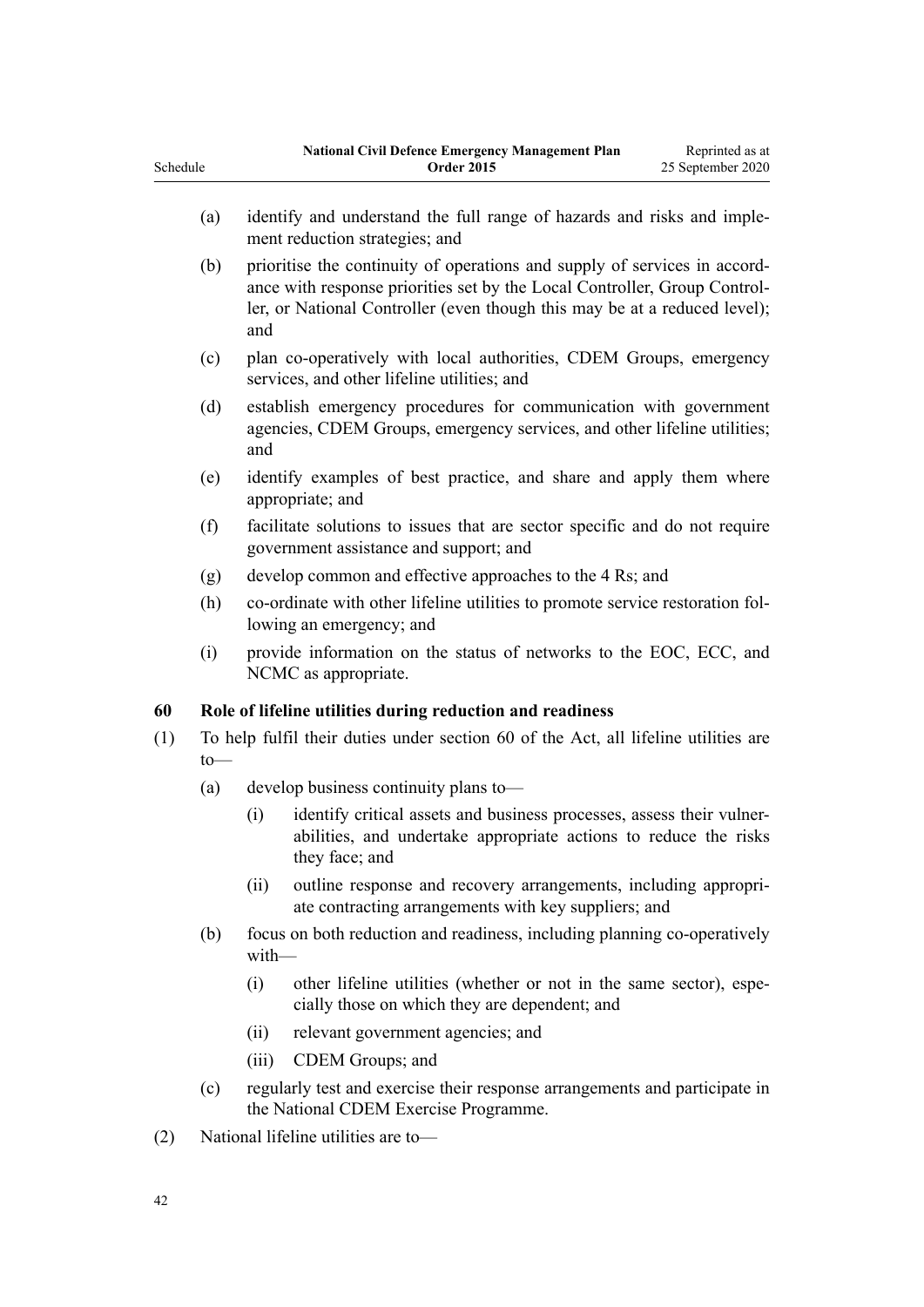- (a) work with the NEMA to prearrange a means of national level sector coordination that best suits their sector (this usually entails establishing a single entity that takes responsibility for managing sector readiness, response, and recovery information, which in turn promotes co-ordinated activity); and
- (b) participate in testing of sector co-ordination entity arrangements.
- (3) The NEMA is responsible for nominating and training National Lifeline Utility Co-ordinators to perform co-ordination functions during readiness, response, and recovery.
- (4) CDEM Groups are responsible for nominating and training CDEM Group Lifeline Utility Co-ordinators to perform co-ordination functions during readiness, response, and recovery, including establishing relationships and sector planning arrangements during reduction and readiness.

Schedule clause  $60(2)(a)$ : amended, on 1 December 2019, by [clause 5](http://legislation.govt.nz/pdflink.aspx?id=LMS284019) of the National Civil Defence Emergency Management Plan Amendment Order 2019 (LI 2019/277).

Schedule clause 60(3): amended, on 1 December 2019, by [clause 5](http://legislation.govt.nz/pdflink.aspx?id=LMS284019) of the National Civil Defence Emergency Management Plan Amendment Order 2019 (LI 2019/277).

# **61 Role of lifeline utilities during response and recovery**

- (1) To help fulfil their duties under [section 60](http://legislation.govt.nz/pdflink.aspx?id=DLM150765) of the Act, all lifeline utilities are to—
	- (a) activate business continuity, response, and recovery plans; and
	- (b) establish contact through the Lifeline Utility Co-ordinator with the relevant EOC or ECC, or the NCMC, and provide information on the status of their networks and estimated repair times; and
	- (c) operate within established CDEM co-ordination mechanisms.
- (2) National lifeline utilities are to co-ordinate at the national level using established sector co-ordination entities.
- (3) Lifeline utilities are to co-ordinate at a regional level using established sector co-ordination entities.
- (4) The NEMA has responsibility for co-ordinating across sectors at the national level, utilising the National Lifeline Utilities Co-ordinator to perform this function.
- (5) CDEM Groups are to utilise their CDEM Group Lifeline Utilities Co-ordinators to co-ordinate lifeline utilities at the local and regional level.
- (6) Each Lifeline Utilities Co-ordinator, at the CDEM Group and national levels, is to—
	- (a) lead the lifeline utility co-ordination operations in their ECC or recovery office and the NCMC or its recovery office; and
	- (b) link the lifeline utility co-ordination function at any ECC or its recovery office and the NCMC or its recovery office; and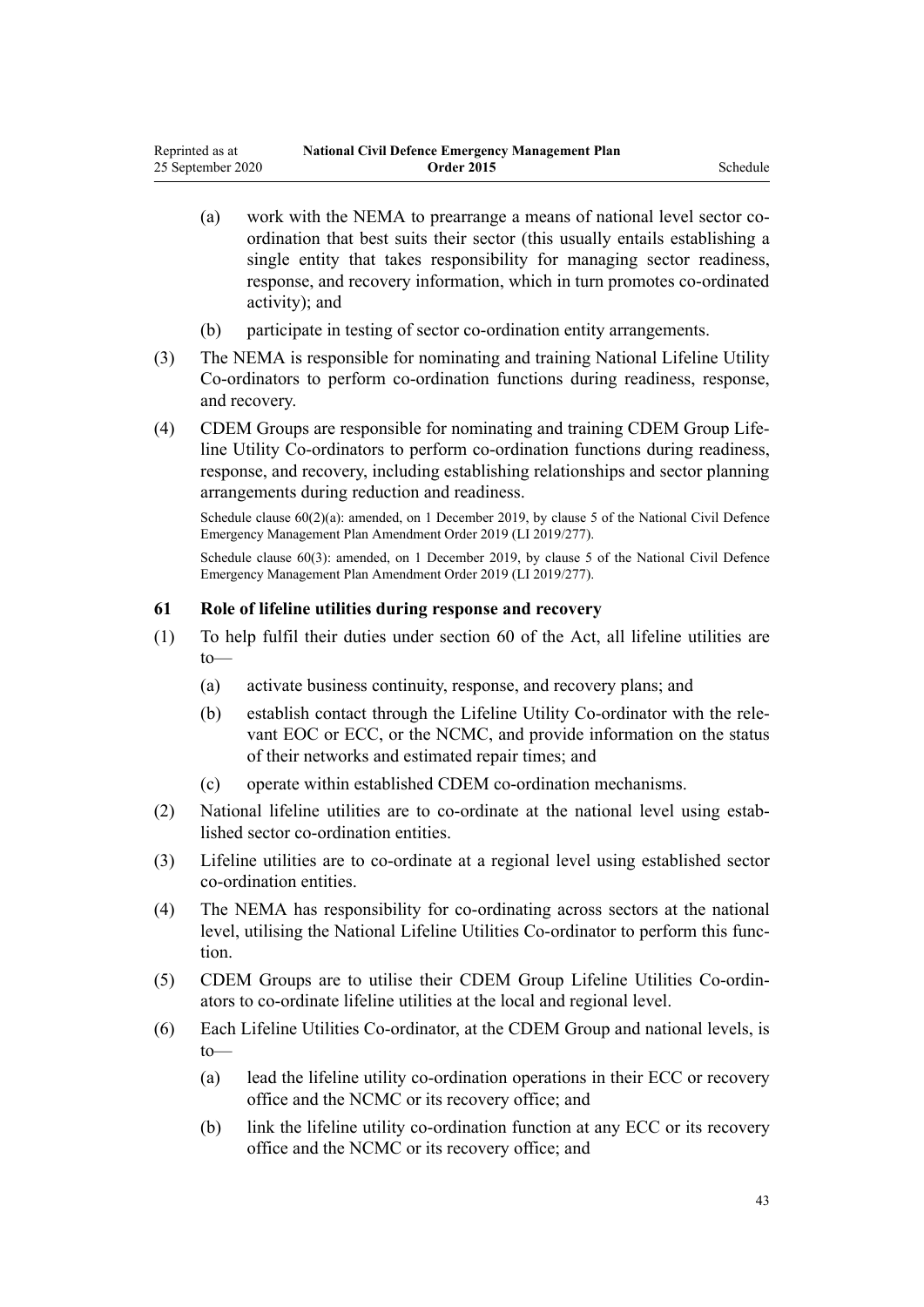|          | <b>National Civil Defence Emergency Management Plan</b> | Reprinted as at   |
|----------|---------------------------------------------------------|-------------------|
| Schedule | <b>Order 2015</b>                                       | 25 September 2020 |
|          |                                                         |                   |

- (c) provide information and advice to the National Controller or the CDEM Group Controller, or the National Recovery Manager or the CDEM Group Recovery Manager, on the consequences of an emergency and response and recovery priorities; and
- (d) provide information to lifeline utilities or sector co-ordination entities on CDEM priorities.

Schedule clause 61(4): amended, on 1 December 2019, by [clause 5](http://legislation.govt.nz/pdflink.aspx?id=LMS284019) of the National Civil Defence Emergency Management Plan Amendment Order 2019 (LI 2019/277).

### *Welfare services*

### **62 Introduction**

- (1) Welfare services support individuals, families and whānau, and communities in being ready for, responding to, and recovering from emergencies, which includes the following welfare services sub-functions:
	- (a) registration:
	- (b) needs assessment:
	- (c) inquiry:
	- (d) care and protection services for children and young people:
	- (e) psychosocial support:
	- (f) household goods and services:
	- (g) shelter and accommodation:
	- (h) financial assistance:
	- (i) animal welfare.
- (2) Effective welfare planning is based on a good understanding of affected communities, including their cultural and demographic makeup, strengths, and vulnerabilities.
- (3) Agencies responsible for the co-ordination of welfare services sub-functions and relevant support agencies are covered in [clauses 67 to 75](#page-48-0) of this plan.
- (4) The NEMA is the agency responsible at the national level for the co-ordination across welfare services sub-functions, and it appoints a National Welfare Manager to fulfil this function.
- (5) The NEMA is responsible for the appointment of suitable and experienced personnel to be alternative National Welfare Managers and for ensuring that training is provided to enable them to co-ordinate the welfare services function during response and recovery.
- (6) Each CDEM Group is responsible for—
	- (a) the co-ordination of and arrangements for local delivery of welfare services; and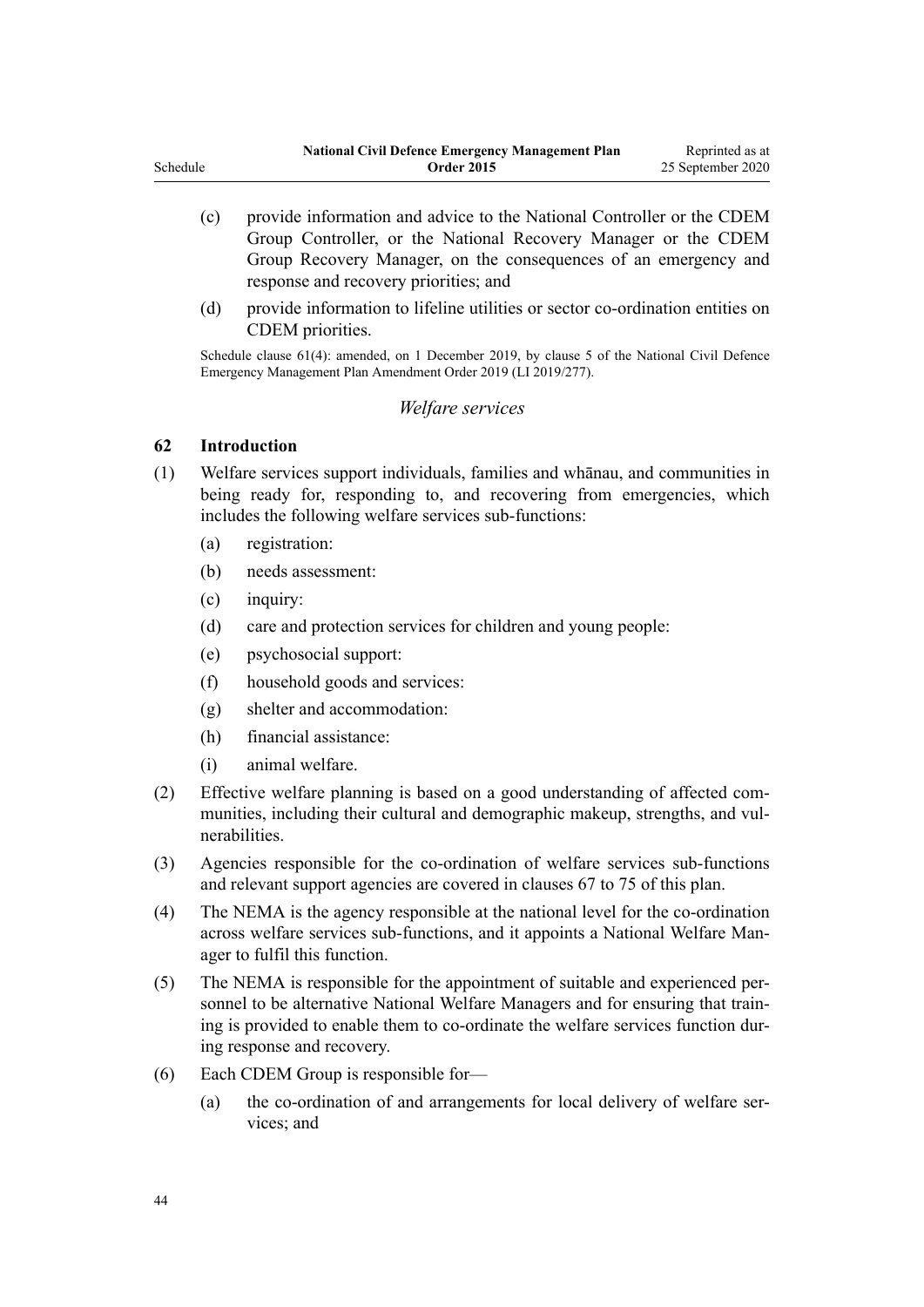- (b) the appointment of a suitably senior and experienced CDEM Group Welfare Manager to fulfil that function; and
- (c) the appointment of suitable and experienced personnel to be alternative CDEM Group Welfare Managers and to ensure that training is provided to enable them to co-ordinate the welfare services function during response and recovery.
- (7) Welfare services are delivered at the local level and co-ordinated and supported at the CDEM Group and national levels.

Schedule clause 62(4): amended, on 1 December 2019, by [clause 5](http://legislation.govt.nz/pdflink.aspx?id=LMS284019) of the National Civil Defence Emergency Management Plan Amendment Order 2019 (LI 2019/277).

Schedule clause 62(5): amended, on 1 December 2019, by [clause 5](http://legislation.govt.nz/pdflink.aspx?id=LMS284019) of the National Civil Defence Emergency Management Plan Amendment Order 2019 (LI 2019/277).

#### **63 Objective**

The objective of the welfare services function is to carry out activities across the 4 Rs to provide for the needs of people affected by an emergency and to minimise the consequences of the emergency for individuals, families and whānau, and communities.

### **64 Principles**

The principles applying to the delivery of welfare services are to—

- (a) recognise the diverse and dynamic nature of communities; and
- (b) strengthen self-reliance as the foundation for individual and family and whānau and community resilience; and
- (c) ensure that emergency welfare services address the specific welfare needs of individuals, families and whānau, and communities; and
- (d) ensure flexibility in the services provided and how they are best delivered; and
- (e) integrate and align with local arrangements and existing welfare networks.

### **65 Role of welfare services agencies during reduction and readiness**

- (1) Each agency involved with welfare services responsibilities is to—
	- (a) develop and review plans to ensure continuity of its essential services and contribution to wider welfare provision; and
	- (b) plan collaboratively with agencies responsible for co-ordinating relevant welfare services sub-functions to ensure that arrangements are aligned; and
	- (c) develop capacity and capability relevant to its role in an emergency; and
	- (d) establish regular communication and reporting lines within its local, regional, and national offices; and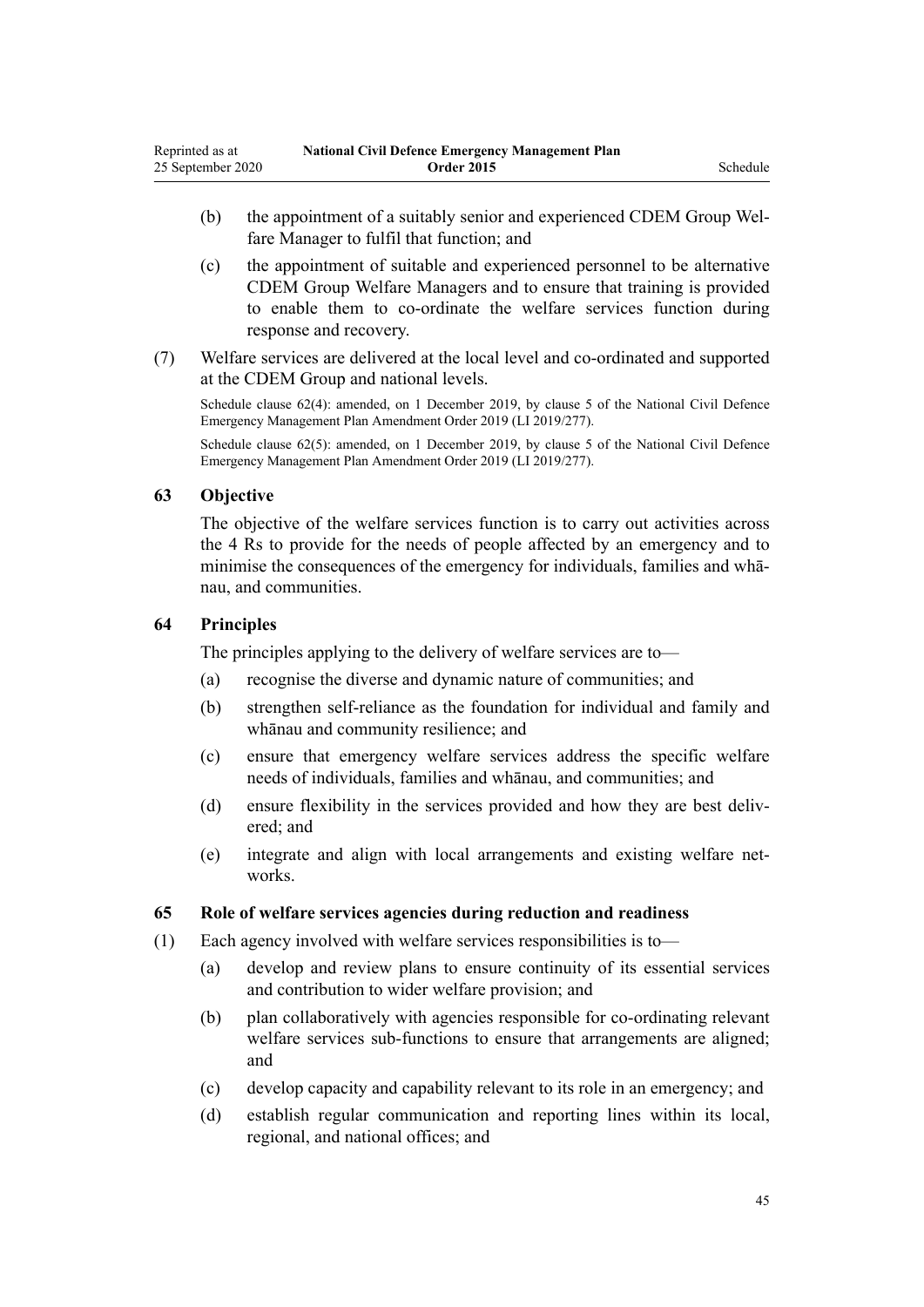- (e) establish and maintain inter-agency communications.
- (2) Each agency responsible for co-ordinating welfare services sub-functions is to—
	- (a) provide leadership to support agencies to develop arrangements; and
	- (b) develop, maintain, and exercise arrangements for the co-ordination or delivery of relevant welfare services sub-functions; and
	- (c) plan co-operatively with all support agencies with a role in delivering the relevant welfare services sub-function to ensure that arrangements are aligned; and
	- (d) regularly test and exercise its response and recovery arrangements and participate in the National CDEM Exercise Programme; and
	- (e) participate as an active member on—
		- (i) the NWCG at the national level; and
		- (ii) all Welfare Coordination Groups at the CDEM Group level.
- (3) The National Welfare Manager is to—

Schedule

- (a) co-ordinate the welfare services function during reduction and readiness; and
- (b) chair the NWCG, whose members are the agencies responsible for each of the welfare services sub-functions (the NWCG provides strategic oversight of planning and development of integrated welfare services); and
- (c) in consultation with the NWCG, plan and co-ordinate at the national level the delivery of welfare services across welfare services sub-functions during response and recovery; and
- (d) communicate and report on the progress of readiness activities for the welfare services function to NWCG members, CDEM Groups, and the Director.
- (4) The CDEM Group welfare manager is to—
	- (a) co-ordinate the CDEM Group welfare services function during reduction and readiness; and
	- (b) chair the CDEM Group's Welfare Co-ordination Group, whose members are the agencies responsible for each of the welfare services sub-functions in the CDEM Group area; and
	- (c) oversee the establishment and maintenance of arrangements and plans for—
		- (i) delivery of welfare services at the local level during response and recovery; and
		- (ii) co-ordination across welfare services sub-functions during response and recovery; and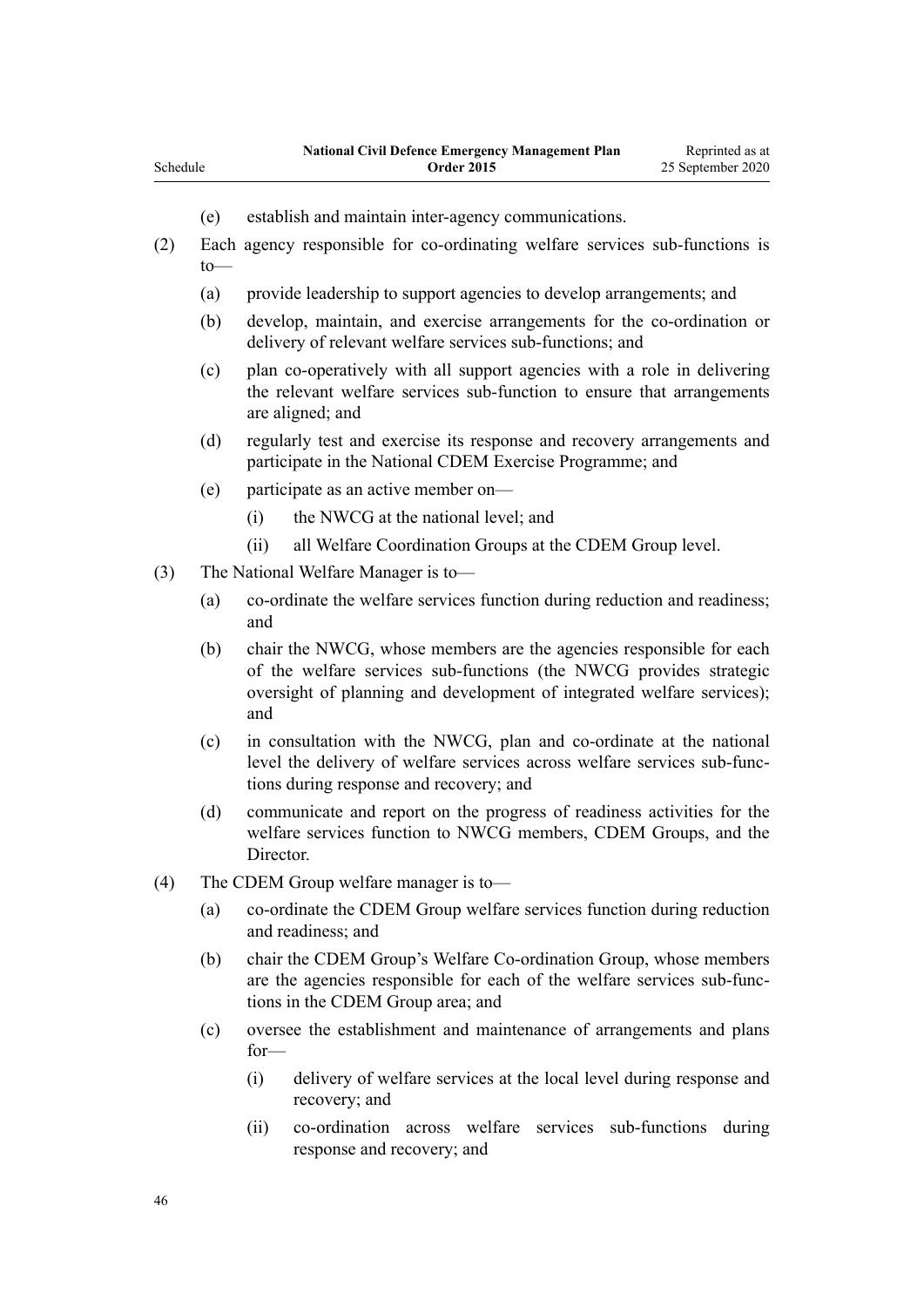(d) communicate and report on the progress of the readiness activities for the welfare services function to the Co-ordinating Executive Group, Welfare Co-ordination Group members, and the National Welfare Manager.

### **66 Role of welfare services agencies during response and recovery**

- (1) Each agency with welfare services responsibilities is to—
	- (a) provide timely services and information on those services to affected communities; and
	- (b) identify strategies and actions to support effective co-ordination of services, and monitor and report to the agency that is responsible for the relevant welfare services sub-functions on welfare issues and activities; and
	- (c) establish regular communication and reporting lines within its local, regional, and national offices; and
	- (d) support the welfare services function with additional personnel at national, CDEM Group, and local levels where a need is identified and it is practicable to do so.
- (2) Each agency responsible for co-ordinating welfare services sub-functions is  $to,$ —
	- (a) at the national level,—
		- (i) work with the relevant support agencies to ensure community needs are being met and that services and information (for operational and public information purposes) are integrated; and
		- (ii) collaborate with other agencies with responsibility for the coordination of other welfare services sub-functions; and
		- (iii) report on the relevant welfare services sub-function for which it is responsible to the National Welfare Manager in the NCMC during response or the National Recovery Office during recovery; and
	- (b) at the CDEM Group level,—
		- (i) work with relevant support agencies to ensure that community needs are being met and that services and information (for both operational and public information purposes) are integrated; and
		- (ii) collaborate with other agencies that are responsible for other welfare services sub-functions to ensure that services and information are co-ordinated, integrated, and aligned to meet community needs; and
		- (iii) report on the co-ordination and performance of the welfare services sub-function for which it is responsible to the CDEM Group welfare manager in the ECC during response or the CDEM Group recovery office during recovery.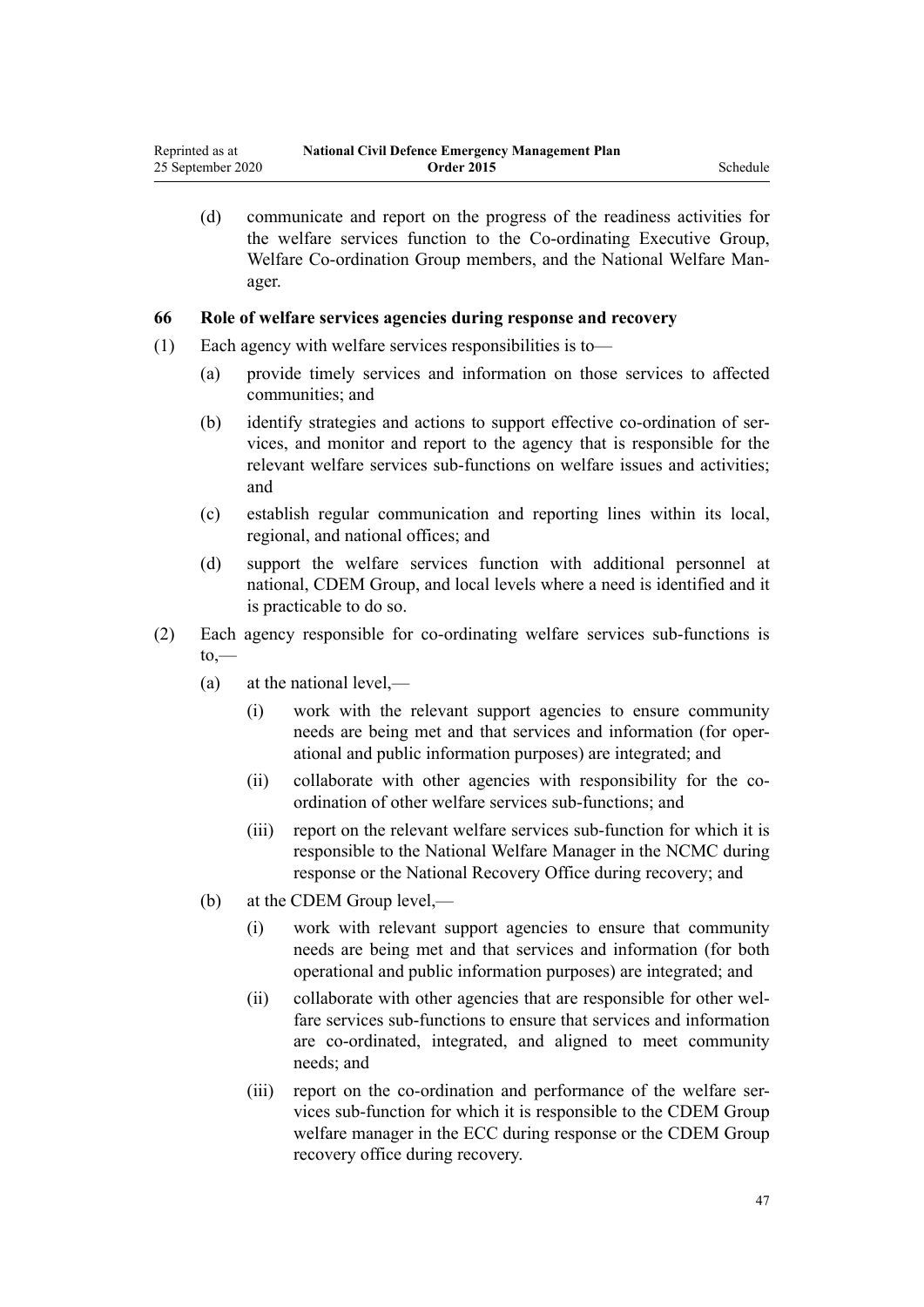|          | <b>National Civil Defence Emergency Management Plan</b> | Reprinted as at   |
|----------|---------------------------------------------------------|-------------------|
| Schedule | <b>Order 2015</b>                                       | 25 September 2020 |

- (3) National welfare co-ordination is provided when a CDEM Group considers that national support would be beneficial, when multiple CDEM Groups are affected, or when the National Controller determines that national co-ordination is required.
- (4) At the national level, during response and recovery, the National Welfare Manager is responsible for co-ordination of the welfare services function.
- (5) The National Welfare Manager is to—
	- (a) be responsible to the National Controller during response or to the National Recovery Manager during recovery for co-ordination of the delivery of welfare services; and
	- (b) co-ordinate the agencies responsible for welfare services sub-functions during response and recovery to ensure that the delivery of services and information is integrated and aligned to meet community needs; and
	- (c) co-ordinate with CDEM Group Welfare Managers at ECCs during response or the CDEM Group recovery office during recovery; and
	- (d) co-ordinate and integrate national welfare activities with other functions and activities in support of the National Controller during response and the National Recovery Manager during recovery; and
	- (e) communicate and report on the provision of welfare services and provide advice to the National Controller.
- (6) At the CDEM Group level, during response and recovery, the CDEM Group Welfare Manager is responsible for co-ordination of the welfare services function.
- (7) The CDEM Group Welfare Manager is to—
	- (a) be responsible to the Group Controller in response or the CDEM Group Recovery Manager during recovery for co-ordination of the delivery of services; and
	- (b) co-ordinate the agencies responsible for welfare services sub-functions during response and recovery to ensure that the delivery of services and information are integrated and aligned to meet community needs; and
	- (c) co-ordinate with local welfare managers (where these arrangements exist) at local EOCs during response or the local recovery office during recovery; and
	- (d) co-ordinate and integrate their CDEM Group welfare activities with other ECC functions and activities in support of the Group Controller; and
	- (e) communicate and report on the provision of welfare services and provide advice to the Group Controller; and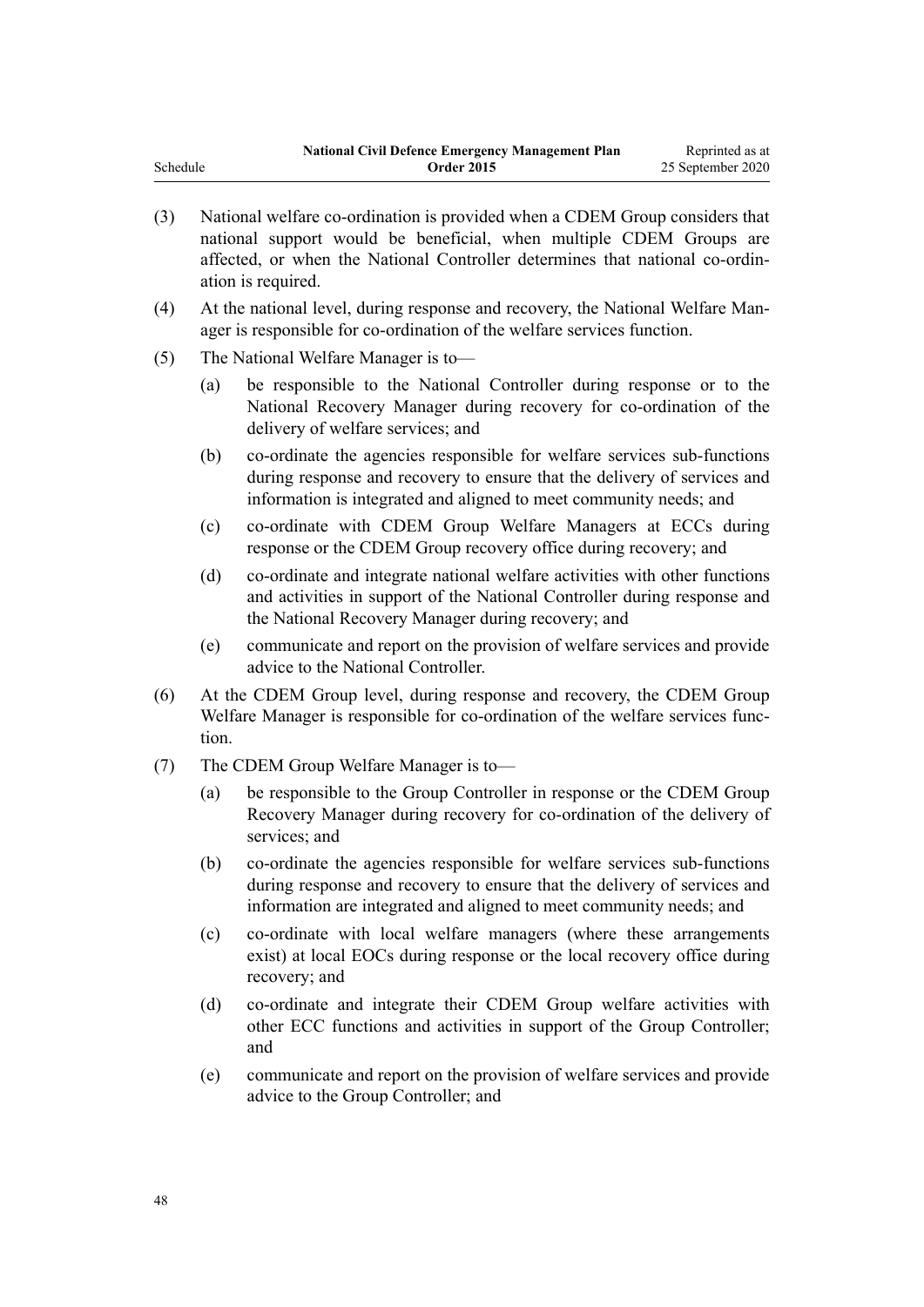- <span id="page-48-0"></span>(f) co-ordinate with the National Welfare Manager and other CDEM Group Welfare Managers to ensure consistent and co-ordinated delivery of welfare services and information to affected communities; and
- (g) be capable of assisting in welfare services co-ordination at any ECC or, if requested, the NCMC.

# **67 Registration**

- (1) Registration involves collecting information from people to identify who has been directly affected by an emergency and may require emergency welfare services.
- (2) Registration information informs the needs assessment sub-function and can be used to support the inquiry sub-function.
- (3) At the national level, the NEMA is the agency responsible for the provision of the CDEM welfare registration system for registering people who are affected by an emergency and who may require emergency welfare services.
- (4) At the CDEM Group level, CDEM Groups are responsible for registering people who have been affected by an emergency and who may require emergency welfare services.

Schedule clause 67(3): amended, on 1 December 2019, by [clause 5](http://legislation.govt.nz/pdflink.aspx?id=LMS284019) of the National Civil Defence Emergency Management Plan Amendment Order 2019 (LI 2019/277).

### **68 Needs assessment**

- (1) At the national level, the NEMA is the agency responsible for providing advice and co-ordinating the needs assessment sub-function.
- (2) Needs assessment includes the provision of a system to assist with meeting immediate and ongoing welfare needs, and co-ordinating the actions required to meet those needs, in an integrated and flexible way.
- (3) At the national level, the NEMA provides a system to facilitate the collection of data to inform the assessment of immediate and ongoing welfare needs.
- (4) At the national level, support from the following agencies may be required to plan for and co-ordinate an integrated approach to needs assessment:
	- (a) the Ministry of Foreign Affairs and Trade, in co-ordination with foreign diplomatic missions accredited to New Zealand, to provide information and advice on foreign nationals; and
	- (b) the Ministry of Health, to co-ordinate a national health service response, including health personnel, and to provide advice on specific human health and disability issues; and
	- (c) the Ministry for Primary Industries, to co-ordinate information—
		- (i) provided by rural support trusts and other stakeholder networks about identified needs on farms and in rural communities; and
		- (ii) about animal welfare; and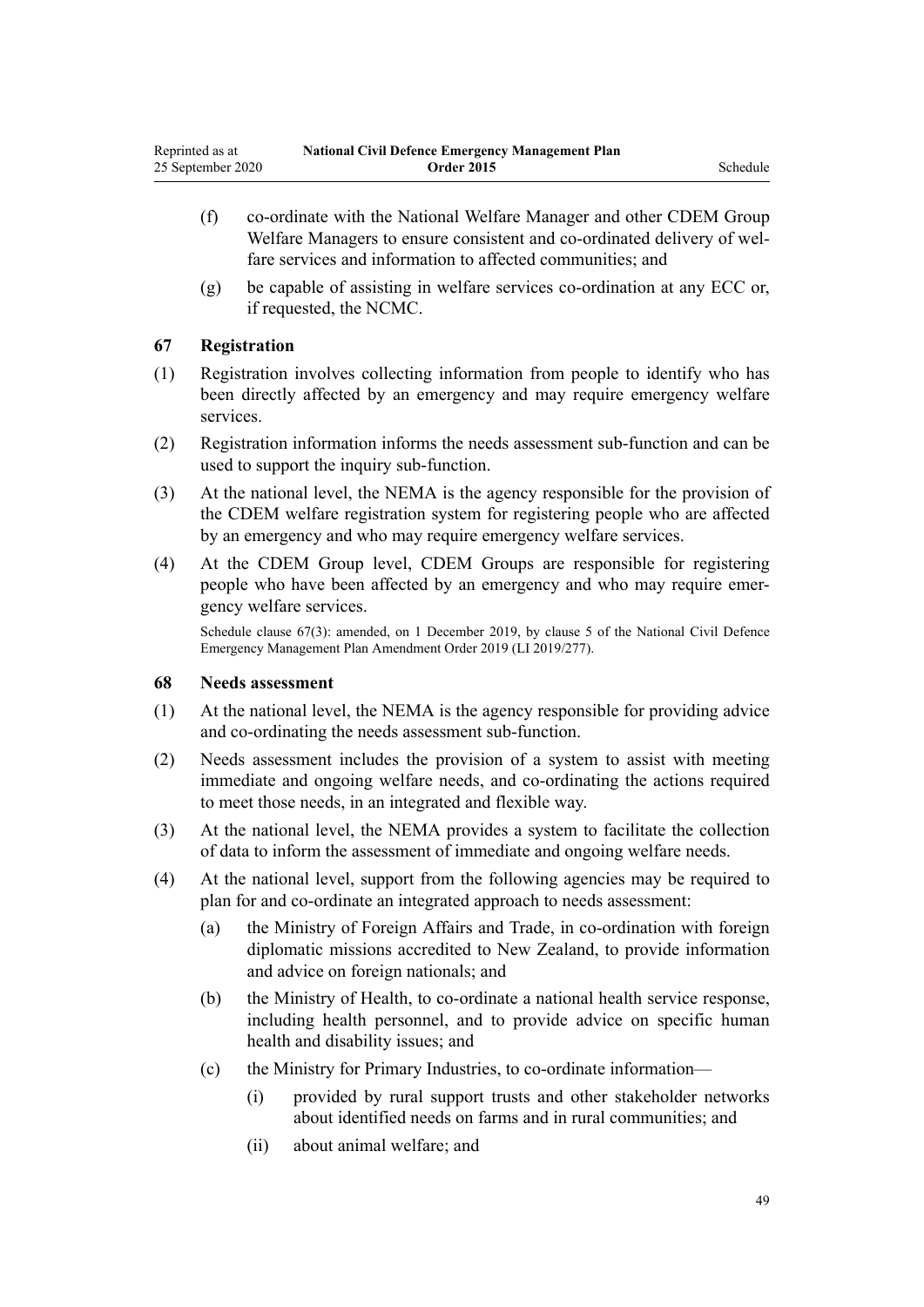| Schedule                                                                                                                                                                                                                                                                                                |                                                                                                                         |                                                                                                                                                           | ational Civil Defence Emergency Management I fail<br><b>Order 2015</b>                                                                                                                             | керинен аз ат<br>25 September 2020 |  |  |
|---------------------------------------------------------------------------------------------------------------------------------------------------------------------------------------------------------------------------------------------------------------------------------------------------------|-------------------------------------------------------------------------------------------------------------------------|-----------------------------------------------------------------------------------------------------------------------------------------------------------|----------------------------------------------------------------------------------------------------------------------------------------------------------------------------------------------------|------------------------------------|--|--|
|                                                                                                                                                                                                                                                                                                         | (d)                                                                                                                     | (i)                                                                                                                                                       | the Ministry of Social Development, to determine eligibility for-<br>financial assistance; and                                                                                                     |                                    |  |  |
|                                                                                                                                                                                                                                                                                                         |                                                                                                                         | (ii)                                                                                                                                                      | temporary accommodation for displaced persons; and                                                                                                                                                 |                                    |  |  |
|                                                                                                                                                                                                                                                                                                         | (e)                                                                                                                     | tion; and                                                                                                                                                 | the New Zealand Police, to co-ordinate inquiries and provide informa-                                                                                                                              |                                    |  |  |
|                                                                                                                                                                                                                                                                                                         | (f)                                                                                                                     |                                                                                                                                                           | the Office for Disability Issues, to provide information and advice in<br>support of the co-ordination of assistance to people with disabilities; and                                              |                                    |  |  |
| Te Puni Kōkiri (national and regional offices), to work with other gov-<br>(g)<br>ernment agencies and CDEM Groups to facilitate and co-ordinate sup-<br>port to Māori who require assistance, and to engage with iwi, hapū, whā-<br>nau, and Māori communities to ensure that their needs are met; and |                                                                                                                         |                                                                                                                                                           |                                                                                                                                                                                                    |                                    |  |  |
|                                                                                                                                                                                                                                                                                                         | (h)                                                                                                                     |                                                                                                                                                           | the New Zealand Red Cross, to co-ordinate the provision of trained New<br>Zealand Red Cross personnel to support community-based needs assess-<br>ment and outreach; and                           |                                    |  |  |
|                                                                                                                                                                                                                                                                                                         | (i)                                                                                                                     |                                                                                                                                                           | the Salvation Army, to co-ordinate the provision of its trained personnel<br>to support community-based needs assessment and outreach; and                                                         |                                    |  |  |
|                                                                                                                                                                                                                                                                                                         | (j)                                                                                                                     |                                                                                                                                                           | St John, to co-ordinate the provision of ambulance personnel to support<br>the Ministry of Health response to welfare services; and                                                                |                                    |  |  |
|                                                                                                                                                                                                                                                                                                         | (k)                                                                                                                     | reach.                                                                                                                                                    | Victim Support, to co-ordinate the provision of trained support workers<br>and personnel to support community-based needs assessment and out-                                                      |                                    |  |  |
| (5)                                                                                                                                                                                                                                                                                                     | At the CDEM Group level, CDEM Groups are responsible for co-ordinating<br>the needs assessment sub-function, including- |                                                                                                                                                           |                                                                                                                                                                                                    |                                    |  |  |
|                                                                                                                                                                                                                                                                                                         | (a)                                                                                                                     |                                                                                                                                                           | collating and analysing identified welfare needs; and                                                                                                                                              |                                    |  |  |
|                                                                                                                                                                                                                                                                                                         | (b)                                                                                                                     |                                                                                                                                                           | working with support agencies, including community-based organisa-<br>tions and networks, to identify and deliver appropriately integrated ser-<br>vices and information to address welfare needs. |                                    |  |  |
| (6)                                                                                                                                                                                                                                                                                                     | At the CDEM Group level, support from the following agencies may be<br>required to provide the following services:      |                                                                                                                                                           |                                                                                                                                                                                                    |                                    |  |  |
|                                                                                                                                                                                                                                                                                                         | (a)                                                                                                                     | DHBs, to co-ordinate a regional health service response, including<br>health personnel and the assessment of health and disability require-<br>ments; and |                                                                                                                                                                                                    |                                    |  |  |
|                                                                                                                                                                                                                                                                                                         | (b)                                                                                                                     |                                                                                                                                                           | the Ministry for Primary Industries,—                                                                                                                                                              |                                    |  |  |
|                                                                                                                                                                                                                                                                                                         |                                                                                                                         | (i)                                                                                                                                                       | to identify needs on farms and in rural communities through rural<br>support trusts and other stakeholder networks; and                                                                            |                                    |  |  |
|                                                                                                                                                                                                                                                                                                         |                                                                                                                         | (ii)                                                                                                                                                      | to identify animal welfare needs; and                                                                                                                                                              |                                    |  |  |
|                                                                                                                                                                                                                                                                                                         | (c)                                                                                                                     | the Ministry of Social Development, to determine eligibility for-                                                                                         |                                                                                                                                                                                                    |                                    |  |  |
|                                                                                                                                                                                                                                                                                                         |                                                                                                                         | (i)                                                                                                                                                       | financial assistance; and                                                                                                                                                                          |                                    |  |  |
|                                                                                                                                                                                                                                                                                                         |                                                                                                                         | (ii)                                                                                                                                                      | temporary accommodation for displaced persons; and                                                                                                                                                 |                                    |  |  |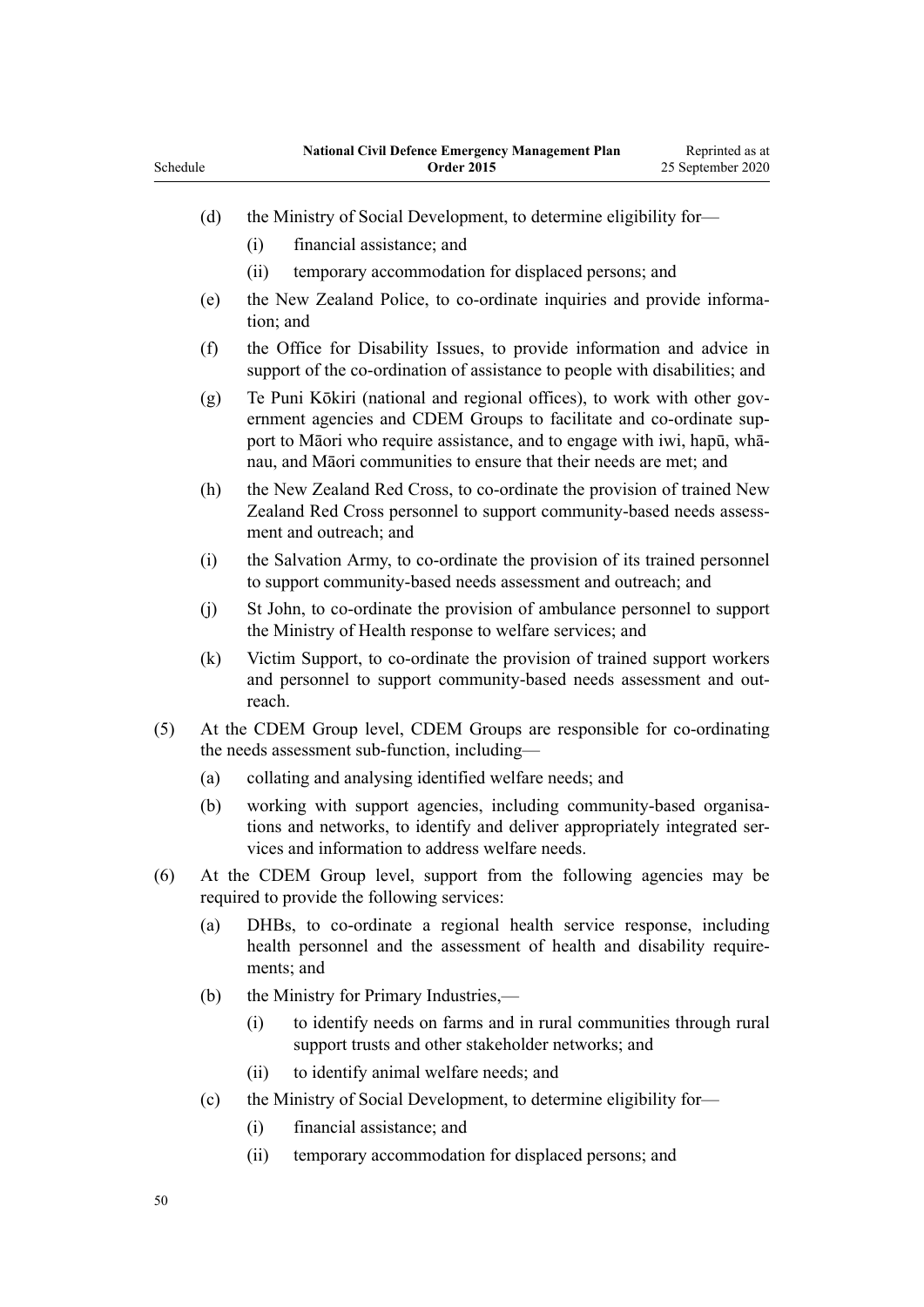- (d) the New Zealand Police, to co-ordinate inquiries and provide information; and
- (e) Te Puni Kōkiri (national and regional offices), to work with other government agencies and CDEM Groups to facilitate and co-ordinate support to Māori who require assistance, and to engage with iwi, hapū, whānau, and Māori communities to ensure that their needs are met; and
- (f) the New Zealand Red Cross, to provide trained New Zealand Red Cross personnel to support community-based needs assessment and outreach; and
- (g) the Salvation Army, to provide its trained personnel to support community-based needs assessment and outreach; and
- (h) St John, to co-ordinate the provision of ambulance personnel to support the regional health response to welfare needs, in consultation with the Ministry of Health and DHBs; and
- (i) Victim Support, to provide trained personnel to support communitybased needs assessment and outreach.

Schedule clause 68(1): amended, on 1 December 2019, by [clause 5](http://legislation.govt.nz/pdflink.aspx?id=LMS284019) of the National Civil Defence Emergency Management Plan Amendment Order 2019 (LI 2019/277).

Schedule clause 68(3): amended, on 1 December 2019, by [clause 5](http://legislation.govt.nz/pdflink.aspx?id=LMS284019) of the National Civil Defence Emergency Management Plan Amendment Order 2019 (LI 2019/277).

### **69 Inquiry**

- (1) Inquiry involves identifying people who have been affected by an emergency and assisting family, whānau, and significant others to make contact.
- (2) The New Zealand Police is the agency responsible for a process to co-ordinate inquiries.
- (3) At the national level, the following agencies are required to plan for and support the New Zealand Police to facilitate the inquiry process:
	- (a) the NEMA, as the agency responsible for the provision of the CDEM welfare registration system; and
	- (b) the Ministry of Education, as the agency responsible for providing enrolment information (when legally able to do so) to the New Zealand Police about the current location of children and their families who have been affected by an emergency; and
	- (c) the Ministry of Foreign Affairs and Trade, as the agency responsible for the provision of information about foreign nationals; and
	- (d) the Ministry of Health, via contracts with DHBs and primary care and ambulance services, as the agency responsible for patient registration; and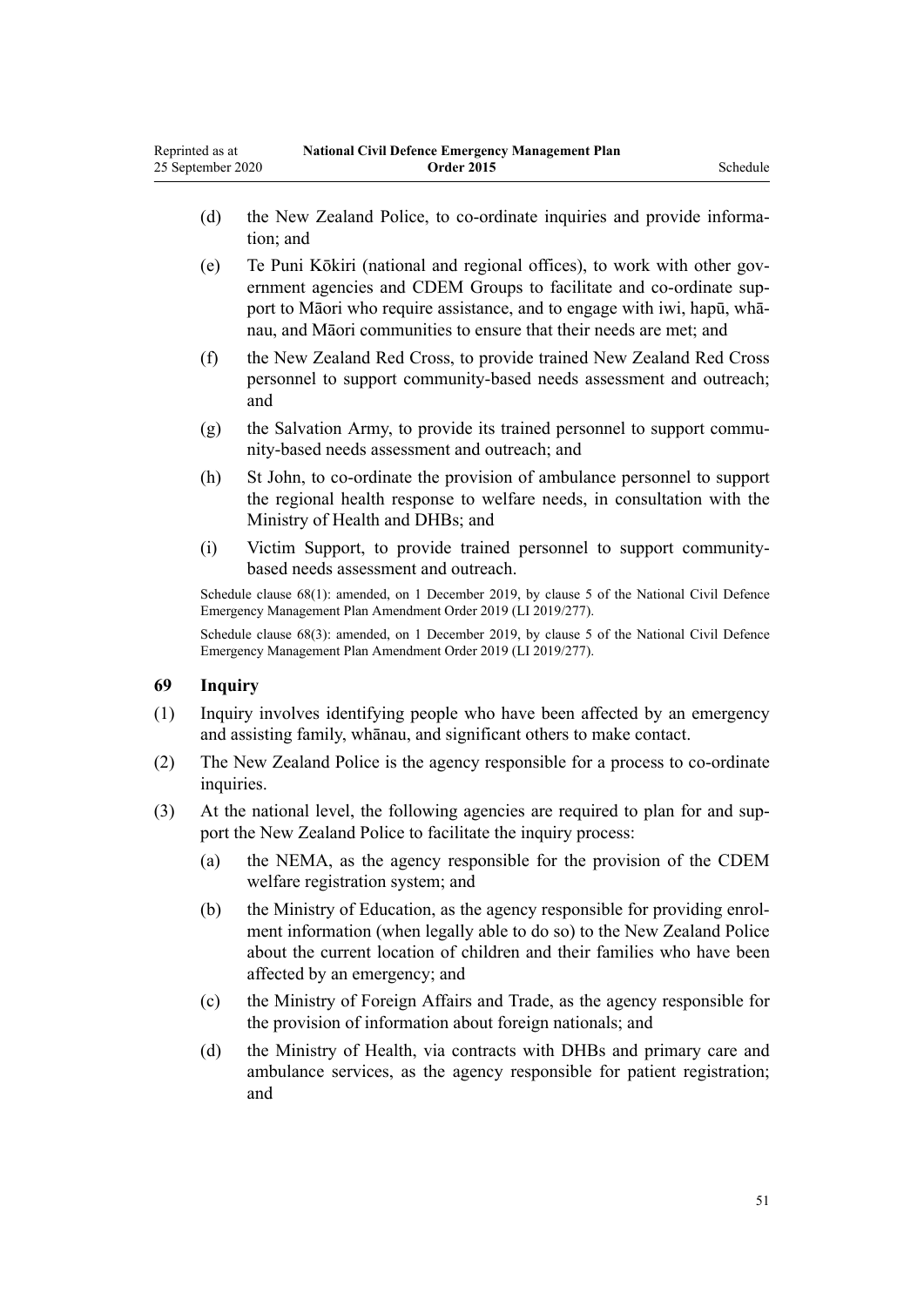- (e) the New Zealand Red Cross, for the provision of an international tracing facility through International Federation of Red Cross and Red Crescent Societies partners.
- (4) At the CDEM Group level, the following agencies are required to plan for, and support the New Zealand Police to facilitate, the inquiry process:
	- (a) CDEM Groups, using the CDEM welfare registration system; and
	- (b) DHBs and primary care and ambulance services, to ensure that patient management systems are maintained and available for inquiry purposes using the National Health Index system (which allows interrogation and enables restricted information to be shared with agencies, such as the New Zealand Police, when requested); and
	- (c) the Ministry of Education, to provide (when legally able to do so) information to the New Zealand Police that will assist in identifying children and their families who have been affected by an emergency.

Schedule clause 69(3)(a): amended, on 1 December 2019, by [clause 5](http://legislation.govt.nz/pdflink.aspx?id=LMS284019) of the National Civil Defence Emergency Management Plan Amendment Order 2019 (LI 2019/277).

### **70 Care and protection services for children and young people**

- (1) At the national and CDEM Group levels, the Ministry of Social Development, through the Ministry for Vulnerable Children, Oranga Tamariki, is the agency responsible for planning the delivery and co-ordination of statutory care and protection services to those children and young people who have been identified (after registration) as being separated from their parents, legal guardians, or usual caregivers during an emergency.
- (2) To provide these services, support from the following agencies at both the national and CDEM Group levels may be required:
	- (a) the Ministry of Education, to work with education providers to ensure continuity of care to children and young people at educational facilities during an emergency (a handover of care to the New Zealand Police, or another appropriate agency, will occur for those children and young people who cannot be reunited with their parent, guardian, or other approved person within a reasonable time frame); and
	- (b) the New Zealand Police, as the agency responsible for a process to coordinate inquiries (where inquiries have been made by responding agencies in relation to establishing contact between a child or young person and their family, whānau, or usual caregiver and have not been successful, and the child's or young person's physical or mental well-being is, or is likely to be, impaired, the New Zealand Police will exercise their powers under [section 48](http://legislation.govt.nz/pdflink.aspx?id=DLM150022) (unaccompanied children and young persons) of the Oranga Tamariki Act 1989); and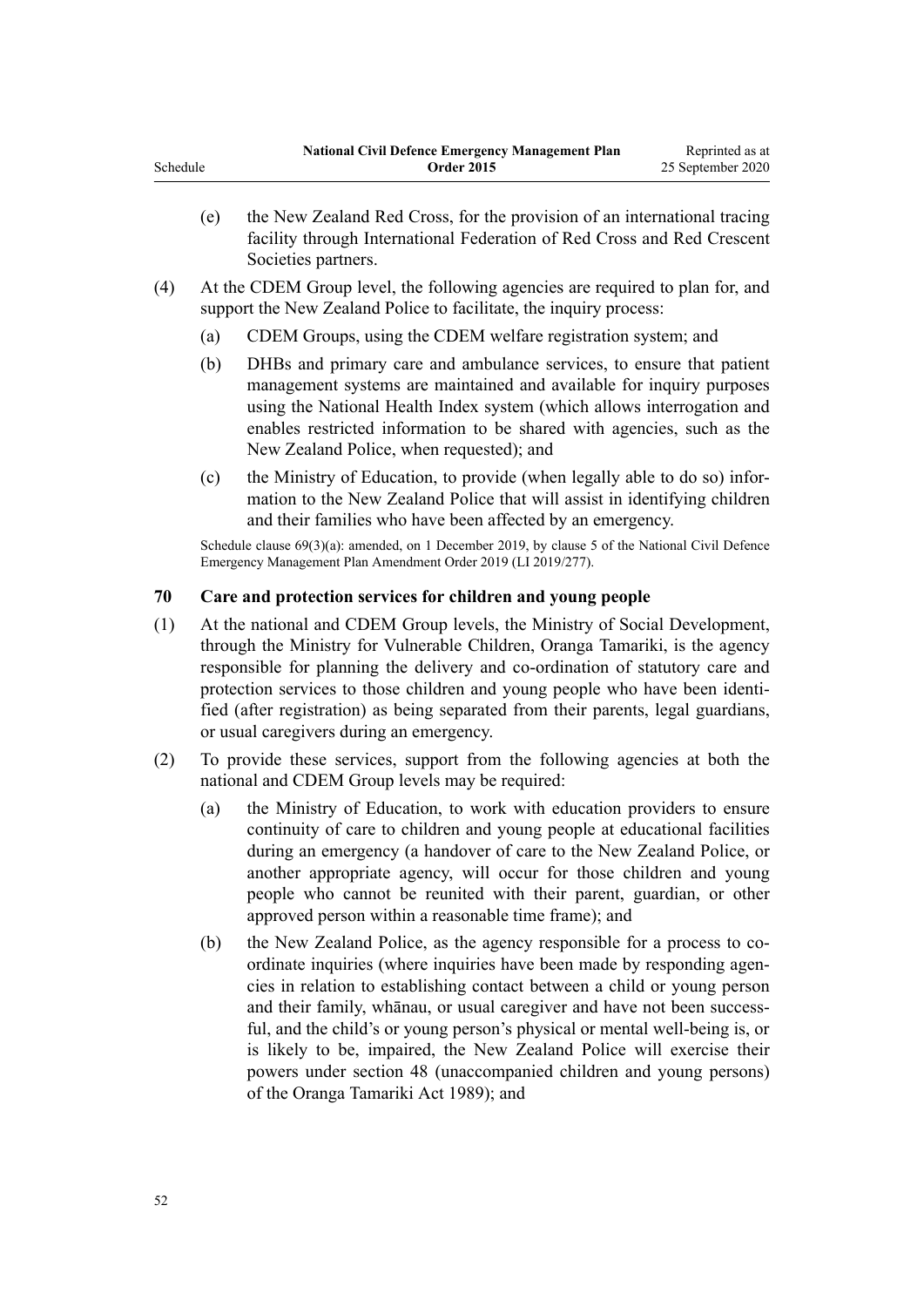- (c) the New Zealand Red Cross, to support and supervise unaccompanied children during emergencies, as required, and to notify the New Zealand Police as soon as practicable; and
- (d) Te Puni Kōkiri (national and regional offices), to provide independent advice and support to iwi, hapū, whānau, and other Māori communities and to work with central and local government authorities to reconnect tamariki and rangatahi who have become separated from their usual carers during an emergency.

Schedule clause 70(2)(b): amended, on 14 July 2017, by [section 149](http://legislation.govt.nz/pdflink.aspx?id=DLM7287401) of the Children, Young Persons, and Their Families (Oranga Tamariki) Legislation Act 2017 (2017 No 31).

### **71 Psychosocial support**

- (1) The Ministry of Health is the agency responsible for co-ordinating the provision of psychosocial support at the national level, and is to provide the required health services by funding, planning, and providing services, including by contracting organisations.
- (2) Psychosocial support following an emergency involves focusing on the psychological and social interventions that will support community recovery.
- (3) At the national level, support from the following agencies may be required to co-ordinate the following services:
	- (a) the Ministry of Education, to support schools and early childhood providers during the emergency or traumatic incident by working alongside the traumatic incident teams or management teams of those schools and providers to assist them in responding to an emergency or incident and implementing an emergency response plan; and
	- (b) the Ministry for Primary Industries, to fund rural support trusts and other organisations to provide psychosocial support to rural communities after an emergency that affects the primary industry sector and that meets the Ministry's funding criteria; and
	- (c) the Ministry of Social Development, to provide information and resources to help individuals, families and whānau, and communities to connect to psychosocial support providers; and
	- (d) Te Puni Kōkiri (national and regional offices), to provide—
		- (i) links to iwi and Māori providers (which can give psychosocial support and work with government agencies, local authorities, and CDEM Groups to ensure that Māori and others are supported); and
		- (ii) advice on the most appropriate cultural responses to support Māori affected by an emergency; and
	- (e) the New Zealand Red Cross, to provide psychological first aid during emergencies and ongoing psychosocial and bereavement support services as required throughout recovery; and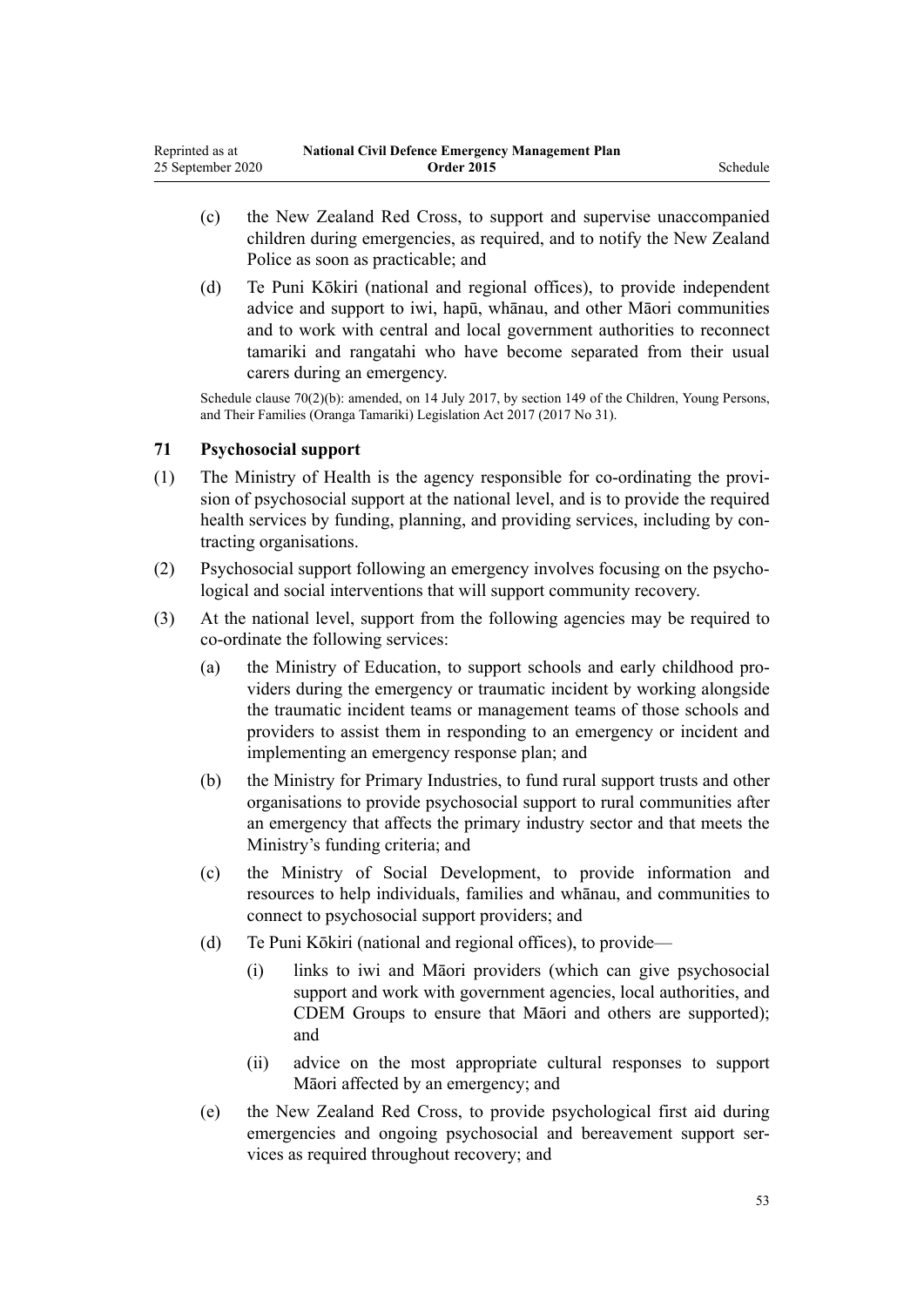- (f) the Salvation Army, to provide psychosocial support, including pastoral support, from trained teams; and
- (g) Victim Support, to facilitate access to approved counsellors (who will provide direct support to affected persons during and after an emergency).
- (4) At the CDEM Group level, DHBs are responsible for co-ordinating the provision of psychosocial support services (DHBs advise non-government organisations and primary health organisations on the type and nature of services needed for ongoing psychosocial support).
- (5) At the CDEM Group level, support from the following agencies may be required to provide the following services:
	- (a) DHBs, to provide specialist public health, mental health, and addiction services; and
	- (b) primary health organisations, to provide general practice and primary care services; and
	- (c) the Ministry of Education, to support schools and early childhood providers during an emergency or a traumatic incident by working alongside the traumatic incident teams or management teams of those schools and providers to assist them in responding to the emergency or incident and implementing an emergency response plan; and
	- (d) the Ministry for Primary Industries, to fund rural support trusts and other organisations to provide psychosocial support to rural communities following an emergency that affects the primary industry sector and that meets the Ministry's funding criteria; and
	- (e) the Ministry of Social Development, to provide information and resources to help individuals, families and whānau, and communities to connect to psychosocial support providers; and
	- (f) Te Puni Kōkiri (national and regional offices), to provide—
		- (i) links to iwi and Māori providers (which can give psychosocial support and work with government agencies, local authorities, and CDEM Groups to ensure that Māori and others are supported); and
		- (ii) advice on the most appropriate cultural responses to support Māori affected by an emergency; and
	- (g) the New Zealand Red Cross, to provide psychological first aid during emergencies and ongoing psychosocial and bereavement support services as required throughout recovery; and
	- (h) the Salvation Army, to provide psychosocial support, including pastoral support, from trained teams; and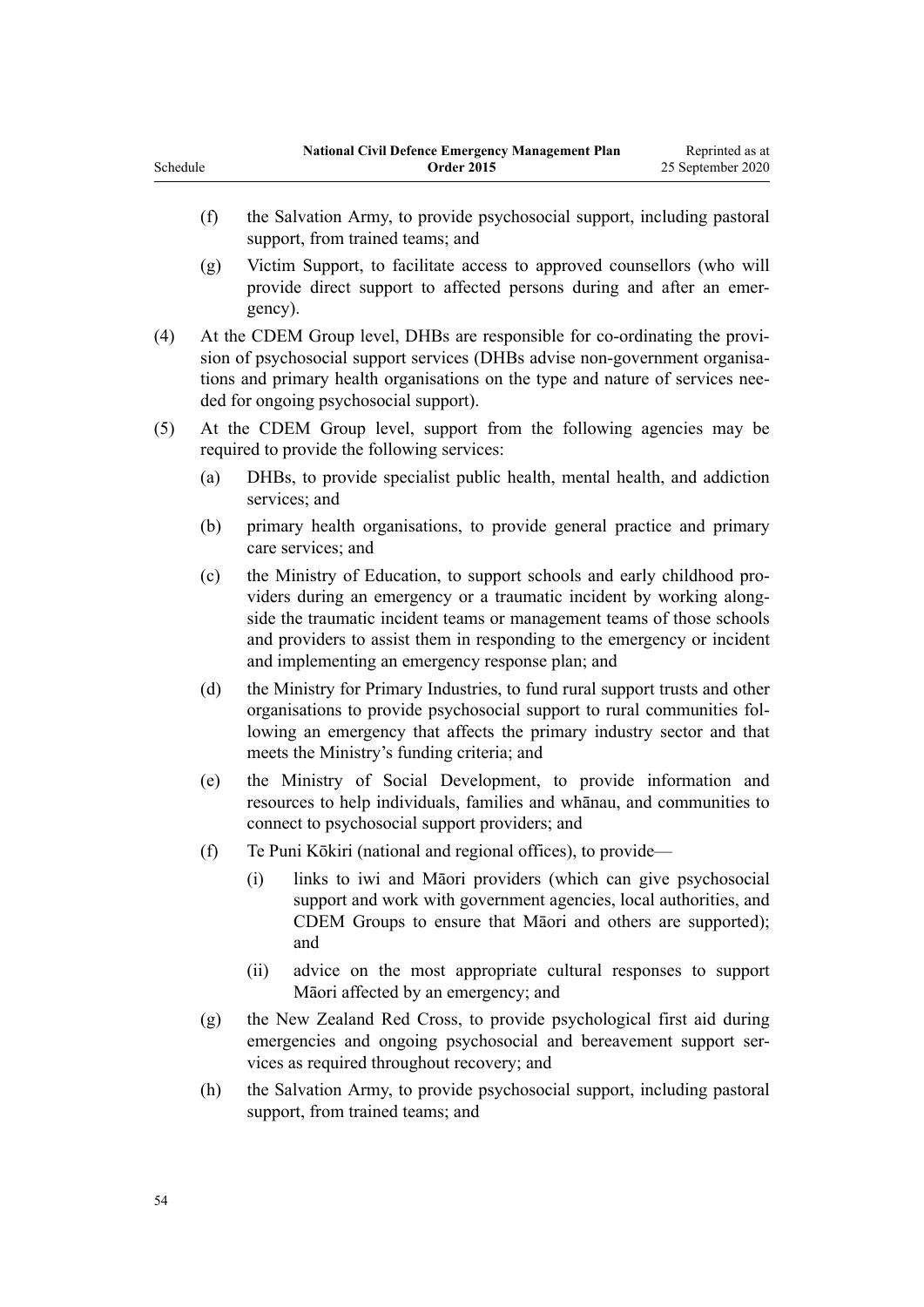- (i) Victim Support, to provide access in an emergency to trained support workers who deliver direct emotional and practical support, information, and personal advocacy to affected persons during and after emergencies, crime, and trauma, and to facilitate access to approved counsellors as required; and
- (j) community-based organisations and networks to assist affected persons to connect with social support and services; and
- (k) agencies and organisations that provide employee assistance programmes, to consider what support those agencies and organisations require in an emergency.

### **72 Household goods and services**

- (1) At the national level, the NEMA is the agency responsible for providing advice and co-ordinating the provision of household goods and services and other essential items (including food, water, groceries, medication, cooking fuel, clothing, bedding, sanitation, and pet food) to people who have been displaced or who are sheltering in place.
- (2) At the national level, the following is a selection of agencies that may be required to co-ordinate advice and assistance on the provision of specific services:
	- (a) the Ministry of Health, to provide advice on health considerations; and
	- (b) the Ministry for Primary Industries, to provide advice on food safety; and
	- (c) the New Zealand Defence Force, to provide advice on the co-ordination of the provision and distribution of water, food, and other essential items (including sanitation facilities); and
	- (d) the New Zealand Food & Grocery Council Incorporated, to provide advice on the provision and distribution of food and grocery items; and
	- (e) the New Zealand Red Cross, to provide advice on the distribution of water, food, and other essential items; and
	- (f) the Salvation Army, to support the distribution of household goods and services, especially food, clothing, and furnishings.
- (3) At the CDEM Group level, CDEM Groups are responsible for planning and coordinating the provision of household goods and services and other essential items to people who have been displaced or who are sheltering in place.
- (4) At the CDEM Group level, support from the following agencies may be required to provide the following services:
	- (a) DHBs, to provide medication and other items to support primary care and pharmacies and PHUs (supported by territorial authority environmental health officers), and to provide advice on public health issues; and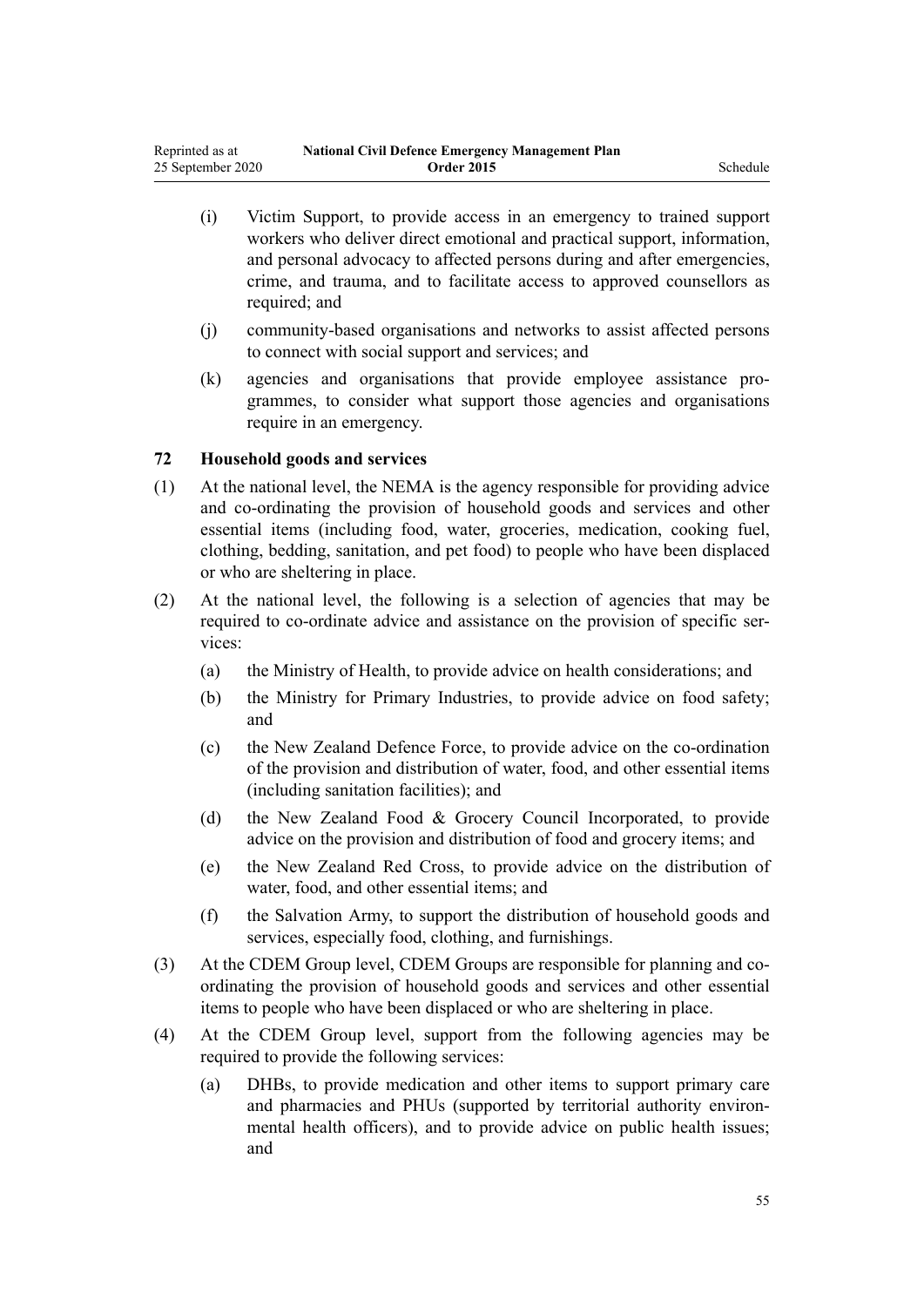- (b) local authorities, to procure, and co-ordinate the distribution of, household goods and services; and
- (c) the Ministry for Primary Industries, to provide advice on food safety; and
- (d) the New Zealand Defence Force, to support the provision and distribution of water, food, and other essential items (including sanitation facilities); and
- (e) the New Zealand Food & Grocery Council Incorporated, to provide advice on the provision and distribution of food and grocery items; and
- (f) the New Zealand Red Cross, to support the distribution of household goods and services; and
- (g) the Salvation Army, to support the distribution of household goods and services, especially food, clothing, and furnishings.

Schedule clause 72(1): amended, on 1 December 2019, by [clause 5](http://legislation.govt.nz/pdflink.aspx?id=LMS284019) of the National Civil Defence Emergency Management Plan Amendment Order 2019 (LI 2019/277).

### **73 Shelter and accommodation**

- (1) The provision of shelter and accommodation is for people who have to leave their homes as a result of an emergency (**displaced people**).
- (2) This sub-function is divided into the following categories:
	- (a) shelter, provided, usually in a communal facility (possibly, but not necessarily, a pre-designated civil defence centre), for only a few days to protect displaced people from the elements and danger (some basic welfare services may be provided at the facility); and
	- (b) emergency accommodation, provided to displaced people who cannot return to their homes for short periods, generally only a few days and not more than about 2 weeks; and
	- (c) temporary accommodation, provided to displaced people who cannot return to their homes for a prolonged period (generally several weeks, months, or, possibly, years).
- (3) At the national level, the NEMA is the agency responsible for providing advice and co-ordinating the provision of shelter and emergency accommodation.
- (4) The Ministry of Business, Innovation, and Employment is the agency responsible for the co-ordination of the provision of temporary accommodation, in particular,—
	- (a) planning in advance for service delivery and technical support systems; and
	- (b) prompting information gathering and analysis to ascertain the likely temporary accommodation demand and the most appropriate supply options for the affected populations; and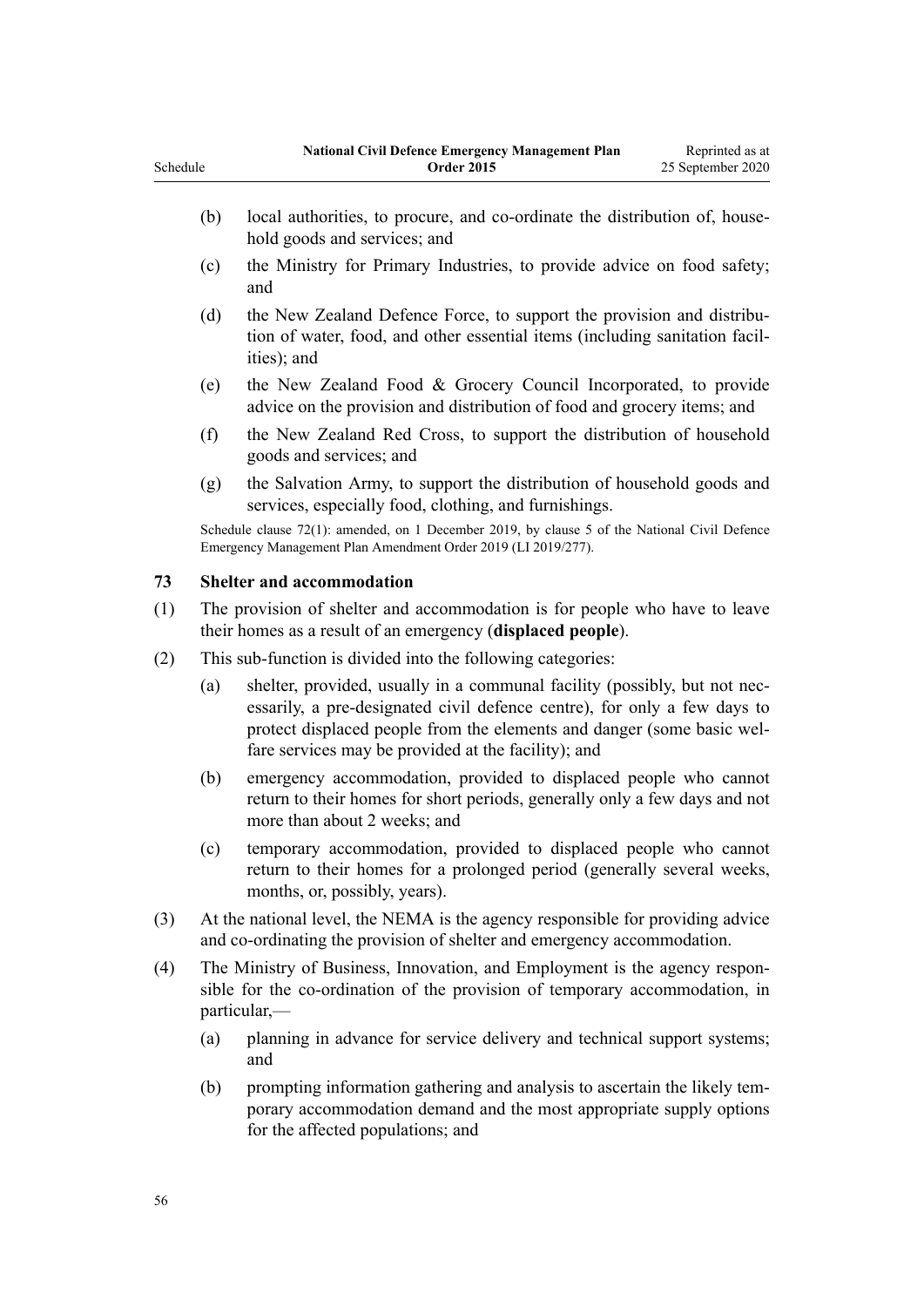- (c) encouraging operational partnerships at both national and CDEM Group level for successful implementation of temporary accommodation plans.
- (5) Support from the following agencies is required to plan for and co-ordinate the provision of shelter and accommodation services:
	- (a) CDEM Groups,—
		- (i) to assess, within their CDEM Group area, the need for shelter and emergency accommodation for displaced people, including displaced people from another region; and
		- (ii) to co-ordinate the provision of shelter and emergency accommodation within their CDEM Group area for displaced people, including displaced people from another region; and
		- (iii) to provide the Ministry of Business, Innovation, and Employment with advice, information, and access to council-controlled temporary accommodation facility options; and
	- (b) Housing New Zealand Corporation, to provide the Ministry of Business, Innovation, and Employment with advice, information, and access to Housing New Zealand Corporation temporary accommodation options (buildings and landholdings); and
	- (c) the Ministry of Education, to link CDEM Groups with appropriate school boards for advice, information, and access to shelter or emergency accommodation options (buildings and landholdings); and
	- (d) the Ministry of Health, to link CDEM Groups or the Ministry of Business, Innovation, and Employment, or both, with DHBs for advice and information about managing any environmental health or communicable disease risks to public health associated with shelter, emergency accommodation, and temporary accommodation facilities; and
	- (e) the Ministry of Social Development, to determine eligibility for temporary accommodation for displaced persons; and
	- (f) the New Zealand Defence Force, to provide the NEMA, CDEM Groups, and the Ministry of Business, Innovation, and Employment with advice, information, and access to shelter, emergency accommodation, and temporary accommodation options (buildings and landholdings) in accordance with [section 9](http://legislation.govt.nz/pdflink.aspx?id=DLM205887) of the Defence Act 1990; and
	- (g) Te Puni Kōkiri national and regional offices, to provide—
		- (i) advice and assistance to CDEM Groups to link with marae that can assist with shelter and emergency accommodation and manaakitanga (care and support); and
		- (ii) advice to the Ministry of Social Development so that appropriate assessments of needs are undertaken for temporary accommodation for displaced Māori; and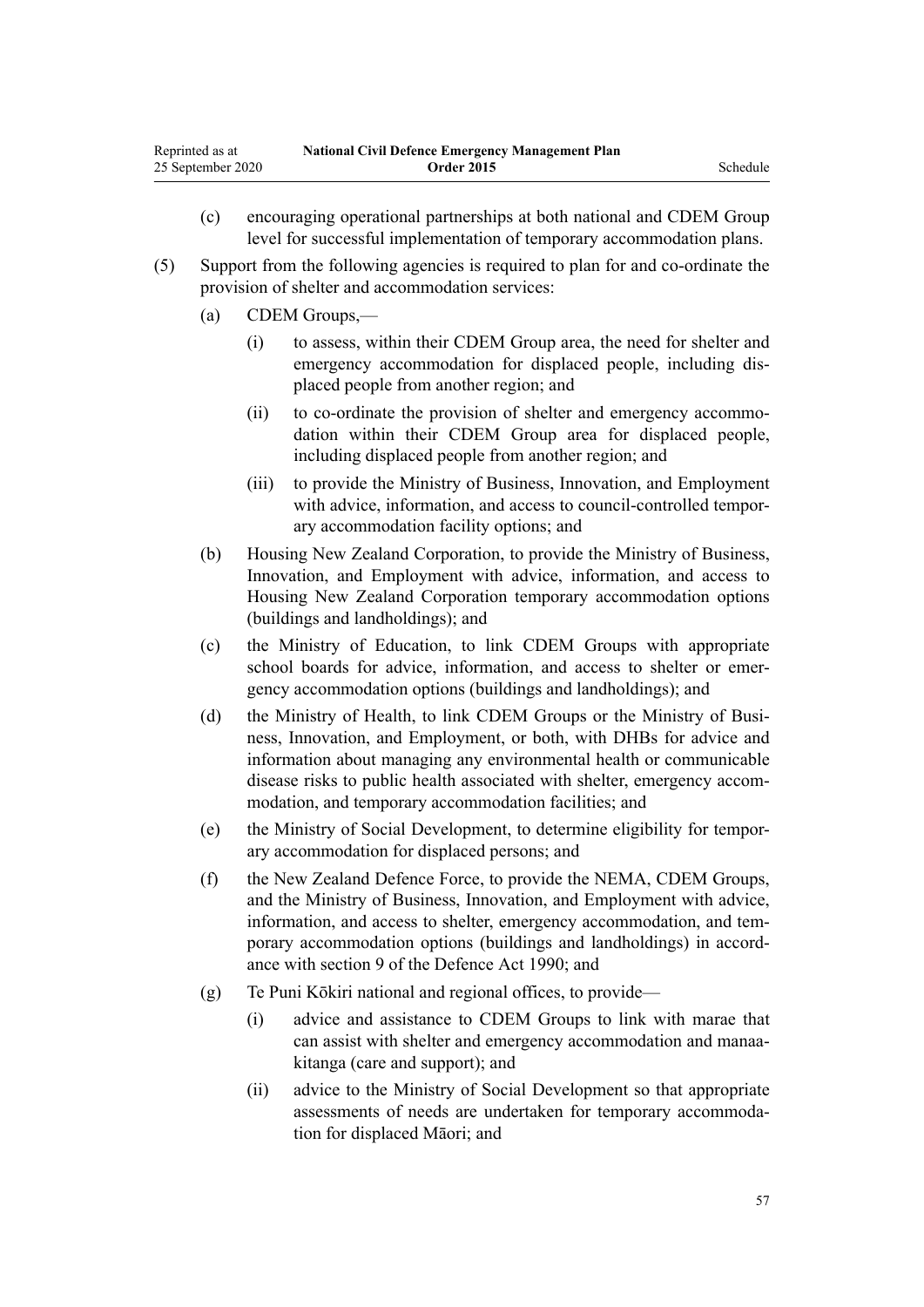- (iii) advice and assistance to the Ministry of Business, Innovation, and Employment so that appropriate matching and placement case management for temporary accommodation for displaced Māori are undertaken; and
	- (iv) advice and assist the Ministry of Business, Innovation, and Employment to link with marae and appropriate marae trustees for advice, information, and access to marae temporary accommodation options (buildings and landholdings); and
- (h) the Salvation Army, to provide CDEM Groups with advice, information, and access to Salvation Army shelter and emergency accommodation, and to support displaced people living in shelter or emergency accommodation.

Schedule clause 73(3): amended, on 1 December 2019, by [clause 5](http://legislation.govt.nz/pdflink.aspx?id=LMS284019) of the National Civil Defence Emergency Management Plan Amendment Order 2019 (LI 2019/277).

Schedule clause  $73(5)(c)$ : amended, on 1 August 2020, by [section 668](http://legislation.govt.nz/pdflink.aspx?id=LMS367713) of the Education and Training Act 2020 (2020 No 38).

Schedule clause 73(5)(f): amended, on 1 December 2019, by [clause 5](http://legislation.govt.nz/pdflink.aspx?id=LMS284019) of the National Civil Defence Emergency Management Plan Amendment Order 2019 (LI 2019/277).

### **74 Financial assistance**

- (1) The Ministry of Social Development is the agency responsible at the national and CDEM Group levels for the co-ordination of the financial assistance subfunction.
- (2) The Ministry of Social Development co-ordinates the provision of information about, and access to, the range of financial assistance available to people affected by an emergency.
- (3) At the national level, support from the following agencies may be required to plan for and co-ordinate the following services:
	- (a) the Accident Compensation Corporation, to ensure—
		- (i) claimants who are unable to work because of a covered injury receive, or continue to receive, weekly compensation payments (in lieu of their salary); and
		- (ii) the continuation of payments to treatment providers or the deferral of levy payments in certain circumstances; and
	- (b) the Earthquake Commission, to provide information about—
		- (i) claim lodgement and the settlement processes for natural disaster damage as defined in the [Earthquake Commission Act 1993](http://legislation.govt.nz/pdflink.aspx?id=DLM305967); and
		- (ii) settlement of valid claims under the [Earthquake Commission Act](http://legislation.govt.nz/pdflink.aspx?id=DLM305967) [1993](http://legislation.govt.nz/pdflink.aspx?id=DLM305967) by way of payment, reinstatement, or replacement at the Earthquake Commission's discretion; and
	- (c) the Inland Revenue Department, to provide tax relief and income assistance through a range of measures; and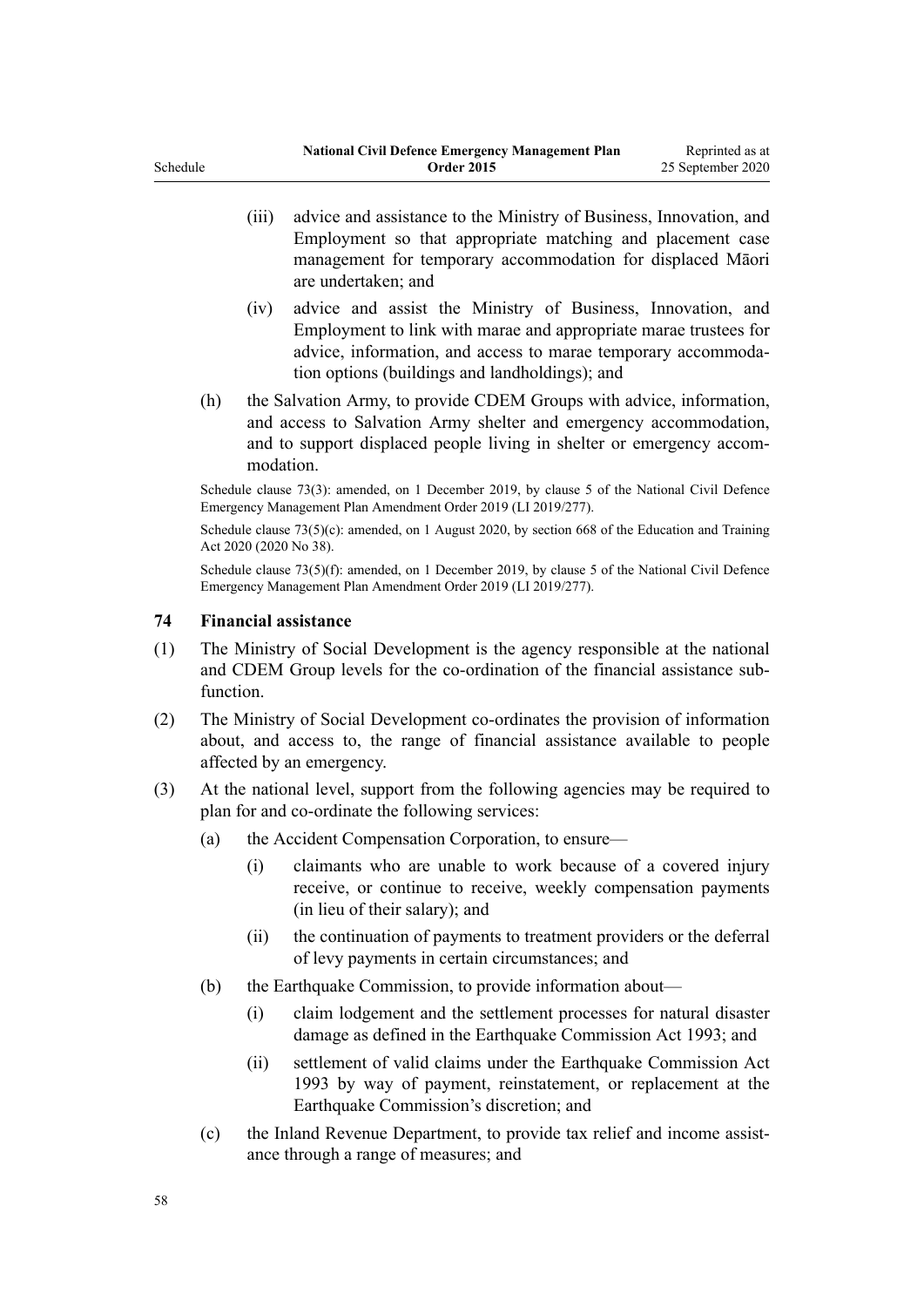|     | (d)    |                                                                                                                                                                               | the Insurance Council of New Zealand, to provide specific disaster<br>recovery information to assist with minimising loss, information on how<br>to lodge insurance claims, and insurance company contacts; and |  |  |
|-----|--------|-------------------------------------------------------------------------------------------------------------------------------------------------------------------------------|-----------------------------------------------------------------------------------------------------------------------------------------------------------------------------------------------------------------|--|--|
|     | (e)    |                                                                                                                                                                               | the Ministry of Business, Innovation, and Employment, to help busi-<br>nesses to recover by providing information and support; and                                                                              |  |  |
|     | (f)    |                                                                                                                                                                               | the Ministry for Primary Industries, to provide, after an emergency<br>affecting primary industry sector producers, on-farm relief that meets the<br>Ministry's funding criteria; and                           |  |  |
|     | (g)    | the New Zealand Red Cross, to manage a national relief appeal and<br>financial support services in the form of an independent relief or recov-<br>ery cash grant process; and |                                                                                                                                                                                                                 |  |  |
|     | (h)    |                                                                                                                                                                               | the Salvation Army, to manage a relief appeal to assist affected persons<br>in the most appropriate way.                                                                                                        |  |  |
| (4) | tions: |                                                                                                                                                                               | At the CDEM Group level, support may be required by the following organisa-                                                                                                                                     |  |  |
|     | (a)    |                                                                                                                                                                               | local authorities,—                                                                                                                                                                                             |  |  |
|     |        | (i)                                                                                                                                                                           | to participate in a disaster relief fund trust (if such a trust has been<br>established in the region); and                                                                                                     |  |  |
|     |        | (ii)                                                                                                                                                                          | to manage and administer mayoral relief funds; and                                                                                                                                                              |  |  |
|     | (b)    | the Accident Compensation Corporation,-                                                                                                                                       |                                                                                                                                                                                                                 |  |  |
|     |        | (i)                                                                                                                                                                           | to provide compensation to claimants with a covered injury as a<br>result of the emergency; and                                                                                                                 |  |  |
|     |        | (ii)                                                                                                                                                                          | to ensure the continuation of payments to treatment providers or<br>the deferral of levy payments in certain circumstances; and                                                                                 |  |  |
|     | (c)    | the Earthquake Commission, to provide information about—                                                                                                                      |                                                                                                                                                                                                                 |  |  |
|     |        | (i)                                                                                                                                                                           | claim lodgement and the settlement processes for natural disaster<br>damage as defined in the Earthquake Commission Act 1993; and                                                                               |  |  |
|     |        | (ii)                                                                                                                                                                          | settlement of valid claims under the Earthquake Commission Act<br>1993 by way of payment, reinstatement, or replacement at the<br>Earthquake Commission's discretion; and                                       |  |  |
|     | (d)    |                                                                                                                                                                               | the Inland Revenue Department, to deliver tax relief and income assist-                                                                                                                                         |  |  |

- ance; and
- (e) the Ministry of Business, Innovation, and Employment, to help businesses to recover by providing information and support; and
- (f) the Ministry for Primary Industries, to provide, after an emergency affecting primary industry sector producers, on-farm relief that meets the Ministry's funding criteria; and
- (g) the Salvation Army, to manage a relief financial appeal to assist affected persons in the most appropriate way; and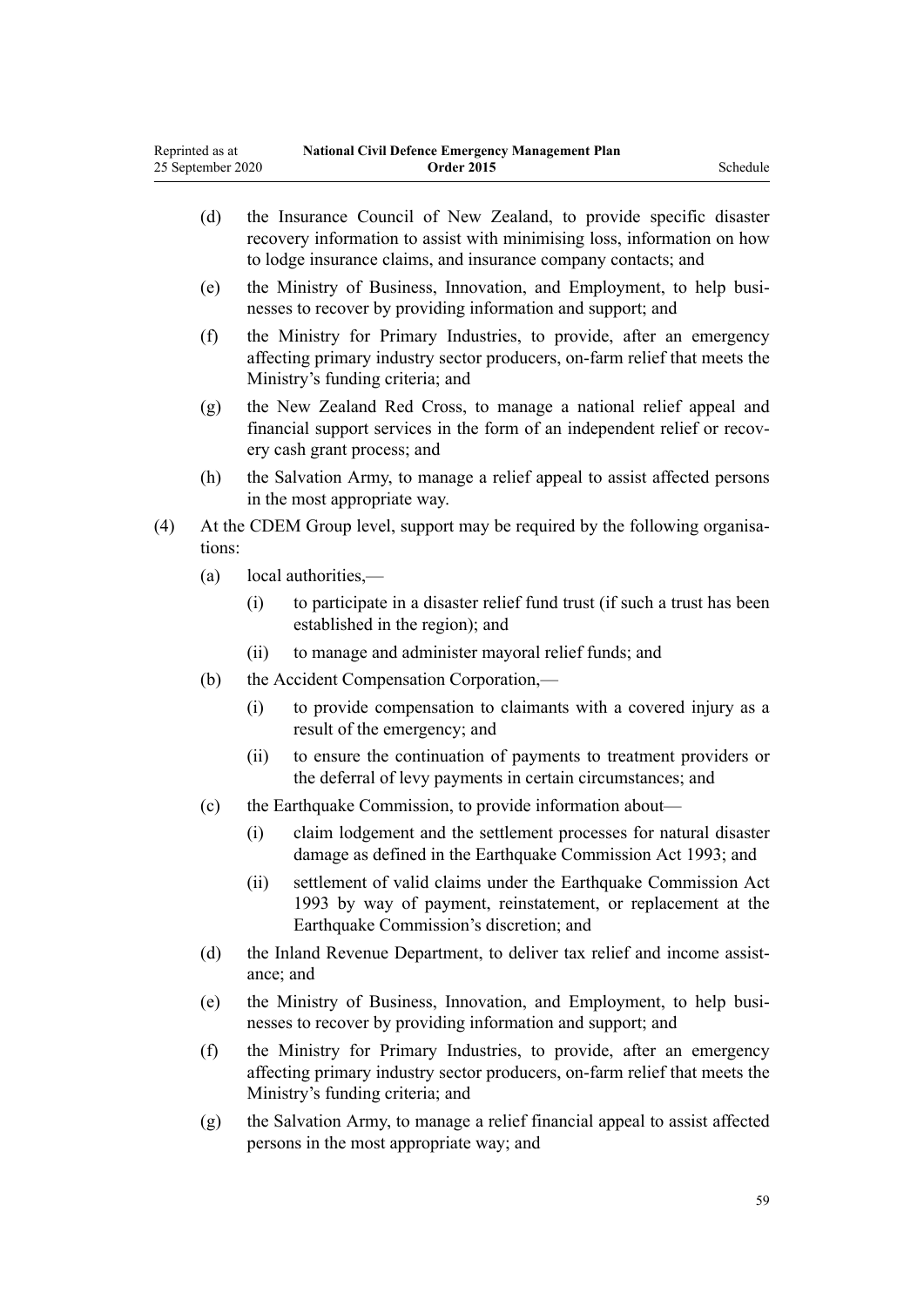- (h) community-based organisations and networks, to assist affected persons to connect with financial assistance and services.
- (5) Depending on the consequences of an emergency, the Government may authorise extra measures of assistance.

### **75 Animal welfare**

Schedule

- (1) All animal owners, or persons in charge of animals, should develop their own plans to care for their animals during emergencies.
- (2) At the national and CDEM Group levels, the Ministry for Primary Industries is the agency responsible for—
	- (a) co-ordinating the provision of the animal welfare services sub-function (including animal rescue, animal shelter, food, water, husbandry, and veterinary care and other essentials) for all animals, including companion animals, production animals, animals in research, testing, and teaching facilities, zoo and circus animals, and wildlife; and
	- (b) co-ordinating the planning for animal welfare in emergencies; and
	- (c) maintaining the Government's reporting and advisory capability on animal welfare in an emergency.
- (3) To provide those services, support from the following agencies at both the national and CDEM Group levels may be required:
	- (a) Federated Farmers of New Zealand, to provide direct support and coordination services to commercial livestock owners to assist in mitigating animal suffering as a result of an emergency; and
	- (b) the New Zealand Companion Animal Council, to provide support services to companion animal owners to assist in mitigating animal suffering as a result of an emergency and returning animals to their owners; and
	- (c) the New Zealand Veterinary Association,—
		- (i) to provide advice on where veterinary treatment can be obtained; and
		- (ii) to provide assistance in alleviating animal suffering through the co-ordination of the provision of advice, feeding, relocation, or sheltering of animals during and after an emergency; and
		- (iii) to co-ordinate the provision of trained veterinary personnel to assist in affected areas; and
		- (iv) to ensure rapid communication of relevant information to veterinary members and branches, especially to and from affected areas; and
	- (d) the Royal New Zealand Society for the Prevention of Cruelty to Animals, to provide direct support and co-ordination services to companion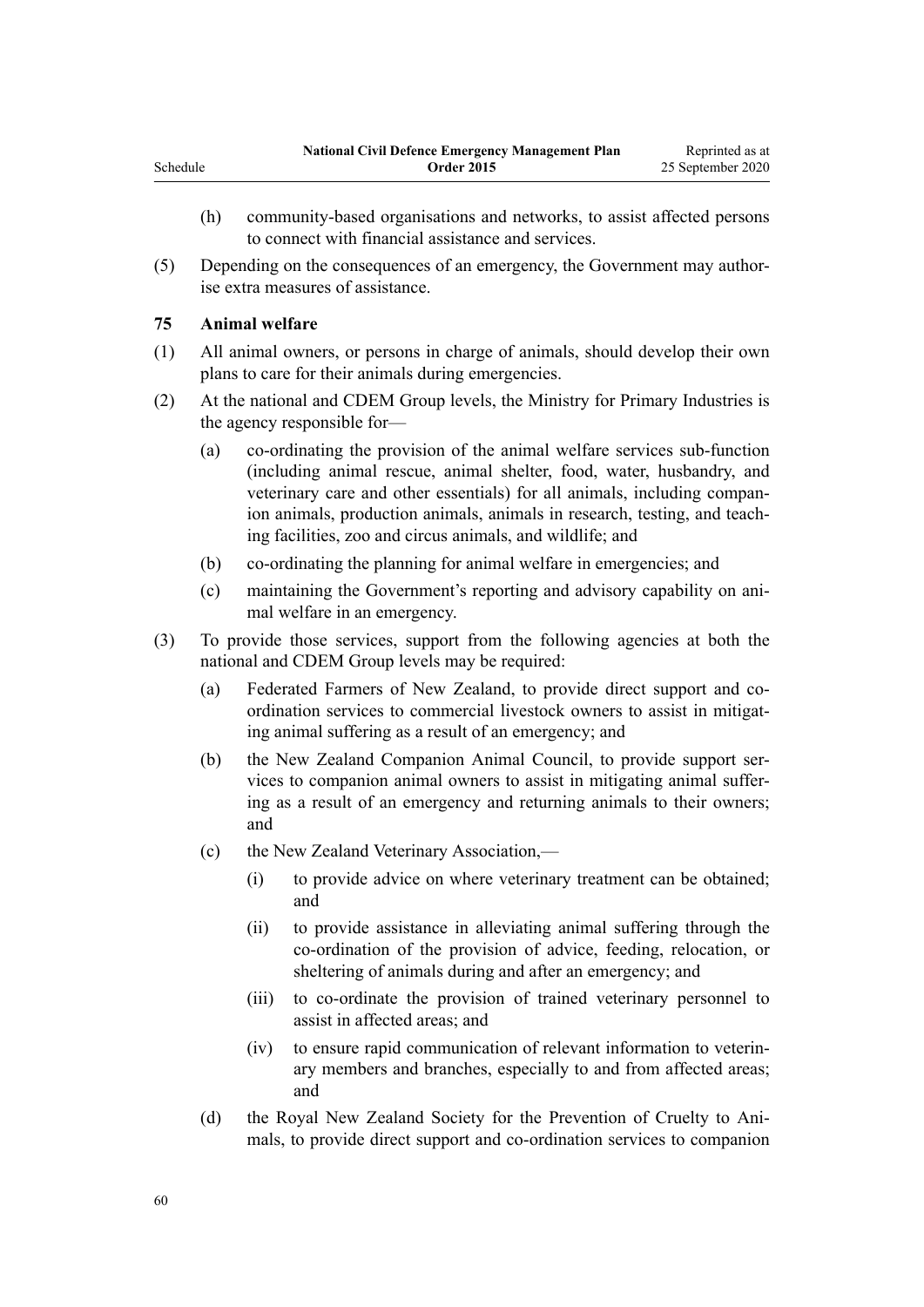animal owners to assist in mitigating animal suffering as a result of an emergency; and

- (e) territorial authorities, through animal control or animal services, to provide direct support and co-ordination services to companion animal owners to assist with the care, relocation, and housing of companion animals, and other animals, in response to an emergency; and
- (f) World Animal Protection, which may provide support in the event of a national emergency, if formally requested, in the form of an animal emergency management response (which could take the form of veterinary support, help with setting up and running temporary animal shelters, and provision of animal food).
- (4) Additional agencies listed in *The Guide* may be required at the national and CDEM Group level to provide animal welfare services.
- (5) The Ministry for Primary Industries will advise local authorities on the disposal of dead animals.
- (6) Medical officers of health and health protection officers will advise local authorities on the public health issues that may result from the death and disposal of animals.

### *Building management*

# **76 Introduction**

- (1) Buildings provide for safety, economic and social well-being, and lifeline utilities services.
- (2) The [Building Act 2004](http://legislation.govt.nz/pdflink.aspx?id=DLM306035) and subordinate instruments aim to ensure the effective structural and functional performance of buildings and structures, and the safety of people in and around them (which includes ensuring that buildings are not constructed on land known to pose a hazard).
- (3) Building management requires having co-ordinated readiness, response, and recovery arrangements in place that involve building owners, territorial authorities, CDEM Groups, agencies, and building professionals.

### **77 Objective**

The objective of building management in an emergency is to—

- (a) protect life and promote safety within and in the vicinity of each building; and
- (b) minimise damage to and loss of property; and
- (c) restore building functions as soon as possible to minimise social and economic consequences of the emergency; and
- (d) minimise losses or disruption of lifeline utility services that are in or near any building.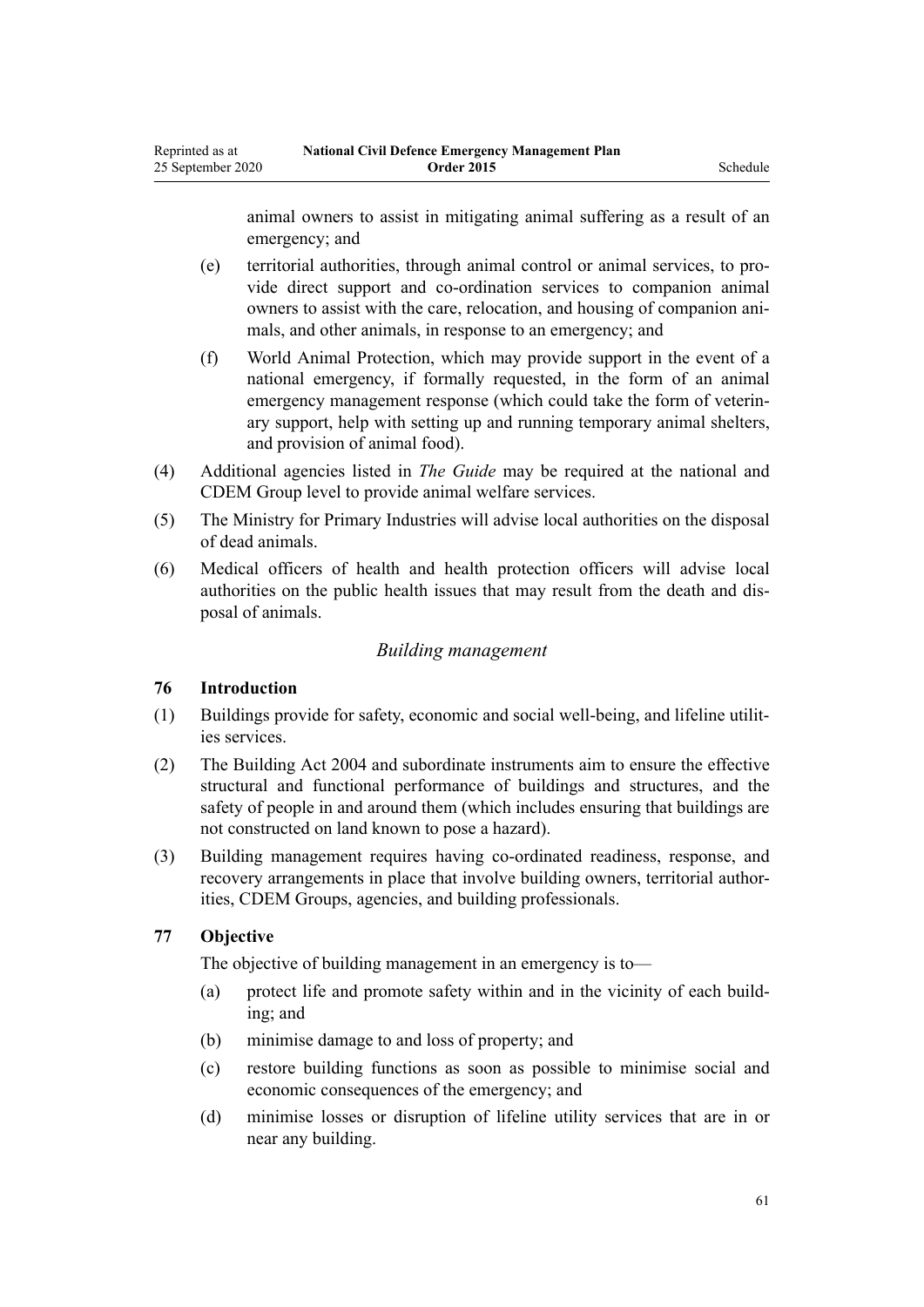# Schedule

# **78 Principles**

The principles underlying building management are to—

- (a) adhere to the relevant statutory requirements (including the provisions of the [Building Act 2004,](http://legislation.govt.nz/pdflink.aspx?id=DLM306035) because it provides the primary means of reducing the risk to people in and near buildings that may arise during an emergency, enabling people to use buildings without unduly endangering their well-being); and
- (b) understand that managing buildings in an emergency is best achieved through efficient and effective management of each building and stocks of buildings on an ongoing basis; and
- (c) encourage all agencies and individuals involved in building management to plan for readiness and to maintain arrangements that enable collaborative responses in an emergency; and
- (d) ensure that building professionals have demonstrable levels of competence, capability, and understanding of their responsibilities in undertaking readiness and response roles to manage buildings in an emergency; and
- (e) use common methods and standards for collecting and communicating information on the safety and functional status of buildings to assist building management in an emergency at national, CDEM Group, and local levels; and
- (f) ensure that agencies, CDEM Groups, and territorial authorities that lead aspects of building management in an emergency provide timely information to affected communities, building owners, and occupiers; and
- (g) encourage, as part of readiness, each territorial authority to collect information for each building, including information on—
	- (i) its precise location, form and materials of construction, age, use, occupancy, heritage value, and earthquake-proneness; and
	- (ii) any known critical structural weaknesses; and
	- (iii) any critical lifeline utility services located in or near it; and
	- (iv) its ownership and management arrangements.

### **79 Management of buildings during reduction and readiness**

- (1) Building developers and owners are responsible for ensuring that buildings are designed, constructed, managed, and maintained in accordance with applicable statutory requirements to reduce risks.
- (2) Each employer has a general duty under the [Health and Safety in Employment](http://legislation.govt.nz/pdflink.aspx?id=DLM278828) [Act 1992](http://legislation.govt.nz/pdflink.aspx?id=DLM278828) to take all practicable steps to ensure the safety of employees while at work, including developing procedures for dealing with emergencies that may affect the workplace (persons controlling a workplace have duties to manage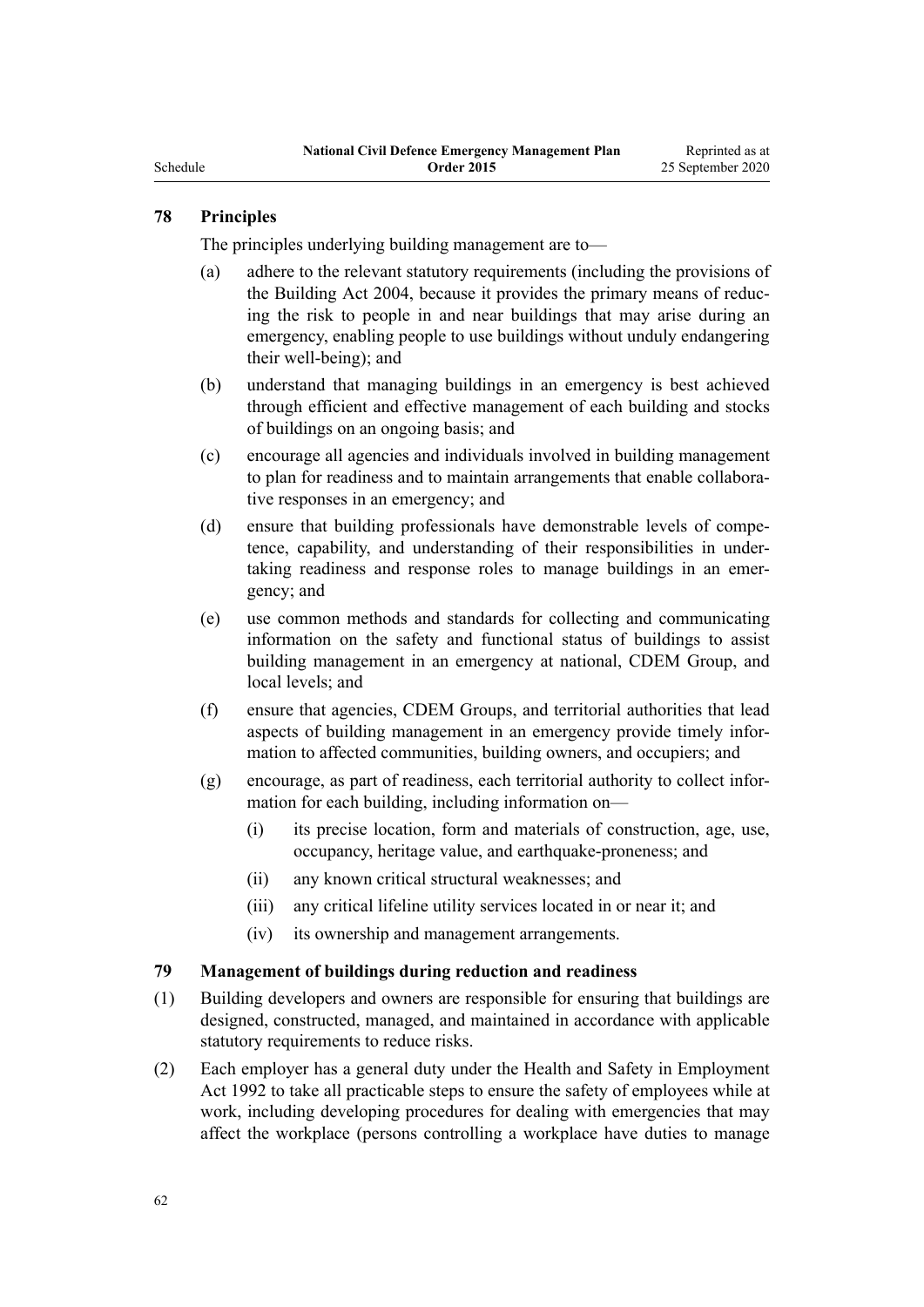hazards that extend to non-employees while those non-employees are legitimately at or in the vicinity of the workplace).

- (3) Under the [Building Act 2004](http://legislation.govt.nz/pdflink.aspx?id=DLM306035), a territorial authority, within its district, is to—
	- (a) maintain the means to ensure compliance with building regulations for reducing risk; and
	- (b) develop and implement a policy on earthquake-prone buildings in accordance with [section 131](http://legislation.govt.nz/pdflink.aspx?id=DLM307308) of the Building Act 2004; and
	- (c) develop and maintain arrangements, in accordance with national guidelines and procedures, for assessments, evaluations, and steps to be undertaken for managing risks to and uncertainties as to the safety of buildings in response to and recovery from an emergency.
- (4) The Ministry of Business, Innovation, and Employment is to—
	- (a) manage the setting of national building standards, codes, and assurance processes that address the risks of hazards; and
	- (b) plan for the national co-ordination of building management in an emergency in consultation with the agencies, professional bodies, and members of the private sector that have roles, responsibilities, and interests in this regard; and
	- (c) co-ordinate the following building management functions:
		- (i) the training and qualification of building professionals who are able to assess buildings during and after an emergency; and
		- (ii) the maintenance of rapid building-assessment processes; and
		- (iii) the maintenance of arrangements for mobilising and demobilising trained rapid building assessors and detailed-engineering evaluators; and
		- (iv) the maintenance of arrangements for mobilising and demobilising volunteer rapid building assessors; and
		- (v) the maintenance of sufficient capability of assessors nationally to enable timely support to 1 or more CDEM Groups when local capabilities are exceeded.
- (5) The Ministry for Culture and Heritage, in consultation with the Ministry of Business, Innovation, and Employment, is to provide cultural and heritage policy advice to the Government as requested.
- (6) The Earthquake Commission may facilitate research and education about—
	- (a) natural hazards and risks, and methods to avoid and reduce them; and
	- (b) the insurance arrangements that it provides for residential buildings.
- (7) Heritage New Zealand Pouhere Taonga may advise territorial authorities and owners of buildings about risks to, and the conservation of, heritage features and values.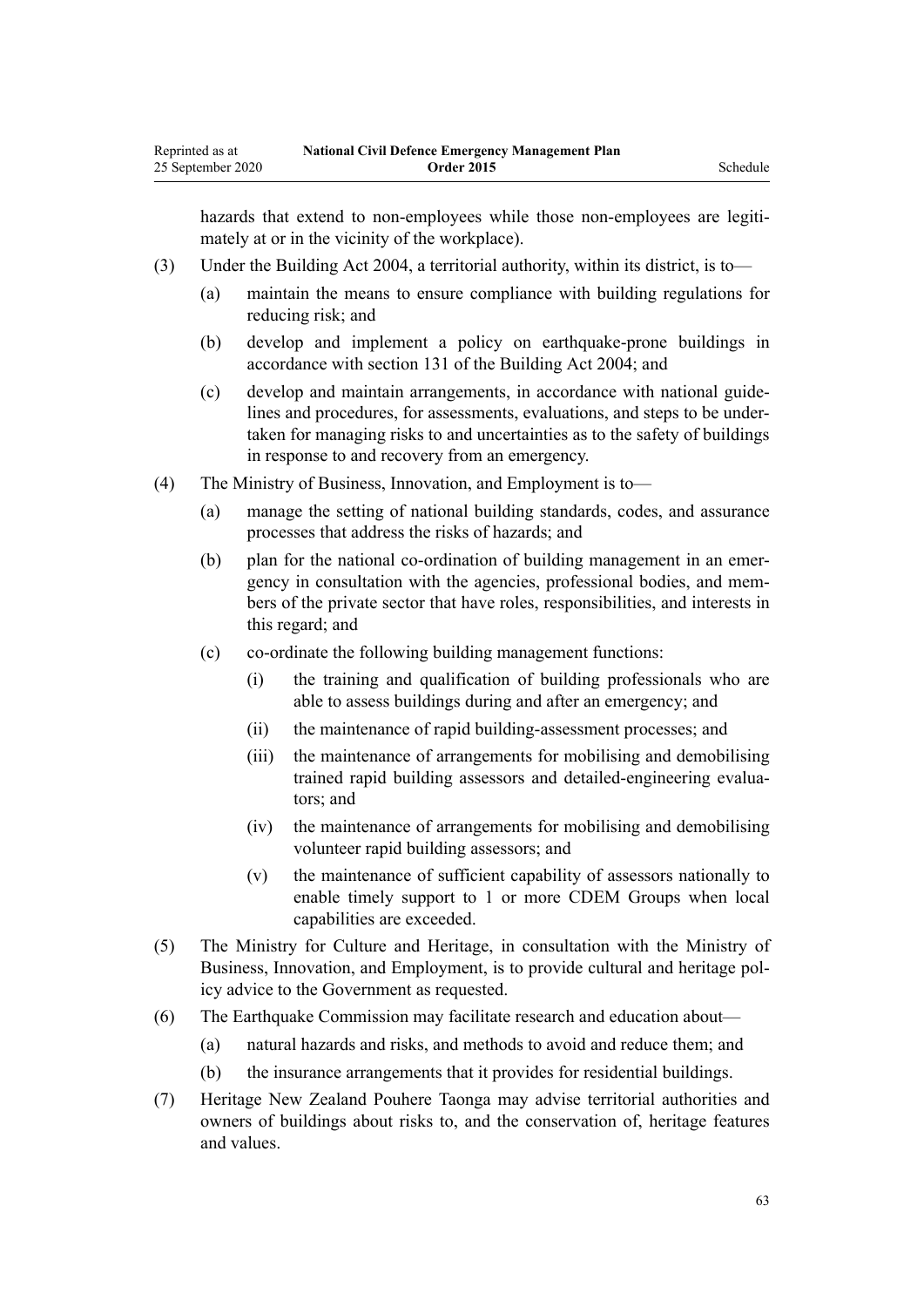# **80 Management of buildings during response and recovery**

- (1) As the building consenting authority for the affected area in its district, each territorial authority is, as necessary,—
	- (a) to lead rapid building assessments (further information is contained in *The Guide*); and
	- (b) to take steps to manage the safety of people in and near a building, either in accordance with directions of the National Controller, Group Controller, or Local Controller during a state of emergency or a Recovery Manager during a transition period or in line with its functions under the [Building Act 2004](http://legislation.govt.nz/pdflink.aspx?id=DLM306035) in any other emergency, including, as applicable,—
		- (i) cordoning; and
		- (ii) carrying out stabilisation work and barricading; and
		- (iii) carrying out demolitions and setting up partial demolition cordoning; and
		- (iv) requiring the mandatory evacuation of a building or the area around a building when necessary under [section 86](http://legislation.govt.nz/pdflink.aspx?id=DLM150799) of the Act; and
	- (c) to fulfil its responsibilities under the Act and the [Building Act 2004](http://legislation.govt.nz/pdflink.aspx?id=DLM306035), including facilitating the efficient and effective recovery of building functions; and
	- (d) to have, in carrying out the actions specified in paragraphs (a) to (c), regard to priorities for the preservation and restoration of lifeline utility services in the affected area.
- (2) A CDEM Group, during an emergency affecting its area,—
	- (a) is to co-ordinate building management activities within the area; and
	- (b) may request national-level support from the National Controller when local capability is exceeded.
- (3) The Ministry of Business, Innovation, and Employment is to—
	- (a) provide national co-ordination of building management support to a CDEM Group when requested by the Director or the National Controller; and
	- (b) lead rapid building assessment functions in a state of national emergency; and
	- (c) advise and report on operational building management needs and options to the Director or the National Controller; and
	- (d) provide building management policy advice to the Government as requested; and
	- (e) lead the securing and management of compromised building sites for forensic investigations; and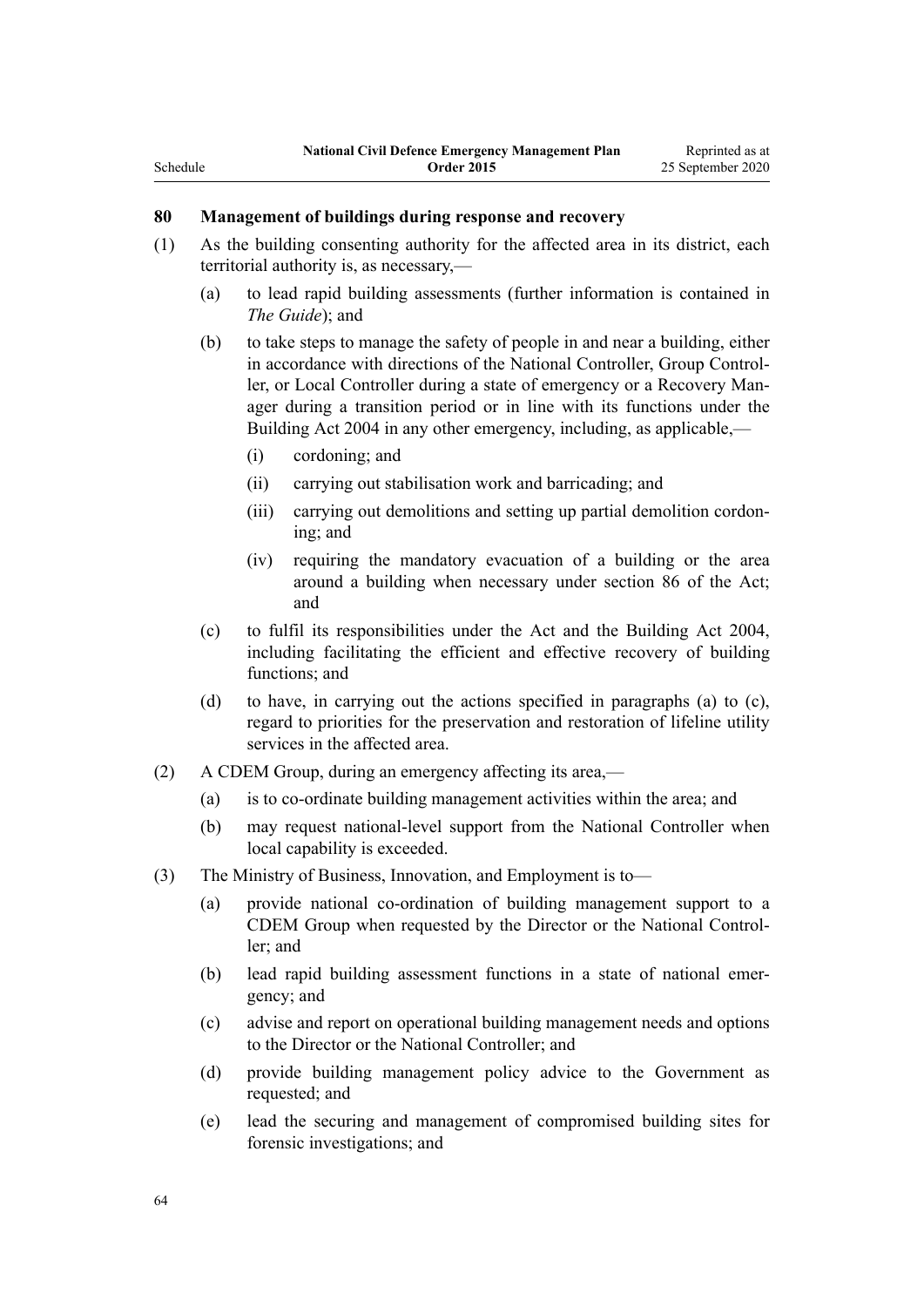- (f) advise the Government, during recovery after an emergency, on the requirements for facilitating the efficient and effective recovery of building stock and functions.
- (4) Heritage New Zealand Pouhere Taonga may—
	- (a) assist CDEM Groups and territorial authorities in identifying and managing risks to heritage buildings and sites from hazards that may arise during an emergency; and
	- (b) provide advice and support to the National Controller, the Group Controller, or the Local Controller (as the case may be) and the appropriate territorial authority on matters relating to heritage during response and recovery operations.
- (5) The Ministry for Culture and Heritage, in consultation with the Ministry of Business, Innovation, and Employment, is to provide cultural and heritage policy advice to the Government as requested.
- (6) The Earthquake Commission—
	- (a) is to assist, as first loss insurer, with the repair or replacement of residential buildings; and
	- (b) may provide information and support to assist other agencies and CDEM Groups in assessing damage to residential buildings, and the consequential welfare and temporary accommodation needs of the resident populations; and
	- (c) is to provide advice to Government on matters relevant to its functions.

Schedule clause 80(1)(b): amended, at 9.59 pm on 29 November 2016, by [section 43](http://legislation.govt.nz/pdflink.aspx?id=DLM6928006) of the Civil Defence Emergency Management Amendment Act 2016 (2016 No 88).

# *Science and research organisations*

### **81 Introduction**

- (1) Knowledge, information, and advice services are provided to agencies and CDEM Groups by universities, Crown research institutes, private organisations, and international networks.
- (2) Improving the co-ordination, promotion, and accessibility of science and research is fundamental to CDEM.
- (3) The Ministry of Business, Innovation, and Employment co-ordinates Crownfunded research in support of the National CDEM Strategy's goals and objectives.
- (4) Those arrangements aim to build research capacity that—
	- (a) enables avoidance or mitigation of risks that have potential for significant consequences for New Zealand's economy, environment, or social well-being; and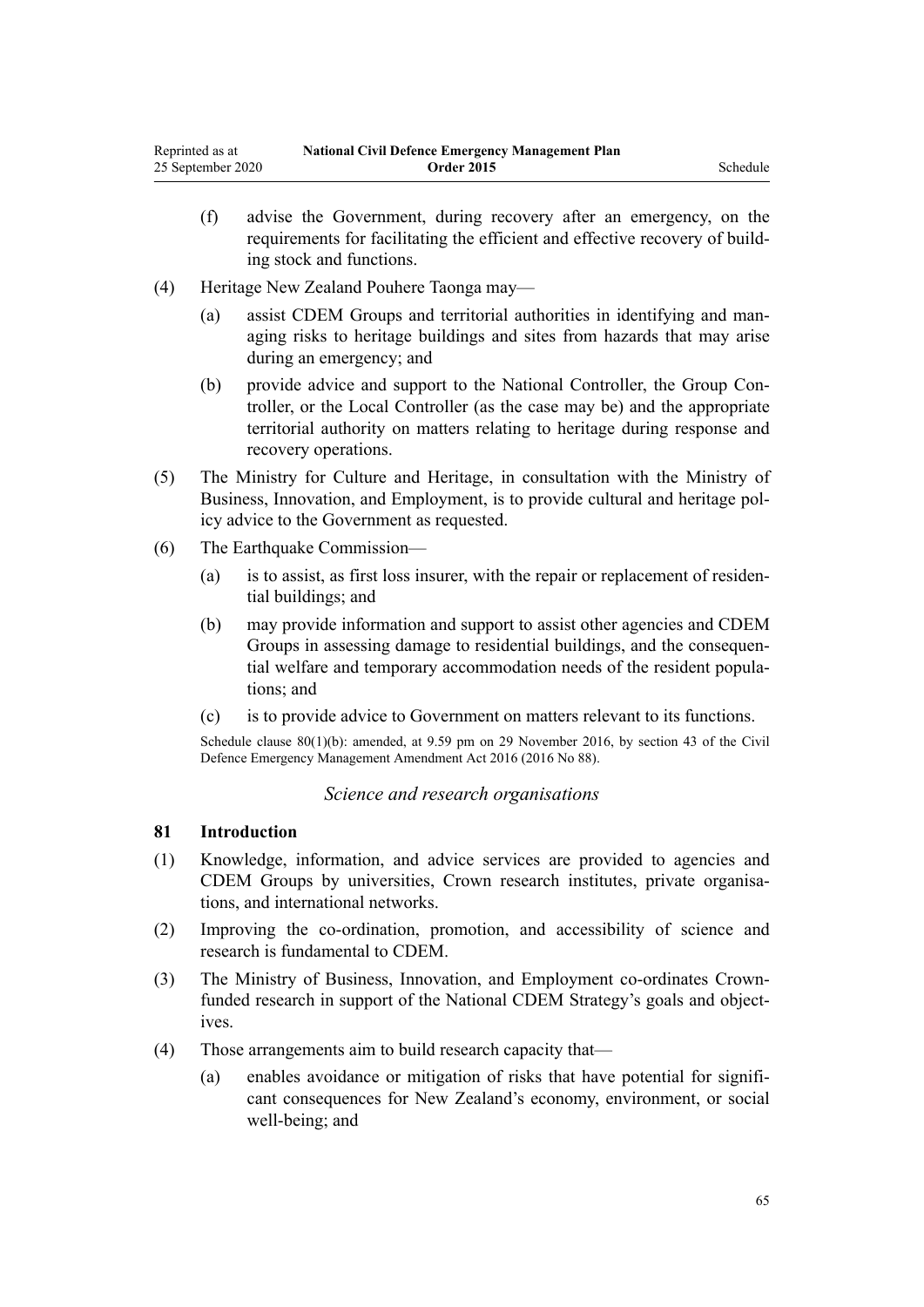- (c) supports the dissemination of knowledge and advice, and their application by CDEM practitioners.
- (5) The Earthquake Commission, under the [Earthquake Commission Act 1993](http://legislation.govt.nz/pdflink.aspx?id=DLM305967), may facilitate research and education regarding natural hazards, the means of reducing the impact of natural hazards, and improving emergency management practices.
- (6) Science and research providers also undertake public and privately contracted research services involving other funding sources in support of CDEM.
- (7) In readiness for, and response to, an emergency, the science and research organisations may assist with—
	- (a) hazard monitoring; and
	- (b) the provision of hazard and risk information; and
	- (c) scientific advice to agencies managing an emergency; and
	- (d) public information on hazards and risks and safety measures.

# **82 Objective**

The objective of science and research organisations is to provide evidencebased advice to support agencies and CDEM Groups carrying out CDEM at the national, CDEM Group, and local levels across the 4 Rs.

# **83 Principles**

The principles underlying the role of science and research organisations are to—

- (a) consider all hazards and risks to New Zealand and societal resilience and vulnerability factors, including variability in those factors over time; and
- (b) provide for long-term basic targeted research and short-term applied research that meet identified end-user needs; and
- (c) actively develop and maintain appropriate research capabilities to a high standard; and
- (d) acknowledge the need for, and work towards, collaborative efforts to maximise the societal benefits from publicly funded research; and
- (e) endeavour to make research outputs widely known and to assist with their transfer and application as relevant for CDEM throughout New Zealand.

# **84 Role of science and research organisations during reduction and recovery**

Research is carried out at the national, CDEM Group, and local levels, and through international collaboration, to help communities and decision makers to—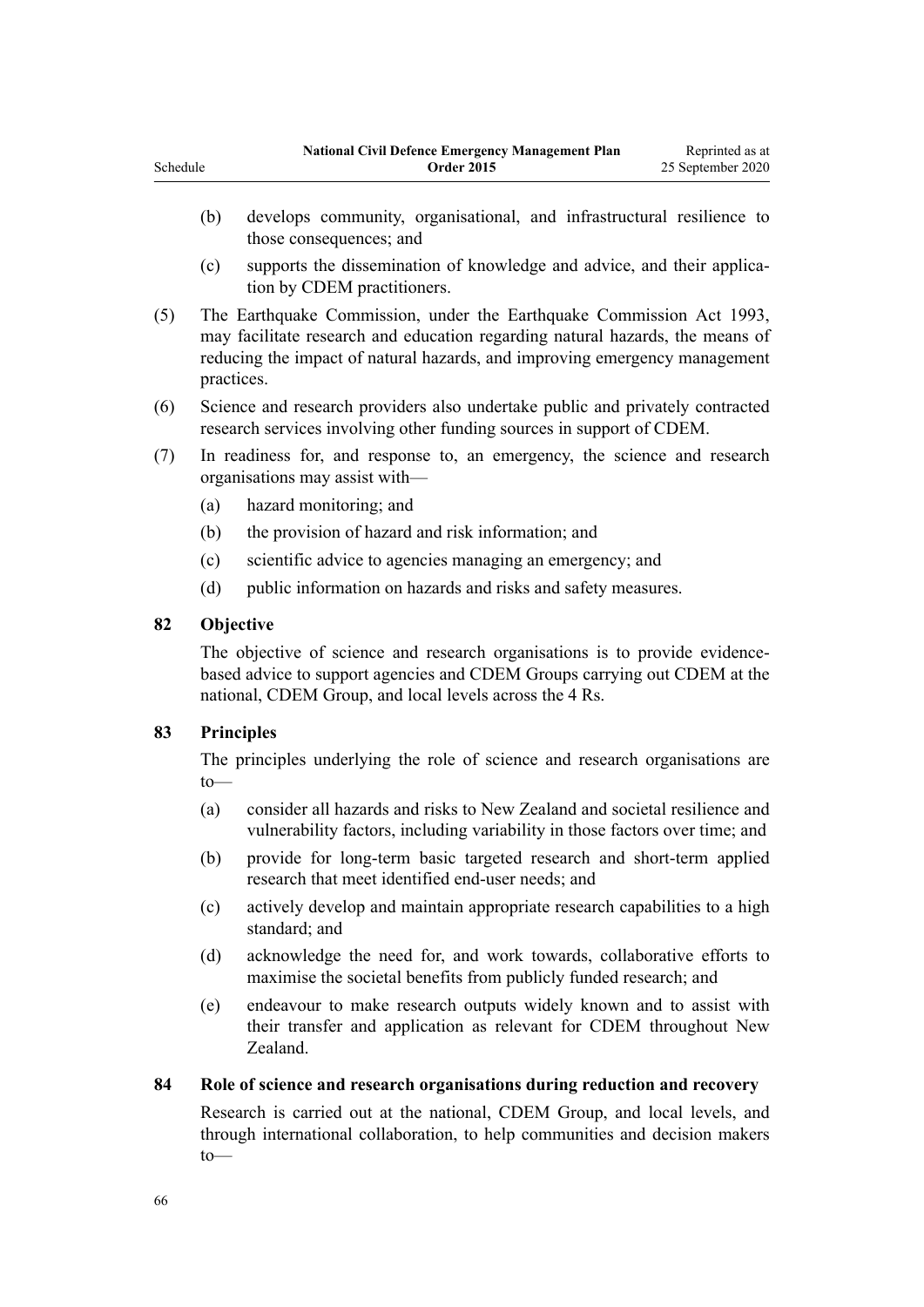- (a) identify, understand, and communicate information on hazards; and
- (b) determine acceptable levels of risk; and
- (c) develop and implement effective means to avoid or mitigate risks; and
- (d) understand hazards and the management of their consequences; and
- (e) carry out recovery activities, including, as appropriate, reducing ongoing risks; and
- (f) monitor and review CDEM processes and outcomes.

#### **85 Role of science and research organisations during readiness and response**

- (1) Lead and support agencies may access a range of science and research organisations during an emergency to provide definitive scientific advice or to communicate risk (those organisations include universities, Crown research institutes, and private organisations).
- (2) GNS Science—
	- (a) manages the GeoNet system for the detection of earthquakes, land movement, volcanic activity, and the potential for local-source tsunamis; and
	- (b) assesses the threat of tsunamis with the support of a multi-agency tsunami experts panel; and
	- (c) provides advice to the NEMA on the issuing of national advisories and warnings about geological hazards; and
	- (d) provides scientific advice to the NCMC, agencies, and CDEM Groups as needed; and
	- (e) contributes to the management of public information on geological hazards and associated emergencies.
- (3) The Meteorological Service of New Zealand Limited—
	- (a) maintains a weather forecasting service and issues weather warnings to the public; and
	- (b) contributes to the management of public information about weather hazards and associated emergencies; and
	- (c) issues, as necessary, volcanic ash advisories for the civil aviation industry; and
	- (d) provides scientific advice to the NCMC, agencies, and CDEM Groups as needed.
- (4) Regional councils and some territorial authorities monitor rainfall, lake and river levels, and volumetric flows for flood prediction and management.
- (5) National Institute of Water and Atmospheric Research Limited—
	- (a) provides public information on—
		- (i) climatic and seasonal risks (including drought); and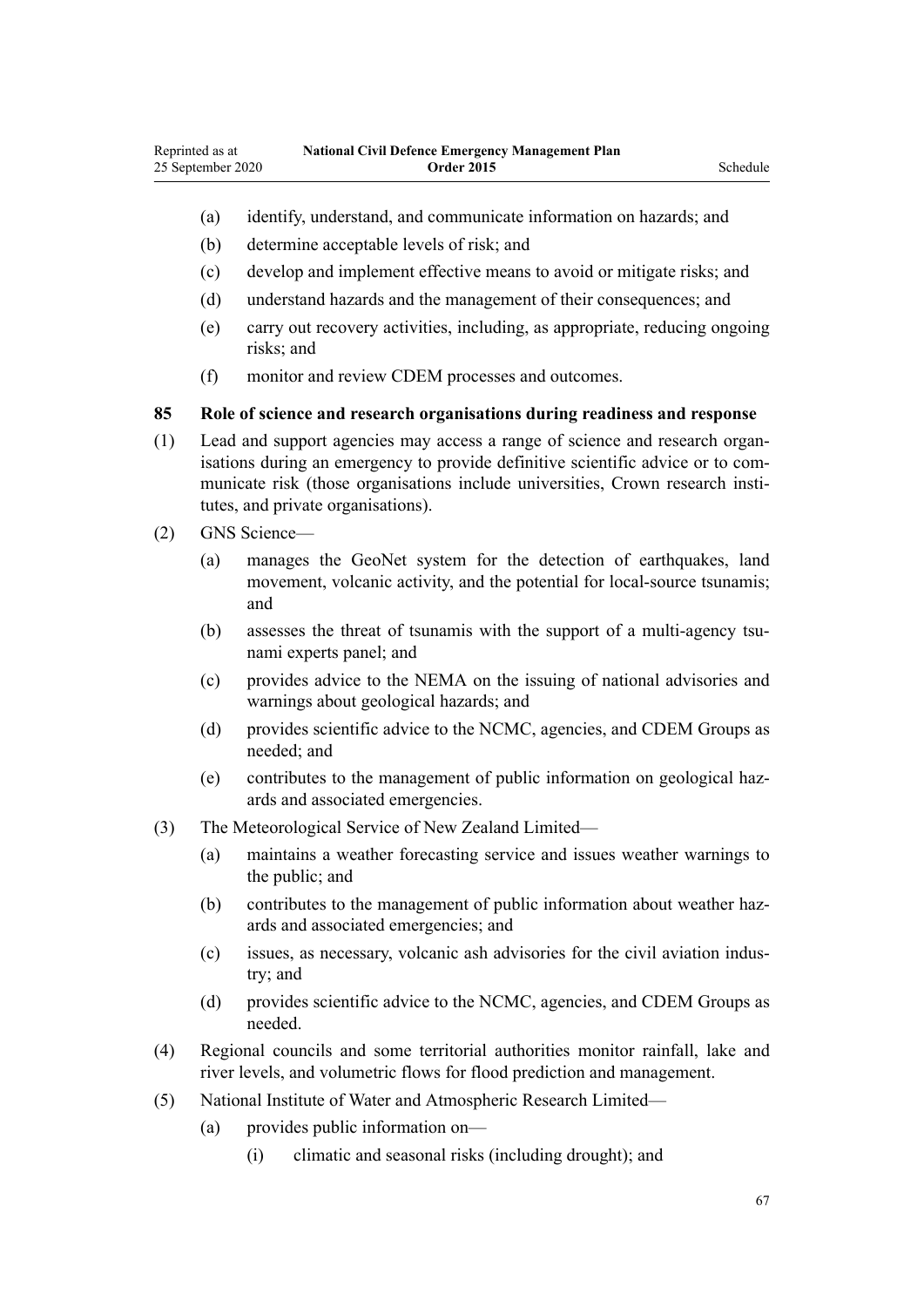- (ii) marine geological, seafloor, and coastal hazards and processes; and
- (b) provides scientific advice to the NCMC, agencies, and CDEM Groups as needed; and
- (c) provides representatives on the tsunami experts panel.
- (6) The Ministry of Business, Innovation, and Employment, during and after an emergency, may take additional steps to—
	- (a) integrate consistent and coherent scientific advice to agencies and CDEM Groups; and
	- (b) divert existing funding or allocate new funding to ensure that the appropriate technical resources in core physical and social science, engineering, and risk management are available nationally to support the needs of agencies and CDEM Groups.

Schedule clause 85(2)(c): amended, on 1 December 2019, by [clause 5](http://legislation.govt.nz/pdflink.aspx?id=LMS284019) of the National Civil Defence Emergency Management Plan Amendment Order 2019 (LI 2019/277).

# **Part 6**

# **Reduction**

### **86 Introduction**

Reduction involves identifying and analysing risks to life and property from hazards, taking steps to eliminate those risks if practicable, and, if not, reducing the magnitude of their impact and the likelihood of their occurrence to an acceptable level.

### **87 Objective**

The objective of reduction is to take preventive steps to avoid or mitigate adverse consequences.

### **88 Principles**

The principles underlying reduction are to—

- (a) achieve acceptable levels of risk through sustainable and practicable reduction measures to provide the best long-term solutions; and
- (b) reduce the risks to communities from hazards, including a combination of the following measures:
	- (i) modifying factors that affect the likelihood of an emergency where practicable to do so; and
	- (ii) modifying factors that affect exposure and vulnerability to consequences before, during, and after an emergency; and
	- (iii) minimising consequences through rapid and effective interventions during and after an emergency; and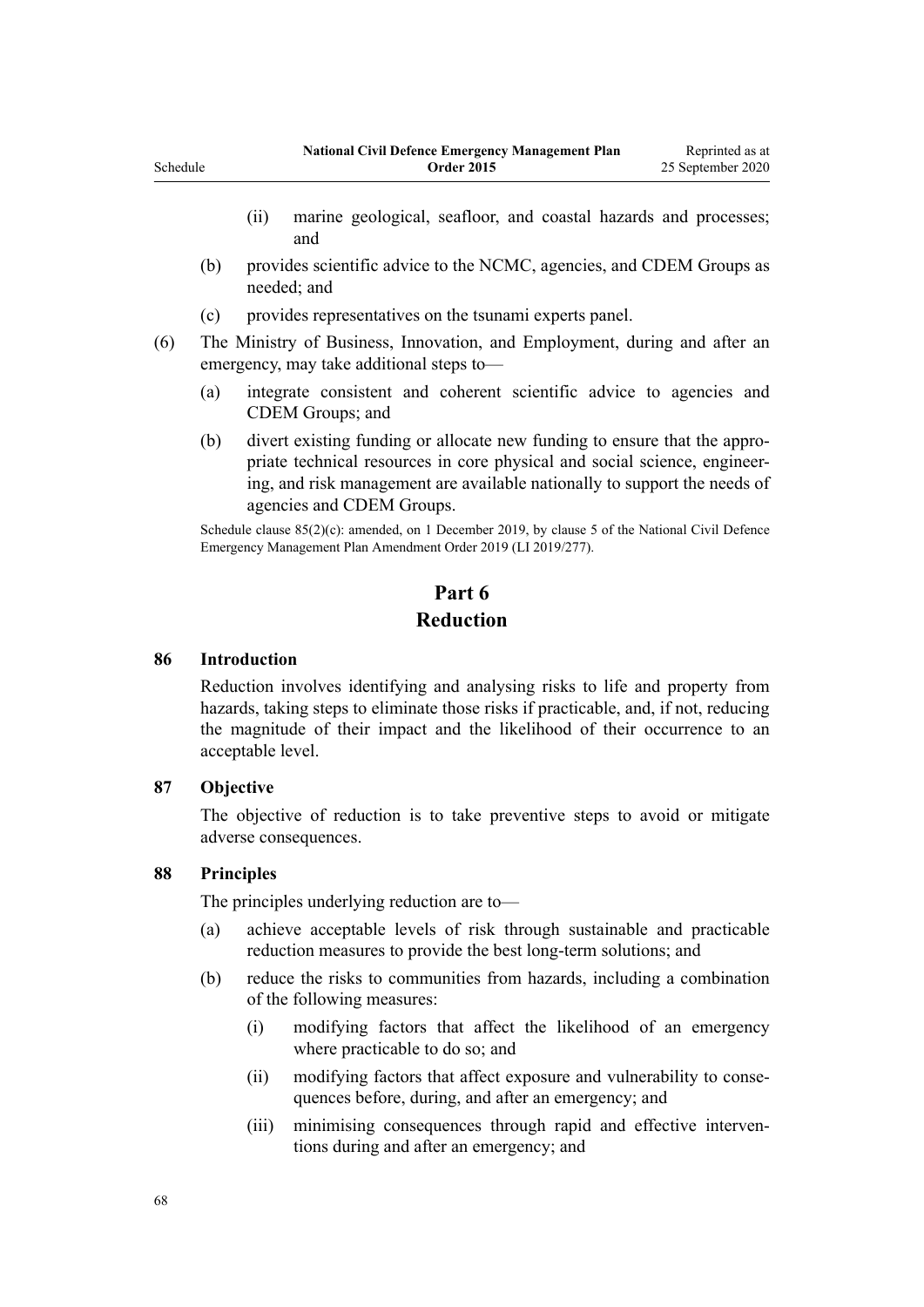- (c) recognise that every person, community, organisation, and agency has a role to play in reduction; and
- (d) facilitate a shared understanding of who benefits from, and pays for, risk exposure for the purpose of improving decision making throughout society in determining acceptable levels of risk; and
- (e) review reduction policies and programmes regularly to reflect changes in community goals and the relevant risks and vulnerability factors; and
- (f) take a precautionary approach to managing hazards and risks where there is—
	- (i) scientific or technical uncertainty about a hazard or risk; or
	- (ii) potential for cumulative or cascading risks to arise.

### **89 Legislation involving aspects of reduction**

In addition to being addressed through the Act, risk reduction is addressed through other legislation, including—

- (a) the [Biosecurity Act 1993:](http://legislation.govt.nz/pdflink.aspx?id=DLM314622)
- (b) the [Building Act 2004:](http://legislation.govt.nz/pdflink.aspx?id=DLM306035)
- (c) the [Earthquake Commission Act 1993:](http://legislation.govt.nz/pdflink.aspx?id=DLM305967)
- (d) the [Epidemic Preparedness Act 2006](http://legislation.govt.nz/pdflink.aspx?id=DLM404458):
- (e) the [Fire and Emergency New Zealand Act 2017](http://legislation.govt.nz/pdflink.aspx?id=DLM6712700):
- (f) the [Food Act 2014](http://legislation.govt.nz/pdflink.aspx?id=DLM2995802):
- (g) the [Forest and Rural Fires Act 1977](http://legislation.govt.nz/pdflink.aspx?id=DLM442946):
- (h) the [Hazardous Substances and New Organisms Act 1996](http://legislation.govt.nz/pdflink.aspx?id=DLM381221):
- (i) the [Health Act 1956](http://legislation.govt.nz/pdflink.aspx?id=DLM305839):
- (j) the [Health and Safety in Employment Act 1992:](http://legislation.govt.nz/pdflink.aspx?id=DLM278828)
- (k) the [International Terrorism \(Emergency Powers\) Act 1987:](http://legislation.govt.nz/pdflink.aspx?id=DLM124822)
- (l) the [Local Government Act 2002](http://legislation.govt.nz/pdflink.aspx?id=DLM170872):
- (m) the [Maritime Transport Act 1994](http://legislation.govt.nz/pdflink.aspx?id=DLM334659):
- (n) the [Resource Management Act 1991](http://legislation.govt.nz/pdflink.aspx?id=DLM230264):
- (o) the [Soil Conservation and Rivers Control Act 1941.](http://legislation.govt.nz/pdflink.aspx?id=DLM230364)

Schedule clause 89(e): replaced, on 1 July 2017, by [section 197](http://legislation.govt.nz/pdflink.aspx?id=DLM6678752) of the Fire and Emergency New Zealand Act 2017 (2017 No 17).

### **90 Reduction at national level**

- (1) Each hazard type presents different circumstances and challenges for the ways in which risk reduction is carried out.
- (2) Reduction is generally undertaken through—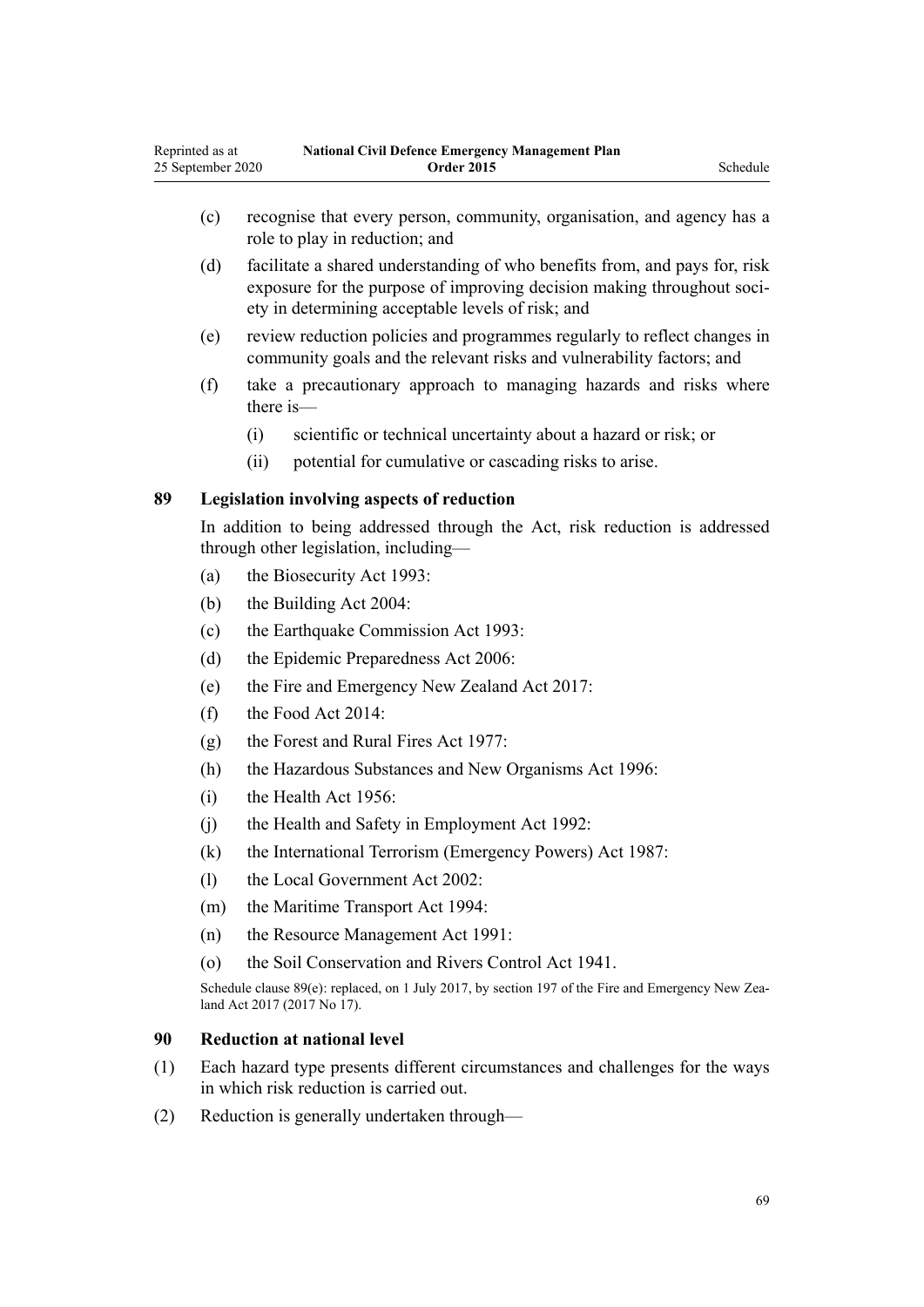|          | <b>National Civil Defence Emergency Management Plan</b> | Reprinted as at   |
|----------|---------------------------------------------------------|-------------------|
| Schedule | <b>Order 2015</b>                                       | 25 September 2020 |
|          |                                                         |                   |

- (a) the mainstream functions and activities of central and local government under their governing legislative and policy mandates; and
- (b) the risk management practices of agencies, private organisations, and individuals.
- (3) At the national level, reduction activities for all hazards include—
	- (a) the development, administration, and review of policy and regulation that facilitate reduction across society (for example, land use planning, regulations for the storage, use, transport, and disposal of hazardous substances, and performance standards and codes for the design and construction of buildings and other structures); and
	- (b) the delivery of risk management services (for example, biosecurity border controls, public health programmes, and establishing national priorities and funding for hazards research); and
	- (c) communication about risks and the roles and expectations of the State sector, private organisations, and individuals in managing those risks; and
	- (d) the establishment, monitoring, and evaluation of policies and programmes across the social, economic, built, and natural environments that improve and promote the sustainable management of hazards and support increases in individual and community resilience to the risks that those hazards pose.

# **91 Reduction under this plan**

- (1) A guiding principle of the National CDEM Strategy for risk management is that it is—
	- (a) comprehensive (meaning that it takes a measured approach to dealing with all risks through reduction, readiness, response, and recovery activities); and
	- (b) integrated (meaning that it promotes co-ordinated involvement of all agencies that have a role in managing those risks).
- (2) Part 5 of this plan outlines the roles and responsibilities of agencies under this plan, which may include reduction.
- (3) This plan may further contribute to reduction through providing for efficient and effective management during the readiness, response, and recovery phases of emergencies, thereby avoiding an escalation of immediate adverse consequences and adverse consequences from future emergencies.
- (4) Each agency with specific roles and responsibilities under this plan should—
	- (a) carry out its roles and responsibilities in a comprehensive and integrated manner; and
	- (b) undertake to further reduce risk when carrying out readiness, response, and recovery activities.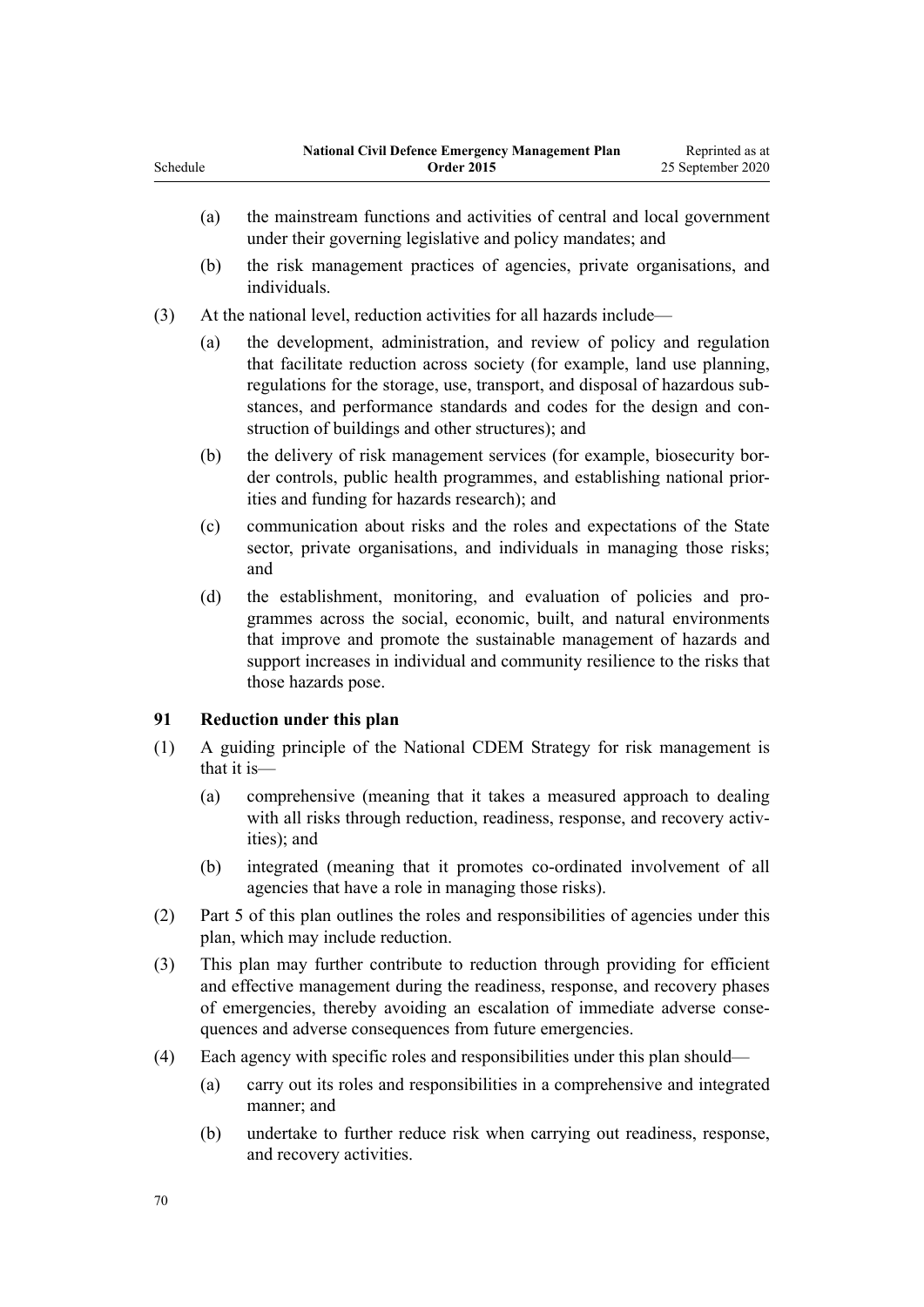# **Part 7 Readiness**

# **92 Introduction**

- (1) Readiness involves developing operational systems and capabilities before an emergency happens, including making arrangements with emergency services, lifeline utilities, and other agencies, and developing self-help and response programmes for the general public.
- (2) For agencies, readiness is achieved through planning, developing capability, exercising and testing arrangements, and monitoring and evaluating capability and capacity.
- (3) For individuals, communities, organisations, and businesses, readiness is achieved through the use of public education and community engagement programmes that build resilient communities.

# **93 Objective**

The objective of readiness is to build capacity and capability, and to enable an effective response to, and recovery from, emergencies.

### **94 Principles**

The principles underlying readiness are to—

- (a) understand that New Zealand has finite capacity and capability for deployment in response to, or recovery from, emergencies; and
- (b) establish and maintain ongoing processes to identify significant gaps and shortfalls in capacity and capability; and
- (c) build and maintain capacity and capability for response and recovery.

# **95 Readiness activities**

- (1) Readiness activities include—
	- (a) planning; and
	- (b) developing capability; and
	- (c) exercising and testing arrangements; and
	- (d) monitoring and evaluation; and
	- (e) public education and community engagement.
- (2) To function to the fullest possible extent (even though this may be at a reduced level) during and after an emergency and to contribute to response and recovery, each agency with responsibilities under this plan is expected to undertake readiness activities to—
	- (a) develop capability, and exercise and test their arrangements; and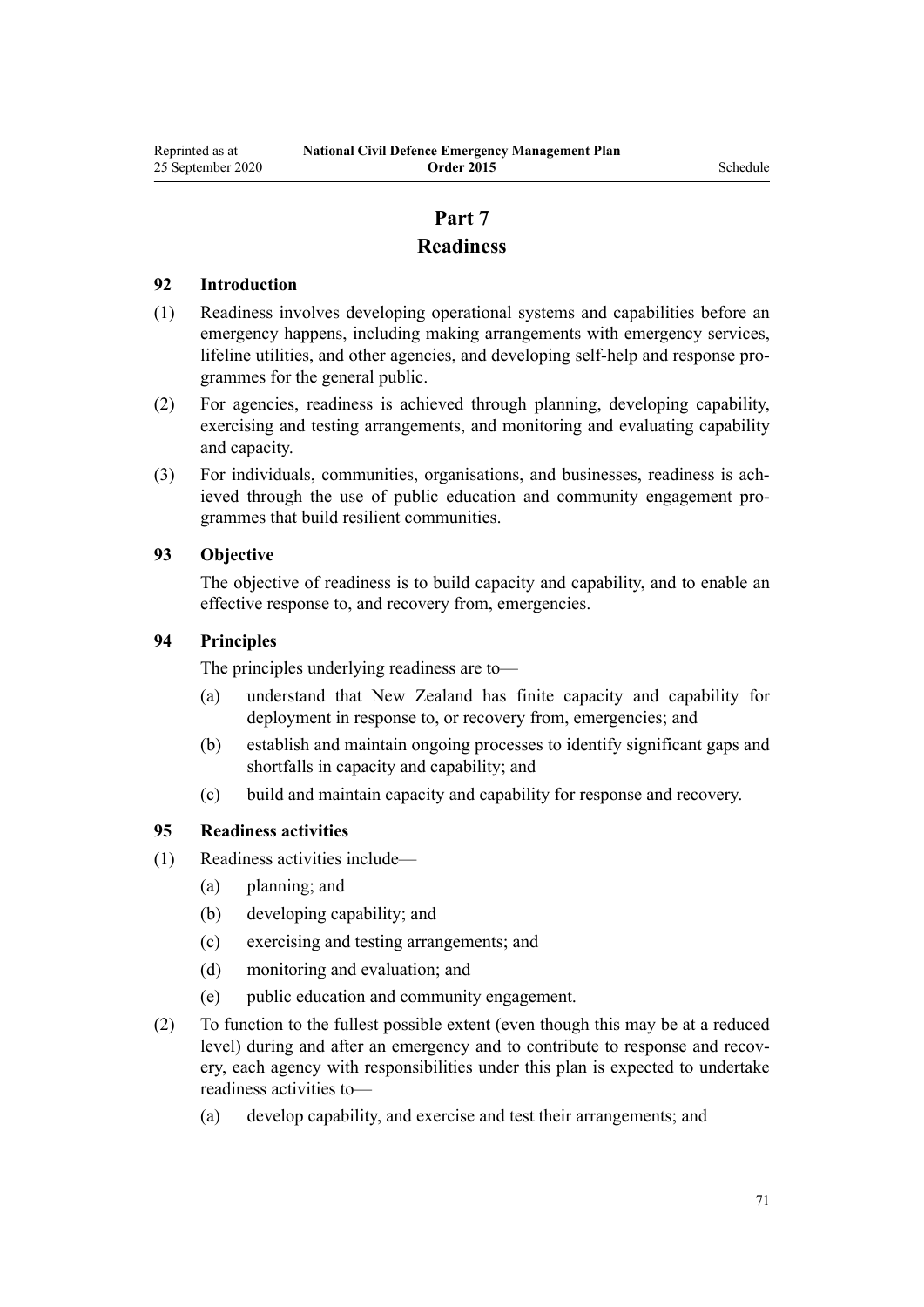- (b) establish and maintain necessary equipment and operational systems, and address any need for specific interoperability and co-ordination with interdependent agencies; and
- (c) monitor and evaluate their capacity and capability to perform in different emergency situations.

# *Planning*

# **96 Introduction**

Effective management of emergencies is dependent upon all agencies having undertaken sufficient planning and readiness activities for both business continuity and their operational roles in response and recovery.

# **97 Business continuity planning**

- (1) Under [sections 58,](http://legislation.govt.nz/pdflink.aspx?id=DLM150762) [60](http://legislation.govt.nz/pdflink.aspx?id=DLM150765), and [64](http://legislation.govt.nz/pdflink.aspx?id=DLM150771) of the Act, each government department, lifeline utility, and local authority is required to—
	- (a) undertake planning activities to ensure that it is able to function to the fullest possible extent (even though this may be at a reduced level) during and after an emergency, having particular regard to its roles and responsibilities under this plan; and
	- (b) make available to the Director in writing, on request, its plan for functioning during and after an emergency.
- (2) All other agencies with roles and responsibilities under this plan should also undertake business continuity planning to ensure their ability to carry out their roles and responsibilities during response and recovery.
- (3) Avoiding, mitigating, or remedying the risks of business interruption in emergencies (including loss of interdependent services and operations) should be undertaken as part of continuing risk management within normal business processes.
- (4) Each agency should have plans and strategies for continuing its critical business processes and providing capacity for undertaking its response and recovery responsibilities in this plan.

# **98 Emergency management planning**

Each agency with roles and responsibilities under this plan should—

- (a) undertake activities to identify hazards and understand risks; and
- (b) take a risk-based approach to planning; and
- (c) develop and maintain current emergency management plans that describe how the agency is to carry out its roles and responsibilities, including—
	- (i) each aspect of its activities across the 4 Rs; and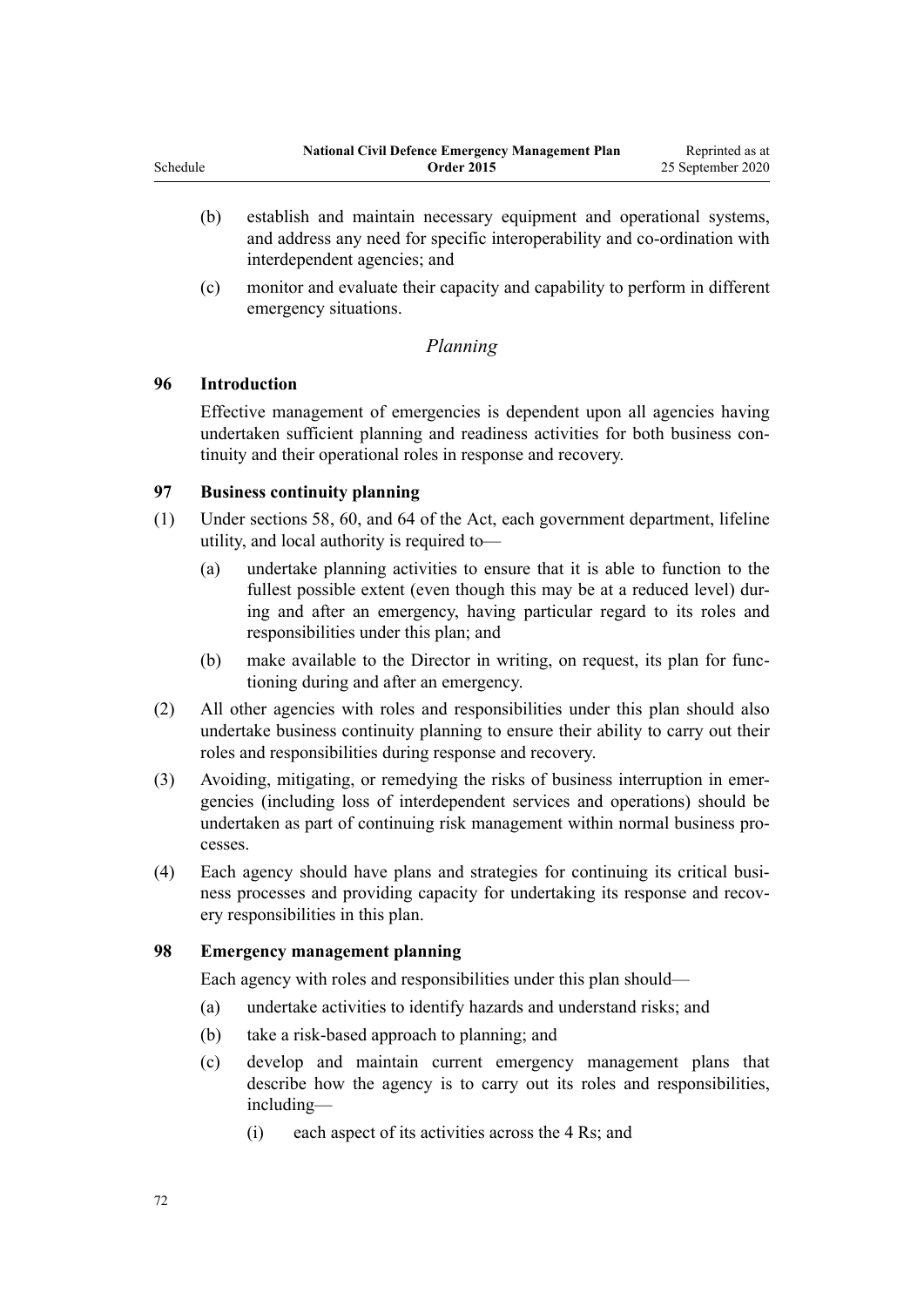(ii) co-ordination with other agencies.

# *Capability development*

#### **99 Introduction**

- (1) The capability and capacity of agencies and CDEM Groups to perform optimally in emergency management roles rely on an integrated, broad network of understandings, skills, and relationships.
- (2) In the CDEM context, capability development includes the process of developing people to perform confidently and competently under potentially high levels of stress.
- (3) Capability development encompasses recruitment, selection, teaching, support, and performance management (those functions are supported by a common framework for competencies and a national, multi-agency capability development strategy).

#### **100 CDEM capability development strategy**

- (1) The CDEM capability development strategy provides for a co-ordinated and collaborative approach to the development and delivery of training and education to CDEM personnel.
- (2) The key results of the CDEM capability development strategy are—
	- (a) emergency management is recognised as a profession in New Zealand with clear professional development pathways for key roles and functions; and
	- (b) emergency management leaders are knowledgeable, competent, and well supported; and
	- (c) CDEM volunteers are recruited and trained for activities that both fit with their motivations and meet community needs; and
	- (d) the sustainability of the strategy is ensured through mandated multiagency collaboration and ongoing commitment; and
	- (e) CDEM Groups and agencies have—
		- (i) a culture of evidence-based practice; and
		- (ii) systems in place to support the sharing of research and sound emergency management practice.

#### **101 CDEM competency framework**

- (1) Effective delivery of CDEM across all agencies depends on building and maintaining effective human resource capabilities.
- (2) The CDEM competency framework provides a foundation for recruitment, selection, performance management, and needs-based capability development for roles in CDEM.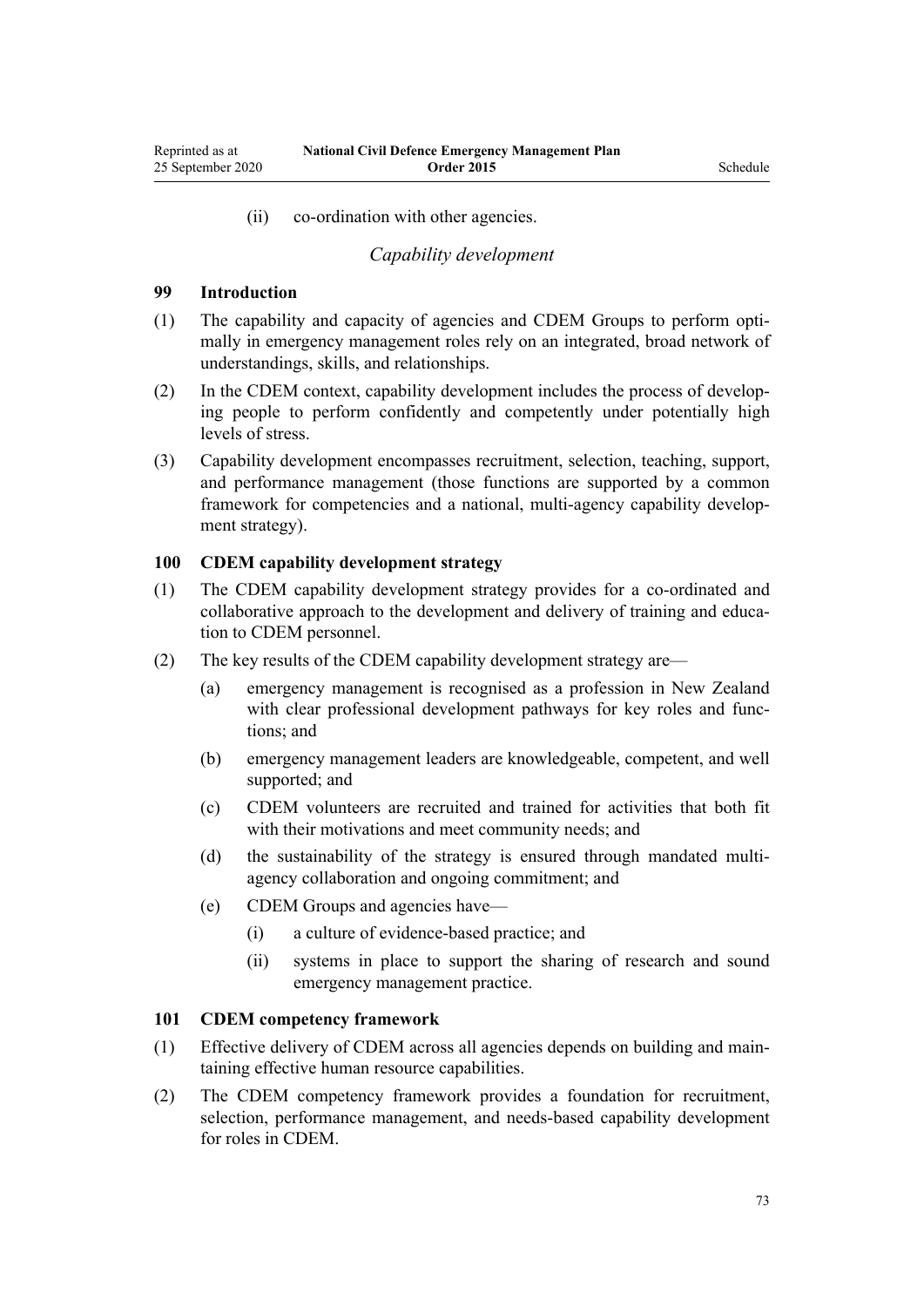(3) The CDEM competency framework also provides a foundation for the provision of international professional accreditation.

# **102 Capability development activities**

- (1) Agencies and CDEM Groups should determine their capability development activities through a development needs analysis process that is aligned with the CDEM competency framework.
- (2) Mechanisms for the provision of capability development to persons in CDEM roles include—
	- (a) CDEM-focused or CDEM-related training and courses delivered by the NEMA, CDEM Groups, local authorities, and education providers (for example, Te Pūkenga—New Zealand Institute of Skills and Technology and its Crown entity subsidiaries, universities, or private training establishments); and
	- (b) on-the-job learning and assessment (for example, supervision, mentoring, and employer-sponsored visits or study nationally and internationally); and
	- (c) opportunities that support CDEM knowledge and performance (for example, standards-based delivery, planning sessions, internal communications, organisational training, exercises, and staff development programmes); and
	- (d) CDEM theme-based exchanges (for example, workshops, seminars, and conferences); and
	- (e) performance evaluations that are focused on assessing and improving development programmes (for example, debriefings, reviews, assessments, internal or external audits, and monitoring); and
	- (f) remote delivery and assessment through distance learning; and
	- (g) multi-agency collaboration (for example, joint planning for readiness, response, or recovery capability, cluster meetings, and national, CDEM Group, or local projects).

Schedule clause  $102(2)(a)$ : amended, on 25 September 2020, by [clause 4\(2\)](http://legislation.govt.nz/pdflink.aspx?id=LMS408582) of the Education (Name Change for NZIST) Order 2020 (LI 2020/260).

Schedule clause  $102(2)(a)$ : amended, on 1 April 2020, by [section 78\(2\)](http://legislation.govt.nz/pdflink.aspx?id=LMS245981) of the Education (Vocational Education and Training Reform) Amendment Act 2020 (2020 No 1).

Schedule clause 102(2)(a): amended, on 1 December 2019, by [clause 5](http://legislation.govt.nz/pdflink.aspx?id=LMS284019) of the National Civil Defence Emergency Management Plan Amendment Order 2019 (LI 2019/277).

# *Exercising and testing*

# **103 Introduction**

- (1) Exercising and testing arrangements help to—
	- (a) evaluate capability; and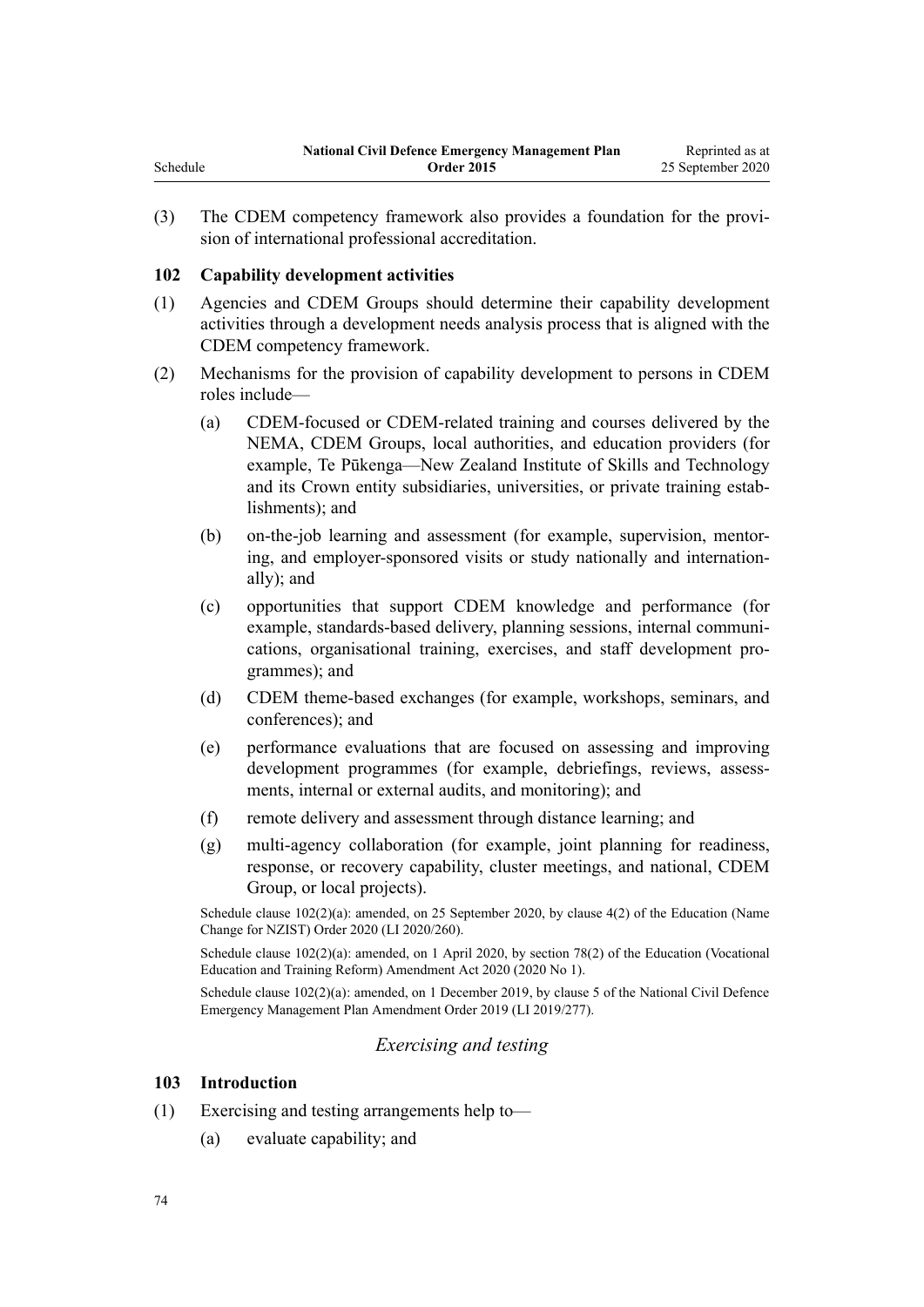- (b) identify gaps and issues; and
- (c) provide opportunities for practising established roles and responsibilities.
- (2) Lessons identified in exercises should be integrated into work programmes and used to update plans and procedures to further improve the ability of agencies to carry out response and recovery activities.

## **104 National CDEM Exercise Programme**

- (1) The National CDEM Exercise Programme provides the means to co-ordinate exercising of the CDEM operational capability of agencies and CDEM Groups and their local partners (for example, lifeline utilities).
- (2) The National CDEM Exercise Programme—
	- (a) seeks to exercise the operational arrangements within this plan, CDEM Group plans, and agency plans to—
		- (i) improve response and recovery at local, CDEM Group, and national levels; and
		- (ii) assess readiness; and
	- (b) is supplemented by regular agency and local exercises; and
	- (c) is co-ordinated by the NEMA; and
	- (d) is an element of the all-of-government National Exercise Programme (interagency) managed by the DPMC.

Schedule clause  $104(2)(c)$ : amended, on 1 December 2019, by [clause 5](http://legislation.govt.nz/pdflink.aspx?id=LMS284019) of the National Civil Defence Emergency Management Plan Amendment Order 2019 (LI 2019/277).

#### **105 Exercising and testing activities**

- (1) Each agency with roles and responsibilities under this plan should regularly exercise and test its arrangements.
- (2) Exercising arrangements may be carried out via the following means:
	- (a) exercises run by an agency; and
	- (b) exercises within the National CDEM Exercise Programme; and
	- (c) exercises within the National Exercise Programme.
- (3) Each agency should share with other relevant agencies and CDEM Groups any lessons and improvements resulting from exercises and tests.

# *Monitoring and evaluation*

### **106 Introduction**

(1) Each agency with responsibilities under this plan should continually monitor and measure progress against its goals and objectives and ensure that it has the capacity and capability necessary to perform its CDEM roles and responsibilities.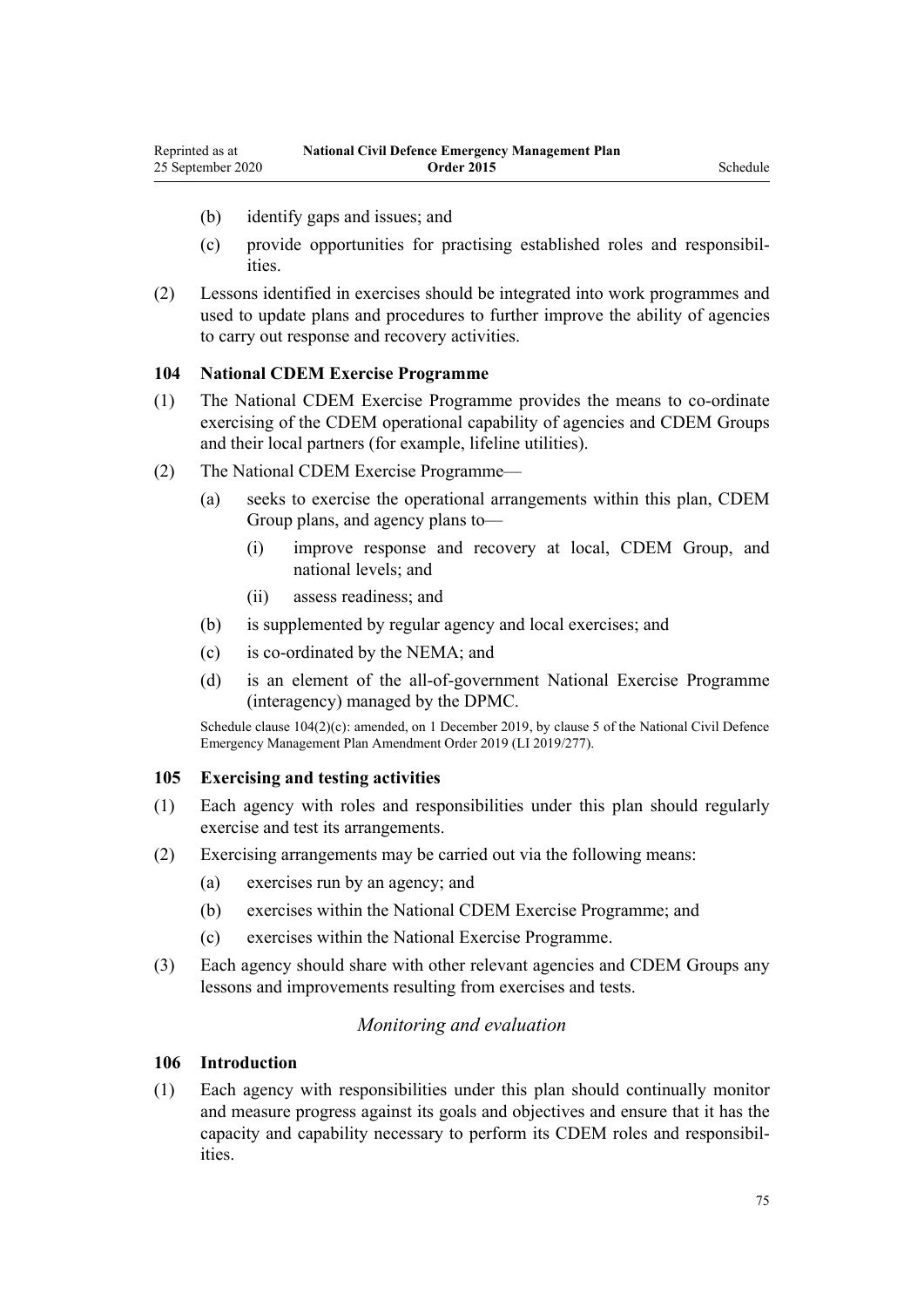- (2) The Act sets out requirements in section  $8(2)(c)$ , (d), and (f) for the Director to monitor and evaluate—
	- (a) the National CDEM Strategy; and
	- (b) this plan; and

Schedule

- (c) the performance of CDEM Groups and persons with responsibilities under the Act.
- (3) CDEM Groups are also responsible for monitoring and reporting on their compliance with the Act under [section 17\(1\)\(h\).](http://legislation.govt.nz/pdflink.aspx?id=DLM150705)

# **107 CDEM Monitoring and Evaluation Programme**

The CDEM Monitoring and Evaluation Programme aims to—

- (a) provide performance criteria and a self-assessment process that any agency or CDEM Group can use to evaluate its capacity and capability at any time; and
- (b) monitor the capacity and capability of all agencies with responsibilities under the Act by undertaking a programme of national capability assessments (all agencies will periodically complete a capability assessment to document New Zealand's collective CDEM capability).

#### **108 Monitoring and evaluation activities**

- (1) Each agency with responsibilities under the Act and this plan should—
	- (a) monitor and evaluate its capacity and capability to carry out activities across the 4 Rs by—
		- (i) measuring performance against standards, benchmarks, or performance indicators; and
		- (ii) exercising and testing capacity and capability; and
		- (iii) analysing effectiveness; and
		- (iv) tracking progress towards goals and objectives; and
	- (b) monitor its compliance with the Act.
- (2) The NEMA is responsible for the monitoring and evaluation of—
	- (a) the National CDEM Strategy; and
	- (b) this plan; and
	- (c) CDEM Groups and other persons with responsibilities under the Act.
- (3) The monitoring and evaluation is to be carried out—
	- (a) by reviewing and reporting progress on the National CDEM Strategy; and
	- (b) by reviewing, exercising, and testing arrangements of this plan; and
	- (c) by evaluating the response to, and recovery from, emergencies; and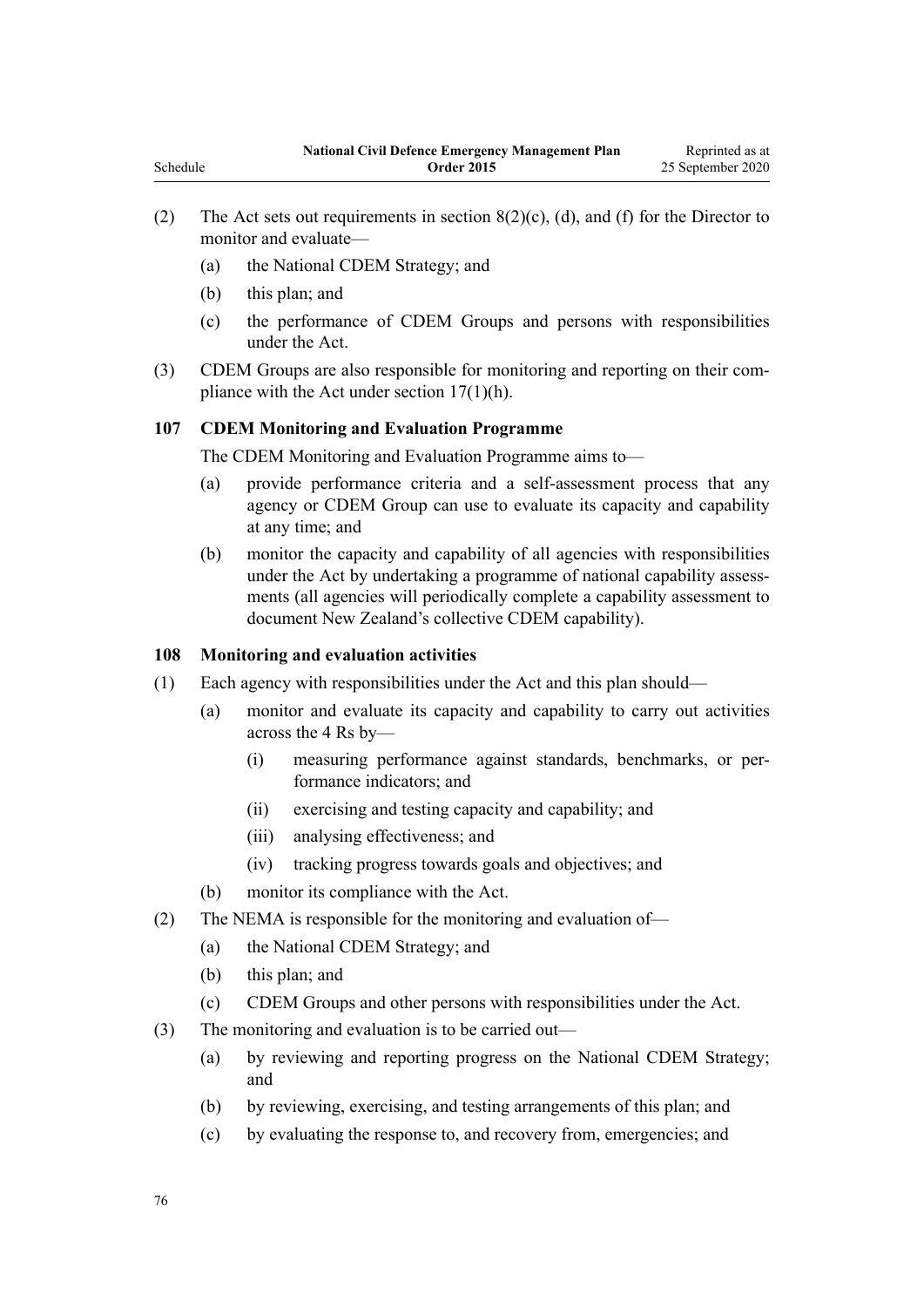#### (d) through the CDEM Monitoring and Evaluation Programme.

Schedule clause 108(2): amended, on 1 December 2019, by [clause 5](http://legislation.govt.nz/pdflink.aspx?id=LMS284019) of the National Civil Defence Emergency Management Plan Amendment Order 2019 (LI 2019/277).

#### *Public education and community engagement*

### **109 Introduction**

- (1) CDEM public education and community engagement aims to—
	- (a) build public awareness of New Zealand's hazards and their possible consequences; and
	- (b) enable individuals and communities to take the necessary steps to reduce risks and prepare for emergencies; and
	- (c) work with other agencies to support and align with each other's strategies and programmes.
- (2) Each lead agency is responsible for the development and delivery of public education and community engagement strategies and programmes relating to the hazards and risks it manages.

#### **110 National CDEM public education strategy**

The national CDEM public education strategy provides overall direction for developing and delivering public education programmes to—

- (a) increase individual and community awareness of all hazards; and
- (b) improve readiness for an emergency; and
- (c) increase community awareness, understanding, and participation in CDEM; and
- (d) define those programmes that are best co-ordinated and delivered at a national level by the NEMA; and
- (e) identify supporting strategies for programmes delivered by CDEM Groups and local authorities at the CDEM Group and local level.

Schedule clause 110(d): amended, on 1 December 2019, by [clause 5](http://legislation.govt.nz/pdflink.aspx?id=LMS284019) of the National Civil Defence Emergency Management Plan Amendment Order 2019 (LI 2019/277).

#### **111 National CDEM public education programme**

- (1) The national CDEM public education programme comprises activities that promote the national CDEM public education strategy, including—
	- (a) a long-term public education strategy; and
	- (b) a national mass-media campaign and supporting resources; and
	- (c) a national schools programme; and
	- (d) monitoring and evaluation.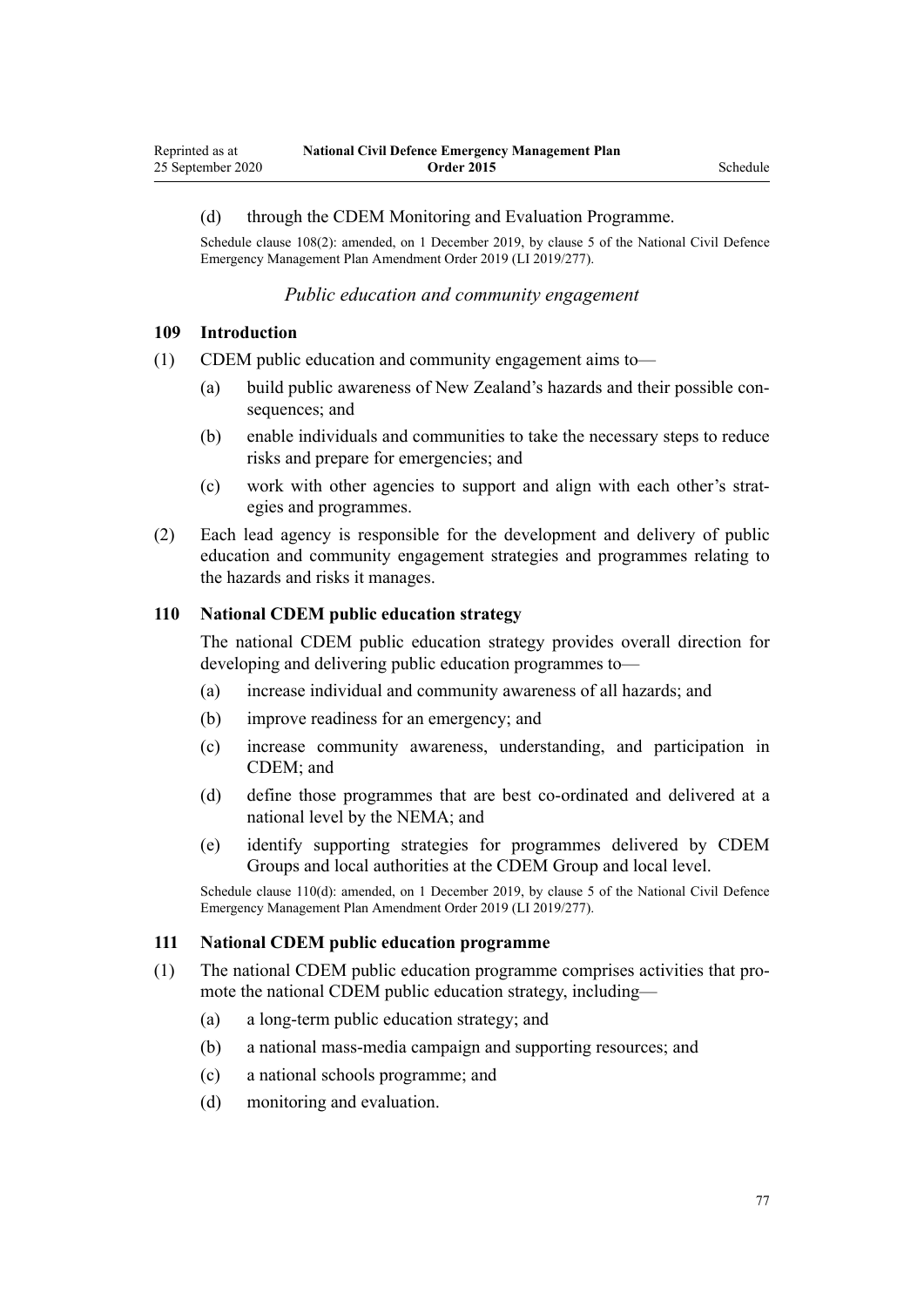(2) Each agency developing public messages about hazards and risks is encouraged to ensure consistency with nationally agreed and supported messages for CDEM.

# **Part 8 Response**

# **112 Introduction**

- (1) Response involves actions taken immediately before, during, or directly after an emergency to save lives and property and to help communities begin to recover.
- (2) Response ends when the response objectives have been met or a transition to recovery has occurred.

# **113 Objectives**

Response objectives include—

- (a) the preservation of life; and
- (b) the prevention of escalation of the emergency; and
- (c) the maintenance of law and order; and
- (d) the provision of safety and security measures for people and property; and
- (e) the care of sick, injured, and dependent people; and
- (f) the provision of essential services; and
- (g) the preservation of governance; and
- (h) the protection of assets (including buildings and their contents and cultural and historic heritage assets); and
- (i) the protection of natural and physical resources and the provision of animal welfare (to the extent reasonably possible in the circumstances); and
- (j) the continuation or restoration of economic activity; and
- (k) the putting into place of effective arrangements for the transition to recovery.

# **114 Principles**

- (1) Agencies respond to an emergency by co-ordinating with the lead agency and activating their own plans.
- (2) Within the constraints that the emergency creates, each agency, operating within its particular mandate, is expected to—
	- (a) assess the consequences of an emergency on its own staff, assets, and services; and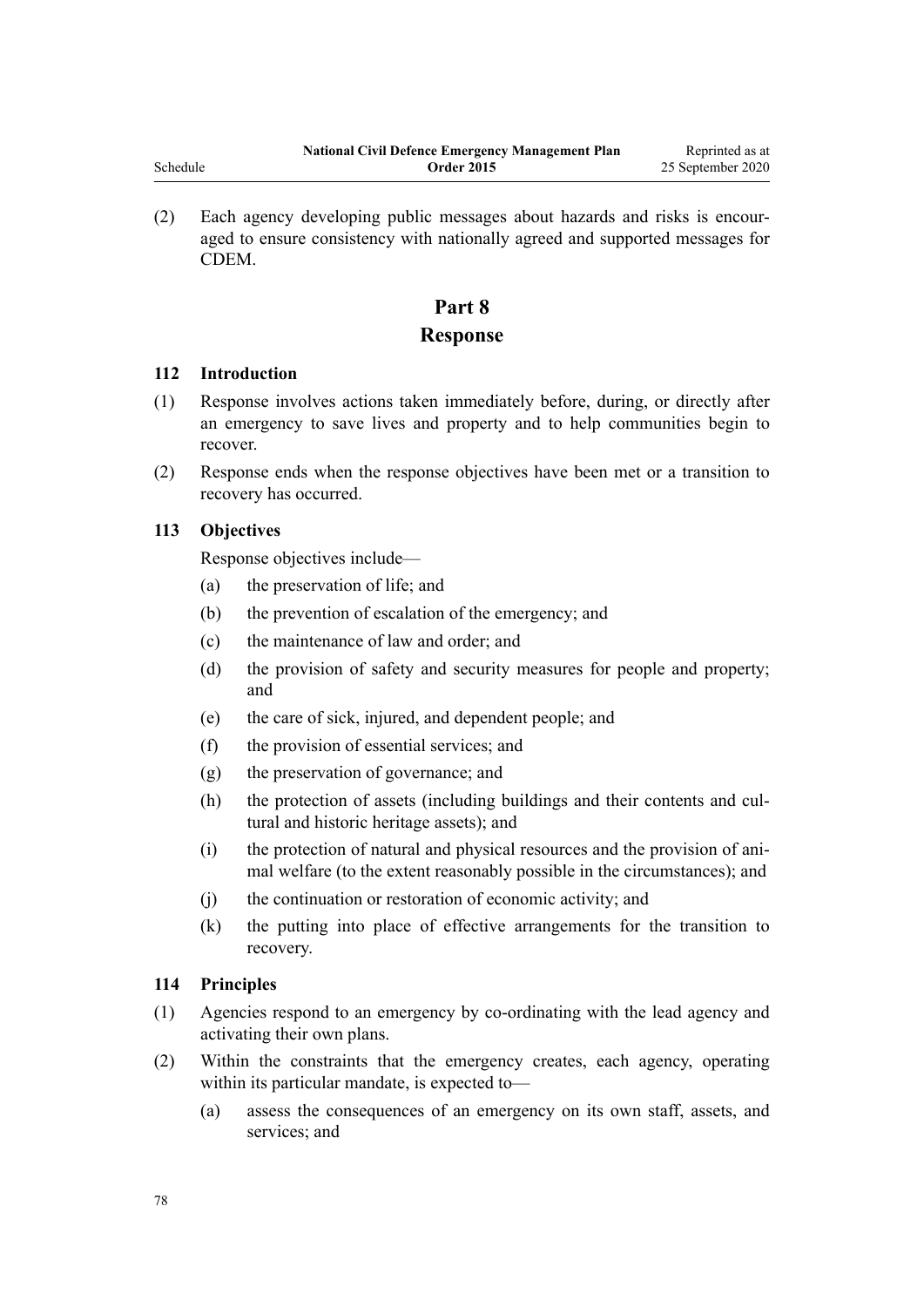- (b) activate its own business continuity and emergency operational arrangements; and
- (c) maintain or restore the services it provides; and
- (d) communicate relevant information to the lead agency, other responders, and the public; and
- (e) align response activities with those of other agencies to avoid gaps and duplications.
- (3) In addition, CDEM Groups, emergency services, and lifeline utilities are expected to—
	- (a) undertake initial assessments of the form, and extent of the consequences, of the emergency and potential further risks to people, property, and services within the affected area; and
	- (b) co-ordinate the local efforts of their agency; and
	- (c) communicate assessments and actions to the appropriate lead agency.
- (4) Recovery measures should be planned for and implemented (with necessary modifications) from the first day of the response (or as soon as practicable) and should be co-ordinated and integrated with response actions.

# **115 Coordinated Incident Management System**

- (1) Responses to emergencies are based on the CIMS framework.
- (2) The purpose of the CIMS is to achieve effective co-ordinated incident management across responding agencies by—
	- (a) establishing common structures, functions, and terminology to be used by agencies in incident management, yet within a framework that is flexible, modular, and scalable so that it can be tailored to circumstances specific to any level or type of incident; and
	- (b) enabling agencies to develop their own processes, procedures, and training for the execution of the CIMS.
- (3) To give effect to the CIMS, those fulfilling key roles at the national, CDEM Group, and local levels during the response are expected to be trained and practised in its use.
- (4) The CDEM response under this plan recognises the CIMS response levels.

#### **116 Transition to recovery**

- (1) Planning for the transition from response to recovery needs to occur during response.
- (2) Transitional arrangements are set out in [clause 155](#page-94-0) of this plan.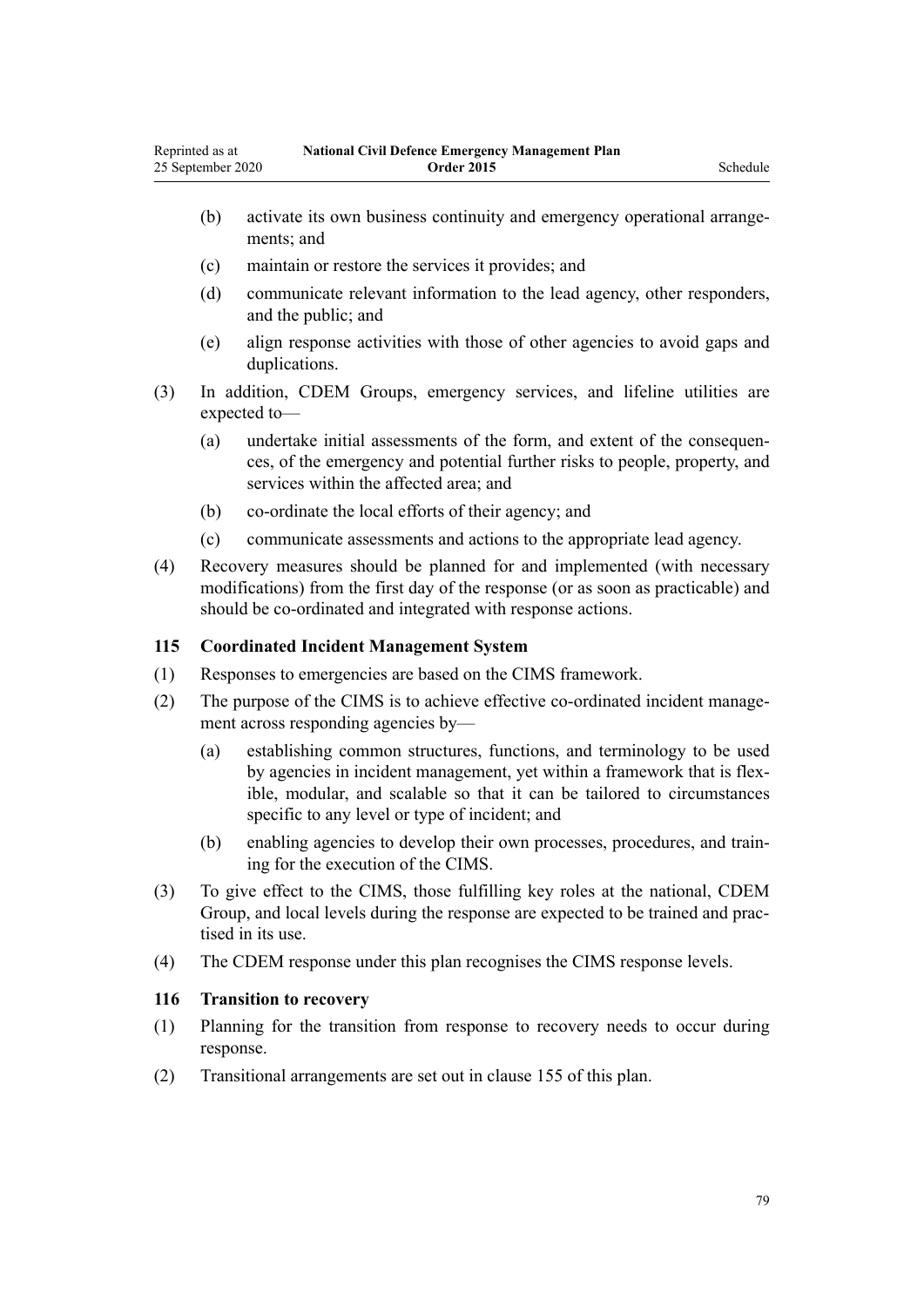Reprinted as at 25 September 2020

# *National warnings and advisories*

#### **117 Introduction**

- (1) National warnings and advisories provide information about the potential or actual threat to people, property, areas, or social or economic activities.
- (2) National warnings and advisories do not cover—
	- (a) long-term or slowly evolving threats about which information is disseminated through the usual communications of relevant agencies; or
	- (b) the actions to be taken by agencies and the procedures for responding to national warnings and advisories.
- (3) The effectiveness of a warning or an advisory depends on—
	- (a) the timeliness of the warning or advisory; and
	- (b) the delivery and receipt of the warning or advisory; and
	- (c) the recipients' understanding of the necessary action to be taken in respect of the particular threat or threats; and
	- (d) the readiness and response at the national, CDEM Group, and local levels.

#### **118 Objective**

- (1) The objective in respect of potential or actual threats is to issue national warnings and advisories in a timely manner so that agencies, CDEM Groups, local authorities, and people can take action to reduce loss of life, injury, and damage.
- (2) Warnings and advisories are to be given as quickly as practicable.
- (3) Where a warning is not possible, the objective is to inform the response by indicating the likely magnitude of an emergency and the extent of the affected areas.

# **119 Principles**

- (1) Monitoring, identification, and analysis of geological and meteorological hazards and threats and subsequent issuing of hazard information is to be undertaken at all times by the following agencies:
	- (a) the Meteorological Service of New Zealand Limited (severe weather); and
	- (b) GNS Science (earthquake, volcanic activity, and landslides); and
	- (c) the NEMA (tsunamis).
- (2) Relevant government agencies, CDEM Groups, local authorities, and lifeline utilities are to maintain arrangements to receive and respond to hazard information.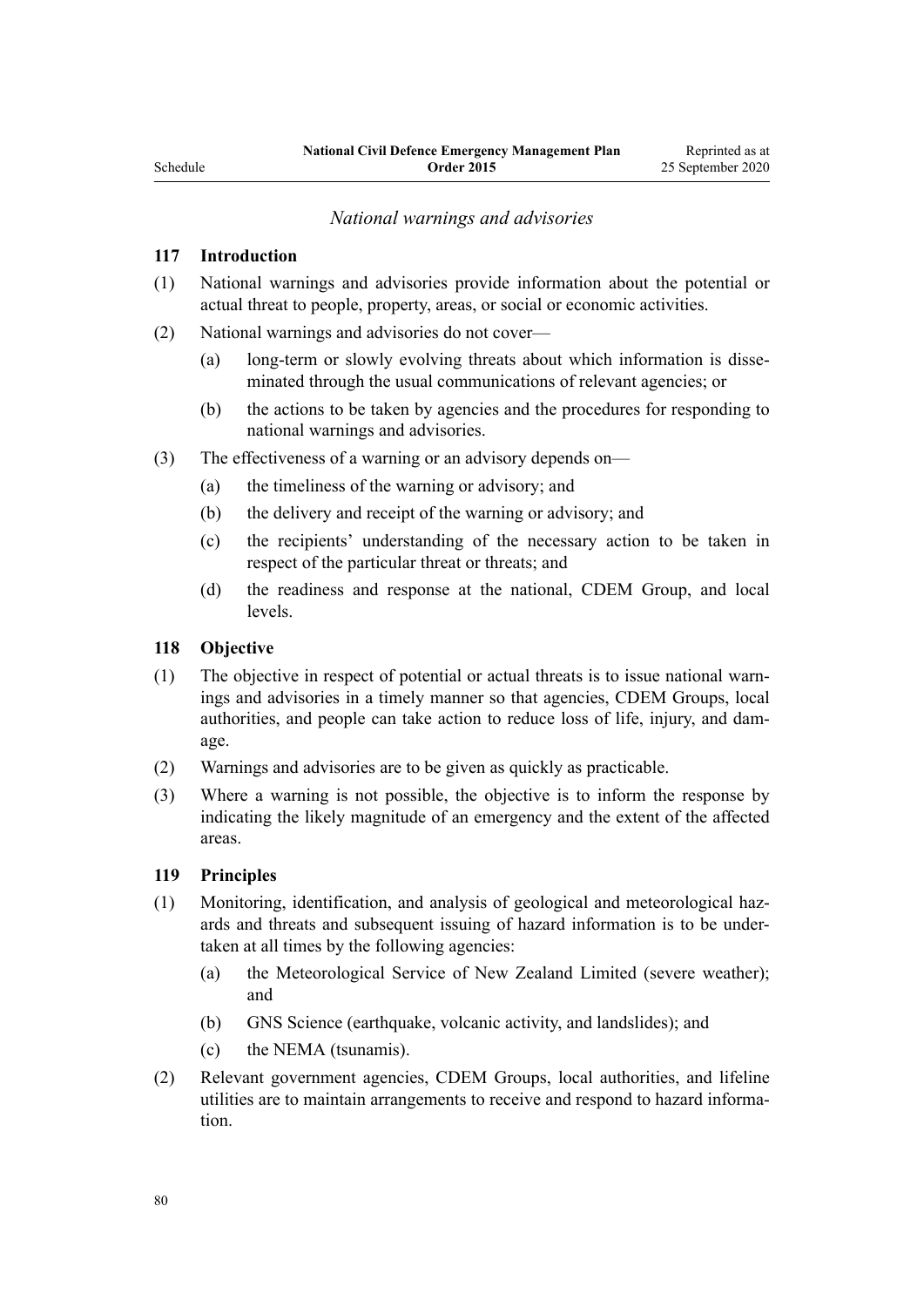Schedule clause 119(1)(c): amended, on 1 December 2019, by [clause 5](http://legislation.govt.nz/pdflink.aspx?id=LMS284019) of the National Civil Defence Emergency Management Plan Amendment Order 2019 (LI 2019/277).

#### **120 National warning system**

- (1) The national warning system is a 24/7 process for communicating hazard information to alert recipients to the need for readiness and possible response to a potential or an imminent threat that may result in an emergency.
- (2) The NEMA is responsible for overseeing the maintenance and function of the national warning system.
- (3) The standard operating procedure under this system specifies the principles underlying and methods of disseminating national warnings.
- (4) National warnings and advisories are provided by the NEMA to CDEM Groups, local authorities, emergency services, agencies, lifeline utilities, and broadcasters.
- (5) CDEM Groups are responsible for—
	- (a) disseminating national warnings to local communities; and
	- (b) maintaining local warning systems.
- (6) If arrangements are made with the NEMA, the national warning system can be used to issue national warnings about hazards for which warning arrangements are decided and maintained by other agencies.

Schedule clause 120(2): amended, on 1 December 2019, by [clause 5](http://legislation.govt.nz/pdflink.aspx?id=LMS284019) of the National Civil Defence Emergency Management Plan Amendment Order 2019 (LI 2019/277).

Schedule clause 120(4): amended, on 1 December 2019, by [clause 5](http://legislation.govt.nz/pdflink.aspx?id=LMS284019) of the National Civil Defence Emergency Management Plan Amendment Order 2019 (LI 2019/277).

Schedule clause 120(6): amended, on 1 December 2019, by [clause 5](http://legislation.govt.nz/pdflink.aspx?id=LMS284019) of the National Civil Defence Emergency Management Plan Amendment Order 2019 (LI 2019/277).

#### *National Crisis Management Centre*

#### **121 Introduction**

- (1) The NCMC is a facility established by the Government to enable the national co-ordination and management of the response to and recovery from emergencies.
- (2) The NEMA is responsible for the management, development, and maintenance of the generic NCMC facilities and reports to the ODESC in this regard.

Schedule clause 121(2): amended, on 1 December 2019, by [clause 5](http://legislation.govt.nz/pdflink.aspx?id=LMS284019) of the National Civil Defence Emergency Management Plan Amendment Order 2019 (LI 2019/277).

#### **122 Objective**

The objective of the NCMC is to facilitate an all-of-government response in support of government crisis management arrangements by providing a secure, centralised facility for information gathering and information management,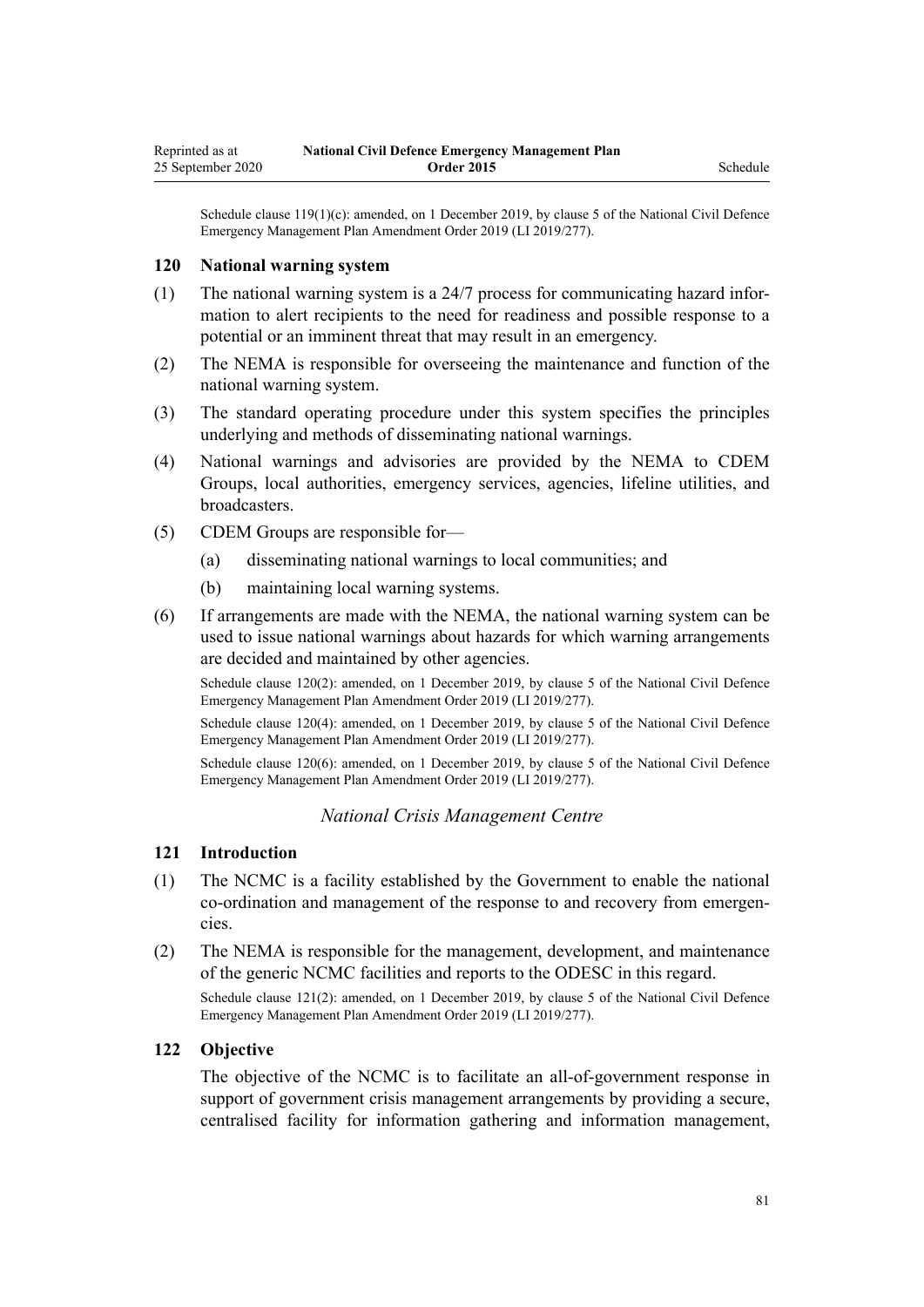<span id="page-81-0"></span>strategic-level oversight, decision making, and co-ordination of national responses.

### **123 Principles**

The principles underlying the maintenance, development, and use of the NCMC are to—

- (a) keep the NCMC in a constant state of readiness for activation, with the understanding that emergencies requiring an all-of-government response may require activation of the NCMC by the lead agency or the ODESC; and
- (b) ensure that the relevant lead agency, when responding to an imminent threat or emergency, initiates the appropriate government crisis management arrangements at a speed and to a level commensurate with the threat or emergency; and
- (c) ensure that agencies with supporting roles examine the nature of the emergency or threat and activate their emergency arrangements in coordination with the lead agency (those agencies may be required to provide representation and support at the NCMC); and
- (d) understand that the NCMC may be activated without a declaration of a state of local or national emergency; and
- (e) ensure that all lead agencies are responsible for the maintenance of their own unique infrastructure, processes, and staffing arrangements (including provision for support agencies); and
- (f) understand that responding to any emergency has precedence over exercising and testing in the NCMC.

### **124 NEMA use of NCMC when lead agency**

- (1) The NEMA, when the lead agency, uses the NCMC to support the National Controller and to co-ordinate an all-of-government response.
- (2) The NCMC is used to—
	- (a) gather, collate, assess, and produce information; and
	- (b) co-ordinate and direct response operations and support; and
	- (c) issue public information and conduct media liaison; and
	- (d) inform and advise Ministers, Cabinet, and agencies; and
	- (e) co-ordinate national resources and international assistance (if required).
- (3) The nature of the emergency determines the model of activation (the NCMC may operate in any of the modes indicated in Appendix 2).
- (4) Activating the NCMC for an emergency when the NEMA is the lead agency involves links with—
	- (a) ECCs; and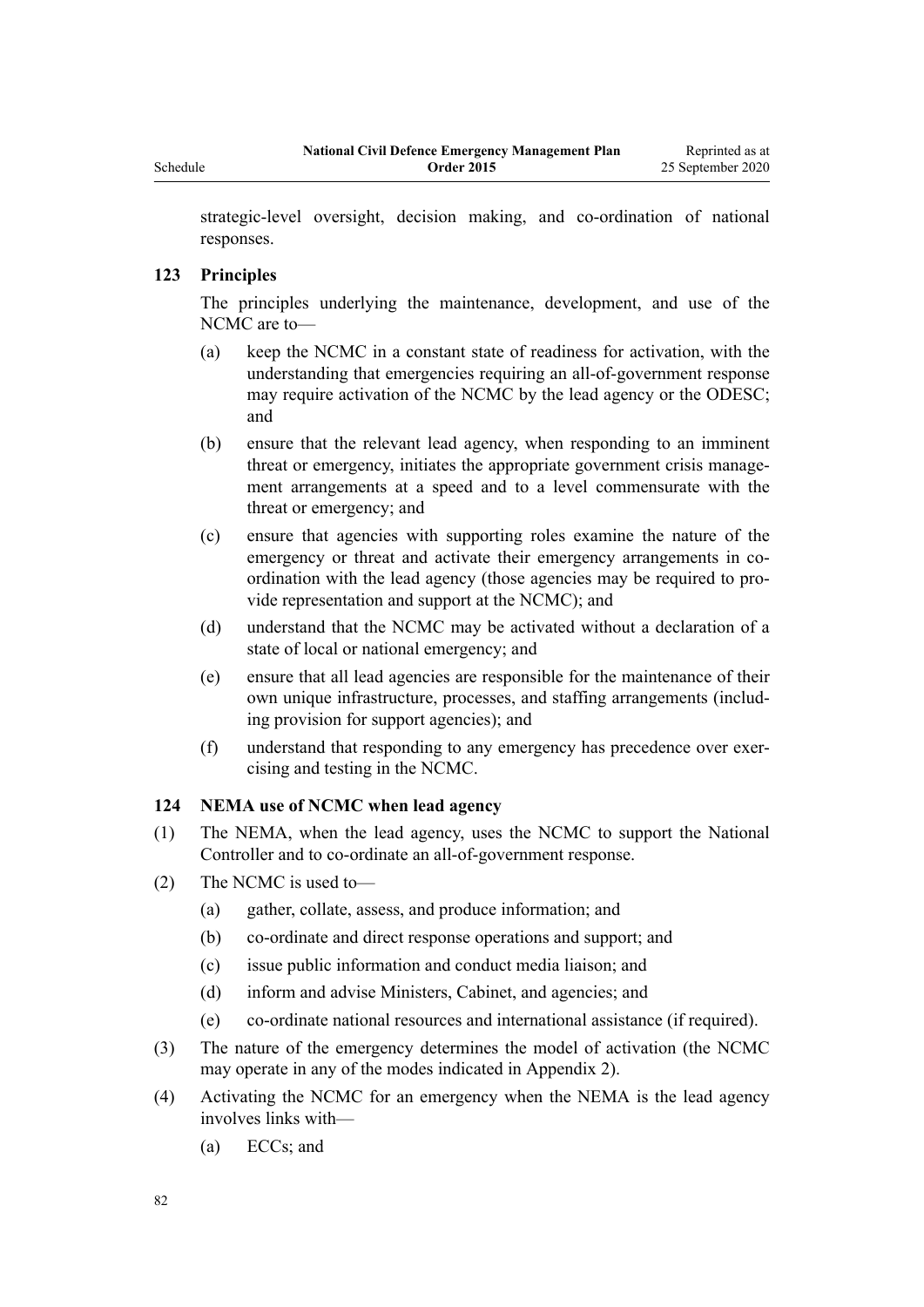- (b) support agencies; and
- (c) national lifeline utilities; and
- (d) news media.
- (5) When the NEMA is the lead agency, other agencies may perform the role of support agency and provide liaison officers to the NCMC to assist with coordination at the national level in accordance with agency roles and responsibilities as set out in this plan.
- (6) When the NEMA is the lead agency, support agencies for the NCMC may include—
	- (a) GNS Science:
	- (b) the DPMC:
	- (c) the Meteorological Service of New Zealand Limited:
	- (d) the Ministry of Business, Innovation, and Employment:
	- (e) the Ministry of Foreign Affairs and Trade:
	- (f) the Ministry of Health:
	- (g) the Ministry for Primary Industries:
	- (h) the Ministry of Social Development:
	- (i) the Ministry of Transport:
	- (i) the New Zealand Customs Service:
	- (k) the New Zealand Defence Force:
	- (l) Fire and Emergency New Zealand:
	- (m) the New Zealand Police:
	- (n) Transpower.

Schedule clause 124 heading: amended, on 1 December 2019, by [clause 5](http://legislation.govt.nz/pdflink.aspx?id=LMS284019) of the National Civil Defence Emergency Management Plan Amendment Order 2019 (LI 2019/277).

Schedule clause 124(1): amended, on 1 December 2019, by [clause 5](http://legislation.govt.nz/pdflink.aspx?id=LMS284019) of the National Civil Defence Emergency Management Plan Amendment Order 2019 (LI 2019/277).

Schedule clause 124(4): amended, on 1 December 2019, by [clause 5](http://legislation.govt.nz/pdflink.aspx?id=LMS284019) of the National Civil Defence Emergency Management Plan Amendment Order 2019 (LI 2019/277).

Schedule clause 124(5): amended, on 1 December 2019, by [clause 5](http://legislation.govt.nz/pdflink.aspx?id=LMS284019) of the National Civil Defence Emergency Management Plan Amendment Order 2019 (LI 2019/277).

Schedule clause 124(6): amended, on 1 December 2019, by [clause 5](http://legislation.govt.nz/pdflink.aspx?id=LMS284019) of the National Civil Defence Emergency Management Plan Amendment Order 2019 (LI 2019/277).

Schedule clause 124(6)(1): replaced, on 1 July 2017, by [section 197](http://legislation.govt.nz/pdflink.aspx?id=DLM6678752) of the Fire and Emergency New Zealand Act 2017 (2017 No 17).

#### **125 Use of NCMC by other lead agencies**

When a lead agency other than the NEMA is using the NCMC to co-ordinate the response to an emergency, the NEMA will—

(a) co-ordinate the CDEM response from an alternative location; and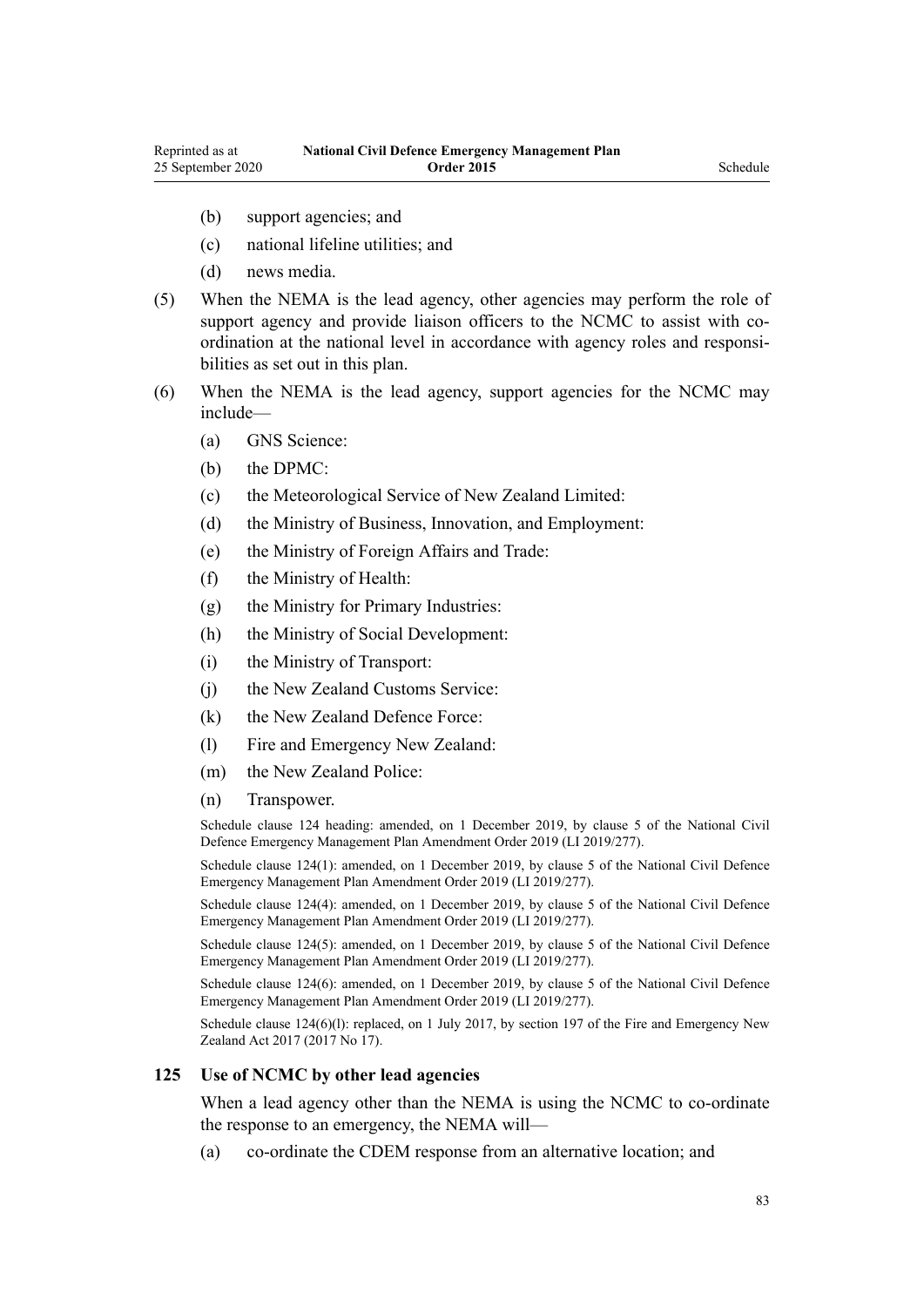- (b) provide a liaison officer to the NCMC; and
- (c) provide NCMC facilities to support the lead agency.

Schedule clause 125: amended, on 1 December 2019, by [clause 5](http://legislation.govt.nz/pdflink.aspx?id=LMS284019) of the National Civil Defence Emergency Management Plan Amendment Order 2019 (LI 2019/277).

#### *Emergency information management*

#### **126 Introduction**

- (1) Emergency information management supports decision making before, during, and after an emergency.
- (2) An appropriate and timely response requires efficient and effective information management.
- (3) The NEMA maintains a national CDEM emergency management information system for that purpose.

Schedule clause 126(3): amended, on 1 December 2019, by [clause 5](http://legislation.govt.nz/pdflink.aspx?id=LMS284019) of the National Civil Defence Emergency Management Plan Amendment Order 2019 (LI 2019/277).

#### **127 Objective**

The objective of emergency information management is to manage and exchange timely, relevant, consistent, and reliable information to aid and support decision making and enable an effective and integrated response and recovery.

### **128 Principles**

The principles regarding information management during an emergency are to—

- (a) use, where practicable, systems that enable multi-agency use and visibility; and
- (b) use business-as-usual information supplied from and maintained by the responsible agencies; and
- (c) augment the business-as-usual information with information for the emergency, exchanged between the responding agencies; and
- (d) use normal communication methods and additional emergency communication methods in the order of their availability and effectiveness at the time; and
- (e) conform, where practicable, to equivalent business-as-usual practice and national standard specifications; and
- (f) use inter-operable data standards; and
- (g) apply business continuity principles (for example, emergency recovery, off-site backup, and multiple telecommunication paths); and
- (h) ensure that information is appropriately secured in accordance with government protocols and policy; and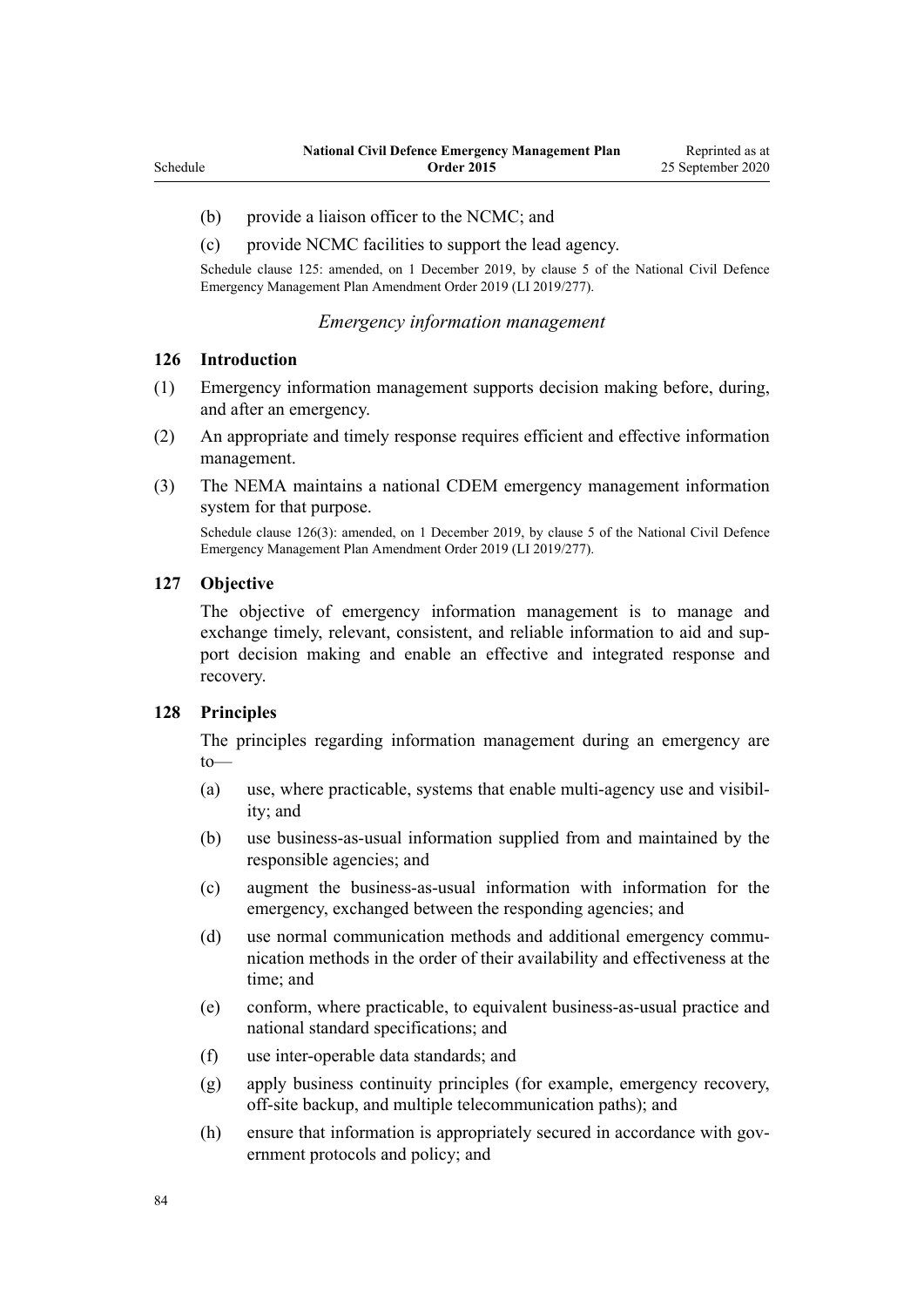- (i) apply standard requirements for official government information (in terms of security, disclosure, and record keeping) in the management and reporting of emergency information; and
- (j) ensure that personnel who are able to access official information of a sensitive or classified nature are appropriately vetted.

# **129 Reporting information during emergency**

The following lines of reporting information during an emergency should be used on a regular basis and as far as practicable:

- (a) Local Controllers inform the Group Controller; and
- (b) Group Controllers inform the National Controller; and
- (c) the National Controller provides consolidated reports, when appropriate, to—
	- (i) the Minister; and
	- (ii) the ODESC; and
	- (iii) CDEM Groups; and
	- (iv) support agencies at the national level; and
- (d) Controllers at the national, CDEM Group, and local levels inform relevant support agencies; and
- (e) support agencies at the national, CDEM Group, and local levels inform the relevant Controllers.

# *Public information management*

# **130 Introduction**

- (1) Public information management during an emergency involves—
	- (a) identifying the need for information, advice, or assistance required; and
	- (b) gathering information and disseminating it to the public; and
	- (c) media liaison and monitoring.
- (2) Public information management is necessary before, during, and after an emergency.
- (3) The target audiences for public information are all people who are, or may be, directly or indirectly affected by the emergency, including culturally and linguistically diverse communities and people with disabilities.

# **131 Objectives**

The objectives of public information management during an emergency are to—

(a) provide timely, accurate, and appropriate information, advice, or instruction to the public; and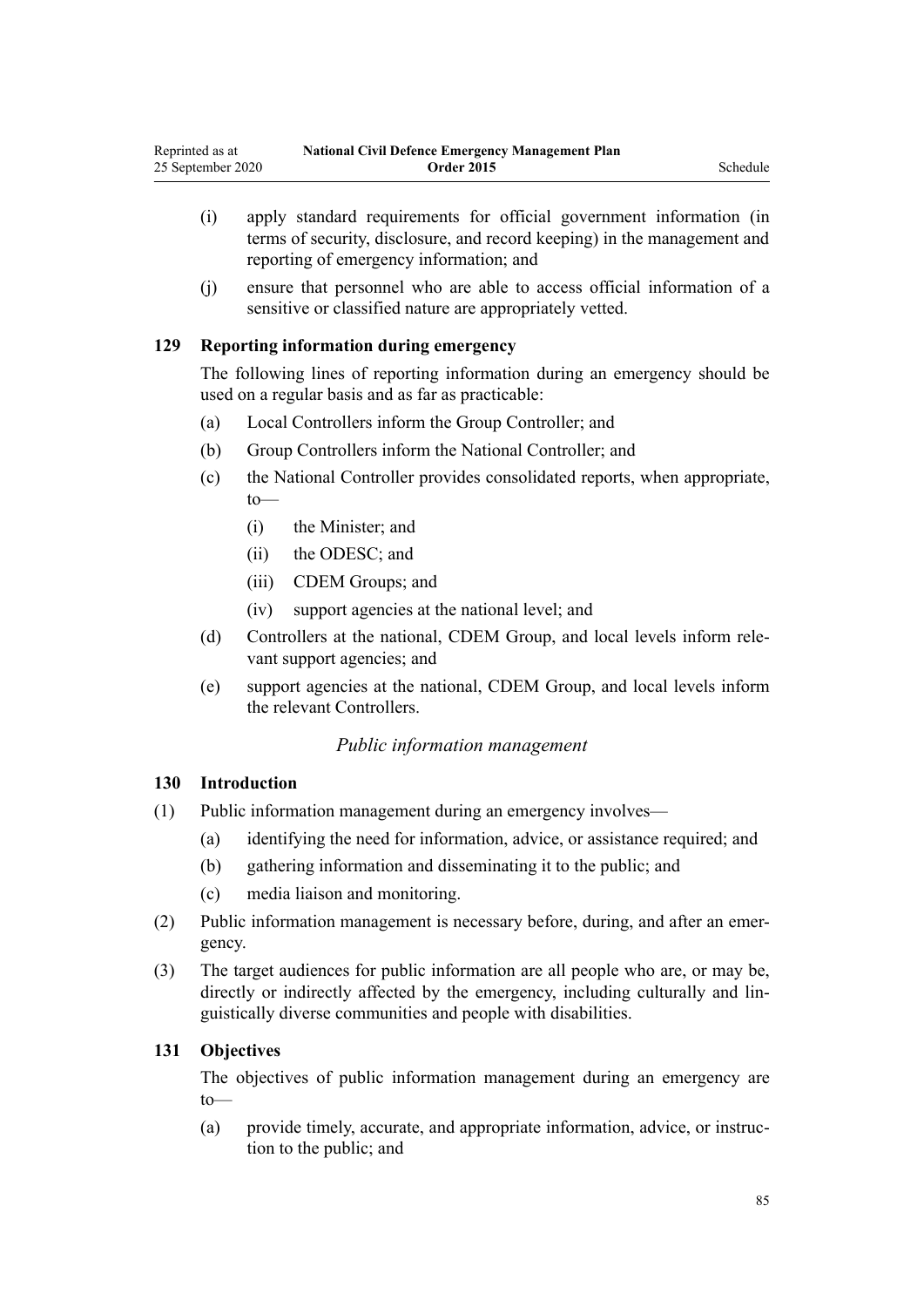- (b) build public confidence in a responsible, competent operation that makes all reasonable efforts to inform and protect the community; and
- (c) promote the effective management and co-ordination of public information between agencies, CDEM Groups, news media, and the public.

# **132 Principles**

The principles underlying emergency public information management at the national level are to—

- (a) establish, before an emergency,—
	- (i) a working relationship between news media representatives and Public Information Managers of lead agencies; and
	- (ii) an understanding of each other's expectations during an emergency; and
- (b) provide, during an emergency, dependable, accurate, and timely information to news media to help the gathering and dissemination of news and information; and
- (c) use a wide range of channels and media to reach as many people as possible, including culturally and linguistically diverse communities and people with disabilities; and
- (d) ensure that each agency that manages public information during an emergency acts according to an integrated public information management plan established by the lead agency; and
- (e) provide public information that is consistent across all agencies involved in, or supporting, the response during an emergency and that is consistent within each agency at the national, CDEM Group, and local levels (key messages must be compatible or in agreement with each other); and
- (f) understand that national agencies and CDEM Groups may pool personnel and resources to provide a professional and timely public information service.

# **133 National roles**

- (1) During an emergency where the NEMA is the lead agency,—
	- (a) the Director or the National Controller will, as required, issue public information statements; and
	- (b) the NEMA will—
		- (i) activate a public information management function to monitor and co-ordinate public information; and
		- (ii) activate, as required, the memorandum of understanding with certain television and radio broadcasters for the broadcast of emergency announcements; and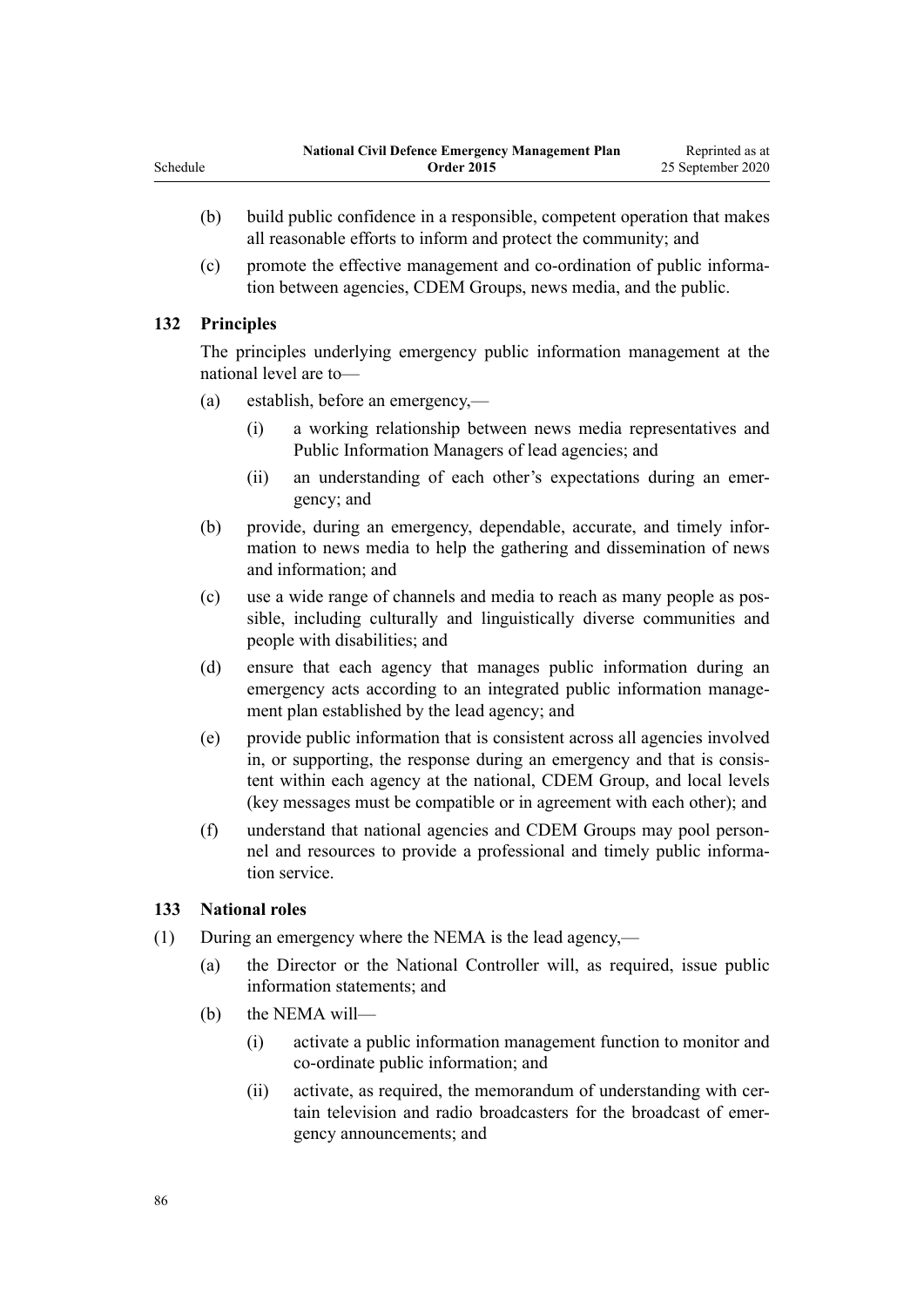- (c) the Ministry of Social Development, in consultation with, or at the request of, the National Controller, may activate the government helpline to provide information on the services and assistance available to people affected by the emergency; and
- (d) the DPMC, on the instructions of the ODESC, may convene an all-ofgovernment communications group to develop and co-ordinate consistent national and international key messages.
- (2) The all-of-government communications group may include representatives from the following agencies:
	- (a) the NEMA:
	- (b) the Ministry of Business, Innovation, and Employment:
	- (c) the Ministry of Foreign Affairs and Trade:
	- (d) the Ministry of Health:
	- (e) the Ministry for Primary Industries:
	- (f) the Ministry of Social Development:
	- (g) the Ministry of Transport:
	- (h) the New Zealand Customs Service:
	- (i) Fire and Emergency New Zealand:
	- (j) the New Zealand Police.

Schedule clause 133(1): amended, on 1 December 2019, by [clause 5](http://legislation.govt.nz/pdflink.aspx?id=LMS284019) of the National Civil Defence Emergency Management Plan Amendment Order 2019 (LI 2019/277).

Schedule clause 133(1)(b): amended, on 1 December 2019, by [clause 5](http://legislation.govt.nz/pdflink.aspx?id=LMS284019) of the National Civil Defence Emergency Management Plan Amendment Order 2019 (LI 2019/277).

Schedule clause 133(2)(a): amended, on 1 December 2019, by [clause 5](http://legislation.govt.nz/pdflink.aspx?id=LMS284019) of the National Civil Defence Emergency Management Plan Amendment Order 2019 (LI 2019/277).

Schedule clause 133(2)(i): replaced, on 1 July 2017, by [section 197](http://legislation.govt.nz/pdflink.aspx?id=DLM6678752) of the Fire and Emergency New Zealand Act 2017 (2017 No 17).

#### *Logistics*

#### **134 Introduction**

- (1) CDEM logistics support response and recovery by providing resources to—
	- (a) maintain response capacity and capability; and
	- (b) address the needs of affected communities.
- (2) This requires the procurement, transportation, accommodation, and deployment of personnel, facilities, supplies, equipment, and services.

#### **135 Objective**

The objective of CDEM logistics is to provide sufficient resources in a timely manner to support response and recovery operations.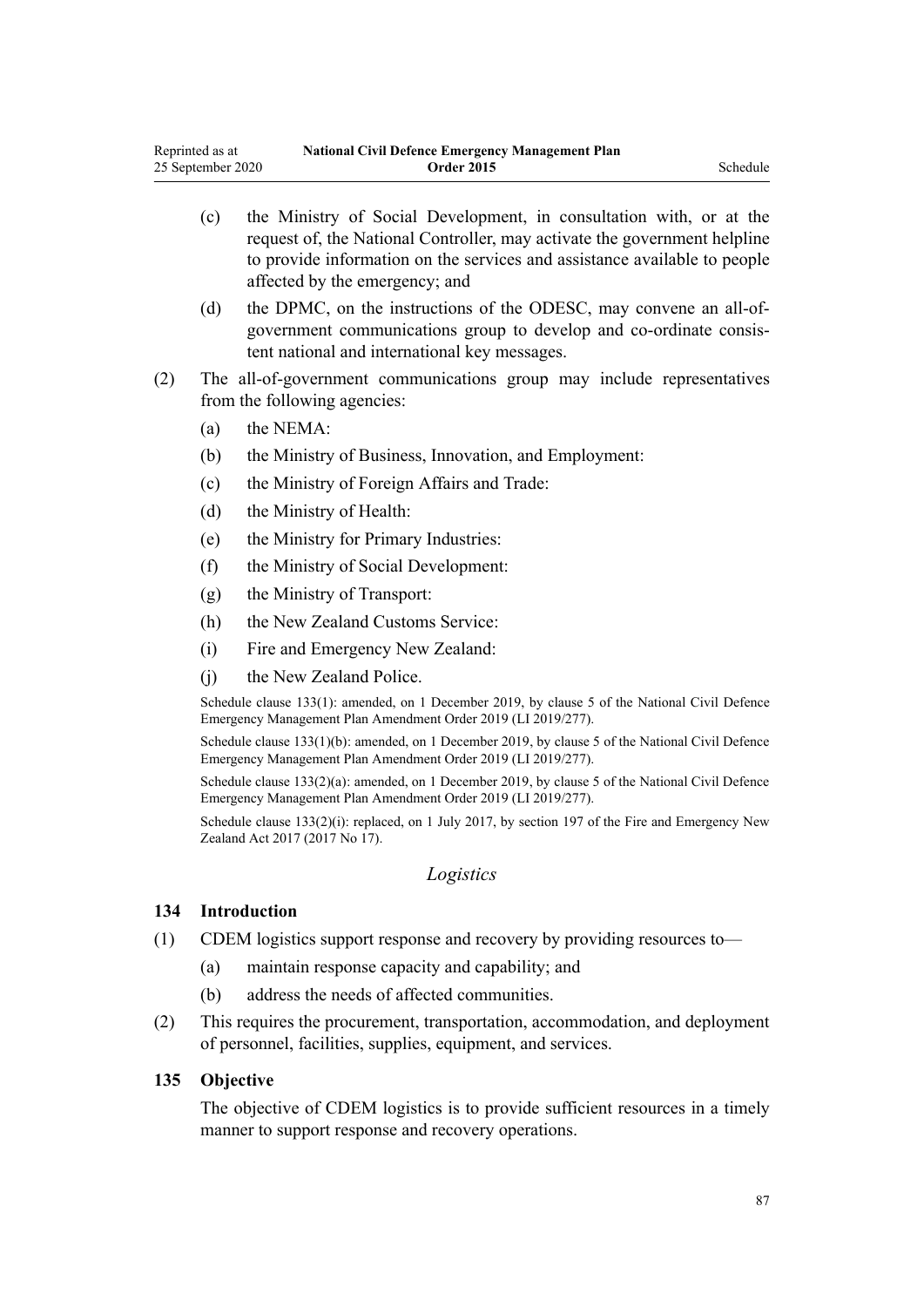Schedule

# **136 Principles**

The principles regarding logistics are to—

- (a) use business-as-usual processes and systems; and
- (b) understand that pre-planned systems and processes for the identification, procurement, and deployment of resources and the reconciliation of accounts and accountability reporting are essential to an effective logistics system; and
- (c) adopt a collaborative approach to logistics planning (involving all stakeholders) based on shared-risk and needs analysis before an emergency to enable a co-ordinated response; and
- (d) actively manage only those resources that are in short supply; and
- (e) understand that agencies are responsible for the procurement and management of their own resources in a co-ordinated manner, as envisaged by the CIMS (and may request assistance from the next level of Controller); and
- (f) use local resources, where practicable, before using those from other areas.

### **137 CDEM logistics activities**

- (1) Each agency involved in CDEM logistics is to—
	- (a) maintain systems and processes to ensure adequate logistics capability to support their own operations; and
	- (b) co-operate with national level agencies for co-ordinated logistics planning.
- (2) During an emergency where the NEMA is the lead agency,—
	- (a) the NEMA—
		- (i) co-ordinates all-of-government logistics activities; and
		- (ii) co-ordinates the use of resources that the National Controller considers critical; and
		- (iii) facilitates international procurement; and
		- (iv) procures resources to support the CDEM response where appropriate; and
	- (b) CDEM Groups—
		- (i) co-ordinate the use of resources that the CDEM Group Controller or the Local Controller considers critical; and
		- (ii) inform the NEMA of these critical resources as soon as practicable; and
		- (iii) procure resources to support the CDEM response where appropriate; and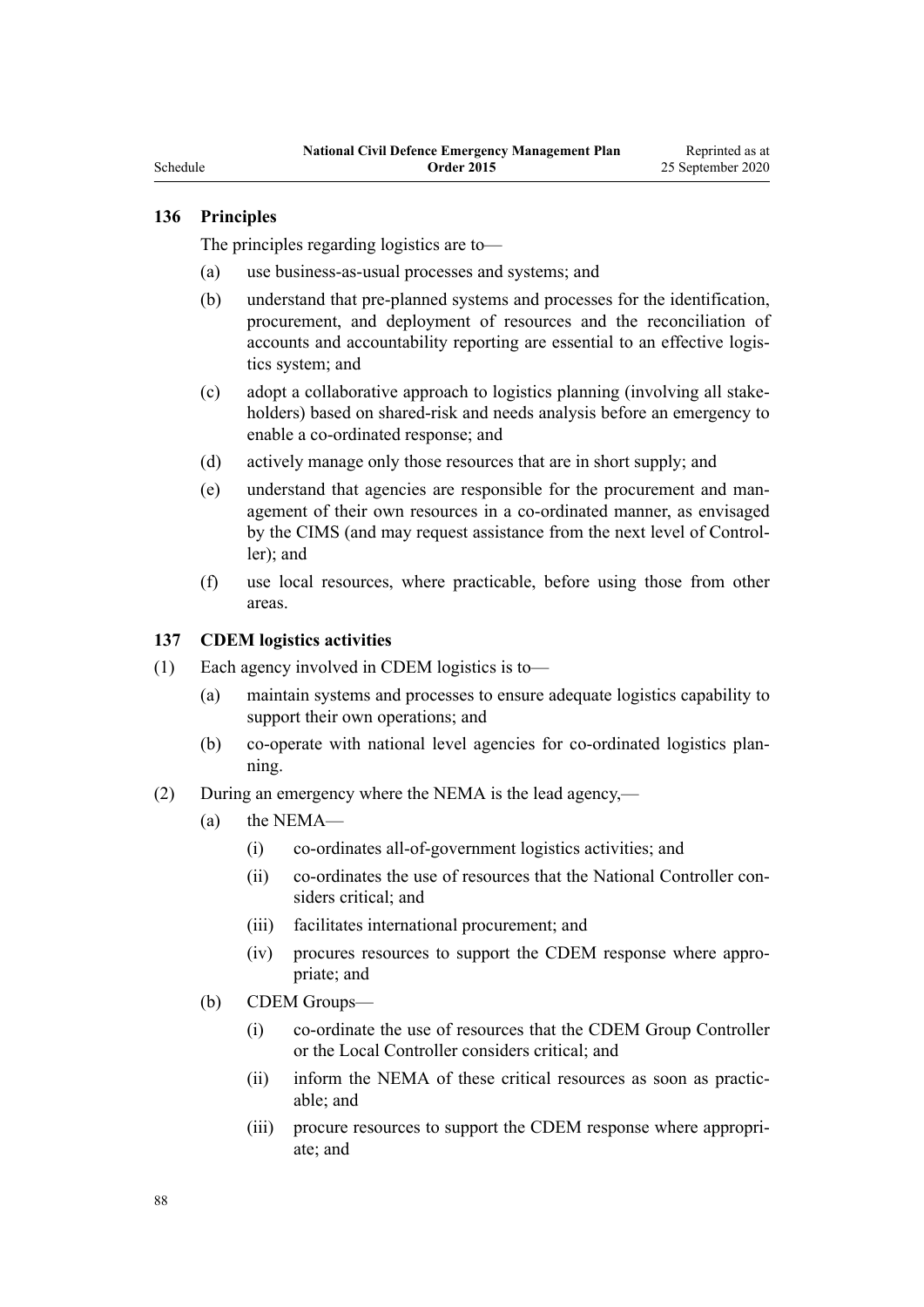- (iv) may request the NEMA to procure resources, when local capacity has been used; and
- (c) support agencies—
	- (i) procure resources to support their response where appropriate; and
	- (ii) inform the appropriate EOC or ECC or the NCMC of any critical or significant logistics-related activities; and
	- (iii) inform the lead agency and other support agencies of logistics capability and available stock holdings; and
	- (iv) participate in planning and co-ordination activities.

Schedule clause 137(2): amended, on 1 December 2019, by [clause 5](http://legislation.govt.nz/pdflink.aspx?id=LMS284019) of the National Civil Defence Emergency Management Plan Amendment Order 2019 (LI 2019/277).

Schedule clause 137(2)(a): amended, on 1 December 2019, by [clause 5](http://legislation.govt.nz/pdflink.aspx?id=LMS284019) of the National Civil Defence Emergency Management Plan Amendment Order 2019 (LI 2019/277).

Schedule clause 137(2)(b)(ii): amended, on 1 December 2019, by [clause 5](http://legislation.govt.nz/pdflink.aspx?id=LMS284019) of the National Civil Defence Emergency Management Plan Amendment Order 2019 (LI 2019/277).

Schedule clause 137(2)(b)(iv): amended, on 1 December 2019, by [clause 5](http://legislation.govt.nz/pdflink.aspx?id=LMS284019) of the National Civil Defence Emergency Management Plan Amendment Order 2019 (LI 2019/277).

#### *Mass evacuation*

#### **138 Introduction**

Mass evacuation of a defined area is necessary when—

- (a) a potential or an imminent threat poses unacceptable risks for the safety of people remaining in the area; or
- (b) the consequences of an emergency have rendered the area uninhabitable.

# **139 Objective**

If mass evacuation is required, the objective is to move people out of the area of risk in a timely, safe, and effective manner.

# **140 Principles**

The principles underlying mass evacuation are to—

- (a) understand that in emergencies people are often better off sheltering in place, but that evacuation will be considered when the risks of staying in place outweigh the risks of relocating people; and
- (b) ensure that, when evacuation is necessary, people are accommodated as near to their homes as possible; and
- (c) ensure that planning for evacuation is collaborative (involving all stakeholders) and includes, where possible, consultation with affected communities; and
- (d) ensure that—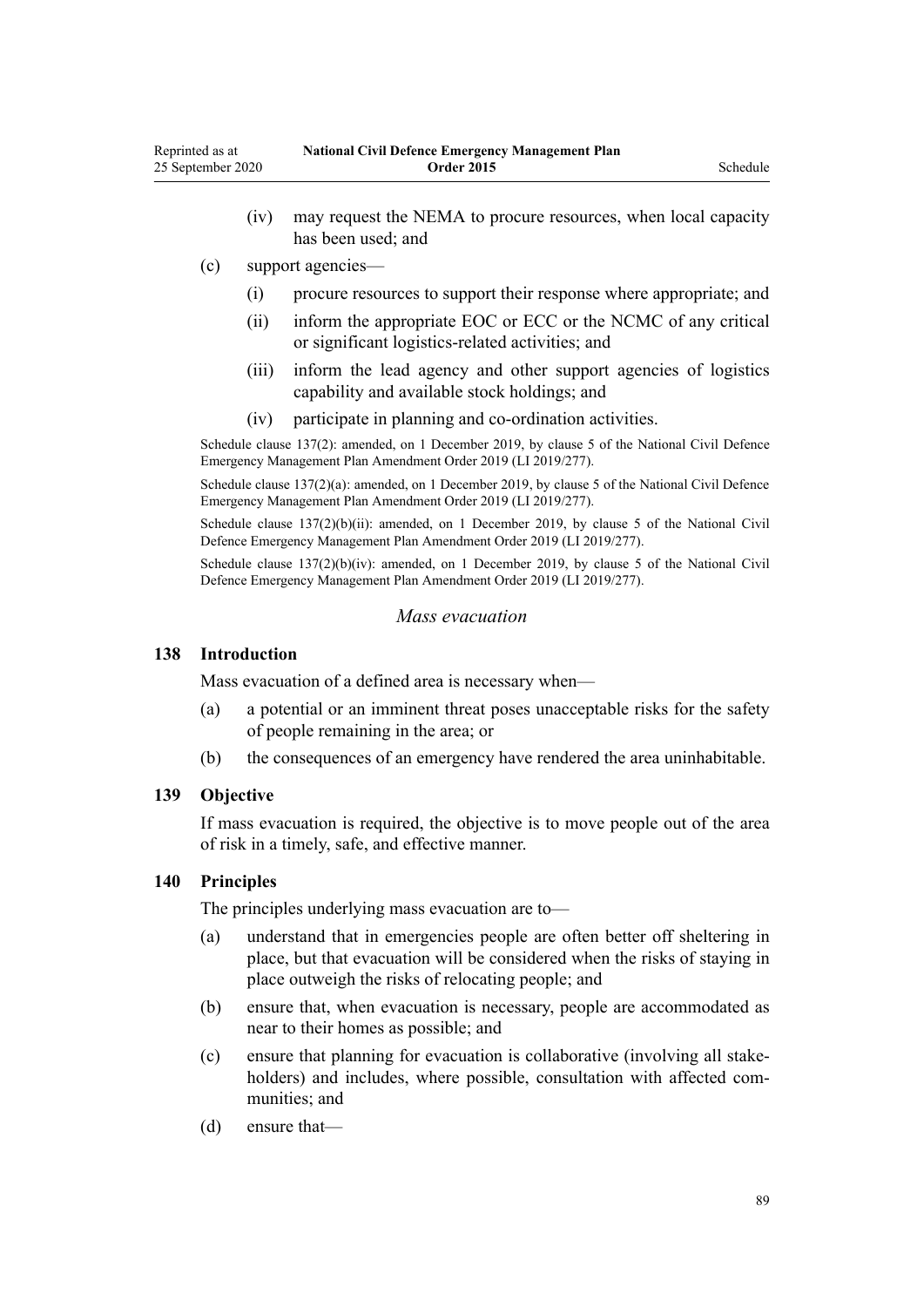- (i) the primary responsibility for the welfare of animals lies with the owner or person in charge of the animals; and
- (ii) the evacuation of companion animals, including disability assist dogs, occurs alongside people; and
- (iii) the evacuation of production and other non-companion animals is the responsibility of the owner or person in charge of the animals.

# **141 Management of evacuation**

Schedule

- (1) Evacuations are managed at the local level in the affected area and are supported, and may be co-ordinated, by the ECC.
- (2) Co-ordination and support at the national level for evacuations will be provided when CDEM Group capability is overwhelmed.
- (3) Further information on the management of evacuation is provided in *The Guide*.

# **142 Types of evacuation**

- (1) Evacuation can, as a voluntary step or mandatory requirement, occur before, during, or after an emergency.
- (2) Evacuation before an emergency may occur as a necessary precaution until—
	- (a) the risk is understood or contained; or
	- (b) the risk has been sufficiently managed.
- (3) Voluntary evacuation occurs when people choose to move without being directed to do so.
- (4) Mandatory evacuation occurs when people are directed that they must leave an area because the risks of remaining there are considered too great.
- (5) Mandatory evacuation can be ordered,—
	- (a) before a state of emergency is declared, by the New Zealand Police (under [section 14](http://legislation.govt.nz/pdflink.aspx?id=DLM2136647) of the Search and Surveillance Act 2012) or the fire services, if life or property is in danger; or
	- (b) after a state of emergency is declared, by the New Zealand Police, the National Controller, a CDEM Group Controller, or a person authorised as specified under [section 86](http://legislation.govt.nz/pdflink.aspx?id=DLM150799) of the Act.

# **143 Phases of evacuation**

The 5 phases of an evacuation are—

- (a) the decision to evacuate:
- (b) the warning of evacuation:
- (c) the process of evacuation:
- (d) the shelter of evacuees:
- (e) the return of evacuees.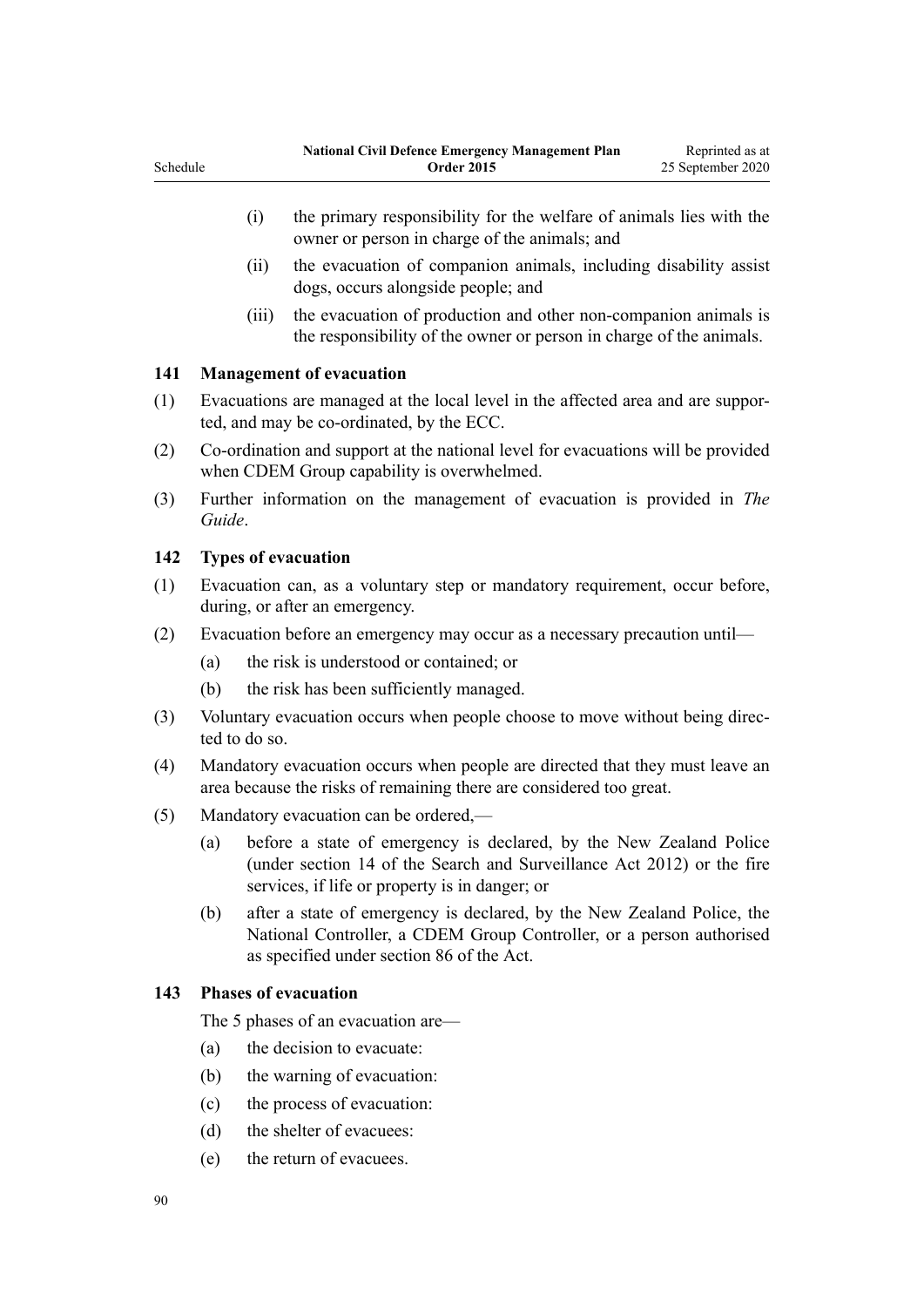### *International assistance for New Zealand*

#### **144 Introduction**

(1) An emergency in New Zealand may—

- (a) generate offers of assistance from overseas governments and non-governmental organisations; or
- (b) necessitate requests from New Zealand for external assistance.
- (2) The National Controller, or the Director, as a member of the ODESC, may recommend that international assistance be requested to support the response or recovery.
- (3) The Government will approve the use of international assistance through the government crisis management arrangements of the ODESC system.

#### **145 Objective**

The objective of international assistance is to enhance New Zealand's response capacity and capability where required following a large-scale emergency.

# **146 Principles**

The principles underlying international assistance are to—

- (a) ensure that any international assistance is consistent with New Zealand laws and regulations; and
- (b) ensure that international assistance is based on requests made by the New Zealand Government or the acceptance of offers of assistance by the New Zealand Government; and
- (c) maintain, through the Ministry of Foreign Affairs and Trade, effective lines of communication with foreign governments and international organisations on all aspects of an emergency via New Zealand's overseas posts and foreign diplomatic missions accredited to New Zealand; and
- (d) understand that the ODESC may authorise the National Controller to provide daily situation reports to the international community; and
- (e) ensure that requests for and offers of international assistance are co-ordinated by the National Controller through the international assistance function managed by the NEMA; and
- (f) use the following links to the international community:
	- (i) existing lines of communication between the Ministry of Foreign Affairs and Trade and foreign governments and international organisations; and
	- (ii) New Zealand's overseas diplomatic posts; and
	- (iii) foreign diplomatic missions resident in and accredited to New Zealand; and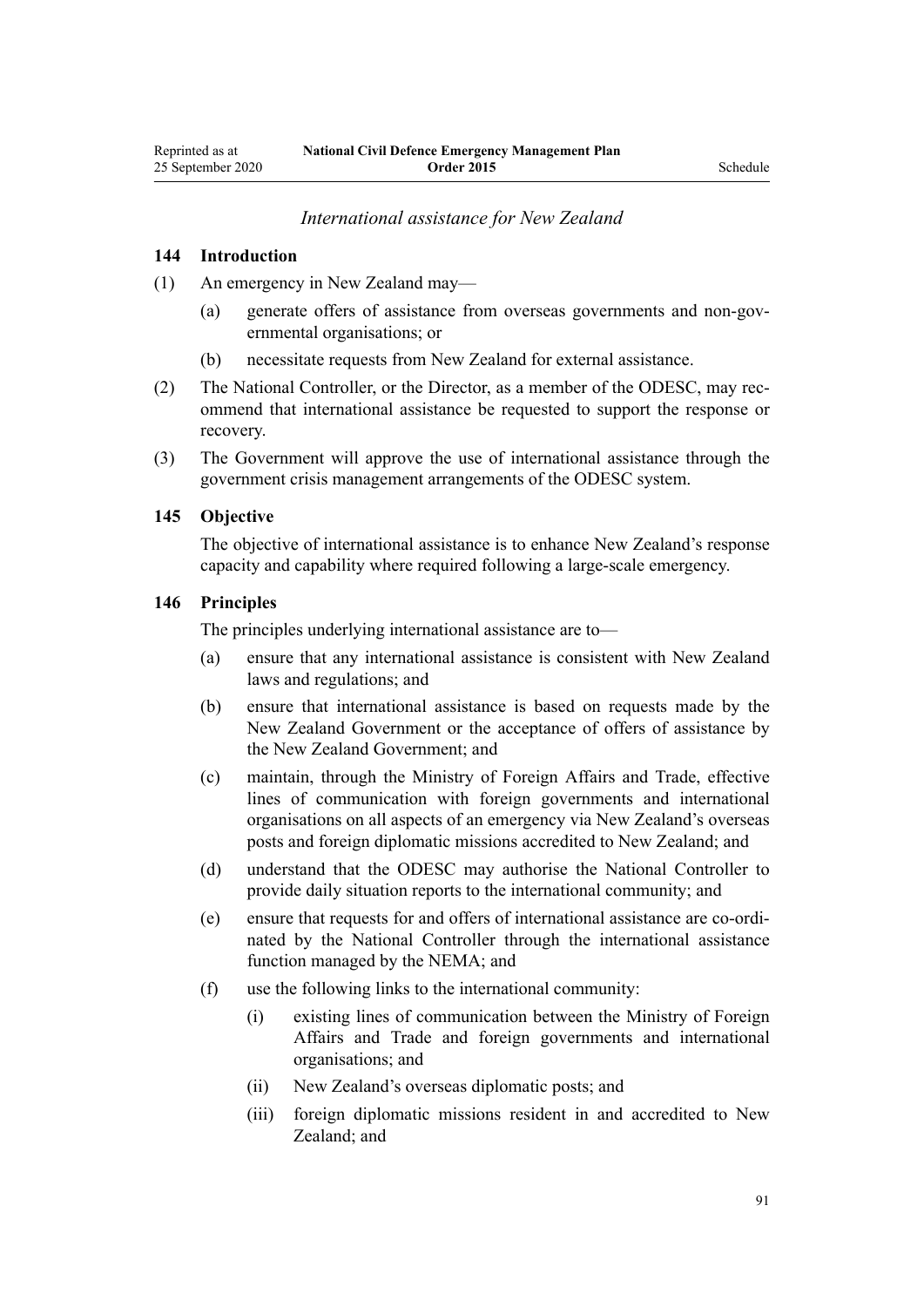- (iv) the UNOCHA; and
- (v) the Non-Governmental Organisations Disaster Relief Forum; and
- (g) ensure that all international assistance is, upon arrival in New Zealand, co-ordinated by the National Controller (who may request other agencies or officials to co-ordinate particular aspects of this assistance); and
- (h) ensure that once an international resource has been requested, and the resource has been mobilised (even if a domestic resource becomes available), the international resource arrives in New Zealand; and
- (i) ensure that the Ministry of Foreign Affairs and Trade (with the assistance of the New Zealand Red Cross, the New Zealand Police, the Ministry of Health, and the New Zealand Customs Service) keeps the international community informed of the safety and whereabouts of foreign nationals.

Schedule clause 146(e): amended, on 1 December 2019, by [clause 5](http://legislation.govt.nz/pdflink.aspx?id=LMS284019) of the National Civil Defence Emergency Management Plan Amendment Order 2019 (LI 2019/277).

#### **147 National roles**

- (1) During an emergency where the NEMA is the lead agency, the Director or the National Controller may activate an international assistance function to work with relevant agencies to co-ordinate international assistance.
- (2) The international assistance function—
	- (a) facilitates the communication and co-ordination of actions across agencies in respect of international assistance during an emergency in New Zealand; and
	- (b) receives and collates offers of international assistance; and
	- (c) receives and collates requests for international assistance; and
	- (d) when required, matches requests for international assistance with offers of assistance; and
	- (e) communicates through the appropriate channels requests for, and acceptance of, international assistance.
- (3) The international assistance function is co-ordinated by the NEMA and includes representatives from the following agencies:
	- (a) the DPMC:
	- (b) the Ministry of Foreign Affairs and Trade:
	- (c) the Ministry of Health:
	- (d) the Ministry for Primary Industries:
	- (e) the New Zealand Customs Service:
	- (f) the New Zealand Defence Force:
	- (g) Fire and Emergency New Zealand: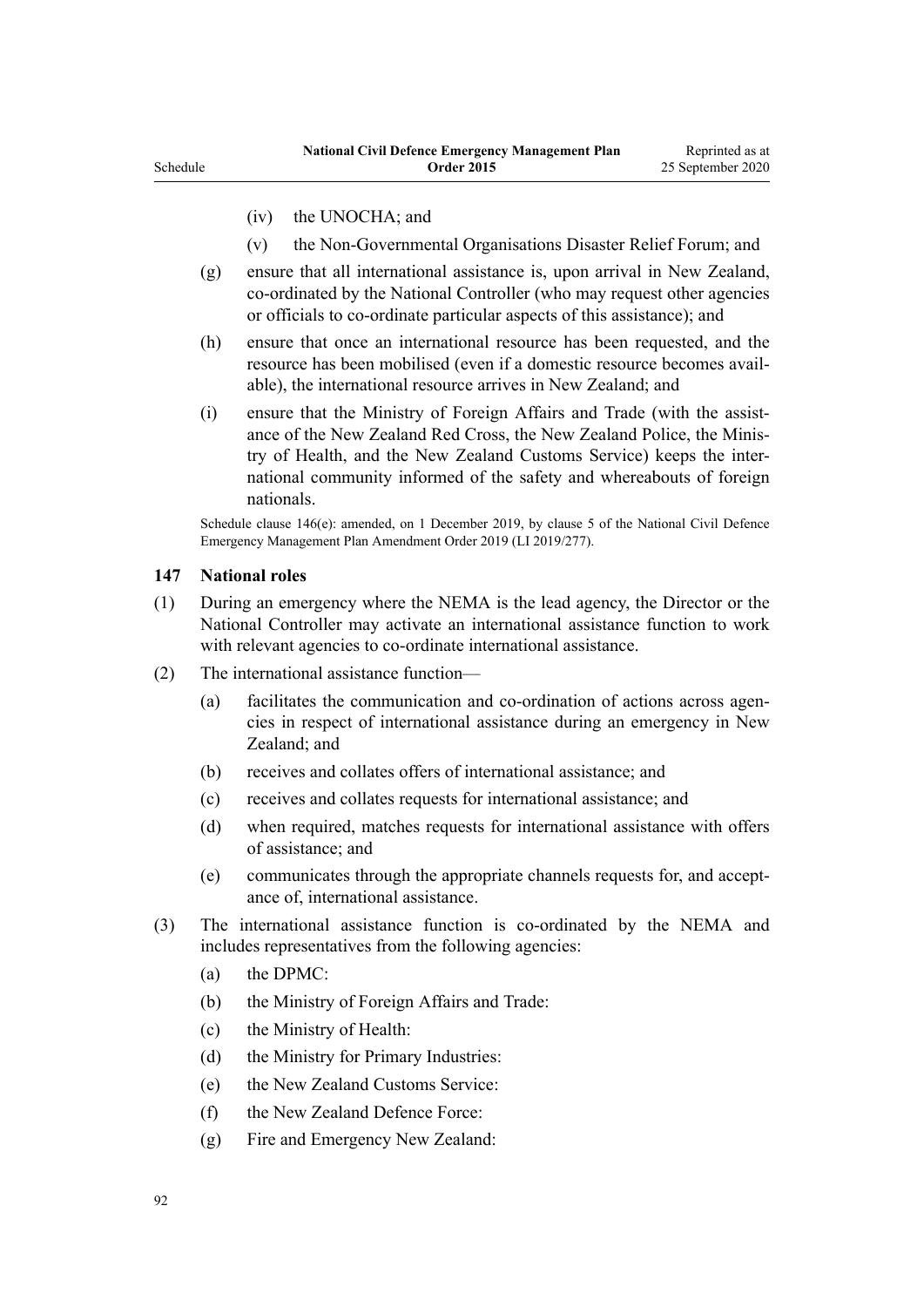#### (h) the New Zealand Red Cross:

#### (i) the Non-Governmental Organisations Disaster Relief Forum.

Schedule clause 147(1): amended, on 1 December 2019, by [clause 5](http://legislation.govt.nz/pdflink.aspx?id=LMS284019) of the National Civil Defence Emergency Management Plan Amendment Order 2019 (LI 2019/277).

Schedule clause 147(3): amended, on 1 December 2019, by [clause 5](http://legislation.govt.nz/pdflink.aspx?id=LMS284019) of the National Civil Defence Emergency Management Plan Amendment Order 2019 (LI 2019/277).

Schedule clause  $147(3)(g)$ : replaced, on 1 July 2017, by [section 197](http://legislation.govt.nz/pdflink.aspx?id=DLM6678752) of the Fire and Emergency New Zealand Act 2017 (2017 No 17).

#### **148 Approval to accept or request international assistance**

International assistance may be initiated by a request—

- (a) for immediate support for lifesaving activities (specifically medical and urban search and rescue resources, which can be approved immediately by the National Controller); or
- (b) from the National Controller, or the Director, via the ODESC to the NSC, seeking approval to activate international assistance arrangements to support the New Zealand response for the duration of the emergency (if the NSC is unable to meet, approval will be sought from a senior Minister, or the chair of the ODESC).

#### **149 Requests for international assistance**

- (1) All requests for international assistance are to be provided to the National Controller for consideration.
- (2) The process for making requests for international assistance is detailed in *The Guide*.

#### **150 Offers of international assistance**

- (1) All offers of international assistance are to be provided to the National Controller for consideration and agreement before acceptance of that assistance.
- (2) The process for accepting offers of international assistance is detailed in *The Guide*.
- (3) Any international assistance must be able to operate within the New Zealand regulatory and legal framework.

# **151 United Nations Office for the Coordination of Humanitarian Affairs (UNOCHA)**

- (1) New Zealand joined the consensus on United Nations General Assembly Resolutions 46/182 and 57/150, which were adopted without vote.
- (2) General Assembly Resolution 46/182 strengthened the United Nations' capacity to respond to both complex emergencies and natural disasters worldwide.
- (3) General Assembly Resolution 46/182 also created the position of Emergency Relief Coordinator (**USG/ERC**), who is the head of UNOCHA and is responsible for co-ordinating the international response to disasters, natural and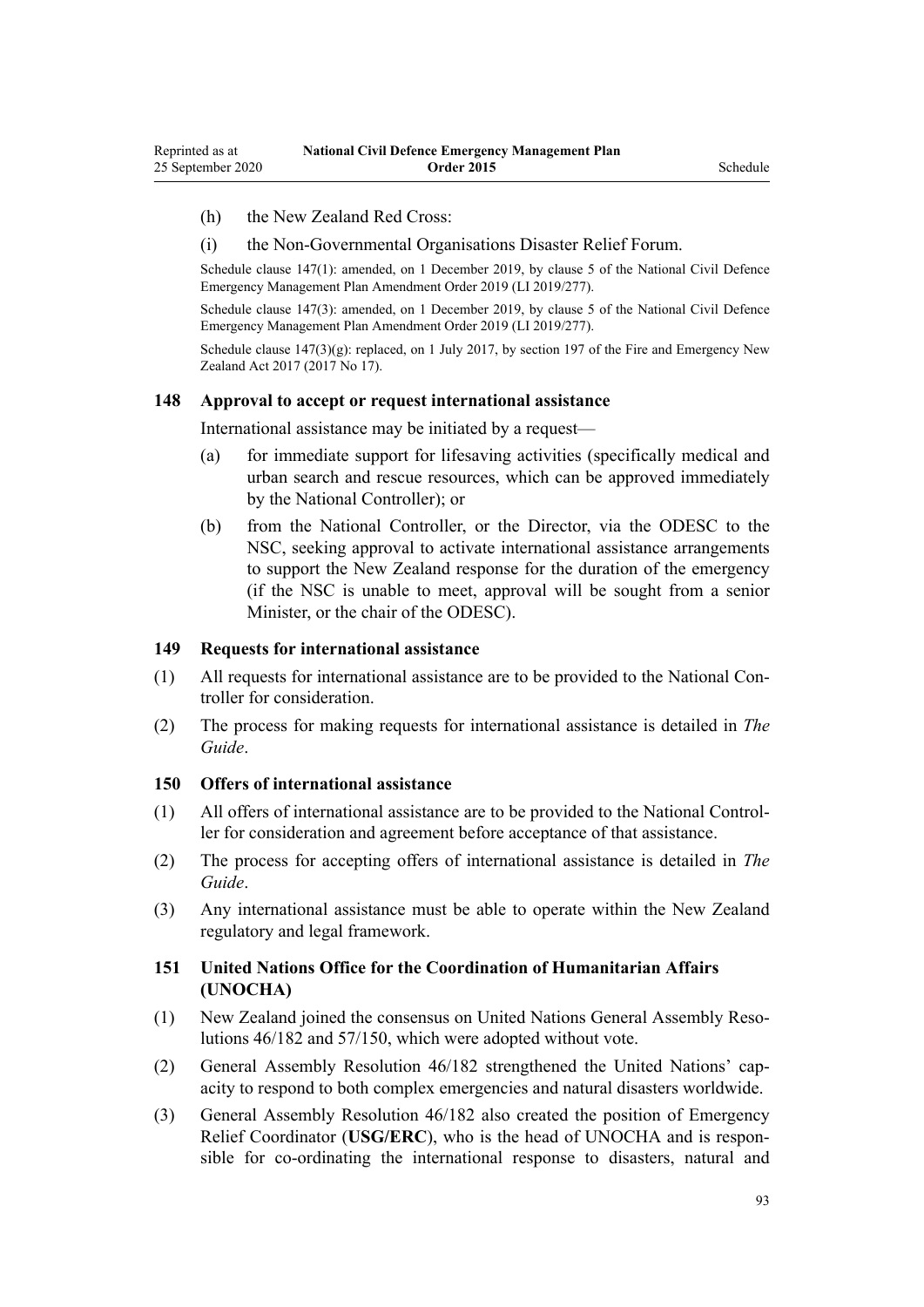human-made, as well as acting as principal adviser to the Secretary-General of the United Nations on humanitarian issues and concerns.

- (4) UNOCHA's mandate, under the direction of the USG/ERC, includes the coordination of humanitarian aid response, policy development, resource mobilisation, and humanitarian advocacy.
- (5) UNOCHA is able to deploy resources to New Zealand at short notice during an emergency if requested by the New Zealand Government.

# **Part 9 Recovery**

#### **152 Introduction**

Schedule

Recovery involves the co-ordinated efforts and processes used to bring about the immediate, medium-term, and long-term holistic regeneration and enhancement of a community following an emergency.

Schedule clause 152: amended, at 9.59 pm on 29 November 2016, by [section 43](http://legislation.govt.nz/pdflink.aspx?id=DLM6928006) of the Civil Defence Emergency Management Amendment Act 2016 (2016 No 88).

#### **153 Objectives**

Recovery objectives include—

- (a) minimising the escalation of the consequences of the emergency; and
- (b) regeneration and enhancement of—
	- (i) the social, psychological, economic, cultural, and physical wellbeing of individuals and communities; and
	- (ii) the economic, built, and natural environments that support that well-being; and
- (c) taking practicable opportunities to adapt to meet the future needs of the community; and
- (d) reducing future exposure to hazards and their associated risks; and
- (e) supporting the resumption of essential community functions.

#### **154 Principles**

- (1) Recovery consists of co-ordinated efforts and processes to effect the immediate, medium-term, and long-term holistic regeneration and enhancement of a community following an emergency and requires that agencies and CDEM Groups work together in establishing shared goals, priorities, strategies, and information needs.
- (2) Recovery involves the community and activities across the following 4 environments:
	- (a) social: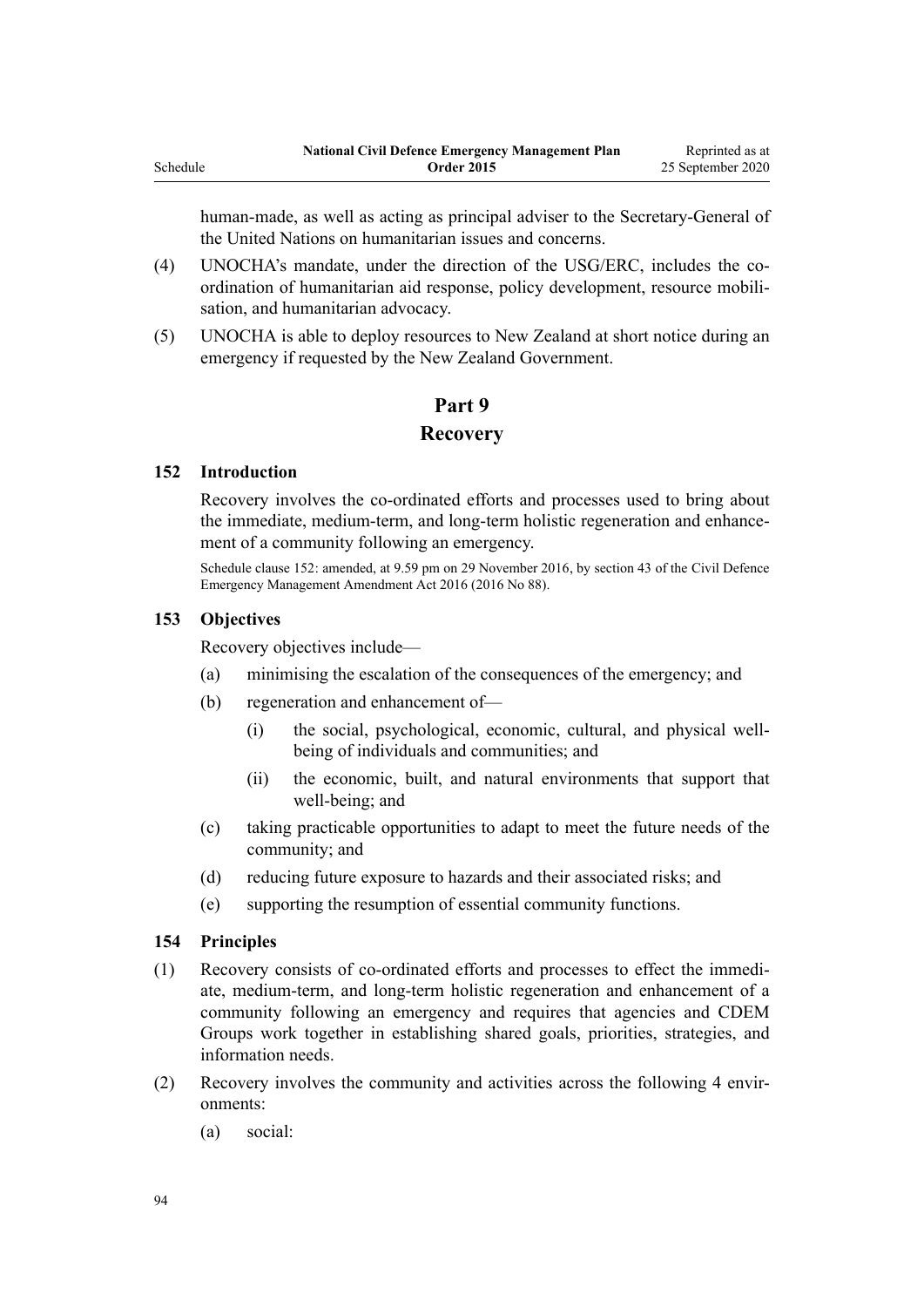- <span id="page-94-0"></span>(b) economic:
- (c) natural:
- (d) built.
- (3) Recovery should be flexible and scalable in accordance with meeting the needs of the community.
- (4) Recovery measures should be pre-planned and implemented (with necessary modifications) from the first day of the response (or as soon as practicable) and should be co-ordinated and integrated with response actions.
- (5) The aim of immediate recovery activity is to enable individuals to continue functioning as part of the wider community.
- (6) A return to past normality may be impossible (for example, continued exposure to unacceptable levels of risk from hazards may necessitate the relocation of people and property at risk).
- (7) Depending on the nature, scale, and complexity of the emergency, recovery may take a short time or many years, possibly decades.

Schedule clause 154(1): amended, at 9.59 pm on 29 November 2016, by [section 43](http://legislation.govt.nz/pdflink.aspx?id=DLM6928006) of the Civil Defence Emergency Management Amendment Act 2016 (2016 No 88).

#### **155 Transition from response to recovery**

- (1) Information received in response to an emergency should be used as a basis for developing a recovery action plan, and recovery strategy (if required), for establishing and planning effective recovery arrangements.
- (2) As the response concludes, a planned transition to recovery must be managed.
- (3) The transition from response to recovery in emergencies may be staged and variable across regions and areas.
- (4) Effective transition from response to recovery depends on understanding and agreement between Controllers and Recovery Managers.
- (5) The principal aspects of this transition are to be outlined in the recovery action plan and, if needed, the recovery strategy.

#### **155A National transition period**

- (1) [Section 94A](http://legislation.govt.nz/pdflink.aspx?id=DLM7053569) of the Act authorises the Minister, under certain conditions specified in that section, to give notice of a national transition period over the whole of New Zealand or any areas or districts.
- (2) In the event that notice is given of a national transition period,—
	- (a) any other transition period then in force in any area or district to which the national transition period applies ceases to have effect; and
	- (b) the Director, or the National Recovery Manager in accordance with a delegation under [section 11A\(1\)](http://legislation.govt.nz/pdflink.aspx?id=DLM7053502) of the Act, will co-ordinate, direct, and control the resources made available for CDEM.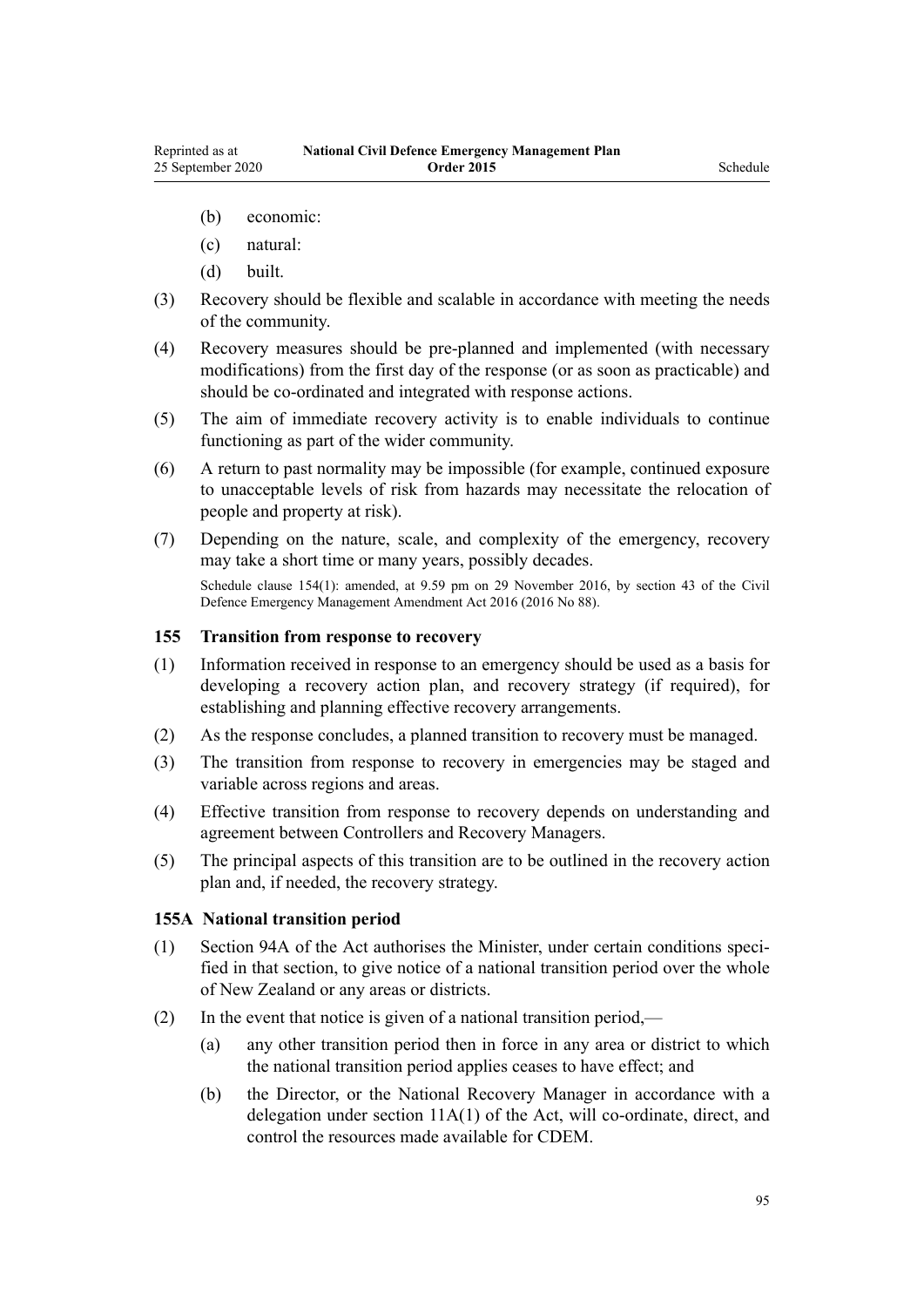Schedule clause 155A: inserted, at 9.59 pm on 29 November 2016, by [section 43](http://legislation.govt.nz/pdflink.aspx?id=DLM6928006) of the Civil Defence Emergency Management Amendment Act 2016 (2016 No 88).

#### **155B Transition period functions**

Schedule

- (1) The functions of a Group Recovery Manager and a Local Recovery Manager are set out in [section 30A](http://legislation.govt.nz/pdflink.aspx?id=DLM7053530) of the Act and the specific powers of all Recovery Managers during a transition period are set out in [Part 5B](http://legislation.govt.nz/pdflink.aspx?id=DLM7053583) of the Act.
- (2) Without limiting subclause (1), a Recovery Manager has responsibility under this plan for the following:
	- (a) co-ordinating the use of resources made available under this plan; and
	- (b) directing and controlling the use of resources made available under this plan; and
	- (c) ensuring that any relevant CDEM Group and the Director (and, in turn, the Minister and ODESC) are adequately briefed on the situation during the transition period.

Schedule clause 155B: inserted, at 9.59 pm on 29 November 2016, by [section 43](http://legislation.govt.nz/pdflink.aspx?id=DLM6928006) of the Civil Defence Emergency Management Amendment Act 2016 (2016 No 88).

#### **156 National recovery activities**

- (1) In smaller-scale recoveries, where the scale of co-ordination is beyond the resources of the CDEM Group or the consequences of the emergency are nationally significant, the Director may co-ordinate national recovery activities through a National Recovery Manager and, where necessary, the establishment of a National Recovery Office.
- (2) In large-scale recovery, the Government may establish an agency to manage and co-ordinate the Government's interest in the recovery.
- (3) The agency will act in partnership with the affected local authorities and CDEM Groups and may be given specific roles, responsibilities, and powers.
- (4) The National Recovery Manager, in addition to performing functions and exercising powers conferred by the Act,—
	- (a) co-ordinates the establishment of, and planning for, recovery activity in the immediate, medium, and long term; and
	- (b) implements appropriate reporting and tracking mechanisms; and
	- (c) activates and co-ordinates the agencies involved in recovery; and
	- (d) chairs and co-ordinates meetings of representatives from recovery task groups; and
	- (e) assists with the provision of advice to the Minister and to Cabinet on recovery activity, as required; and
	- (f) *[Revoked]*
	- (g) co-ordinates the recovery activity of the relevant CDEM Groups, lifeline utilities, agencies, and international assistance following the transition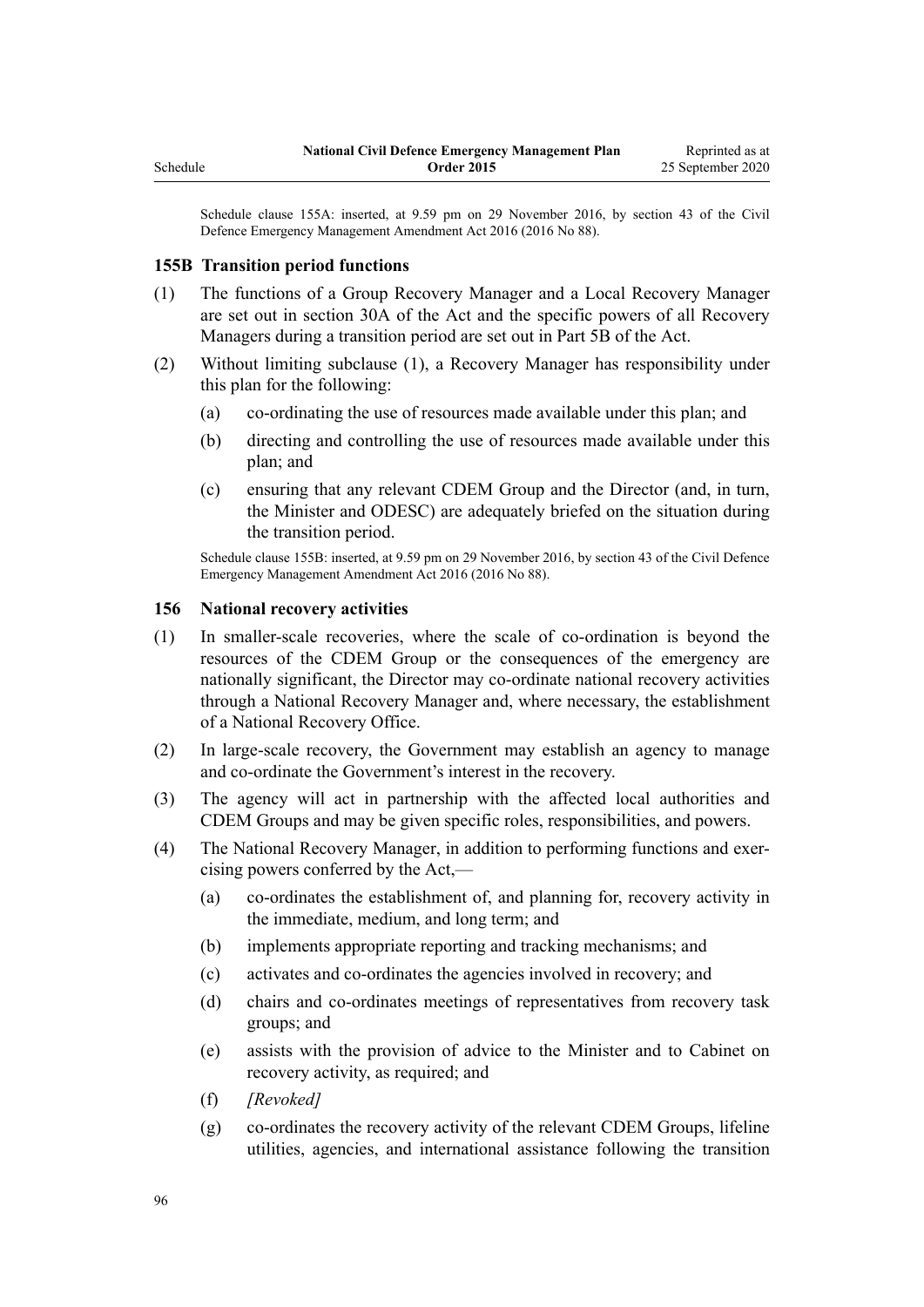from response to recovery and during the immediate, medium, and long term; and

- (h) if necessary, establishes a National Recovery Office to ensure that recovery activity is co-ordinated and the recovery function is implemented; and
- (i) liaises with CDEM Group Recovery Managers; and
- (j) determines and prioritises major areas of recovery; and
- (k) develops recovery policies; and
- (l) develops a national recovery action plan, and a national recovery strategy (if needed), to establish time frames for the implementation of recovery activities; and
- (m) co-ordinates advice on government assistance; and
- (n) provides national-level co-ordination of public information related to recovery.
- (5) *[Revoked]*

Schedule clause 156(1): amended, at 9.59 pm on 29 November 2016, by [section 43](http://legislation.govt.nz/pdflink.aspx?id=DLM6928006) of the Civil Defence Emergency Management Amendment Act 2016 (2016 No 88).

Schedule clause 156(4): amended, at 9.59 pm on 29 November 2016, by [section 43](http://legislation.govt.nz/pdflink.aspx?id=DLM6928006) of the Civil Defence Emergency Management Amendment Act 2016 (2016 No 88).

Schedule clause 156(4)(a): amended, at 9.59 pm on 29 November 2016, by [section 43](http://legislation.govt.nz/pdflink.aspx?id=DLM6928006) of the Civil Defence Emergency Management Amendment Act 2016 (2016 No 88).

Schedule clause 156(4)(f): revoked, at 9.59 pm on 29 November 2016, by [section 43](http://legislation.govt.nz/pdflink.aspx?id=DLM6928006) of the Civil Defence Emergency Management Amendment Act 2016 (2016 No 88).

Schedule clause 156(4)(g): amended, at 9.59 pm on 29 November 2016, by [section 43](http://legislation.govt.nz/pdflink.aspx?id=DLM6928006) of the Civil Defence Emergency Management Amendment Act 2016 (2016 No 88).

Schedule clause 156(5): revoked, at 9.59 pm on 29 November 2016, by [section 43](http://legislation.govt.nz/pdflink.aspx?id=DLM6928006) of the Civil Defence Emergency Management Amendment Act 2016 (2016 No 88).

#### **157 CDEM Group recovery activities**

- (1) Smaller-scale recoveries that require co-ordination at the CDEM Group level will be co-ordinated through the person responsible for recovery management for the CDEM Group (the **CDEM Group Recovery Manager**) and, where necessary, the establishment of a CDEM Group Recovery Office.
- (2) The CDEM Group Recovery Manager, in addition to performing functions and exercising powers conferred by the Act,—
	- (a) liaises with the National Recovery Manager and, at the local level, a local recovery manager or managers where these are appointed by the relevant territorial authority or authorities; and
	- (b) undertakes planning and manages, directs, and co-ordinates activities for the recovery throughout its duration and, if necessary, establishes a CDEM Group Recovery Office to manage the recovery function; and
	- (c) implements appropriate reporting and tracking mechanisms; and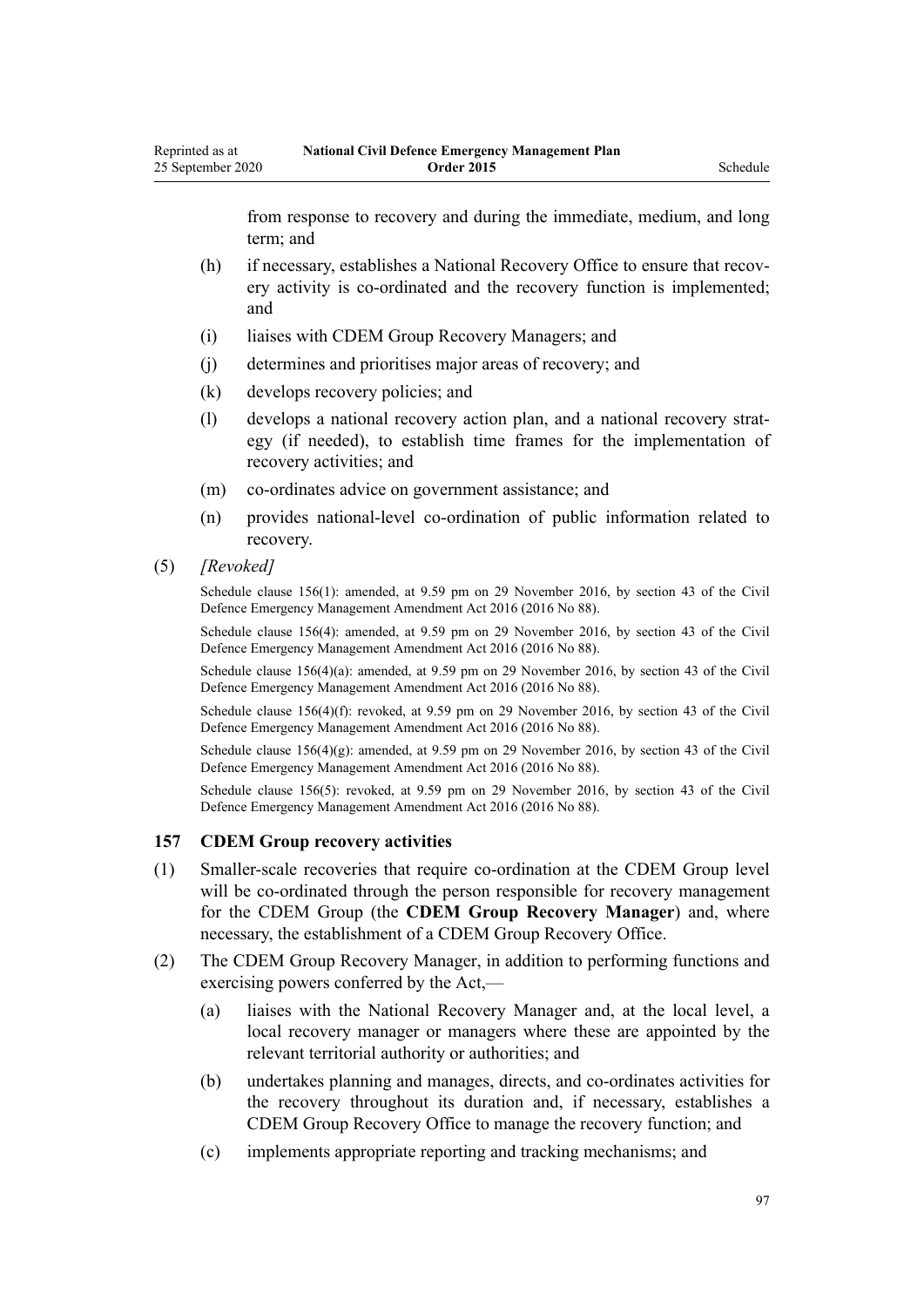|          | <b>National Civil Defence Emergency Management Plan</b> | Reprinted as at   |
|----------|---------------------------------------------------------|-------------------|
| Schedule | <b>Order 2015</b>                                       | 25 September 2020 |

- (d) works with the Group Controller and the relevant Public Information Manager to ensure a smooth transition between response and recovery; and
- (e) co-ordinates the recovery activity of the relevant territorial authorities, lifeline utilities and agencies; and
- (f) determines and prioritises major areas of recovery; and
- (g) develops the group recovery action plan, to establish time-frames for the implementation of recovery activities; and
- (h) co-ordinates advice on regional assistance; and
- (i) provides regional-level co-ordination of public information related to recovery.

Schedule clause 157(2): amended, at 9.59 pm on 29 November 2016, by [section 43](http://legislation.govt.nz/pdflink.aspx?id=DLM6928006) of the Civil Defence Emergency Management Amendment Act 2016 (2016 No 88).

#### **158 Exit strategy**

An exit strategy must be established that includes—

- (a) assistance required in the long term; and
- (b) a transition to business as usual so as to manage long-term recovery; and
- (c) planning and reporting in the long term; and
- (d) the management of public information and communications; and
- (e) opportunities for communities to discuss unresolved issues and to continue to participate in their recovery; and
- (f) changes to organisational arrangements, including the need for recovery task groups; and
- (g) debriefing and reviewing.

# **Part 10**

# **Government financial support to local authorities**

#### **159 Introduction**

- (1) Arrangements for government financial support provided to local authorities for emergencies are determined by Cabinet.
- (2) The current arrangements are set out in *The Guide*.
- (3) Wherever possible, government assistance will be provided in accordance with existing policies.
- (4) The provisions for government financial support to local authorities apply whether or not a state of emergency is, or has been, in force.

#### **160 Objectives**

The objectives of any government financial support to local authorities are to—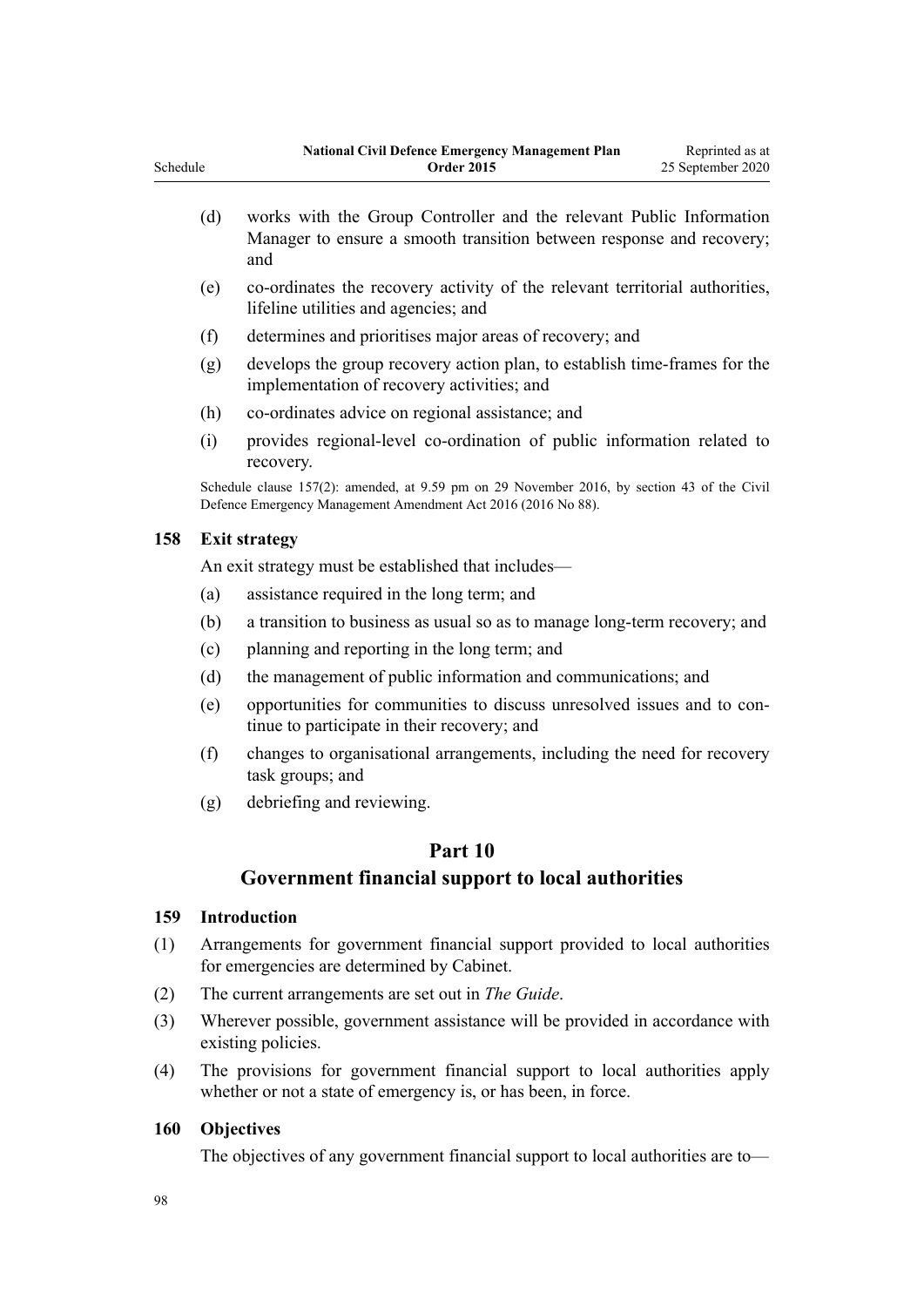- (a) provide support by meeting some of the costs incurred in managing the response to and recovery from an emergency; and
- (b) provide the minimum level of assistance required to restore to an affected community the capacity for self-help; and
- (c) return an affected community to a state in which normal social and economic activity can be resumed as quickly as possible.

# **161 Principles**

- (1) The Government considers local risks to be a local responsibility.
- (2) Government financial support is based on the expectation that local authorities will be primarily responsible for bearing the financial costs of the impact of an emergency in their geographical and functional areas of responsibility.
- (3) Government assistance is to provide solutions that are the most appropriate in the long term.
- (4) Government financial support to local authorities does not imply an obligation to restore a community—
	- (a) to a better state than existed before the emergency; or
	- (b) to previous levels if those levels are not sustainable in the long term.
- (5) Government policies should encourage agencies, local authorities, communities, businesses, and individuals to create resilience through proper management practices, for example, by—
	- (a) analysing local hazards and understanding risk exposure:
	- (b) preventing emergencies or reducing their likelihood or impact:
	- (c) adjusting infrastructure and practices to reduce vulnerability, to mitigate the consequences of emergencies, and to limit potential damage:
	- (d) providing for an efficient and effective response to emergencies:
	- (e) providing resources for recovery (that is, physical and financial provisions, including adequate emergency reserve funds and insurance).
- (6) Risk management and its associated costs should be borne by the individuals, businesses, and local authorities that benefit from it and are best able to manage or mitigate the risk.
- (7) Individuals, businesses, and local authorities have a responsibility to the extent possible to insure against, and to attempt to minimise or mitigate, risk.

# **162 Government financial support to local authorities during response**

Government financial support for response activities focuses on costs incurred by local authorities to—

(a) care for directly affected people, including the costs of accommodating, transporting, feeding, and clothing people as a result of an emergency; and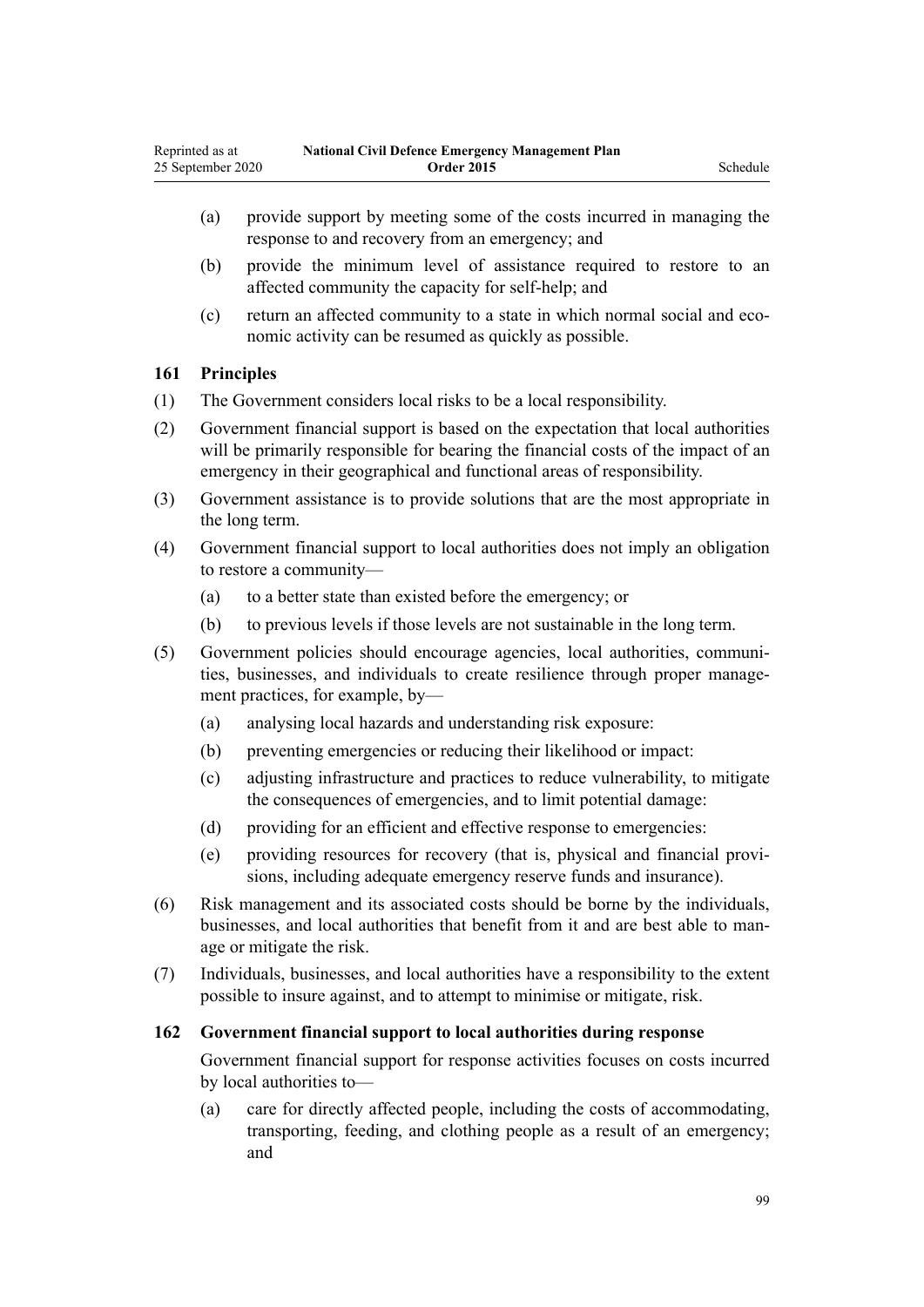- (b) take the necessary precautions or preventive actions (whether by construction, demolition, or any other means) to reduce the immediate danger to human life, where those precautions or actions were begun during the response period; and
- (c) take precautions or preventive actions aimed at reducing the potential consequences of an emergency, where those precautions or actions were begun in the period immediately before the emergency.

# **163 Government financial support to local authorities during recovery**

- (1) Government recovery assistance will normally be provided to local authorities only if—
	- (a) recovery procedures cannot be carried out without government assistance; or
	- (b) a statutory requirement for action exists or a need to invoke a statute to achieve the ends desired from the recovery process exists; or
	- (c) government assistance will aid the co-ordination of the recovery process to a significant extent; or
	- (d) the advantages of economies of scale are apparent.
- (2) Specific principles for recovery assistance are that—
	- (a) the Government has a role in the recovery process after an emergency with significant consequences; and
	- (b) initial and primary responsibility for the co-ordination of recovery efforts rests with local authorities; and
	- (c) any government recovery programme should be designed to restore community capacity for self-help and be consistent with any government policies regarding mitigation and alleviation measures.

# **164 Special policy for recovery**

Special policy financial support may be available to local authorities in cases where, to decrease the likelihood of the occurrence of a similar emergency, funding in addition to existing resources is required for—

- (a) new programmes of work to meet specific needs in an affected region; or
- (b) the upgrading of facilities to a level that is higher than existed previously.

# **Appendix 1 Lead agencies**

[cls 12\(b\)](#page-15-0), [14\(3\)](#page-16-0), [21\(1\)](#page-22-0)

The following agencies are mandated through legislation or expertise to manage an emergency arising from the following listed hazards. **Note**: The role of the lead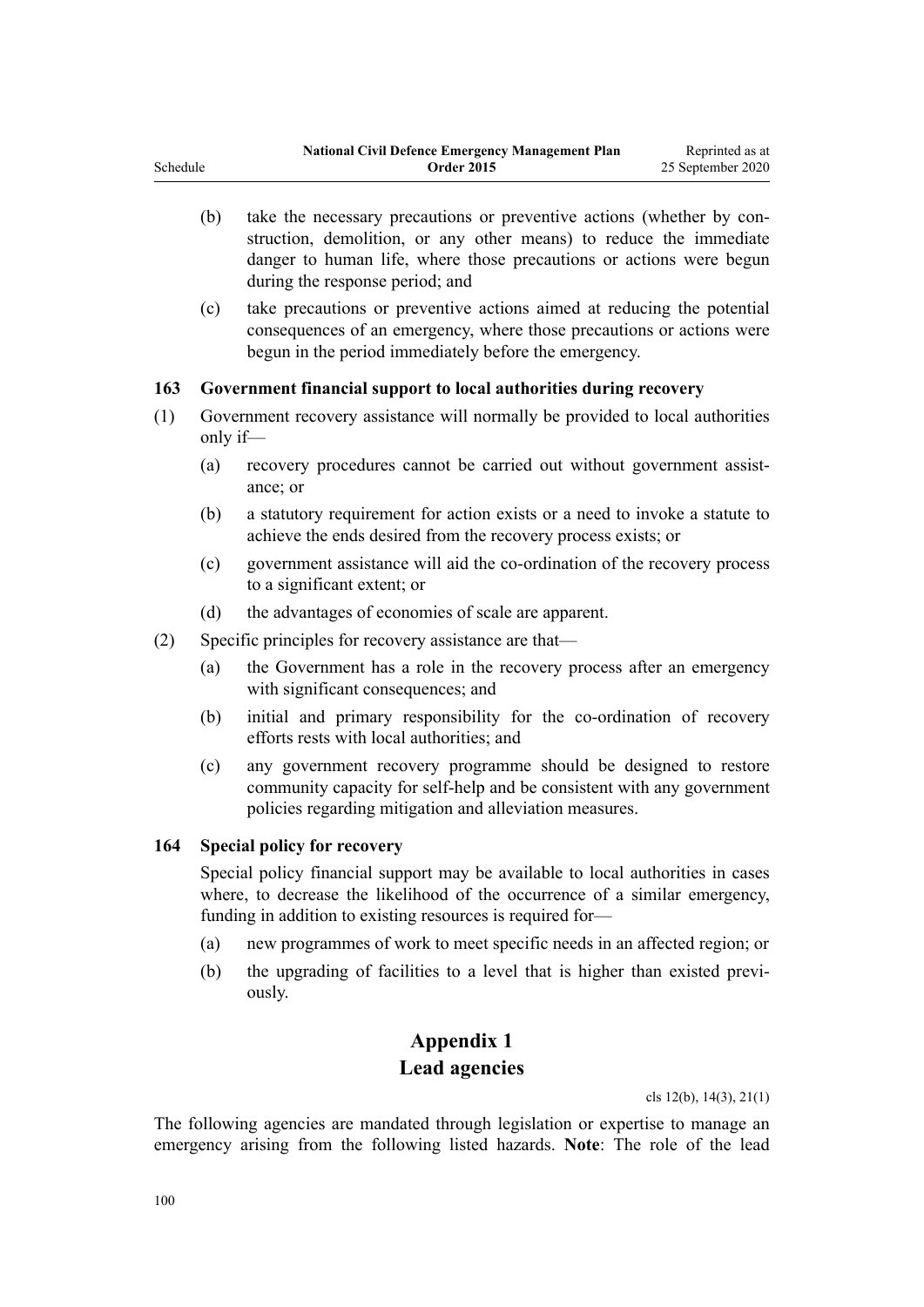| Reprinted as at   | <b>National Civil Defence Emergency Management Plan</b> |          |
|-------------------|---------------------------------------------------------|----------|
| 25 September 2020 | <b>Order 2015</b>                                       | Schedule |

agency at the national level does not limit, is not in substitution for, and does not affect the functions, duties, or powers that other agencies and CDEM Groups may have in support of national-, CDEM Group-, and local-level management of an emergency.

| Hazard                                                                                                                | Lead agency at<br>national level   | Lead agency at local/<br>regional level                                                                                     | <b>Authority to manage</b><br>response                                                                                   |
|-----------------------------------------------------------------------------------------------------------------------|------------------------------------|-----------------------------------------------------------------------------------------------------------------------------|--------------------------------------------------------------------------------------------------------------------------|
| Geological<br>(earthquakes, volcanic<br>hazards, landslides,<br>tsunamis)                                             | <b>NEMA</b>                        | <b>CDEM</b> Group                                                                                                           | Civil Defence<br>Emergency<br>Management Act 2002                                                                        |
| Meteorological (coastal<br>hazards, coastal<br>erosion, storm surges,<br>large swells, floods,<br>severe winds, snow) | <b>NEMA</b>                        | <b>CDEM</b> Group                                                                                                           | Civil Defence<br>Emergency<br>Management Act 2002                                                                        |
| Infrastructure failure                                                                                                | NEMA                               | <b>CDEM</b> Group                                                                                                           | Civil Defence<br>Emergency<br>Management Act 2002                                                                        |
| Drought (affecting<br>rural sector)                                                                                   | Ministry for Primary<br>Industries | Ministry for Primary<br>Industries                                                                                          | Government policy                                                                                                        |
| Animal and plant pests<br>and diseases<br>(biosecurity)                                                               | Ministry for Primary<br>Industries | Ministry for Primary<br>Industries                                                                                          | Biosecurity Act 1993<br>Hazardous Substances<br>and New Organisms<br>Act 1996                                            |
| Food safety                                                                                                           | Ministry for Primary<br>Industries | Ministry for Primary<br>Industries                                                                                          | Food Act 1981<br>Food Act 2014                                                                                           |
| Infectious human<br>disease (pandemic)                                                                                | Ministry of Health                 | District health board                                                                                                       | <b>Epidemic Preparedness</b><br>Act 2006<br>Health Act 1956                                                              |
| Wild fire                                                                                                             | Fire and Emergency<br>New Zealand  | Fire and Emergency<br>New Zealand<br>Department of<br>Conservation<br>(conservation estate)<br>New Zealand Defence<br>Force | Fire and Emergency<br>New Zealand Act 2017<br>Conservation Act 1987<br>Defence Act 1990                                  |
| Urban fire                                                                                                            | Fire and Emergency<br>New Zealand  | Fire and Emergency<br>New Zealand                                                                                           | Fire and Emergency<br>New Zealand Act 2017                                                                               |
| Hazardous substance<br>incidents                                                                                      | Fire and Emergency<br>New Zealand  | Fire and Emergency<br>New Zealand                                                                                           | Fire and Emergency<br>New Zealand Act 2017<br>Hazardous Substances<br>and New Organisms<br>Act 1996                      |
| Terrorism                                                                                                             | New Zealand Police                 | New Zealand Police                                                                                                          | Crimes Act 1961<br><b>International Terrorism</b><br>(Emergency Powers)<br>Act 1987<br>Terrorism Suppression<br>Act 2002 |
| Major transport<br>accident                                                                                           | New Zealand Police                 | New Zealand Police                                                                                                          | Various                                                                                                                  |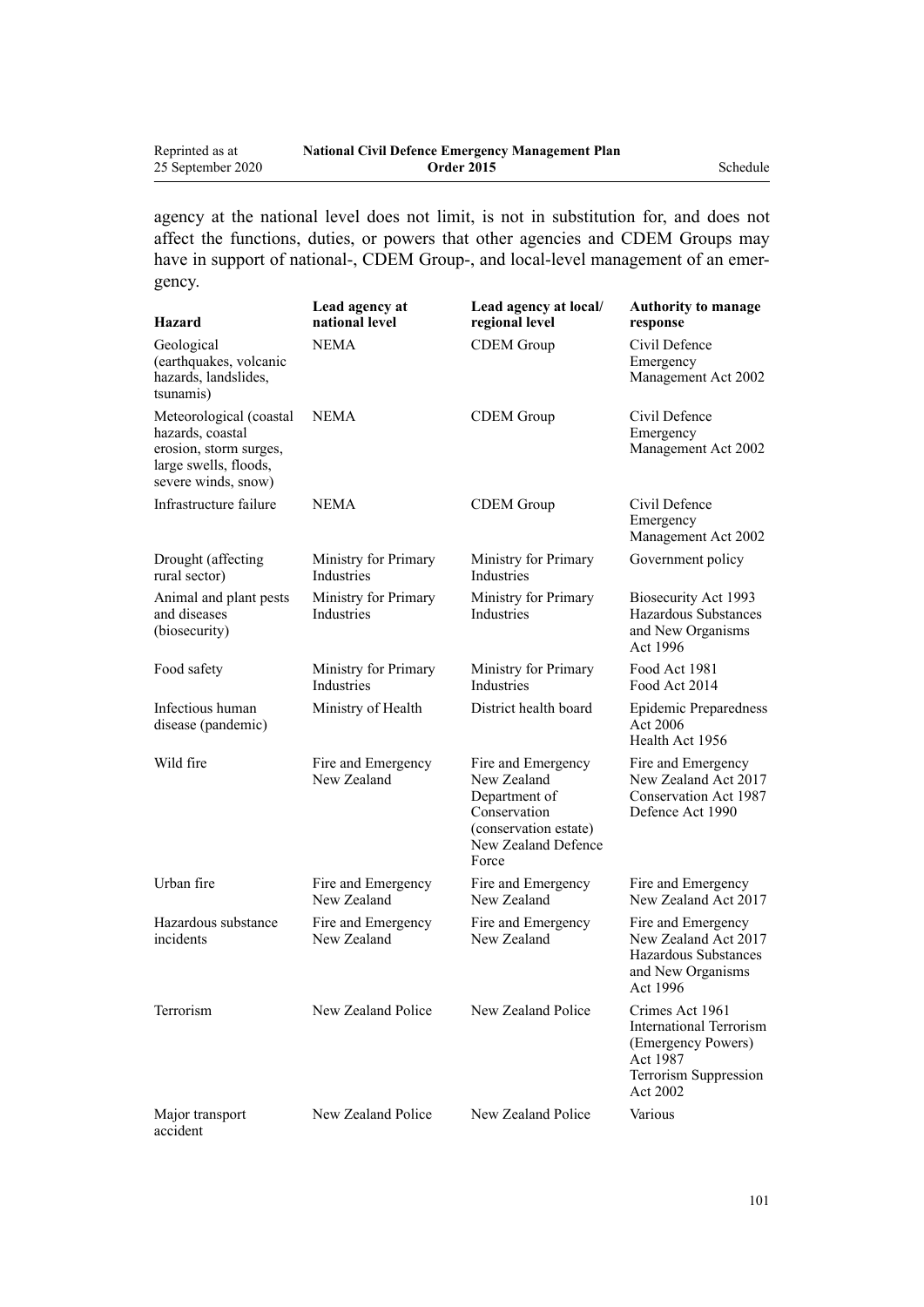| Schedule           | <b>National Civil Defence Emergency Management Plan</b><br><b>Order 2015</b> |                                         | Reprinted as at<br>25 September 2020                                                  |
|--------------------|------------------------------------------------------------------------------|-----------------------------------------|---------------------------------------------------------------------------------------|
| Hazard             | Lead agency at<br>national level                                             | Lead agency at local/<br>regional level | <b>Authority to manage</b><br>response                                                |
| Marine oil spill   | Maritime New Zealand                                                         | Regional council                        | Maritime Transport<br>Act 1994                                                        |
| Radiation incident | Ministry of Health                                                           | Fire and Emergency<br>New Zealand       | <b>Radiation Protection</b><br>Act 1965<br>Fire and Emergency<br>New Zealand Act 2017 |

Schedule Appendix 1: amended, on 1 December 2019, by [clause 5](http://legislation.govt.nz/pdflink.aspx?id=LMS284019) of the National Civil Defence Emergency Management Plan Amendment Order 2019 (LI 2019/277).

Schedule Appendix 1: amended, on 1 July 2017, by [section 197](http://legislation.govt.nz/pdflink.aspx?id=DLM6678752) of the Fire and Emergency New Zealand Act 2017 (2017 No 17).

# **Appendix 2 NCMC modes**

[cl 124\(3\)](#page-81-0)

The NCMC operates under the following modes in response

|   | Mode    | <b>Roles</b>                                                                                                                                                                                                                              | <b>Scale</b>                                                                                                            |
|---|---------|-------------------------------------------------------------------------------------------------------------------------------------------------------------------------------------------------------------------------------------------|-------------------------------------------------------------------------------------------------------------------------|
| 1 | Monitor | Monitor and assess threats and<br>incidents that may lead to a local<br>emergency.                                                                                                                                                        | Lead agency: on standby<br>Minimal staffing to monitor impending<br>or actual emergency<br>Support agencies: on standby |
|   | Engage  | In addition to monitoring activities:<br>collect, analyse, and disseminate<br>information on emergencies; report<br>to or advise Government; provide<br>public information service.                                                       | Lead agency: increased staffing<br>Support agencies: kept informed, some<br>activated                                   |
| 3 | Assist  | In addition to engagement<br>activities: process or co-ordinate<br>requests for support from regional<br>and local organisations, including<br>assistance from overseas, and<br>international liaison; report to or<br>advise Government. | Lead agency: partial to full staffing<br>Support agencies: most activated<br>NCMC: fully operational                    |
|   | Direct  | In addition to assisting activities:<br>control and direct the overall<br>response.                                                                                                                                                       | Lead agency: full staffing<br>Support agencies: all activated<br>NCMC: fully operational                                |

Michael Webster, Clerk of the Executive Council.

Issued under the authority of the [Legislation Act 2012](http://legislation.govt.nz/pdflink.aspx?id=DLM2997643). Date of notification in *Gazette*: 4 June 2015.